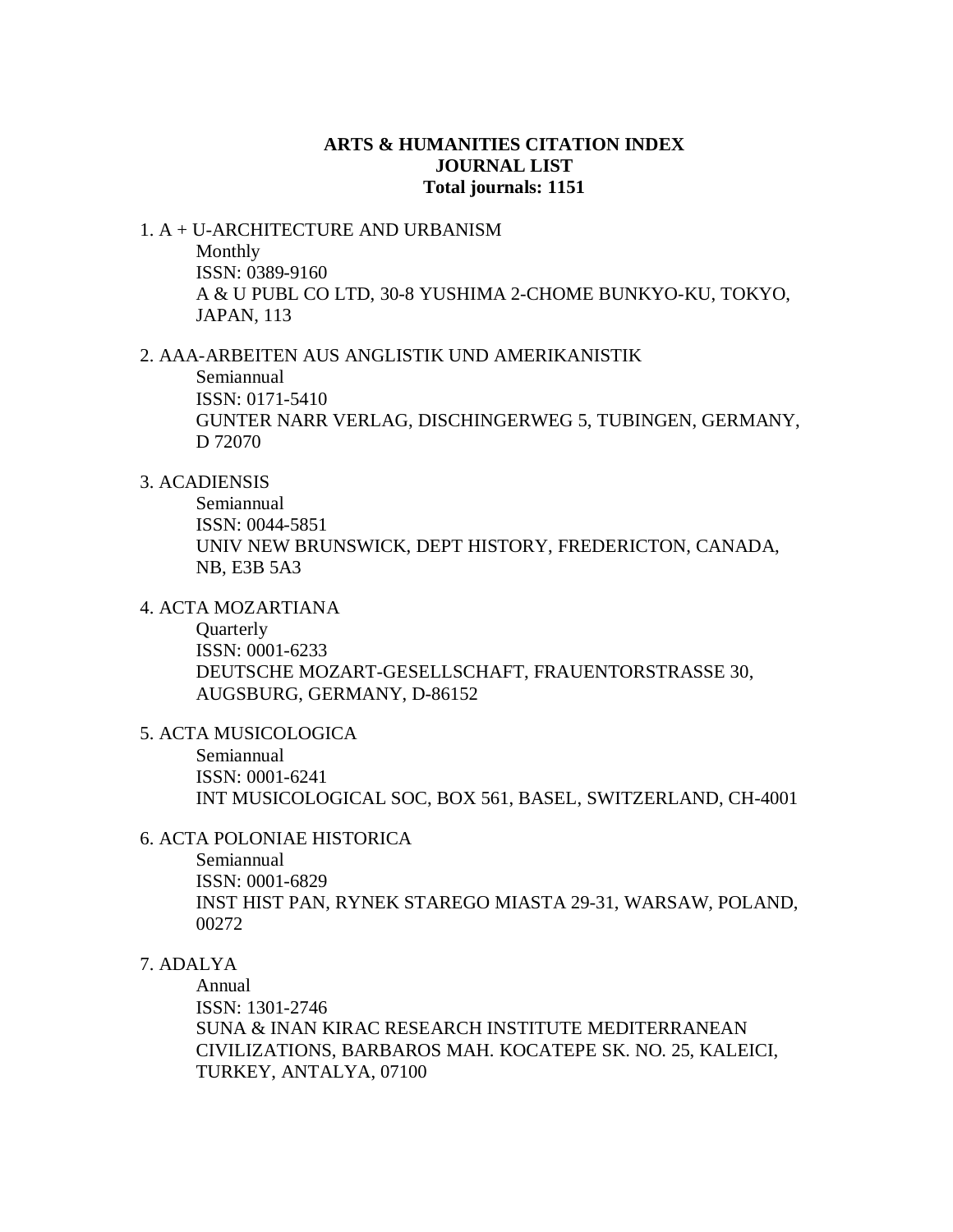8. AEVUM-RASSEGNA DI SCIENZE STORICHE LINGUISTICHE E FILOLOGICHE Tri-annual ISSN: 0001-9593 VITA PENSIERO, LARGO A GEMELLI 1, MILAN, ITALY, 20123

#### 9. AFRICAN AMERICAN REVIEW

**Quarterly** ISSN: 1062-4783 AFRICAN AMERICAN REVIEW, DEPT ENGLISH, INDIANA STATE UNIV, TERRE HAUTE, USA, IN, 47809

# 10. AFRICAN ARTS

**Ouarterly** ISSN: 0001-9933 M I T PRESS, 238 MAIN STREET, STE 500, CAMBRIDGE, USA, MA, 02142- 1046

### 11. AFRICAN ECONOMIC HISTORY

Annual ISSN: 0145-2258 UNIV WISCONSIN MADISON, AFRICAN STUDIES PROGRAM, 205 INGRAHAM HALL, 1155 OBSERVATORY DR, MADISON, USA, WI, 53706

### 12. AGENDA

**Ouarterly** ISSN: 0002-0796 AGENDA, 5 CRANBOURNE COURT ALBERT BRIDGE RD, LONDON, ENGLAND, SW11 4PE

## 13. AGRICULTURAL HISTORY **Quarterly** ISSN: 0002-1482 UNIV CALIFORNIA PRESS, C/O JOURNALS DIVISION, 2000 CENTER ST, STE 303, BERKELEY, USA, CA, 94704-1223

## 14. AGRICULTURAL HISTORY REVIEW

Semiannual ISSN: 0002-1490 BRITISH AGRICULTURAL HISTORY SOC, UNIV EXETER, DEPT ECONOMIC SOCIAL HISTORY, AMORY BUILDING, RENNES DRIVE, EXETER, ENGLAND, EX4 4RJ

### 15. AKZENTE-ZEITSCHRIFT FUR LITERATUR

Bimonthly ISSN: 0002-3957 CARL HANSER VERLAG, KOLBERGERSTRASSE 22, POSTFACH 86 04 20, MUNICH, GERMANY, D-81679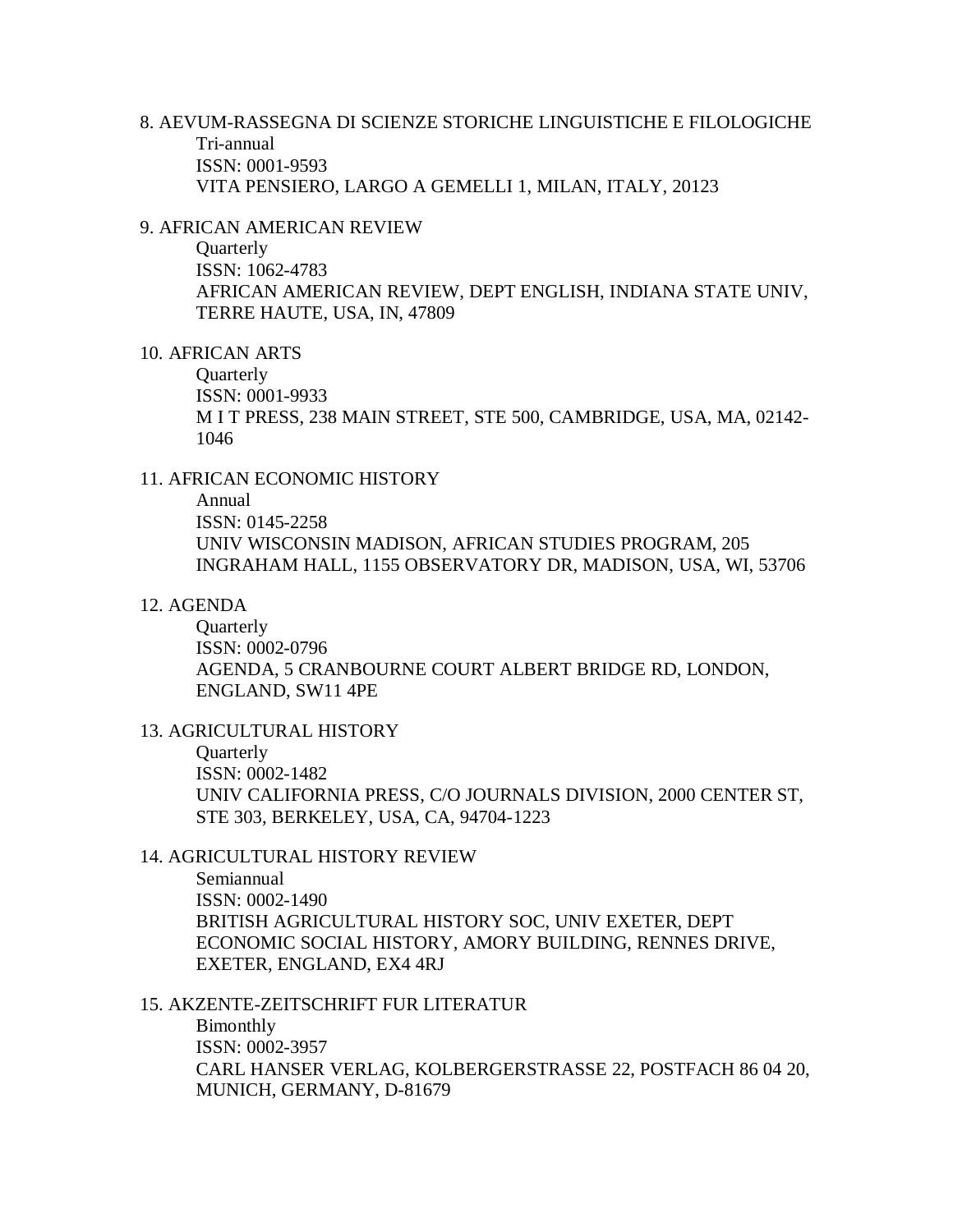#### 16. AL-QANTARA

Irregular ISSN: 0211-3589 CONSEJO SUPERIOR DE INVESTIGACIONES CIENTIFICAS, VITRUVIO 8, MADRID, SPAIN, 28006

#### 17. ALBION

**Quarterly** ISSN: 0095-1390 APPALACHIAN STATE UNIV, ALBION/HISTORY DEPT 210 WHITENER HALL, BOONE, USA, NC, 28608

#### 18. AMERASIA JOURNAL

Tri-annual ISSN: 0044-7471 ASIAN AMERICAN STUDIES CNTR, UNIV CALIF, 3230 CAMPBELL HALL, 405 HILGARD AVE, LOS ANGELES, USA, CA, 90095-1546

#### 19. AMERICAN ANTIQUITY

**Quarterly** ISSN: 0002-7316 SOC AMER ARCHAEOLOGY, 900 SECOND ST., NE STE 12, WASHINGTON, USA, DC, 20002-3557

### 20. AMERICAN BOOK REVIEW

Bimonthly ISSN: 0149-9408 AMER BOOK REVIEW PUBLICATIONS CENTER, ILLINOIS STATE UNIV, C/O UNIT CONTEMP LITERATURE, CAMPUS BOX 4241, NORMAL,USA, IL, 61790-4241

#### 21. AMERICAN CATHOLIC PHILOSOPHICAL QUARTERLY

**Quarterly** ISSN: 1051-3558 AMER CATHOLIC PHILOSOPHICAL ASSOC, C/O FORDHAM UNIV, BRONX, USA, NY, 10458

# 22. AMERICAN HERITAGE

Bimonthly ISSN: 0002-8738 AMER HERITAGE SUBSCRIPTION DEPT, FORBES BUILDING 60 FIFTH AVE, NEW YORK, USA, NY, 10011

### 23. AMERICAN HISTORICAL REVIEW Bimonthly ISSN: 0002-8762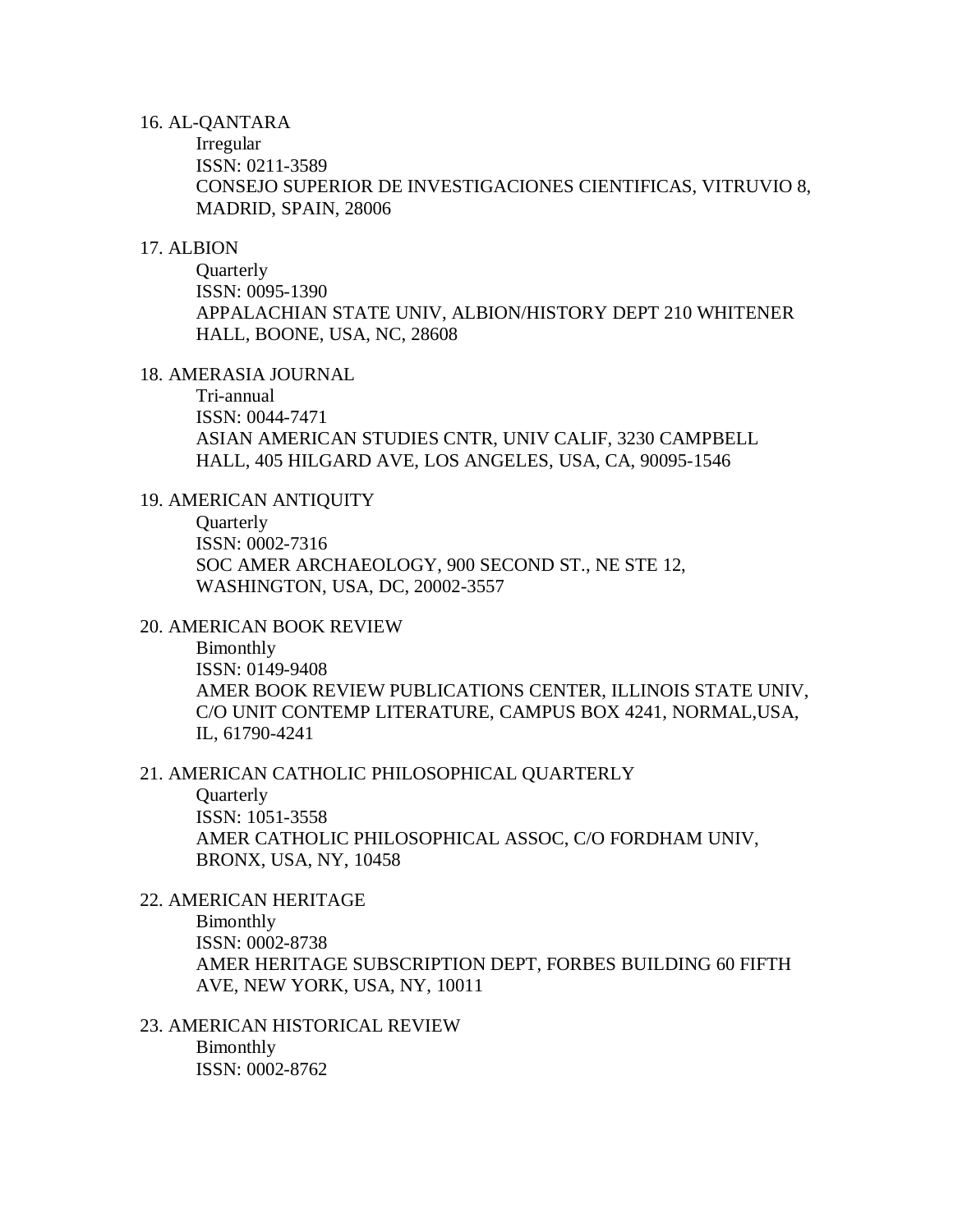AMER HISTORICAL REVIEW, 400 A ST SE, WASHINGTON, USA, DC, 20003

24. AMERICAN HISTORY

Bimonthly ISSN: 1076-8866 PRIMEDIA HISTORY GROUP, 741 MILLER DR SE, STE D-2, LEESBURG, USA, VA, 20175-8994

### 25. AMERICAN IMAGO

**Quarterly** ISSN: 0065-860X JOHNS HOPKINS UNIV PRESS, JOURNALS PUBLISHING DIVISION, 2715 NORTH CHARLES ST, BALTIMORE, USA, MD, 21218-4363

### 26. AMERICAN INDIAN CULTURE AND RESEARCH JOURNAL

**Ouarterly** ISSN: 0161-6463 U C L A, AMER INDIAN STUDIES CENTER, 3220 CAMPBELL HALL, BOX 951548, LOS ANGELES, USA, CA, 90095-1548

### 27. AMERICAN JEWISH HISTORY

**Ouarterly** ISSN: 0164-0178 JOHNS HOPKINS UNIV PRESS, JOURNALS PUBLISHING DIVISION, 2715 NORTH CHARLES ST, BALTIMORE, USA, MD, 21218-4363

#### 28. AMERICAN JOURNAL OF ARCHAEOLOGY

**Ouarterly** ISSN: 0002-9114 ARCHAEOLOGICAL INST AMERICA, 656 BEACON STREET, BOSTON, USA, MA, 02215

#### 29. AMERICAN JOURNAL OF PHILOLOGY

**Quarterly** 

ISSN: 0002-9475 JOHNS HOPKINS UNIV PRESS, JOURNALS PUBLISHING DIVISION, 2715 NORTH CHARLES ST, BALTIMORE, USA, MD, 21218-4363

#### 30. AMERICAN LITERARY HISTORY

**Ouarterly** ISSN: 0896-7148 OXFORD UNIV PRESS INC, JOURNALS DEPT, 2001 EVANS RD, CARY, USA, NC, 27513

31. AMERICAN LITERARY REALISM Tri-annual ISSN: 0002-9823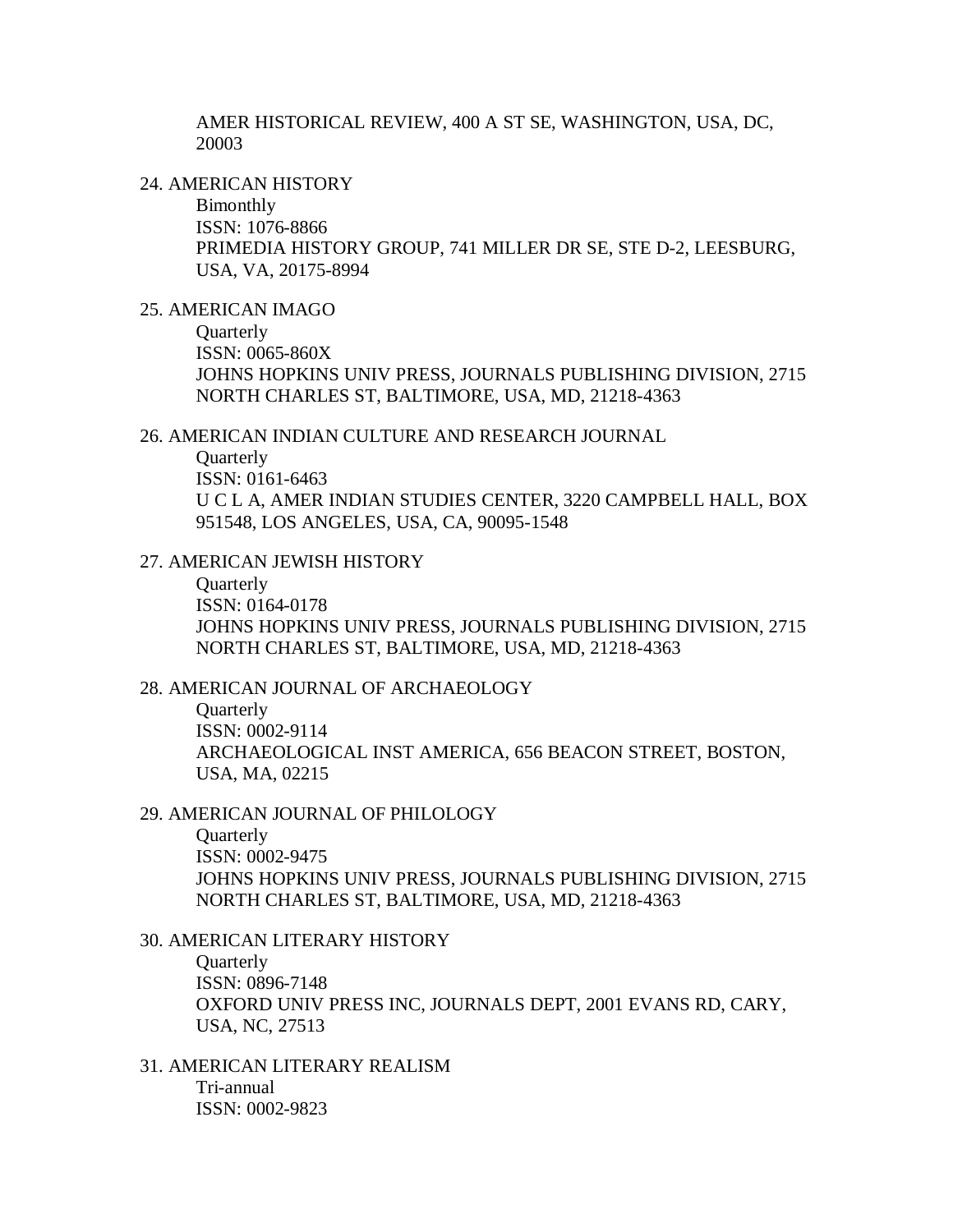UNIV ILLINOIS PRESS, 1325 S OAK ST, CHAMPAIGN, USA, IL, 61820- 6903

#### 32. AMERICAN LITERATURE

**Quarterly** ISSN: 0002-9831 DUKE UNIV PRESS, 905 W MAIN ST, STE 18-B, DURHAM, USA, NC, 27701

### 33. AMERICAN MUSIC

**Quarterly** ISSN: 0734-4392 UNIV ILLINOIS PRESS, 1325 S OAK ST, CHAMPAIGN, USA, IL, 61820- 6903

#### 34. AMERICAN PHILOSOPHICAL QUARTERLY

**Ouarterly** ISSN: 0003-0481 UNIV ILLINOIS PRESS, 1325 S OAK ST, CHAMPAIGN, USA, IL, 61820- 6903

#### 35. AMERICAN POETRY REVIEW

#### Bimonthly

ISSN: 0360-3709 WORLD POETRY INC, TEMPLE UNIV CENTER CITY 1616 WALNUT ST-ROOM 405, PHILADELPHIA, USA, PA, 19103

### 36. AMERICAN QUARTERLY

**Ouarterly** ISSN: 0003-0678 JOHNS HOPKINS UNIV PRESS, JOURNALS PUBLISHING DIVISION, 2715 NORTH CHARLES ST, BALTIMORE, USA, MD, 21218-4363

#### 37. AMERICAN SCHOLAR

**Quarterly** ISSN: 0003-0937 PHI BETA KAPPA SOC, 1785 MASSACHUSETTS AVENUE, N W FOURTH FL,, WASHINGTON, USA, DC, 20036

#### 38. AMERICAN SPEECH

**Ouarterly** ISSN: 0003-1283 DUKE UNIV PRESS, 905 W MAIN ST, STE 18-B, DURHAM, USA, NC, 27701

# 39. AMERICAN STUDIES IN SCANDINAVIA

Semiannual ISSN: 0044-8060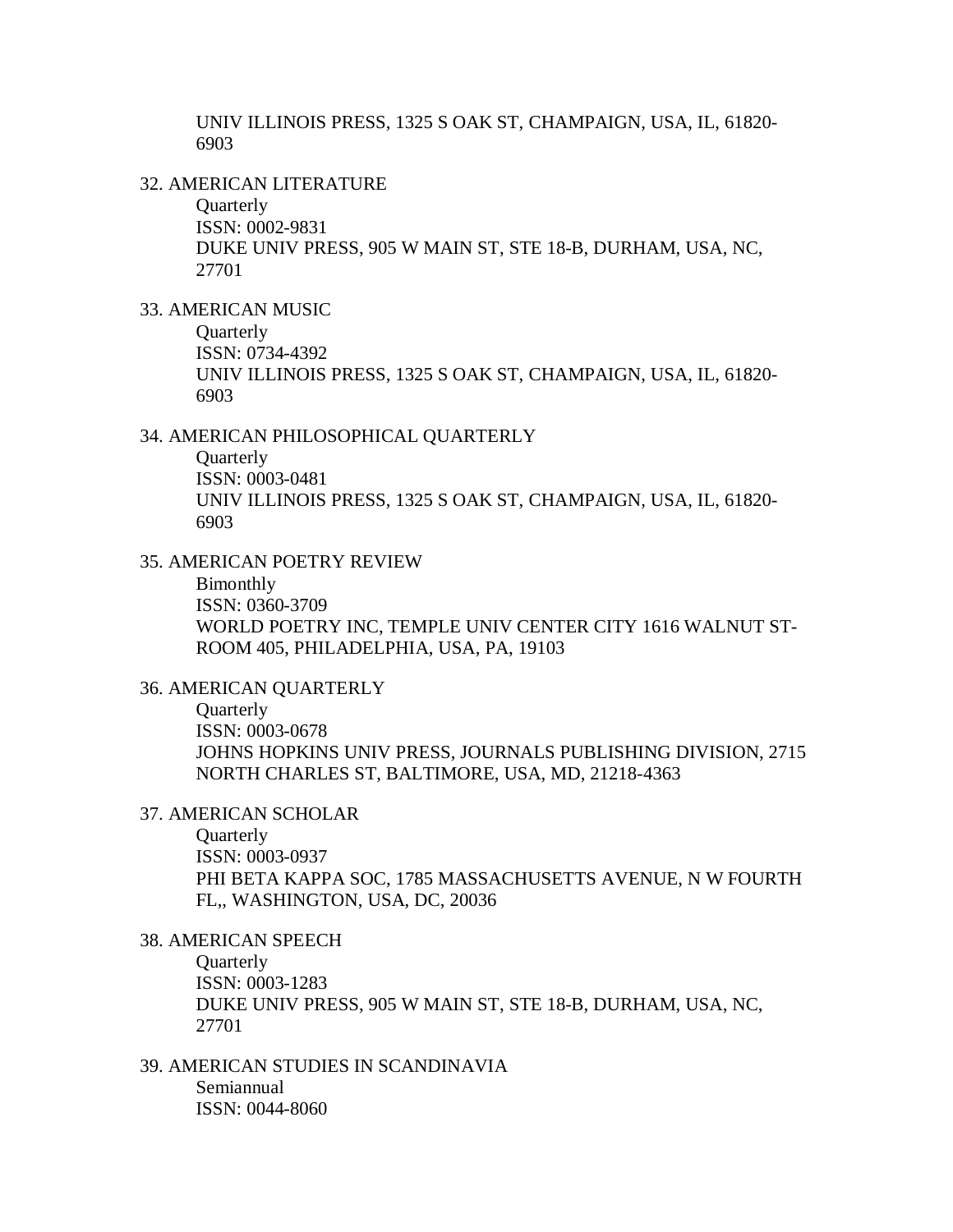### 40. AMERICAS

**Ouarterly** ISSN: 0003-1615 ACAD AMER FRANCISCAN HIST, BOX 34440, WEST BETHESDA, USA, MD, 20817

### 41. ANALES DE LA LITERATURA ESPANOLA CONTEMPORANEA

Semiannual ISSN: 0272-1635 SOC SPANISH & SPANISH-AMERICAN STUDIES, UNIV COLORADO, DEPT SPANISH & PORTUGUESE, CAMPUS BOX 278, BOULDER, USA, CO, 80309-0278

### 42. ANALYSIS

**Ouarterly** ISSN: 0003-2638 BLACKWELL PUBLISHING, 9600 GARSINGTON RD, OXFORD, ENGLAND, OXON, OX4 2DQ

# 43. ANGELAKI-JOURNAL OF THE THEORETICAL HUMANITIES

Tri-annual

ISSN: 0969-725X

ROUTLEDGE JOURNALS, TAYLOR & FRANCIS LTD, 4 PARK SOUARE, MILTON PARK, ABINGDON, ENGLAND, OXFORDSHIRE, OX14 4RN

#### 44. ANGLIA-ZEITSCHRIFT FUR ENGLISCHE PHILOLOGIE

**Ouarterly** ISSN: 0340-5222 MAX NIEMEYER VERLAG, PFRONDORFER STR 6, TUBINGEN, GERMANY, D-72074

# 45. ANNALES DE BRETAGNE ET DES PAYS DE L OUEST

**Ouarterly** ISSN: 0399-0826 UNIV HAUTE-BRETAGNE, ANN BRETAGNE PAYS OUEST AVE GASTON-BERGER, RENNES, FRANCE, 35000

# 46. ANNALES HISTORIQUES DE LA REVOLUTION FRANCAISE **Ouarterly** ISSN: 0003-4436 UNIV PARIS SORBONNE, SOC ETUD ROBESPIERRISTES 17 RUE DE LA

SORBONNE, PARIS 05, FRANCE, 75231

47. ANNALS OF SCIENCE **Ouarterly** ISSN: 0003-3790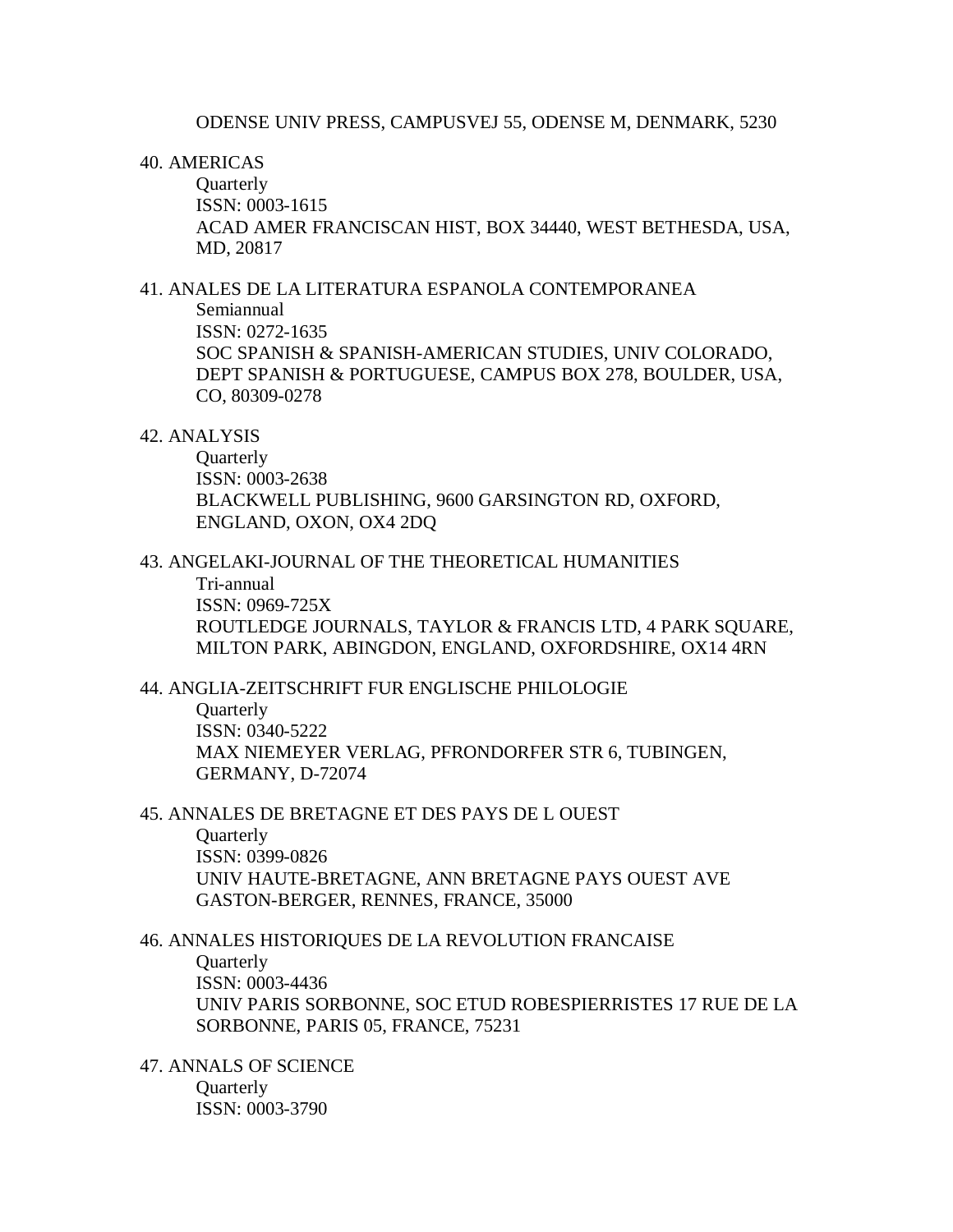### TAYLOR & FRANCIS LTD, 4 PARK SQUARE, MILTON PARK, ABINGDON, ENGLAND, OXON, OX14 4RN

### 48. ANQ-A QUARTERLY JOURNAL OF SHORT ARTICLES NOTES AND REVIEWS

**Quarterly** ISSN: 0895-769X HELDREF PUBLICATIONS, 1319 EIGHTEENTH ST NW, WASHINGTON, USA, DC, 20036-1802

#### 49. ANTIGONISH REVIEW

**Ouarterly** 

ISSN: 0003-5661 ST FRANCIS XAVIER UNIV, P O BOX 5000, ANTIGONISH, CANADA, NOVA SCOTIA, B2G 2W5

### 50. ANTIKE UND ABENDLAND

Annual

ISSN: 0003-5696 WALTER DE GRUYTER & CO, GENTHINER STRASSE 13, BERLIN, GERMANY, D-10785

51. ANTIOCH REVIEW

**Quarterly** ISSN: 0003-5769 ANTIOCH REVIEW, BOX 148, YELLOW SPRINGS, USA, OH, 45387

### 52. ANTIQUITY

**Ouarterly** ISSN: 0003-598X ANTIQUITY, KINGS MANOR, YORK, ENGLAND, YO1 7EP

#### 53. ANUARIO FILOSOFICO

Tri-annual ISSN: 0066-5215 SERVICIO PUBLICACIONES UNIVERSIDAD NAVARRA, PIO XII, 53, PAMPLONA, SPAIN, NAVARRA, 31007

### 54. APERTURE

**Quarterly** ISSN: 0003-6420 APERTURE, 20 EAST 23RD ST, NEW YORK, USA, NY, 10010

### 55. APOLLO-THE INTERNATIONAL MAGAZINE OF ART AND ANTIQUES

Monthly ISSN: 0003-6536 APOLLO MAGAZINE LTD, 20 THEOBALD'S RD, LONDON, ENGLAND, WC1X 8PF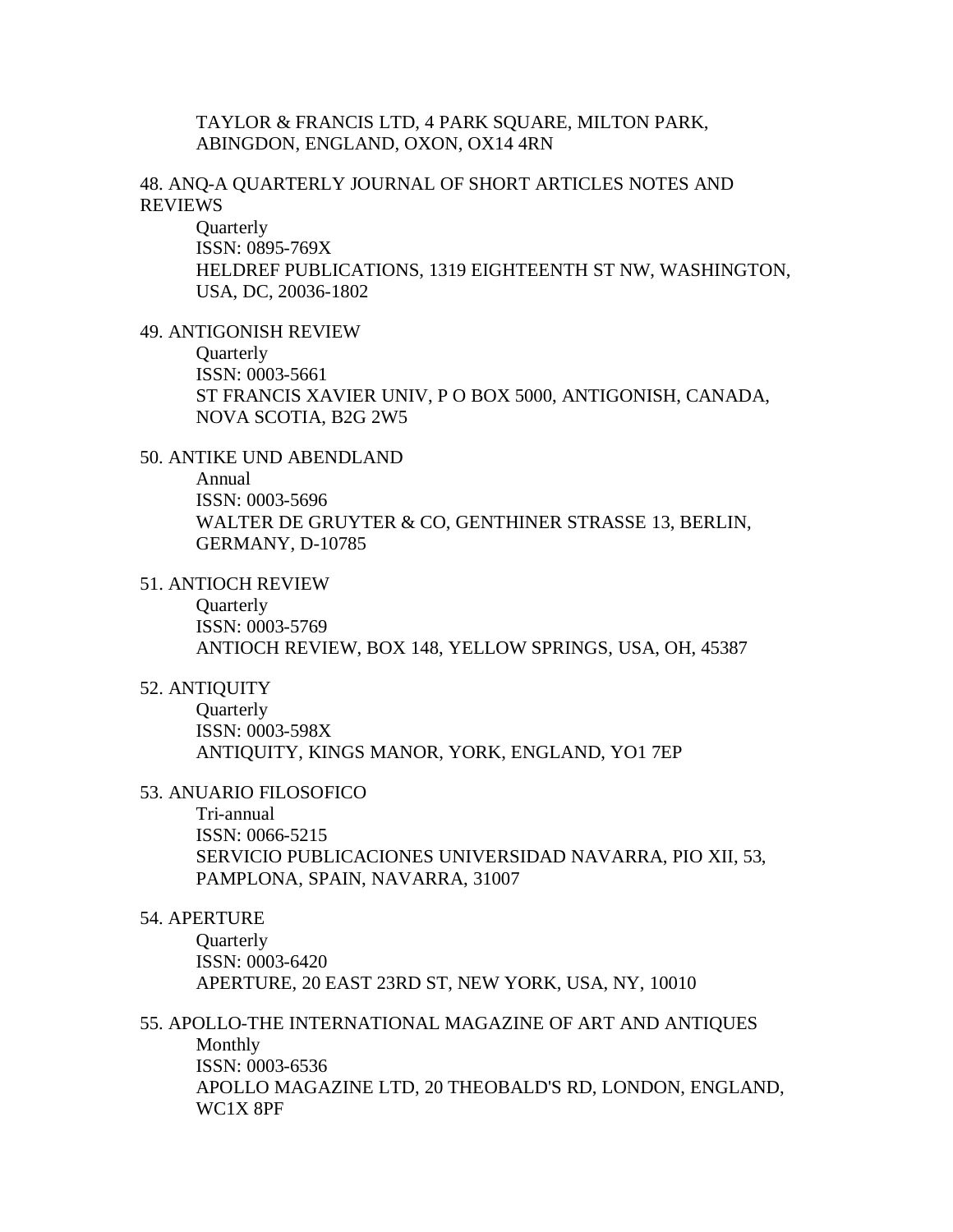#### 56. APPALACHIAN JOURNAL

**Quarterly** ISSN: 0090-3779 APPALACHIAN STATE UNIV, CENTER APPALACHIAN STUDIES, BELK LIBRARY, BOX 32026, BOONE, USA, NC, 28608

### 57. ARABIAN ARCHAEOLOGY AND EPIGRAPHY

Semiannual ISSN: 0905-7196 BLACKWELL PUBLISHING, 9600 GARSINGTON RD, OXFORD, ENGLAND, OXON, OX4 2DQ

#### 58. ARBOR-CIENCIA PENSAMIENTO Y CULTURA

Monthly ISSN: 0210-1963 LIBRERIA CIENTIFICA MEDINACELI, DUQUE DE MEDINACELI 4, MADRID, SPAIN, 14

#### 59. ARCADIA

Semiannual ISSN: 0003-7982 WALTER DE GRUYTER & CO, GENTHINER STRASSE 13, BERLIN, GERMANY, D-10785

## 60. ARCHAEOFAUNA

Annual ISSN: 1132-6891 LABORATORIO DE ARQUEOZOOLOGIA, DPTO. BIOLOGIA, UNIVERSIDAD AUTONOMA DE MADRID, MADRID, SPAIN, 28049

#### 61. ARCHAEOLOGICAL PROSPECTION

**Quarterly** ISSN: 1075-2196 JOHN WILEY & SONS INC, 111 RIVER ST, HOBOKEN, USA, NJ, 07030

#### 62. ARCHAEOLOGY

Bimonthly ISSN: 0003-8113 ARCHAEOLOGICAL INST AMERICA, 656 BEACON STREET, BOSTON, USA, MA, 02215

#### 63. ARCHAEOLOGY IN OCEANIA

Tri-annual ISSN: 0003-8121 UNIVERSITY OF SYDNEY, 116 DARLINGTON ROAD - H42, SYDNEY, AUSTRALIA, NSW, 2006

#### 64. ARCHAEOMETRY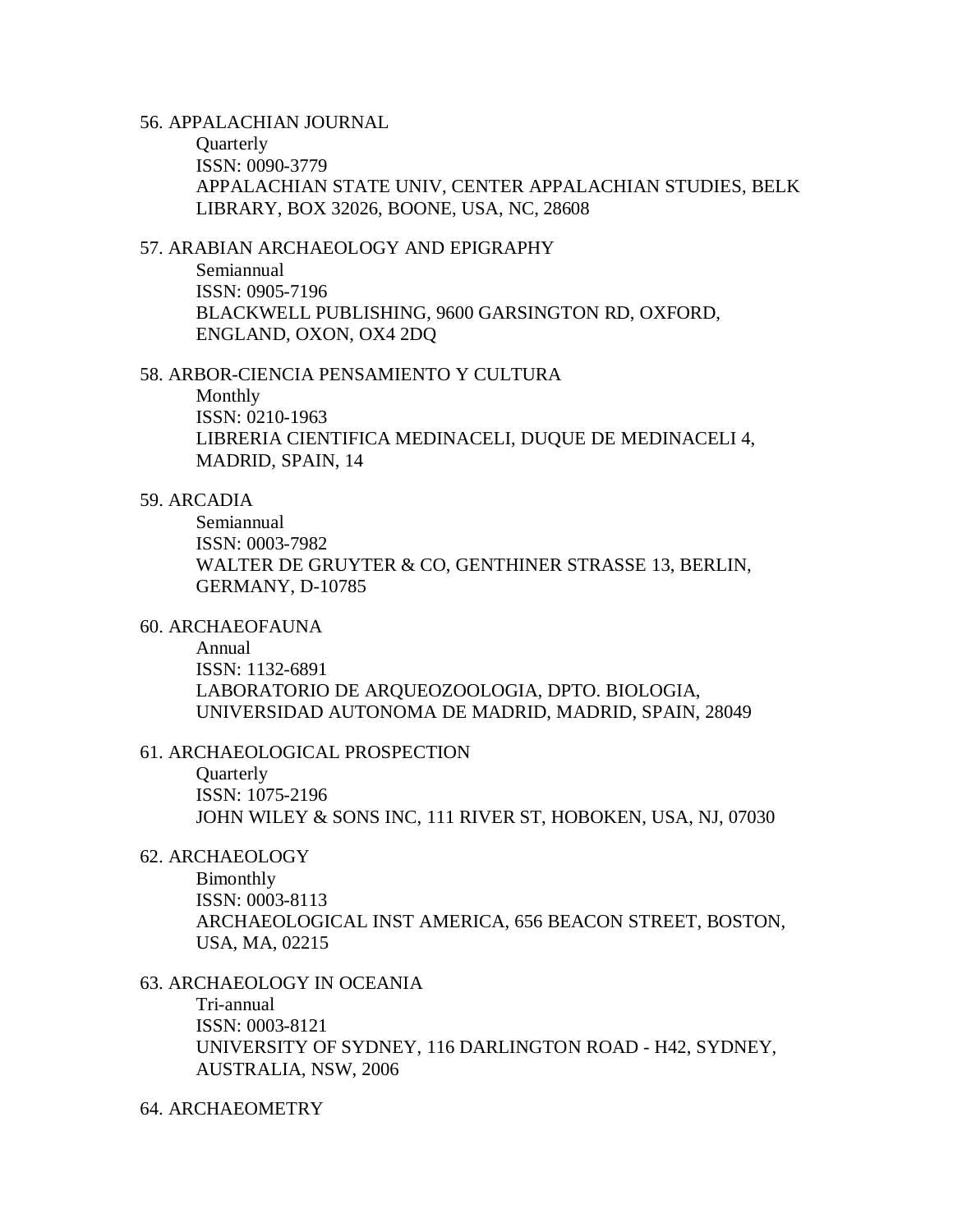**Ouarterly** ISSN: 0003-813X BLACKWELL PUBLISHING, 9600 GARSINGTON RD, OXFORD, ENGLAND, OXON, OX4 2DQ

### 65. ARCHAOLOGISCHES NACHRICHTENBLATT **Quarterly**

ISSN: 0948-8359 AKADEMIE VERLAG GMBH, PALISADENSTR 40, BERLIN, GERMANY, D-10243

66. ARCHITECTURA-ZEITSCHRIFT FUR GESCHICHTE DER BAUKUNST Semiannual ISSN: 0044-863X DEUTSCHER KUNSTVERLAG GMBH, NYMPHENBURGER STR 84, MUNICH, GERMANY, 80636

### 67. ARCHITECTURAL DESIGN

Bimonthly ISSN: 0003-8504 JOHN WILEY & SONS LTD, THE ATRIUM, SOUTHERN GATE, CHICHESTER, ENGLAND, W SUSSEX, PO19 8SQ

#### 68. ARCHITECTURAL DIGEST

Monthly ISSN: 0003-8520 CONDE NAST PUBL INC, 4 TIMES SQUARE, NEW YORK, USA, NY, 10034

#### 69. ARCHITECTURAL HISTORY

Annual ISSN: 0066-622X SOC ARCHITECT HIST GREAT BRIT, DEPT HISTORY OF ART, BIRKBECK COLLEGE, MALET ST, LONDON, ENGLAND, WSIE 7HX

#### 70. ARCHITECTURAL RECORD

Monthly ISSN: 0003-858X MCGRAW HILL INC, 1221 AVENUE OF THE AMERICAS, NEW YORK, USA, NY, 10020

## 71. ARCHITECTURAL REVIEW Monthly ISSN: 0003-861X EMAP BUSINESS PUBLISHING LTD, 151 ROSEBERY AVE, LONDON, ENGLAND, EC1R 4QX

72. ARCHITECTURE Monthly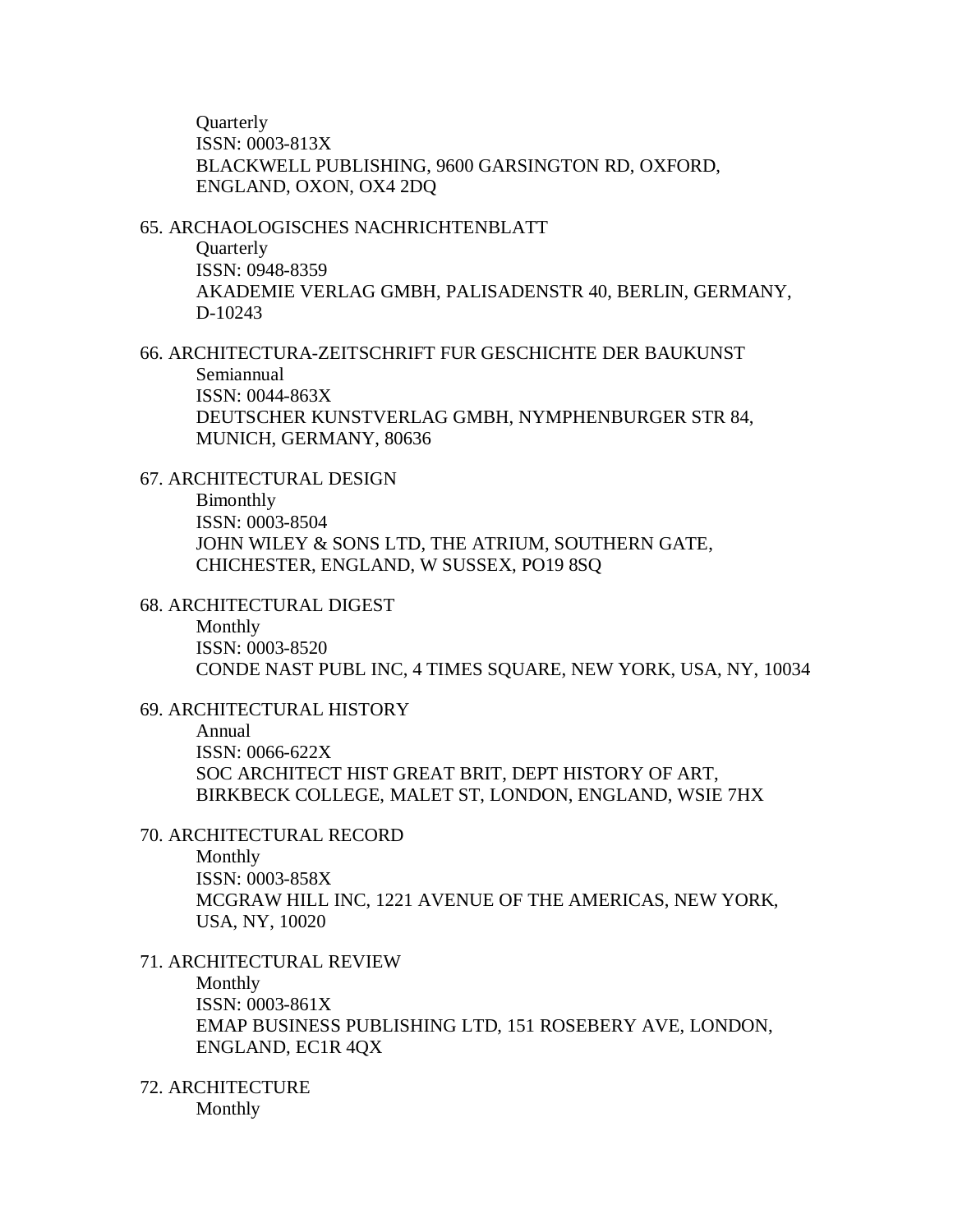ISSN: 0746-0554 BILLBOARD PUBLICATIONS INC, 1515 BROADWAY, 39TH FL, NEW YORK, USA, NY, 10036

#### 73. ARCHITECTURE D AUJOURD HUI

Bimonthly

ISSN: 0003-8695 ARCHITECTURE AUJOURD HUI, 6, RUE LHOMOND, PARIS, FRANCE, 75005

### 74. ARCHIV FUR DAS STUDIUM DER NEUEREN SPRACHEN UND LITERATUREN

Semiannual ISSN: 0003-8970 ERICH SCHMIDT VERLAG, GENTHINER STRASSE 30G, BERLIN-TIERGARTEN, GERMANY, D-10785

### 75. ARCHIV FUR GESCHICHTE DER PHILOSOPHIE

Tri-annual ISSN: 0003-9101 WALTER DE GRUYTER & CO, GENTHINER STRASSE 13, BERLIN, GERMANY, D-10785

#### 76. ARCHIV FUR MUSIKWISSENSCHAFT

**Ouarterly** ISSN: 0003-9292 FRANZ STEINER VERLAG GMBH, BIRKENWALDSTRABE 44, STUTTGART, GERMANY, D-70191

### 77. ARCHIV FUR REFORMATIONSGESCHICHTE-ARCHIVE FOR REFORMATION HISTORY

Annual ISSN: 0003-9381 VEREINIGTE VERLAGSAUSLIEFERUNG, AN DER AUTOBAHN, POSTFACH 7777, GUTERSLOH, GERMANY, D-33310

#### 78. ARCHIV FUR SOZIALGESCHICHTE

Annual ISSN: 0066-6505 VERLAG J H W DIETZ NACHF, POSTFACH 200 189, BONN, GERMANY, W-5300

### 79. ARCHIVE FOR HISTORY OF EXACT SCIENCES

Bimonthly ISSN: 0003-9519 SPRINGER, 233 SPRING STREET, NEW YORK, USA, NY, 10013

80. ARCHIVES DE PHILOSOPHIE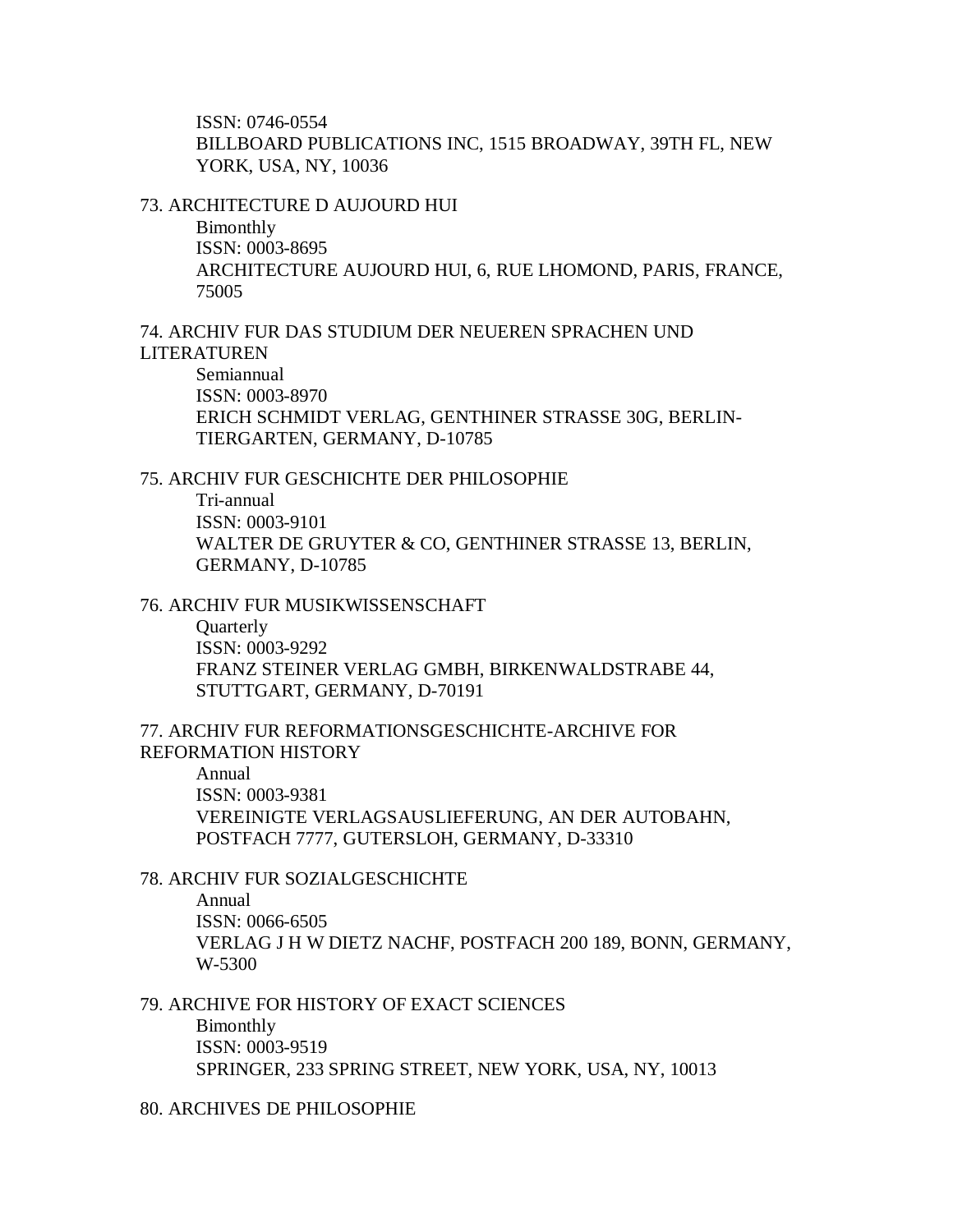**Ouarterly** ISSN: 0003-9632 ASSOC CENTRE SEVRES, FACULTE JESUITES PARIS, 35 BIS RUE DE SEVRES, PARIS, FRANCE, F-75006

#### 81. ARCHIVES OF AMERICAN ART JOURNAL

**Quarterly** ISSN: 0003-9853 ARCHIVES AMER ART, 8TH & F STREETS, WASHINGTON, USA, DC, 20560

### 82. ARCHIVIO STORICO ITALIANO

**Ouarterly** 

ISSN: 0391-7770 CASA EDITRICE LEO S OLSCHKI, CASELLA POSTALE 66 VIUZZO DEL POZZETTO, FLORENCE, ITALY, I-50126

### 83. ARCHIVO ESPANOL DE ARTE

**Quarterly** ISSN: 0004-0428 ARCHIVO ESPANOL DE ARTE, DUQUE DE MEDINACELI 6, MADRID, SPAIN, 28014

#### 84. ARETHUSA

Tri-annual ISSN: 0004-0975 JOHNS HOPKINS UNIV PRESS, JOURNALS PUBLISHING DIVISION, 2715 NORTH CHARLES ST, BALTIMORE, USA, MD, 21218-4363

### 85. ARIEL-A REVIEW OF INTERNATIONAL ENGLISH LITERATURE **Quarterly** ISSN: 0004-1327 ARIEL UNIV CALGARY, DEPT ENGLISH, SS 1148 2500 UNIVERSITY DR NW, CALGARY, CANADA, ALBERTA, T2N1N4

### 86. ARION-A JOURNAL OF HUMANITIES AND THE CLASSICS Tri-annual ISSN: 0095-5809 BOSTON UNIV, ARION-JNL OF HUMANITIES CLASS 745 COMMONWEALTH AVE SUBSCRIPTION DEPT, BOSTON, USA, MA, 02215

### 87. ARKANSAS HISTORICAL QUARTERLY

**Quarterly** ISSN: 0004-1823 ARKANSAS HISTORICAL ASSOC, UNIV ARKANSAS, OLD MAIN 416 DEPT OF HISTORY, FAYETTEVILLE, USA, AR, 72701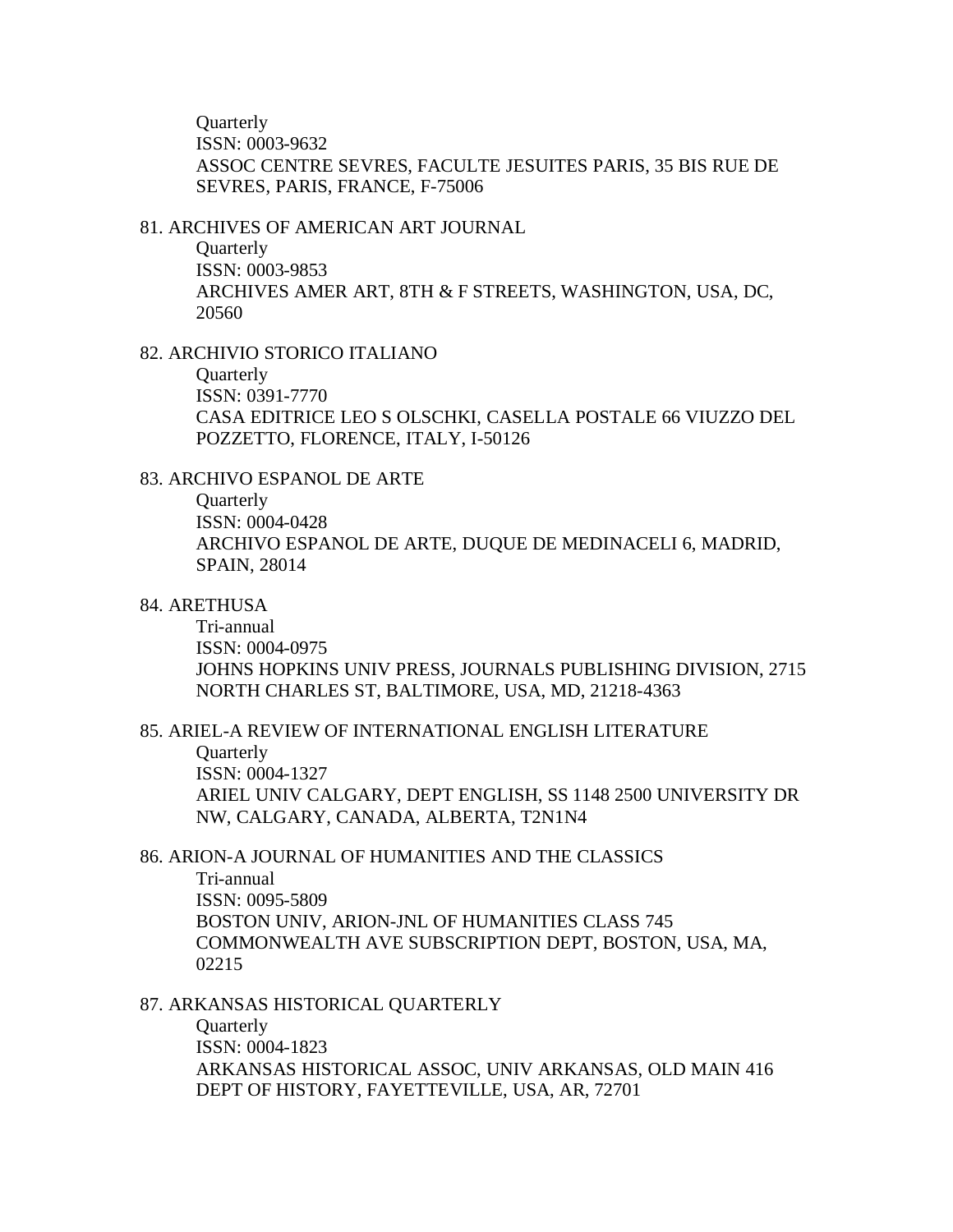### 88. ARQ

Tri-annual ISSN: 0716-0852 EDICIONES ARQ, PONTIFICIA UNIV, CATOLICA CHILE, ESCUELA ARQUITECTURA, LOS NAVEGANTES 1963, PROVIDENCIA, CHILE, 753 0092

### 89. ART BULLETIN

**Quarterly** ISSN: 0004-3079 COLLEGE ART ASSOC, 275 SEVENTH AVE, NEW YORK, USA, NY, 10001

#### 90. ART CRITICISM

Semiannual ISSN: 0195-4148 SUNY-STATE UNIV NY STONY BROOK, DEPT ART, STONY BROOK, USA, NY, 11794-5400

### 91. ART HISTORY

Bimonthly ISSN: 0141-6790 BLACKWELL PUBLISHING, 9600 GARSINGTON RD, OXFORD, ENGLAND, OXON, OX4 2DQ

### 92. ART IN AMERICA

Monthly ISSN: 0004-3214 BRANT PUBL, INC, 575 BROADWAY, NEW YORK, USA, NY, 10012

#### 93. ART INSTITUTE OF CHICAGO MUSEUM STUDIES

Semiannual ISSN: 0069-3235 ART INST CHICAGO, MICHIGAN AVE AT ADAMS ST, CHICAGO, USA, IL, 60603

### 94. ART JOURNAL

**Ouarterly** ISSN: 0004-3249 COLLEGE ART ASSOC, 275 SEVENTH AVE, NEW YORK, USA, NY, 10001

#### 95. ARTFORUM INTERNATIONAL

Monthly ISSN: 1086-7058 ARTFORUM, 350 SEVENTH AVENUE ATTN: SUBSCRIPTIONS, NEW YORK, USA, NY, 10001

#### 96. ARTIBUS ASIAE Semiannual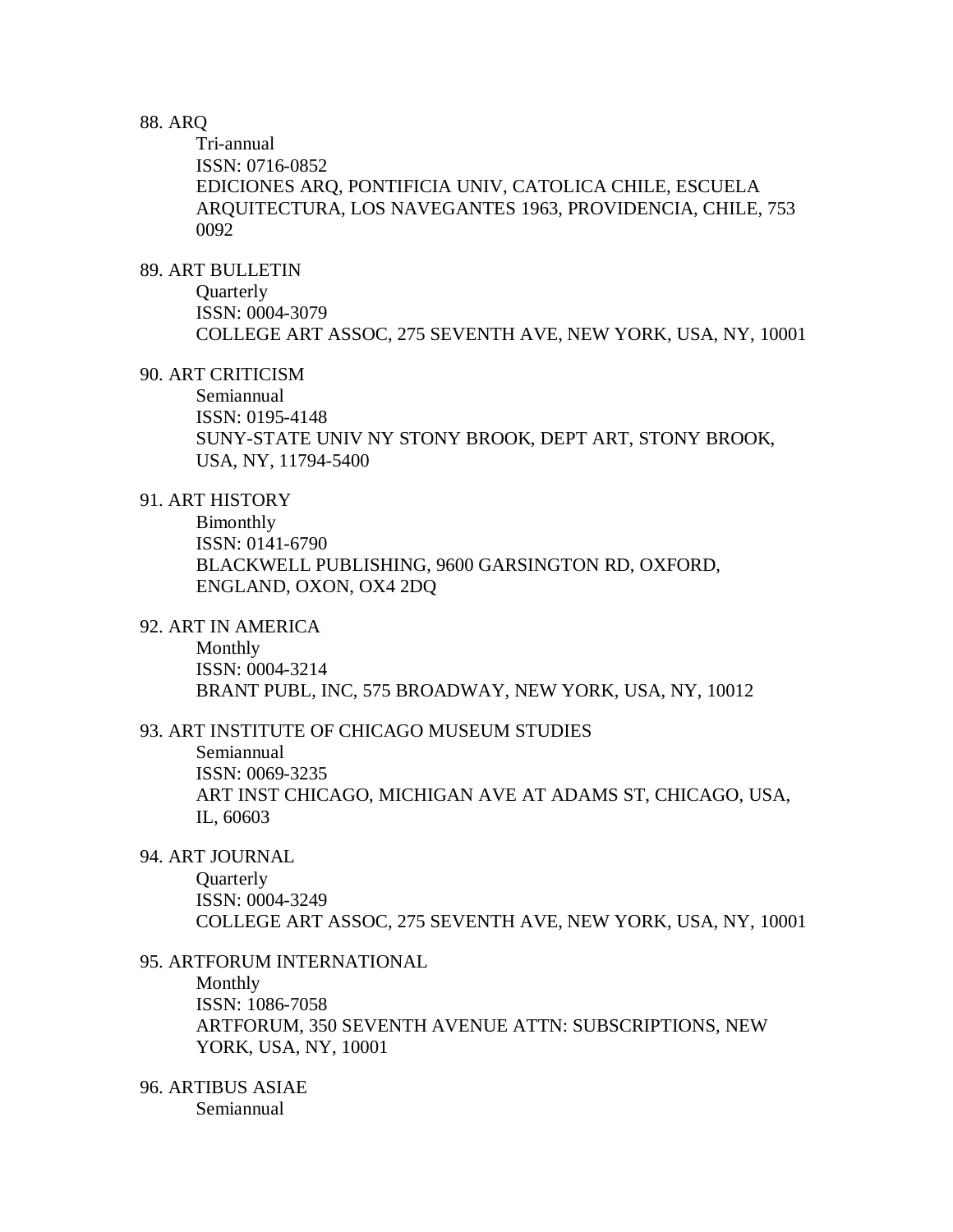ISSN: 0004-3648 ARTIBUS ASIAE, MUSEUM RIETBERG, GABLERSTRASSE 15, ZURICH, SWITZERLAND, CH-8002

#### 97. ARTNEWS

Monthly ISSN: 0004-3273 ARTNEWS ASSOCIATES, 48 WEST 38TH STREET, NEW YORK, USA, NY, 10018

#### 98. ARTS OF ASIA

Bimonthly ISSN: 0004-4083 ARTS ASIA PUBLICATIONS LTD, KOWLOON CENTER-SUITE 1309 29-39 ASHLEY RD, KOWLOON, HONG KONG

#### 99. ASIAN FOLKLORE STUDIES

Semiannual

ISSN: 0385-2342 NANZAN UNIV, 18 YAMAZATO-CHO SHOWA-KU, NAGOYA, JAPAN, 466

### 100. ASIAN MUSIC

Semiannual ISSN: 0044-9202 SOC ASIAN MUSIC DEPT ASIAN STUDIES, 338 ROCKEFELLER HALL CORNELL UNIV, ITHACA, USA, NY, 14853

#### 101. ASIAN PHILOSOPHY

Tri-annual ISSN: 0955-2367 ROUTLEDGE JOURNALS, TAYLOR & FRANCIS LTD, 4 PARK SQUARE, MILTON PARK, ABINGDON, ENGLAND, OXFORDSHIRE, OX14 4RN

#### 102. ASIAN THEATRE JOURNAL

Semiannual ISSN: 0742-5457 UNIV HAWAII PRESS, 2840 KOLOWALU ST, HONOLULU, USA, HI, 96822

#### 103. ATENE E ROMA

Semiannual ISSN: 0004-6493 CASA EDITRICE F LE MONNIER, VIA A MEUCCI 2 CASELLA POSTALE 202, GRASSINA-FIRENZE, ITALY, 50015

104. ATHENAEUM-STUDI PERIODICI DI LETTERATURA E STORIA DELL ANTICHITA

Semiannual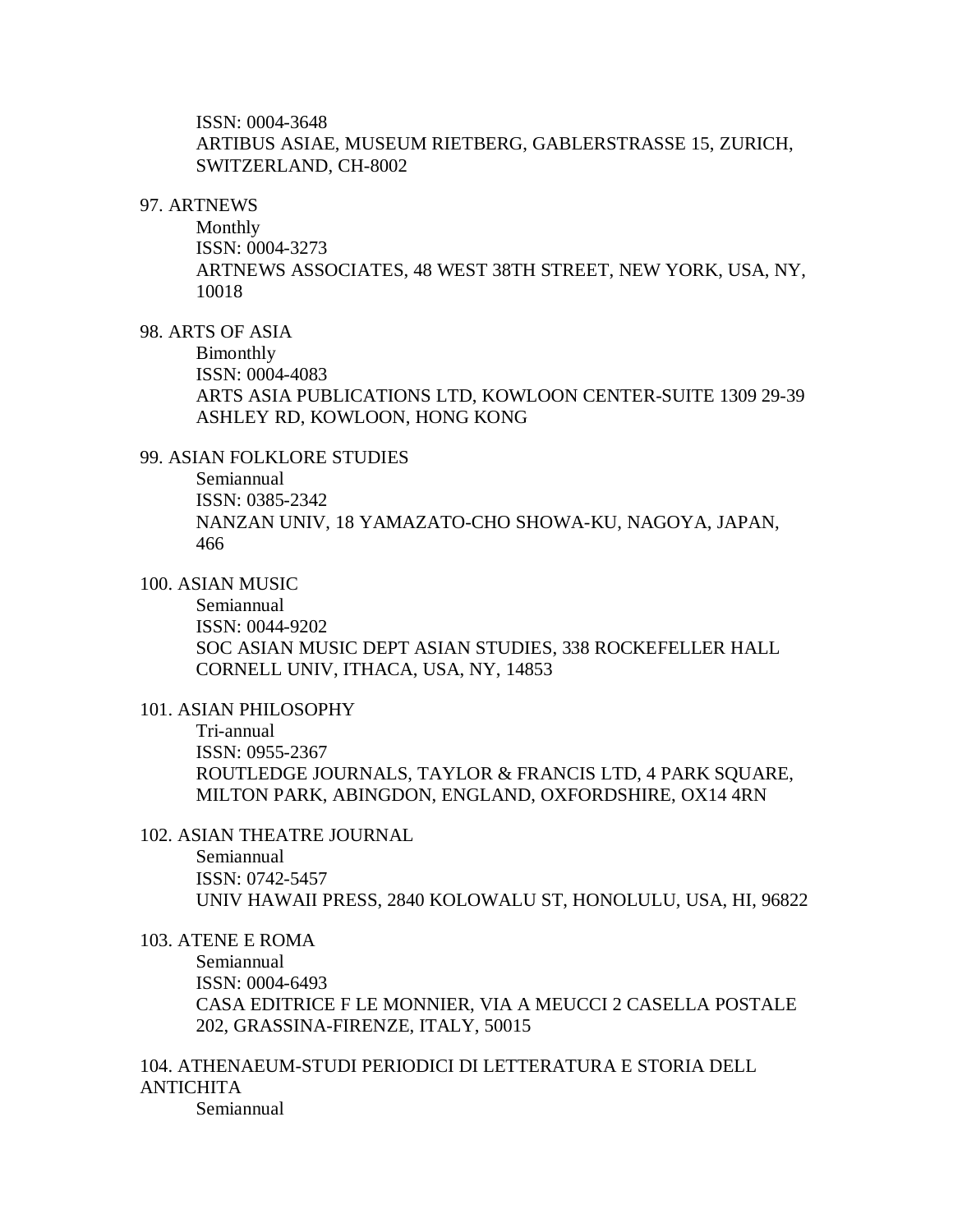ISSN: 0004-6574 AMMINISTRAZIONE ATHENAEUM, UNIV PAVIA STRADA NUOVA 65, PAVIA, ITALY, 27100

105. ATQ-19TH C AMERICAN LITERATURE AND CULTURE

**Ouarterly** ISSN: 1078-3377 UNIV RHODE ISLAND, DEPT ENGLISH, 60 UPPER COLLEGE RD, STE 2, KINGSTON, USA, RI, 02881

106. AUMLA-JOURNAL OF THE AUSTRALASIAN UNIVERSITIES LANGUAGE AND LITERATURE ASSOCIATION

Semiannual ISSN: 0001-2793 AUMLA, SUBSCRIPTION MGR 25 DORSET ST, EPPING, AUSTRALIA, 2121

107. AUSTRALASIAN JOURNAL OF PHILOSOPHY **Quarterly** ISSN: 0004-8402 ROUTLEDGE JOURNALS, TAYLOR & FRANCIS LTD, 4 PARK SQUARE, MILTON PARK, ABINGDON, ENGLAND, OXFORDSHIRE, OX14 4RN

108. AUSTRALIAN HISTORICAL STUDIES

Semiannual ISSN: 1031-461X UNIV MELBOURNE, HIST DEPT, PARKVILLE, AUSTRALIA, VICTORIA, 3052

109. AUSTRALIAN JOURNAL OF FRENCH STUDIES Tri-annual ISSN: 0004-9468 MONASH UNIV, SCHOOL EUROPEAN LANGUAGES & CULTURES, DEPT FRENCH STUDIES, PO BOX 11A, CLAYTON, AUSTRALIA, VIC, 3800

- 110. AUSTRALIAN JOURNAL OF POLITICS AND HISTORY **Ouarterly** ISSN: 0004-9522 BLACKWELL PUBLISHING, 9600 GARSINGTON RD, OXFORD, ENGLAND, OXON, OX4 2DQ
- 111. AUSTRALIAN LITERARY STUDIES Semiannual ISSN: 0004-9697 UNIV QUEENSLAND AUSTRALIAN LITERARY STUDIES, DEPT ENGLISH PO BOX 88, ST LUCIA, AUSTRALIA, QLD, 4067

112. AUT AUT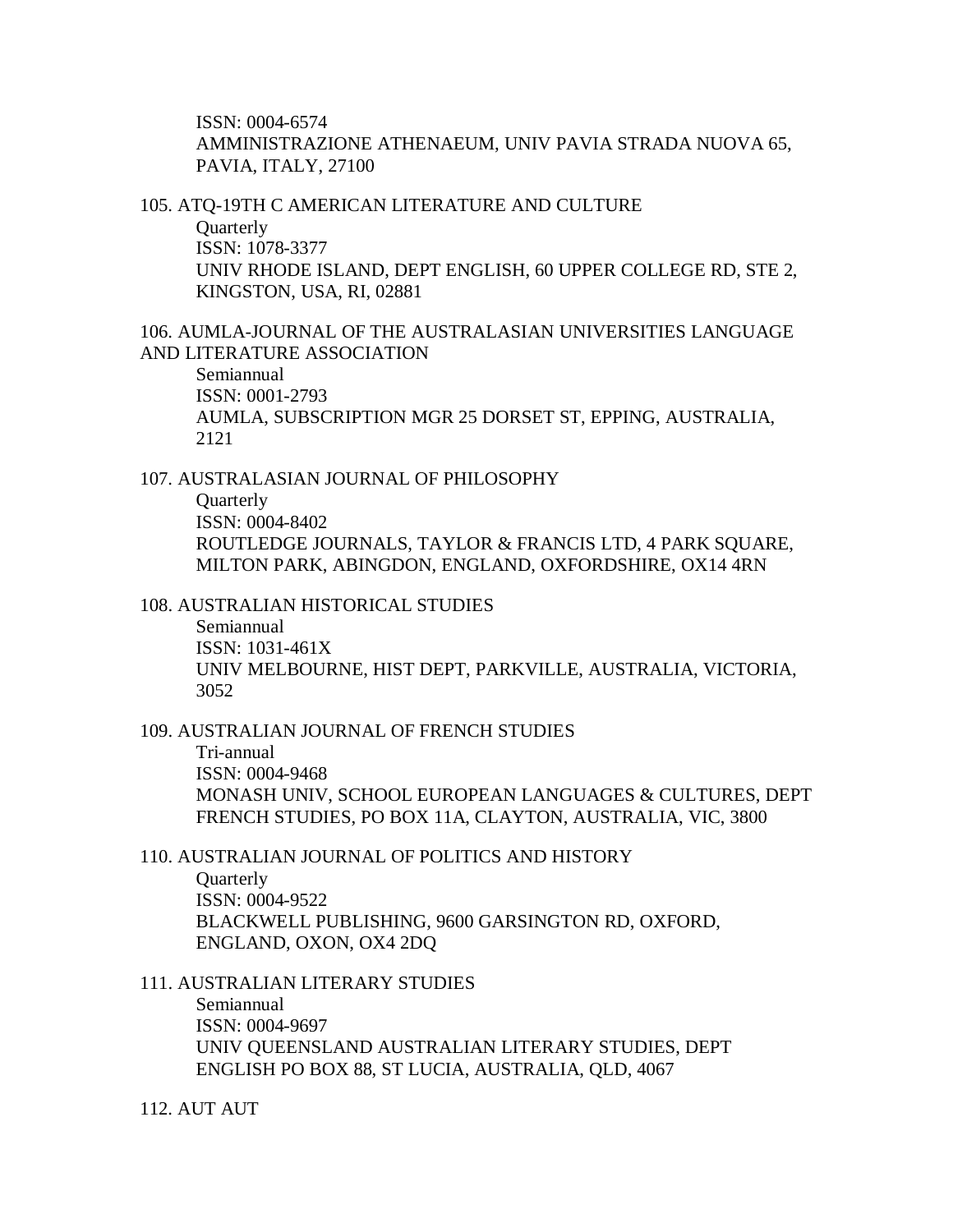**Ouarterly** ISSN: 0005-0601 NUOVA ITALIA EDITRICE, VIA ERNESTO CODIGNOLA, SCANDICCI (FI), ITALY, 50018

#### 113. AVANT SCENE OPERA

Bimonthly ISSN: 0764-2873 AVANT-SCENE OPERA, EDITIONS PREMIERES LOGES 15, RUE TIQUETONNE, PARIS, FRANCE, 75002

### 114. BACH

Semiannual ISSN: 0005-3600 RIEMENSCHNEIDER BACH INST, BALDWIN-WALLACE COLLEGE 275 EASTLAND ROAD, BEREA, USA, OH, 44017-2088

### 115. BALLET REVIEW

**Quarterly** ISSN: 0522-0653 DANCE RESEARCH FOUNDATION, INC, C/O ROBERTA HELLMAN, 37 WEST 12 STREET-7J, NEW YORK, USA, NY, 10011

#### 116. BALLETTANZ

Monthly ISSN: 0947-0484 FRIEDRICH BERLIN VERLAG MBH, REINHARDSTRASSE 29, BERLIN, GERMANY, D-10117

### 117. BEITRAGE ZUR GESCHICHTE DER ARBEITERBEWEGUNG **Quarterly** ISSN: 0942-3060 TRAFO VERLAG, DR WOLFGANG WEIST, FINKENSTR 8, BERLIN, GERMANY, D-12621

## 118. BEITRAGE ZUR GESCHICHTE DER DEUTSCHEN SPRACHE UND LITERATUR

Tri-annual ISSN: 0005-8076 MAX NIEMEYER VERLAG, PFRONDORFER STR 6, TUBINGEN, GERMANY, D-72074

### 119. BELFAGOR

Bimonthly ISSN: 0005-8351 CASA EDITRICE LEO S OLSCHKI, CASELLA POSTALE 66 VIUZZO DEL POZZETTO, FLORENCE, ITALY, I-50126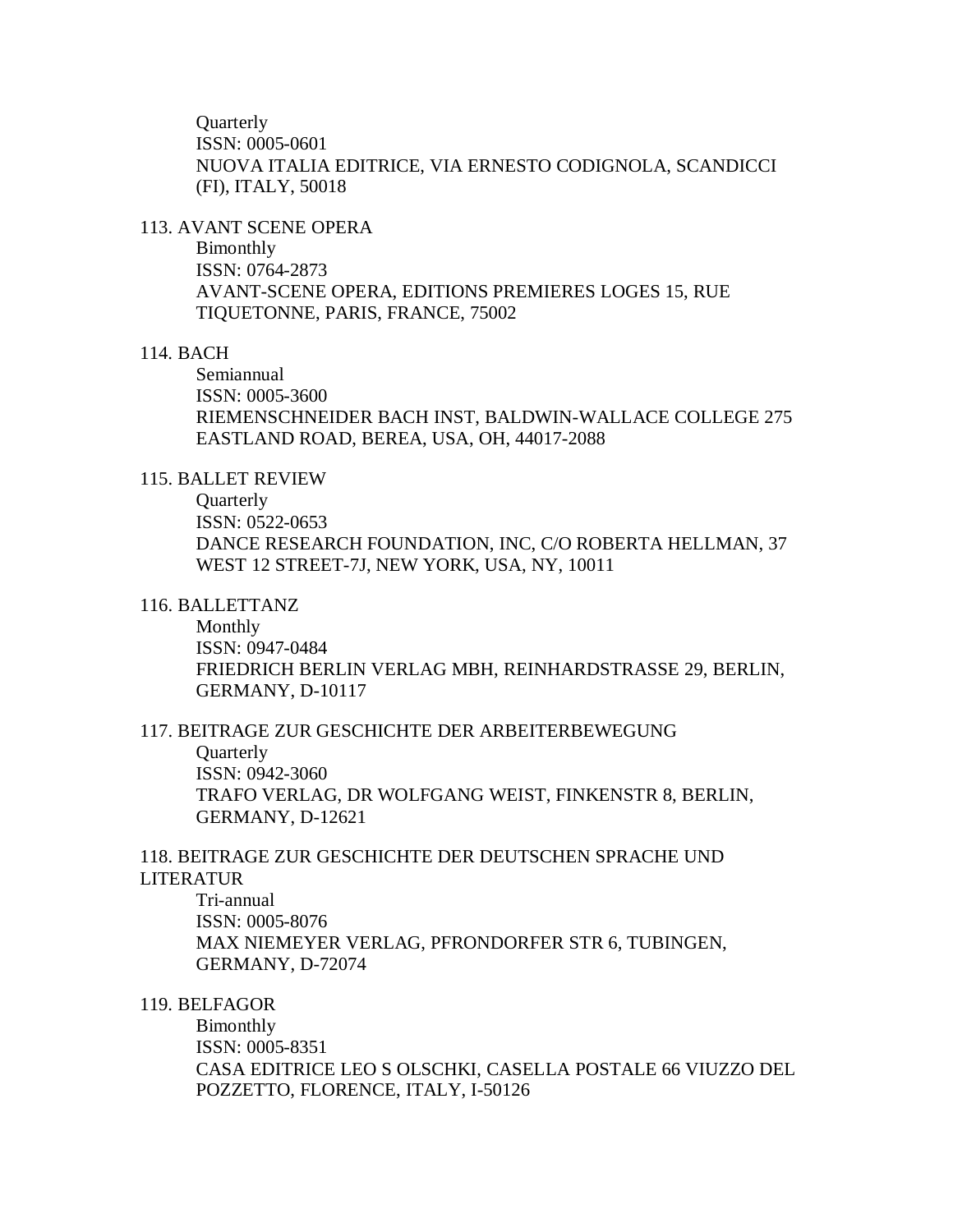#### 120. BIBLICA

**Quarterly** ISSN: 0006-0887 BIBLICAL INST PRESS, PIAZZA DELLA PILOTTA 35, ROME, ITALY, I-00187

### 121. BIBLIOTHEQUE D HUMANISME ET RENAISSANCE

Tri-annual ISSN: 0006-1999 LIBRAIRIE DROZ SA, 11 RUE MASSOT CASE POSTALE 389, GENEVA 12, SWITZERLAND, 1211

122. BIBLIOTHEQUE DE L ECOLE DES CHARTES Semiannual ISSN: 0373-6237 LIBRAIRIE DROZ SA, 11 RUE MASSOT CASE POSTALE 389, GENEVA 12, SWITZERLAND, 1211

123. BIBLISCHE ZEITSCHRIFT

Semiannual ISSN: 0006-2014 FERDINAND SCHOENINGH, JUEHENPLATZ 1 POSTFACH 2540, PADERBORN, GERMANY, W-4790

#### 124. BIOGRAPHY-AN INTERDISCIPLINARY QUARTERLY

**Quarterly** ISSN: 0162-4962 UNIV HAWAII PRESS, 2840 KOLOWALU ST, HONOLULU, USA, HI, 96822

125. BIOLOGY & PHILOSOPHY Bimonthly ISSN: 0169-3867 SPRINGER, VAN GODEWIJCKSTRAAT 30, DORDRECHT, NETHERLANDS, 3311 GZ

- 126. BLACK MUSIC RESEARCH JOURNAL Semiannual ISSN: 0276-3605 CENTER BLACK MUSIC RESEARCH, COLUMBIA COLLEGE CHICAGO, 600 S MICHIGAN AVE, CHICAGO, USA, IL, 60605
- 127. BLAKE-AN ILLUSTRATED QUARTERLY **Quarterly** ISSN: 0160-628X BLAKE, UNIV ROCHESTER, DEPT ENGLISH, BOX 270451, ROCHESTER, USA, NY, 14627-0451

128. BOLETIN DE LA REAL ACADEMIA ESPANOLA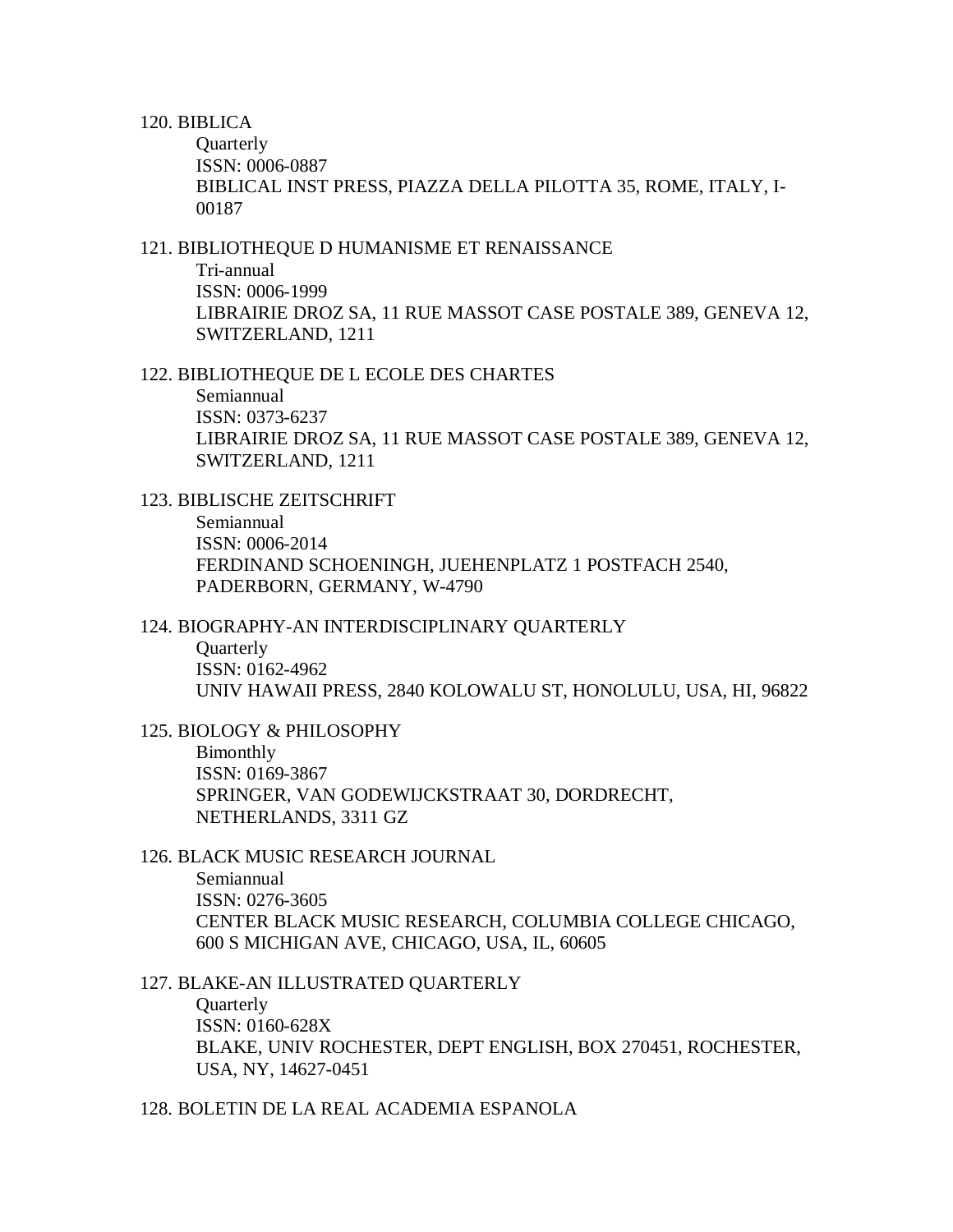Tri-annual ISSN: 0210-4822 GREDOS, SANCHEZ PACHECO 81, MADRID, SPAIN, 28002

129. BOOK COLLECTOR

**Quarterly** ISSN: 0006-7237 COLLECTOR LTD, 43 GORDON SQUARE, LONDON, ENGLAND, WC1H 0PD

130. BOUNDARY 2-AN INTERNATIONAL JOURNAL OF LITERATURE AND **CULTURE** 

Tri-annual ISSN: 0190-3659 DUKE UNIV PRESS, 905 W MAIN ST, STE 18-B, DURHAM, USA, NC, 27701

131. BRITISH JOURNAL FOR THE HISTORY OF SCIENCE **Quarterly** ISSN: 0007-0874 CAMBRIDGE UNIV PRESS, 32 AVENUE OF THE AMERICAS, NEW YORK, USA, NY, 10013-2473

132. BRITISH JOURNAL FOR THE PHILOSOPHY OF SCIENCE

**Ouarterly** ISSN: 0007-0882 OXFORD UNIV PRESS, GREAT CLARENDON ST, OXFORD, ENGLAND, OX2 6DP

133. BRITISH JOURNAL OF AESTHETICS **Quarterly** ISSN: 0007-0904 OXFORD UNIV PRESS, GREAT CLARENDON ST, OXFORD, ENGLAND, OX2 6DP

- 134. BULGARIAN HISTORICAL REVIEW-REVUE BULGARE D HISTOIRE Semiannual ISSN: 0204-8906 PUBL HOUSE BULGARIAN ACAD SCI, ACADEMICIAN G BONCEV ST, SOFIA, BULGARIA, 1113
- 135. BULLETIN DE CORRESPONDANCE HELLENIQUE Semiannual ISSN: 0007-4217 DIFFUSION DE BOCCARD, 11 RUE DE MEDICIS, PARIS, FRANCE, 75006
- 136. BULLETIN HISPANIQUE Semiannual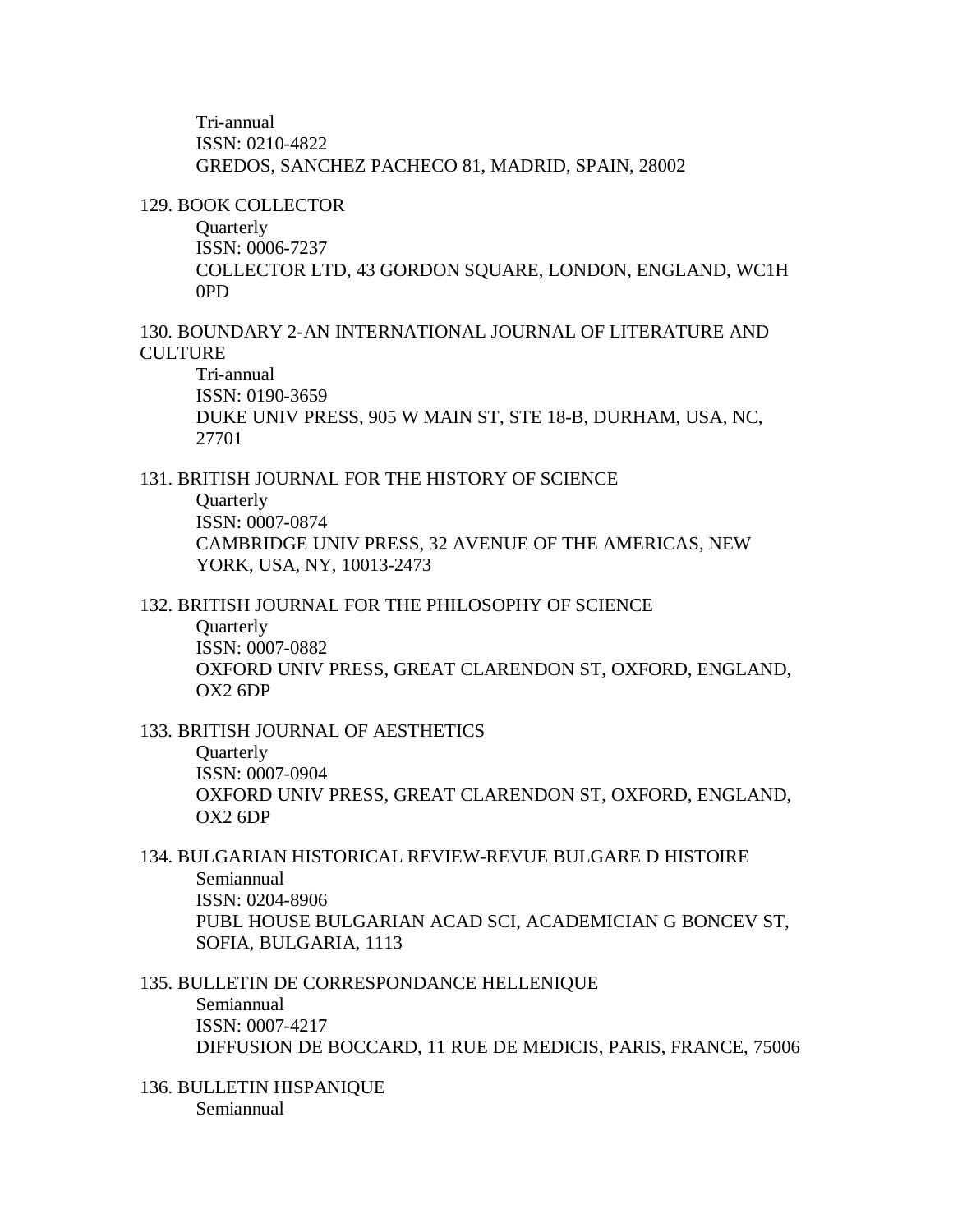ISSN: 0007-4640 EDITIONS BIERE, 22 RUE DU PEUQUE BISCAYE, BORDEAUX, FRANCE, 33000

137. BULLETIN MONUMENTAL

**Ouarterly** ISSN: 0007-473X SOC FR ARCHEOLOGIE MUSEE MONUMENT FRANCAIS, PALAIS DE CHAILLOT AILE DE PARIS, PARIS, FRANCE, 75016

138. BULLETIN OF HISPANIC STUDIES **Ouarterly** ISSN: 1475-3839 LIVERPOOL UNIV PRESS, 4 CAMBRIDGE ST, LIVERPOOL, ENGLAND, L69 7ZU

139. BULLETIN OF THE AMERICAN SOCIETY OF PAPYROLOGISTS **Quarterly** ISSN: 0003-1186 AMER SOC PAPYROLOGISTS, PO BOX 487, CANTON, USA, MA, 02021- 0487

140. BULLETIN OF THE COMEDIANTES Annual ISSN: 0007-5108 AUBURN UNIV, DEPT FOREIGN LANGUAGES, AUBURN, USA, AL, 36849

141. BULLETIN OF THE COUNCIL FOR RESEARCH IN MUSIC EDUCATION **Ouarterly** ISSN: 0010-9894 COUNCIL RES IN MUSIC EDUCATION, UNIV ILLINOIS URBANA-CHAMPAIGN 1114 WEST NEVADA, URBANA, USA, IL, 61801

142. BULLETIN OF THE HISTORY OF MEDICINE

**Quarterly** ISSN: 0007-5140 JOHNS HOPKINS UNIV PRESS, JOURNALS PUBLISHING DIVISION, 2715 NORTH CHARLES ST, BALTIMORE, USA, MD, 21218-4363

143. BULLETIN OF THE INSTITUTE OF HISTORY AND PHILOLOGY ACADEMIA SINICA

**Quarterly** ISSN: 1012-4195 ACADEMIA SINICA-INST HISTORY PHILOLOGY, EDITORIAL COMMITTEE, TAIPEI, TAIWAN, 11529

144. BULLETIN OF THE JOHN RYLANDS UNIVERSITY LIBRARY OF MANCHESTER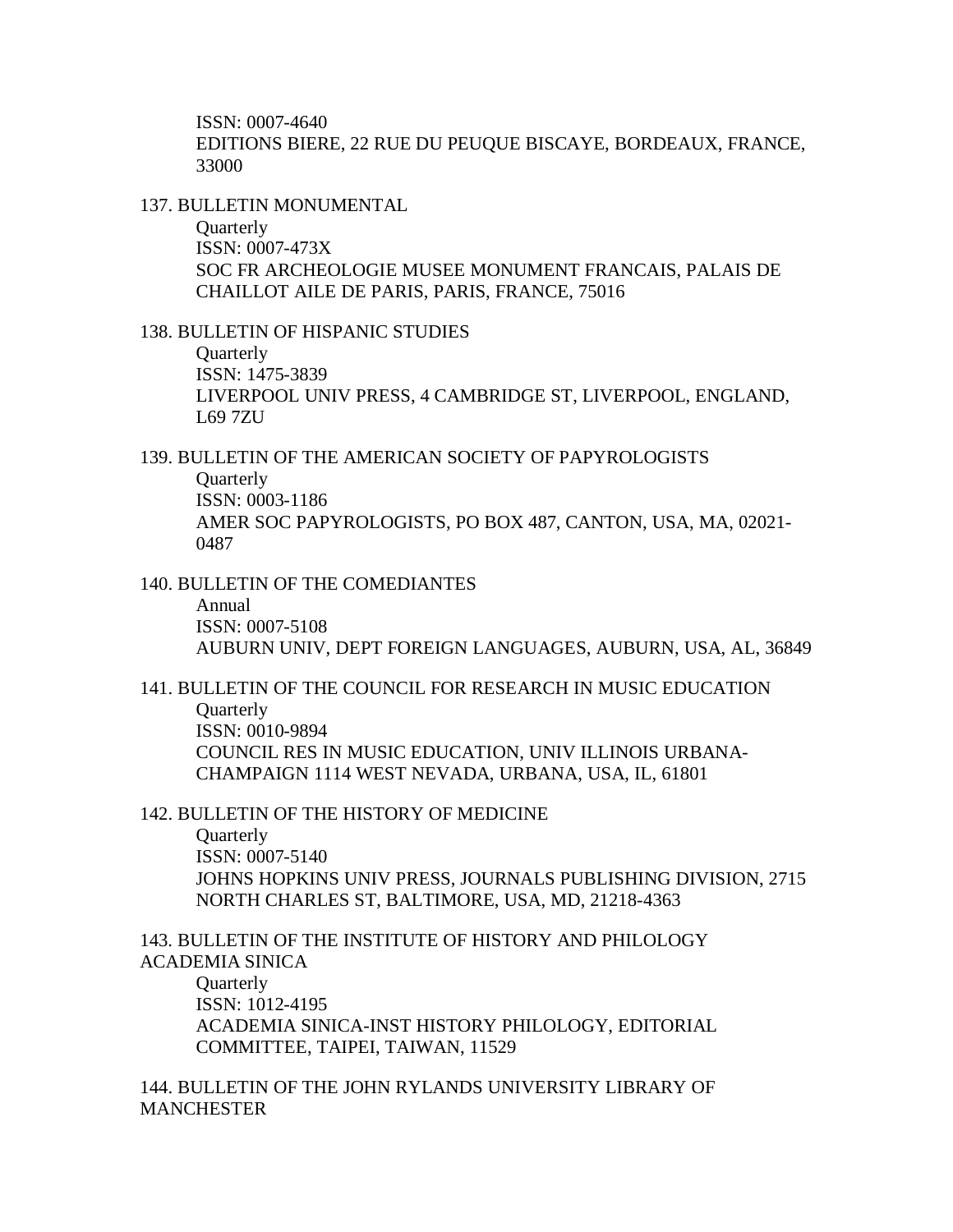Tri-annual ISSN: 0301-102X JOHN RYLANDS UNIV LIBRARY, ATTN MS JUDITH E KENT, UNIV MANCHESTER, OXFORD ROAD, MANCHESTER, ENGLAND, M13 9PP

145. BULLETIN OF THE SCHOOL OF ORIENTAL AND AFRICAN STUDIES-UNIVERSITY OF LONDON

Tri-annual ISSN: 0041-977X CAMBRIDGE UNIV PRESS, 32 AVENUE OF THE AMERICAS, NEW YORK, USA, NY, 10013-2473

146. BURLINGTON MAGAZINE

Monthly ISSN: 0007-6287 BURLINGTON MAG PUBL LTD, 14-16 DUKES RD, LONDON, ENGLAND, WC1H 9AD

147. BYU STUDIES

**Quarterly** ISSN: 0007-0106 BRIGHAM YOUNG UNIV, 290 LIFE SCIENCE MUSEUM, PROVO, USA, UT, 84602

148. BYZANTINE AND MODERN GREEK STUDIES

Annual ISSN: 0307-0131 CENTER BYZANTINE OTTOMAN MODERN GREEK STUDIES, UNIV BIRMINGHAM, PO BOX 363, BIRMINGHAM, ENGLAND, B15 2TT

149. BYZANTINISCHE ZEITSCHRIFT

Semiannual ISSN: 0007-7704 C H BECKSCHE, VERLAGSBUCHHANDLUNG WILHELMSTRASSE 9, MUNICH 40, GERMANY, W-8000

150. CAHIERS DE CIVILISATION MEDIEVALE

**Ouarterly** ISSN: 0007-9731 CENTRE ETUD SUPERIEUR CIV MED, 24 RUE DE LA CHAINE, POTTIERS CEDEX, FRANCE, F-86022

151. CAHIERS DU MONDE RUSSE

Tri-annual ISSN: 1252-6576 EDITIONS DE L ECOLE DES HAUTESETUDES EN SCIENCES SOCIALES, 131 BD. SAINT-MICHEL, PARIS, FRANCE, 75005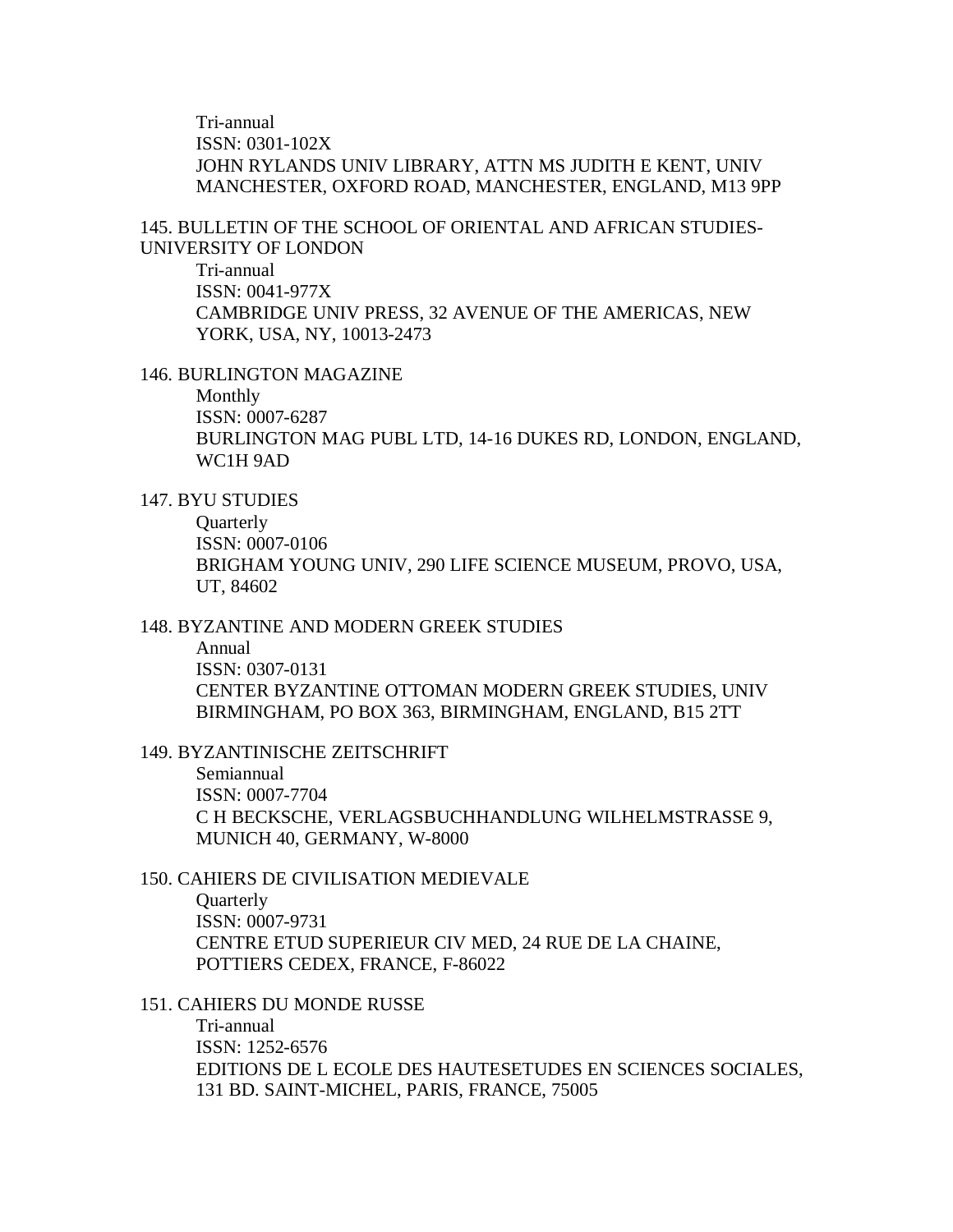### 152. CAHIERS ELISABETHAINS

Semiannual ISSN: 0184-7678 UNIV PAUL VALERY, CENT ETUD RECH ELISABETHAINES BP 5043, MONTPELLIER-CEDEX, FRANCE, 34032

### 153. CAHIERS VICTORIENS & EDOUARDIENS

Semiannual ISSN: 0220-5610 UNIV PAUL VALERY, CAHIERS VICTORIENS EDOUARDIENS PO 5043, MONTPELLIER-CEDEX, FRANCE, 34032

### 154. CALIFORNIA HISTORY

**Quarterly** ISSN: 0162-2897 CALIF HISTORICAL SOC, 678 MISSION ST, SAN FRANCISCO, USA, CA, 94105-4014

### 155. CALLALOO

**Quarterly** ISSN: 0161-2492 JOHNS HOPKINS UNIV PRESS, JOURNALS PUBLISHING DIVISION, 2715 NORTH CHARLES ST, BALTIMORE, USA, MD, 21218-4363

### 156. CAMBRIAN MEDIEVAL CELTIC STUDIES

Semiannual ISSN: 1353-0089 CMCS, DEPT WELSH, OLD COLLEGE, KING ST, ABERYSTWYTH, WALES, SY23 2AX

### 157. CAMBRIDGE ARCHAEOLOGICAL JOURNAL

Semiannual ISSN: 0959-7743 CAMBRIDGE UNIV PRESS, 32 AVENUE OF THE AMERICAS, NEW YORK, USA, NY, 10013-2473

### 158. CAMBRIDGE CLASSICAL JOURNAL

Annual ISSN: 0068-6735 CAMBRIDGE PHILOLOGICAL SOC, C/O DR C F L AUSTIN, TRINITY HALL, CAMBRIDGE, ENGLAND, CAMBS, CB2 1TJ

### 159. CAMBRIDGE QUARTERLY

**Quarterly** ISSN: 0008-199X OXFORD UNIV PRESS, GREAT CLARENDON ST, OXFORD, ENGLAND, OX2 6DP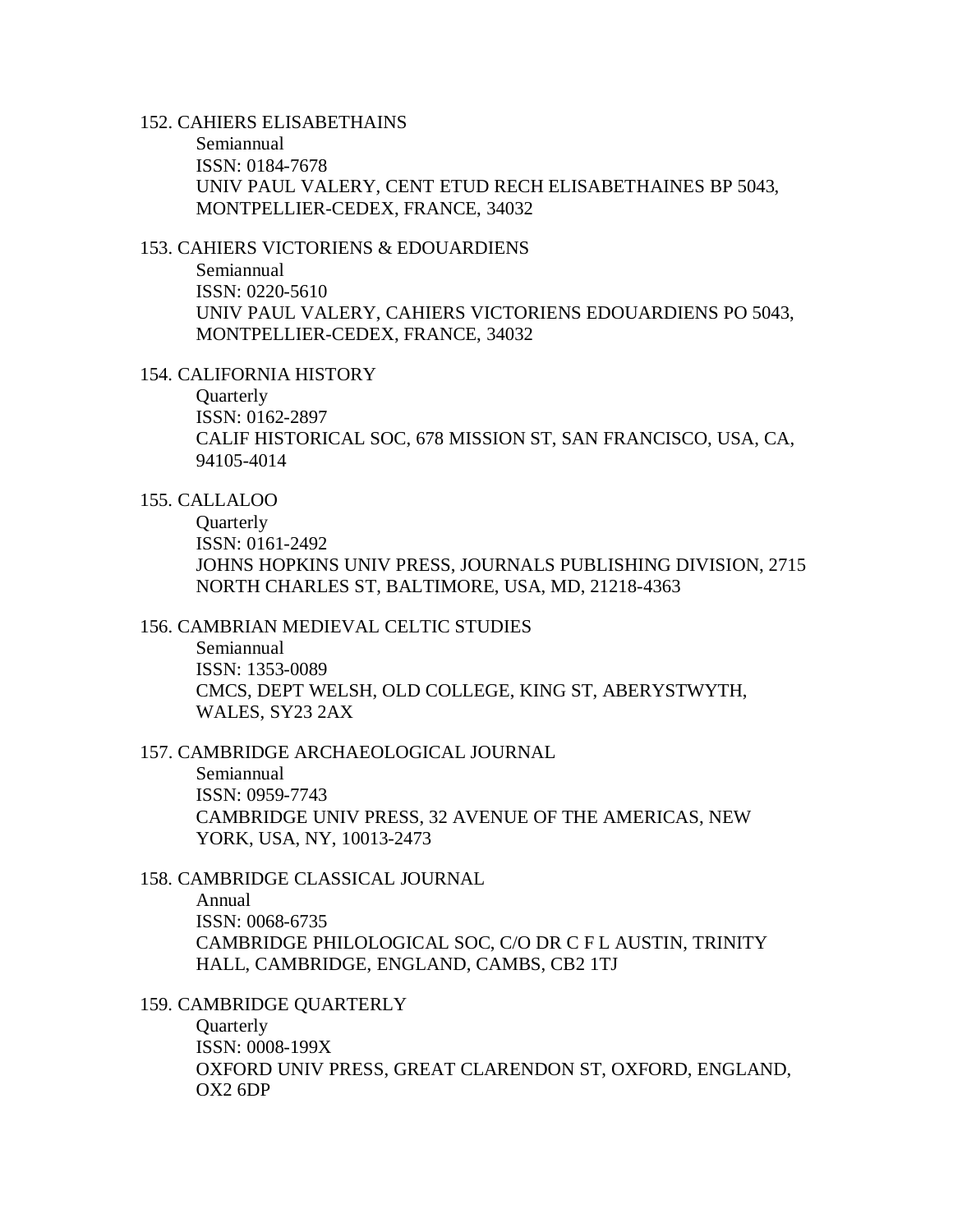160. CAMERA OBSCURA

Tri-annual ISSN: 0270-5346 DUKE UNIV PRESS, 905 W MAIN ST, STE 18-B, DURHAM, USA, NC, 27701

### 161. CANADIAN HISTORICAL REVIEW

**Ouarterly** ISSN: 0008-3755 UNIV TORONTO PRESS INC, JOURNALS DIVISION, 5201 DUFFERIN ST, DOWNSVIEW, TORONTO, CANADA, ON, M3H 5T8

162. CANADIAN JOURNAL OF LINGUISTICS-REVUE CANADIENNE DE LINGUISTIQUE

**Quarterly** ISSN: 0008-4131 UNIV TORONTO PRESS INC, JOURNALS DIVISION, 5201 DUFFERIN ST, DOWNSVIEW, TORONTO, CANADA, ON, M3H 5T8

163. CANADIAN JOURNAL OF PHILOSOPHY

**Quarterly** ISSN: 0045-5091 UNIV CALGARY PRESS, 2500 UNIVERSITY DR NW, CALGARY, CANADA, ALBERTA, T2N 1N4

164. CANADIAN LITERATURE

**Ouarterly** ISSN: 0008-4360 CANADIAN LITERATURE, UNIV BRITISH COLUMBIA #223-2029 WEST MALL, VANCOUVER, CANADA, BC, V6T 1W5

165. CANADIAN REVIEW OF AMERICAN STUDIES

Tri-annual ISSN: 0007-7720 UNIV TORONTO PRESS INC, JOURNALS DIVISION, 5201 DUFFERIN ST, DOWNSVIEW, TORONTO, CANADA, ON, M3H 5T8

166. CARAVELLE-CAHIERS DU MONDE HISPANIQUE ET LUSO-BRESILIEN Semiannual ISSN: 1147-6753 PRESSES UNIV MIRAIL, 5 ALLEES ANTONIO MACHADO, TOULOUSE, FRANCE, F-31058

167. CATHOLIC BIBLICAL QUARTERLY **Quarterly** ISSN: 0008-7912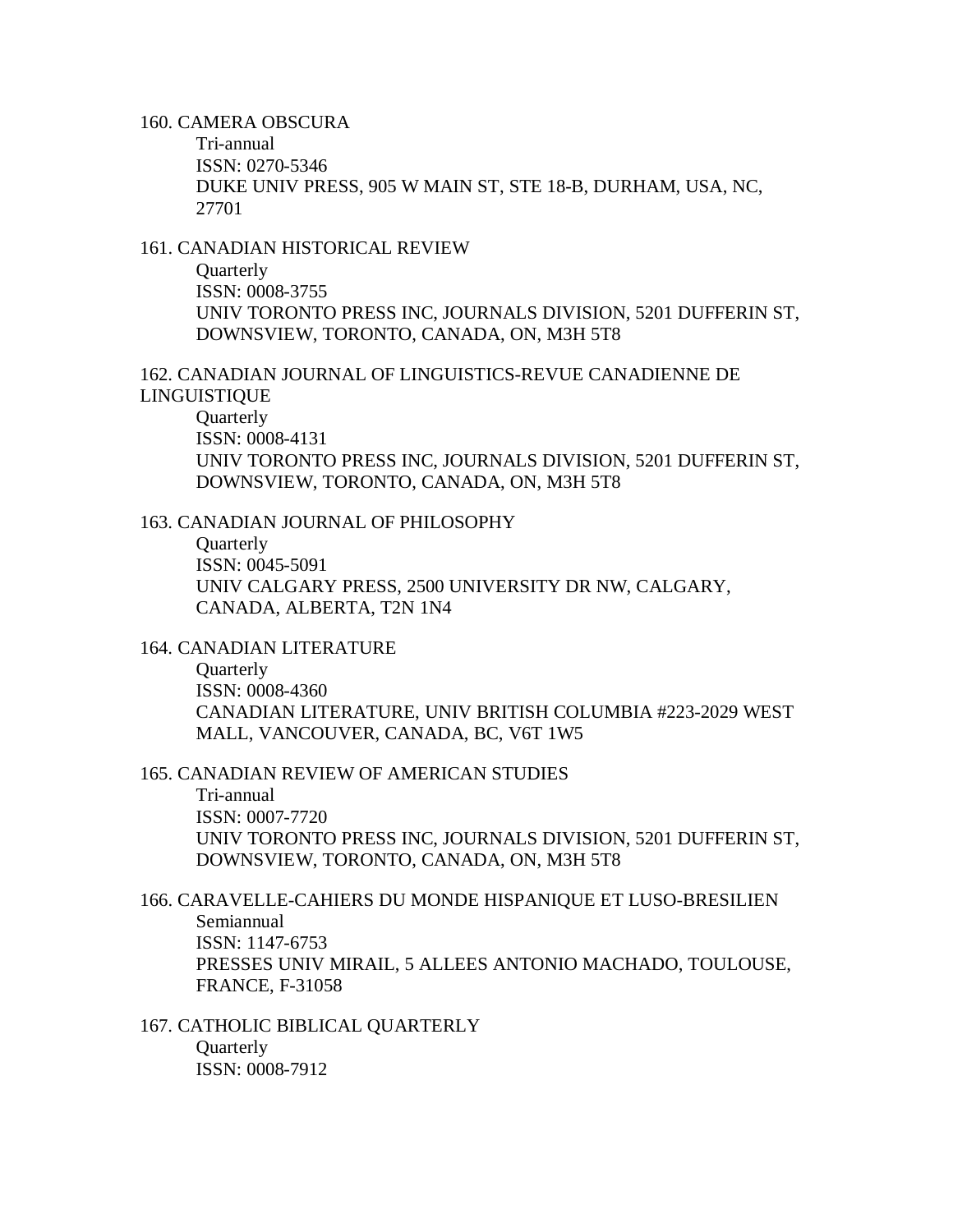CATHOLIC BIBLICAL ASSOC AMER, CATHOLIC UNIV AMERICA, 620 MICHIGAN AVE, NE, WASHINGTON, USA, DC, 20064

168. CATHOLIC HISTORICAL REVIEW

**Ouarterly** ISSN: 0008-8080 CATHOLIC UNIV AMER PRESS, 620 MICHIGAN AVENUE NE ADMIN BLDG ROOM 303, WASHINGTON, USA, DC, 20064

169. CEA CRITIC

Tri-annual ISSN: 0007-8069 CEA PUBLICATIONS, YOUNGSTOWN STATE UNIV DEPT ENGL, YOUNGSTOWN, USA, OH, 44555-001

170. CENTRAL ASIATIC JOURNAL

Semiannual ISSN: 0008-9192 VERLAG OTTO HARRASSOWITZ, TAUMUSSTR 14,, WIESBADEN, GERMANY, 65183

171. CENTRAL EUROPEAN HISTORY

**Ouarterly** ISSN: 0008-9389 CAMBRIDGE UNIV PRESS, EDINBURGH BLDG, SHAFTESBURY RD, CAMBRIDGE, ENGLAND, CB2 2RU

172. CERAMICS-ART AND PERCEPTION

**Ouarterly** ISSN: 1035-1841 CERAMICS-ART AND PERCEPTION PTY LTD, 120 GLENMORE RD,, SYDNEY, AUSTRALIA, NSW, 2021

173. CERAMICS-TECHNICAL

Semiannual ISSN: 1324-4175 CERAMICS-ART AND PERCEPTION PTY LTD, 120 GLENMORE RD,, SYDNEY, AUSTRALIA, NSW, 2021

174. CESKA LITERATURA Bimonthly ISSN: 0009-0468 CZECH ACAD SCIENCES, INST CZECH LITERATURE, NA FLORENCI 3, PP 14, PRAGUE 1, CZECH REPUBLIC, 110 15

175. CHASQUI-REVISTA DE LITERATURA LATINOAMERICANA Semiannual ISSN: 0145-8973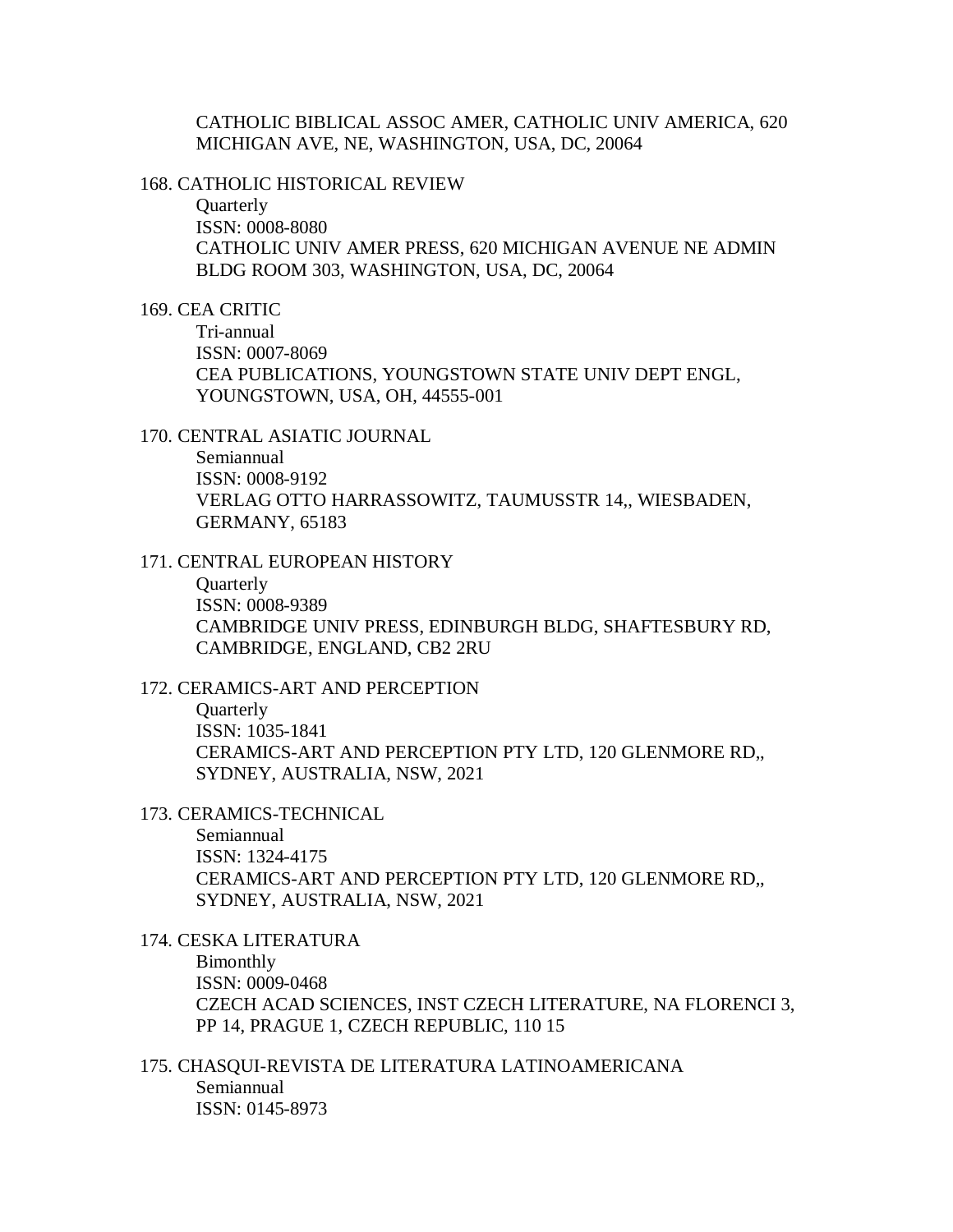UNIV GEORGIA, DEPT ROMANCE LANGUAGES, C/O JOSE B ALVAREZ, ATHENS, USA, GA, 30602

#### 176. CHAUCER REVIEW

**Quarterly** ISSN: 0009-2002 PENN STATE UNIV PRESS, 820 NORTH UNIV DRIVE, U S B 1, STE C, UNIVERSITY PK, USA, PA, 16802

#### 177. CHICAGO REVIEW

Tri-annual ISSN: 0009-3696 CHICAGO REVIEW, 5801 SOUTH KENWOOD AVE, CHICAGO, USA, IL, 60637-1794

#### 178. CHILDRENS LITERATURE IN EDUCATION

**Ouarterly** ISSN: 0045-6713 KLUWER ACADEMIC-HUMAN SCIENCES PRESS, 233 SPRING ST, NEW YORK, USA, NY, 10013-1578

#### 179. CHINESE STUDIES IN HISTORY

**Ouarterly** ISSN: 0009-4633 M E SHARPE INC, 80 BUSINESS PARK DR, ARMONK, USA, NY, 10504

#### 180. CHURCH HISTORY

**Quarterly** ISSN: 0009-6407 AMER SOC CHURCH HISTORY, PO BOX 8517, RED BANK, USA, NJ, 07701

#### 181. CIMAISE

Bimonthly ISSN: 0009-6830 CIMAISE, 95 RUE VIEILLE DU TEMPLE, PARIS, FRANCE, 75003

#### 182. CINEASTE

**Ouarterly** ISSN: 0009-7004 CINEASTE, 200 PARK AVE SOUTH, NEW YORK, USA, NY, 10003

# 183. CINEFORUM

Monthly ISSN: 0009-7039 FEDERAZIONE ITALIANA CINEFORUM, VIA PASCOLI 3, BERGAMO, ITALY, 24100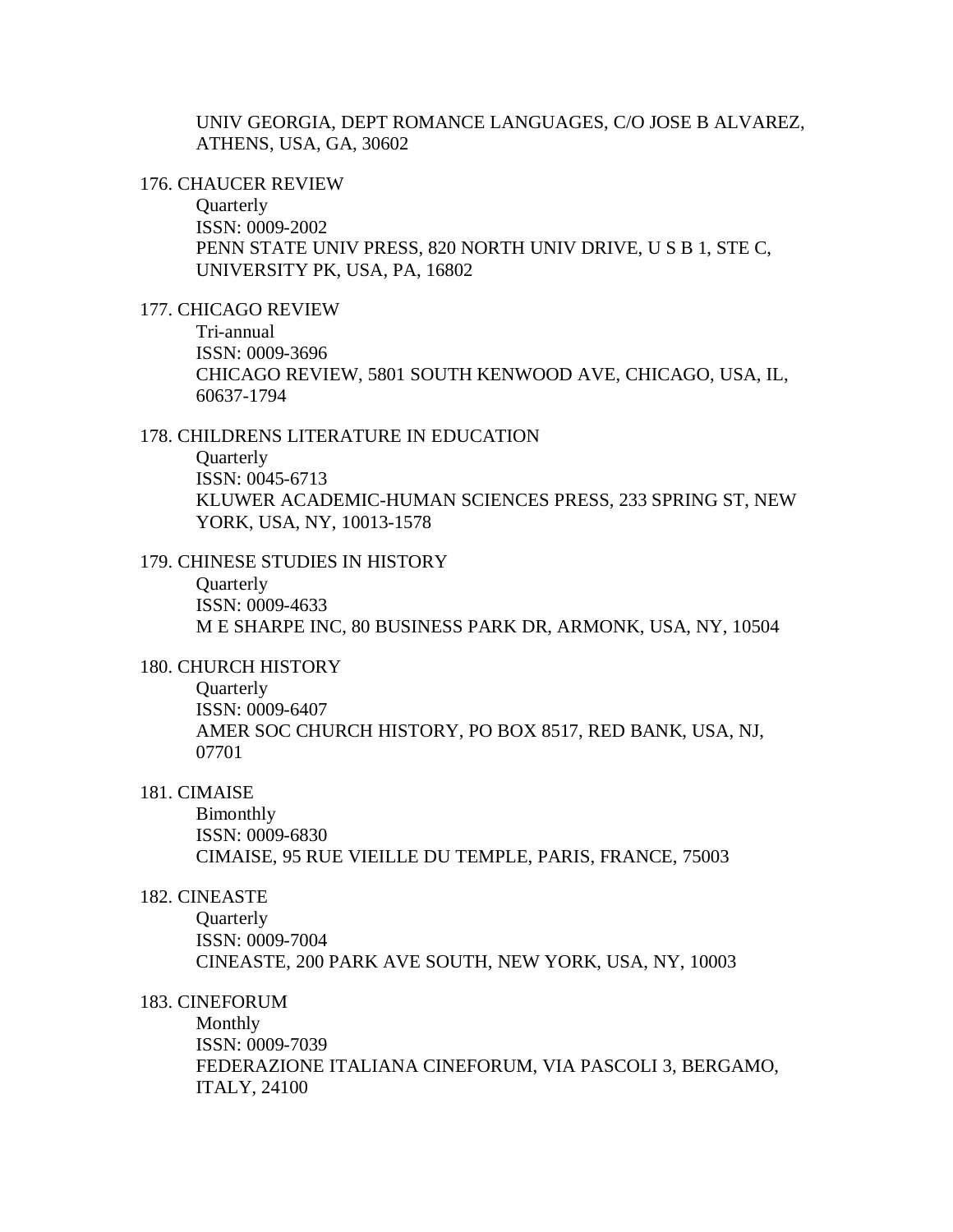184. CINEMA JOURNAL **Quarterly** ISSN: 0009-7101 UNIV TEXAS PRESS, BOX 7819, AUSTIN, USA, TX, 78713-7819

185. CITHARA-ESSAYS IN THE JUDEO-CHRISTIAN TRADITION Semiannual ISSN: 0009-7527

ST BONAVENTURE UNIV, ST BONAVENTURE, USA, NY, 14778

186. CIVIL WAR HISTORY **Ouarterly** ISSN: 0009-8078 KENT STATE UNIV PRESS, C/O JOURNALS DEPT, KENT, USA, OH, 44242

187. CLA JOURNAL-COLLEGE LANGUAGE ASSOCIATION

**Ouarterly** ISSN: 0007-8549 COLLEGE LANGUAGE ASSN, CLA JOURNAL MOREHOUSE COLLEGE, ATLANTA, USA, GA, 30314

188. CLASSICAL ANTIQUITY

Semiannual ISSN: 0278-6656 UNIV CALIFORNIA PRESS, C/O JOURNALS DIVISION, 2000 CENTER ST, STE 303, BERKELEY, USA, CA, 94704-1223

189. CLASSICAL BULLETIN Semiannual ISSN: 0009-8337 BOLCHAZY-CARDUCCI PUBLISHERS, INC, 1000 BROWN ST, UNIT 101, WAUCONDA, USA, IL, 60084

190. CLASSICAL JOURNAL

**Quarterly** ISSN: 0009-8353 CLASSICAL ASSOC MIDDLE WEST SOUTH, INC, PO BOX 5005, RANDOLPH-MACON COLL, ASHLAND, USA, VA, 23005-5505

- 191. CLASSICAL PHILOLOGY **Ouarterly** ISSN: 0009-837X UNIV CHICAGO PRESS, 1427 E 60TH ST, CHICAGO, USA, IL, 60637-2954
- 192. CLASSICAL QUARTERLY Semiannual ISSN: 0009-8388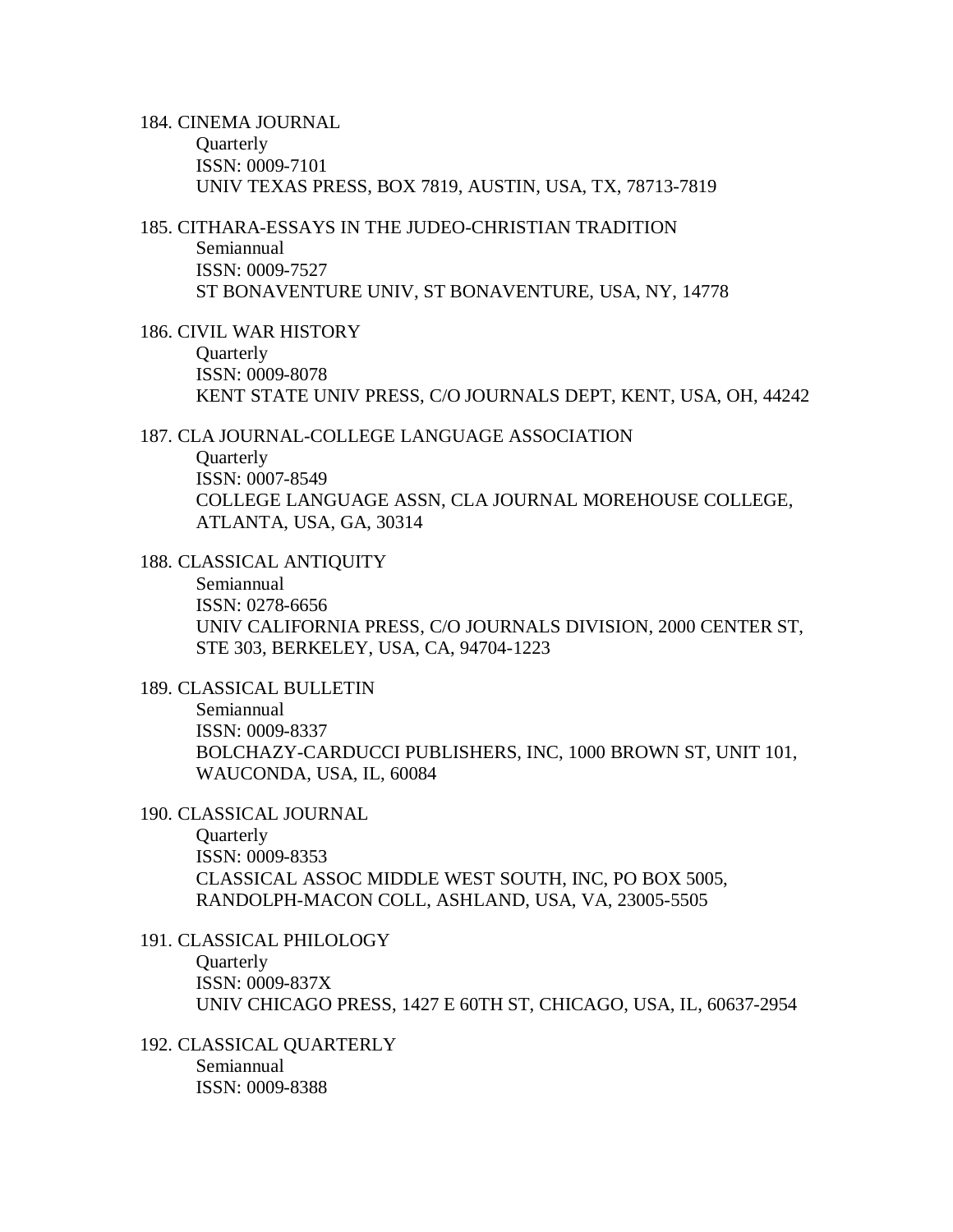CAMBRIDGE UNIV PRESS, EDINBURGH BLDG, SHAFTESBURY RD, CAMBRIDGE, ENGLAND, CB2 2RU

193. CLASSICAL REVIEW

Semiannual ISSN: 0009-840X CAMBRIDGE UNIV PRESS, EDINBURGH BLDG, SHAFTESBURY RD, CAMBRIDGE, ENGLAND, CB2 2RU

194. CLASSICAL WORLD

**Quarterly** ISSN: 0009-8418 CLASSICAL ASSOC ATLANTIC STATES, UNIV SCIENCES PHILADELPHIA, DEPT HUMANITIES, 600 SOUTH 43RD STREET, PHILADELPHIA, USA, PA, 19104-4495

#### 195. CLAVIER

Monthly ISSN: 0009-854X INSTRUMENTALIST PUBL CO, 200 NORTHFIELD RD, NORTHFIELD, USA, IL, 60093

196. CLIO-A JOURNAL OF LITERATURE HISTORY AND THE PHILOSOPHY OF **HISTORY** 

**Ouarterly** ISSN: 0884-2043 INDIANA UNIV-PURDUE UNIV, CLIO, FT WAYNE, USA, IN, 46805

#### 197. COGNITIVE LINGUISTICS

**Ouarterly** ISSN: 0936-5907 MOUTON DE GRUYTER, GENTHINER STRASSE 13, BERLIN, GERMANY, 10785

#### 198. COLLEGE COMPOSITION AND COMMUNICATION

**Ouarterly** ISSN: 0010-096X NATL COUNCIL TEACHERS ENGLISH, 1111 KENYON RD, URBANA, USA, IL, 61801

199. COLLEGE ENGLISH

Bimonthly ISSN: 0010-0994 NATL COUNCIL TEACHERS ENGLISH, 1111 KENYON RD, URBANA, USA, IL, 61801

200. COLLEGE LITERATURE Tri-annual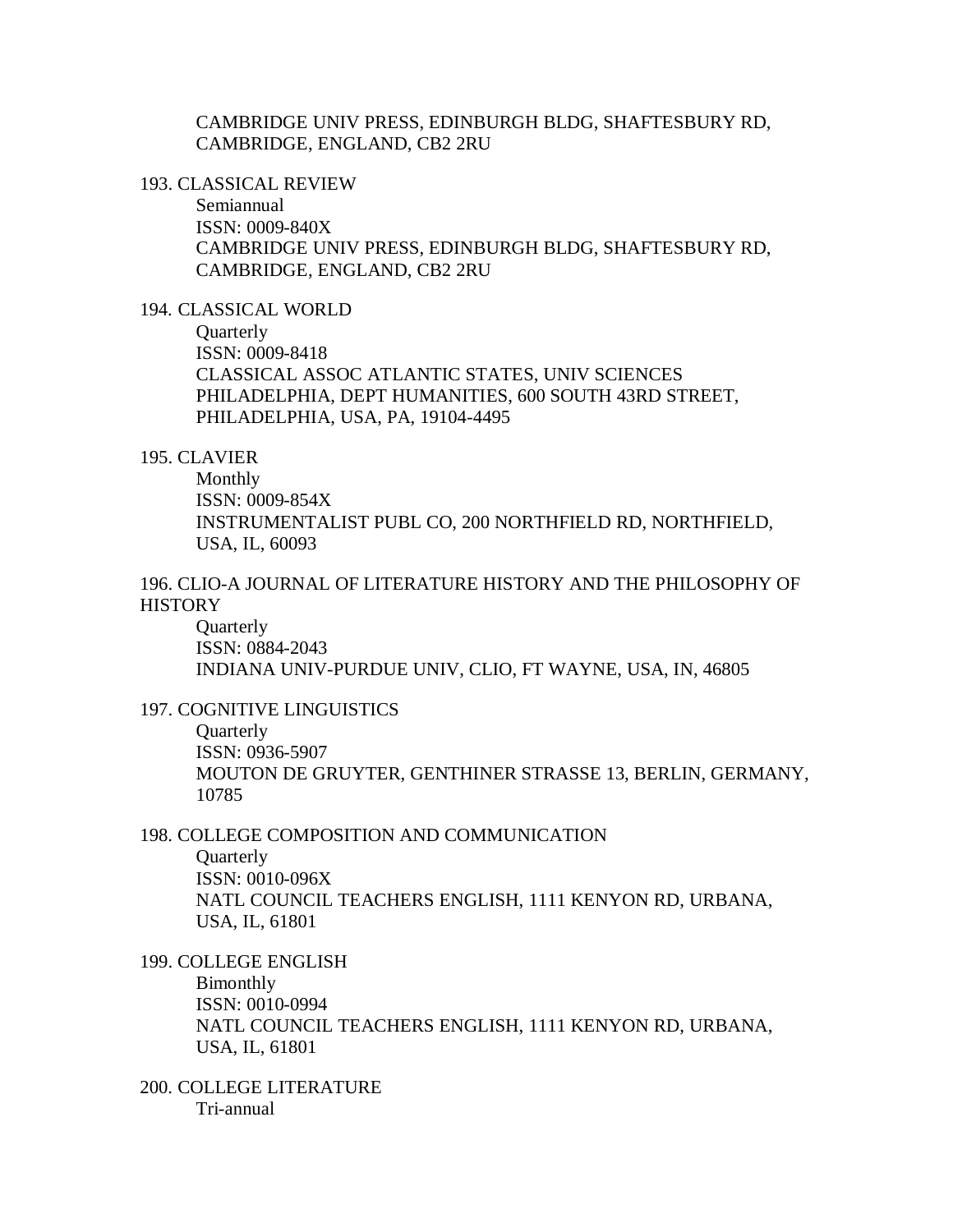ISSN: 0093-3139 WEST CHESTER UNIV, SPECIAL FUNDS OFFICE, W CHESTER, USA, PA, 19383

201. COLLEGE MUSIC SYMPOSIUM

Annual ISSN: 0069-5696 COLLEGE MUSIC SOC, 312 EAST PINE STREET, MISSOULA, USA, MT, 59802

202. COLLOQUIA GERMANICA Tri-annual ISSN: 0010-1338 FRANCKE VERLAG, DISCHINGERWEG 5, TUBINGEN, GERMANY, D-72070

203. COLONIAL LATIN AMERICAN HISTORICAL REVIEW **Quarterly** ISSN: 1063-5769 CLAHR, SPANISH COLONIAL RES CENTER, UNIV NEW MEXICO, ZIMMERMAN LIBRARY, ALBUQUERQUE, USA, NM, 87131

204. COLOQUIO-LETRAS Semiannual ISSN: 0010-1451 FUNDACAO CALOUSTE GULBENKIAN, AV BERNA 45, LISBON, PORTUGAL, 1093

205. COMITATUS-A JOURNAL OF MEDIEVAL AND RENAISSANCE STUDIES Annual ISSN: 0069-6412 UNIV CALIF CNTR MEDIEVAL RENAISSANCE STUD, PO BOX 951485, LOS ANGELES, USA, CA, 90095-1485

206. COMPARATIVE DRAMA

**Ouarterly** ISSN: 0010-4078 WESTERN MICHIGAN UNIV, DEPT ENGLISH, KALAMAZOO, USA, MI, 49008

207. COMPARATIVE LITERATURE **Quarterly** ISSN: 0010-4124 UNIV OREGON, PUBLICATIONS OFFICE SUSAN CAMPBELL HALL, EUGENE, USA, OR, 97403

208. COMPARATIVE LITERATURE STUDIES **Quarterly**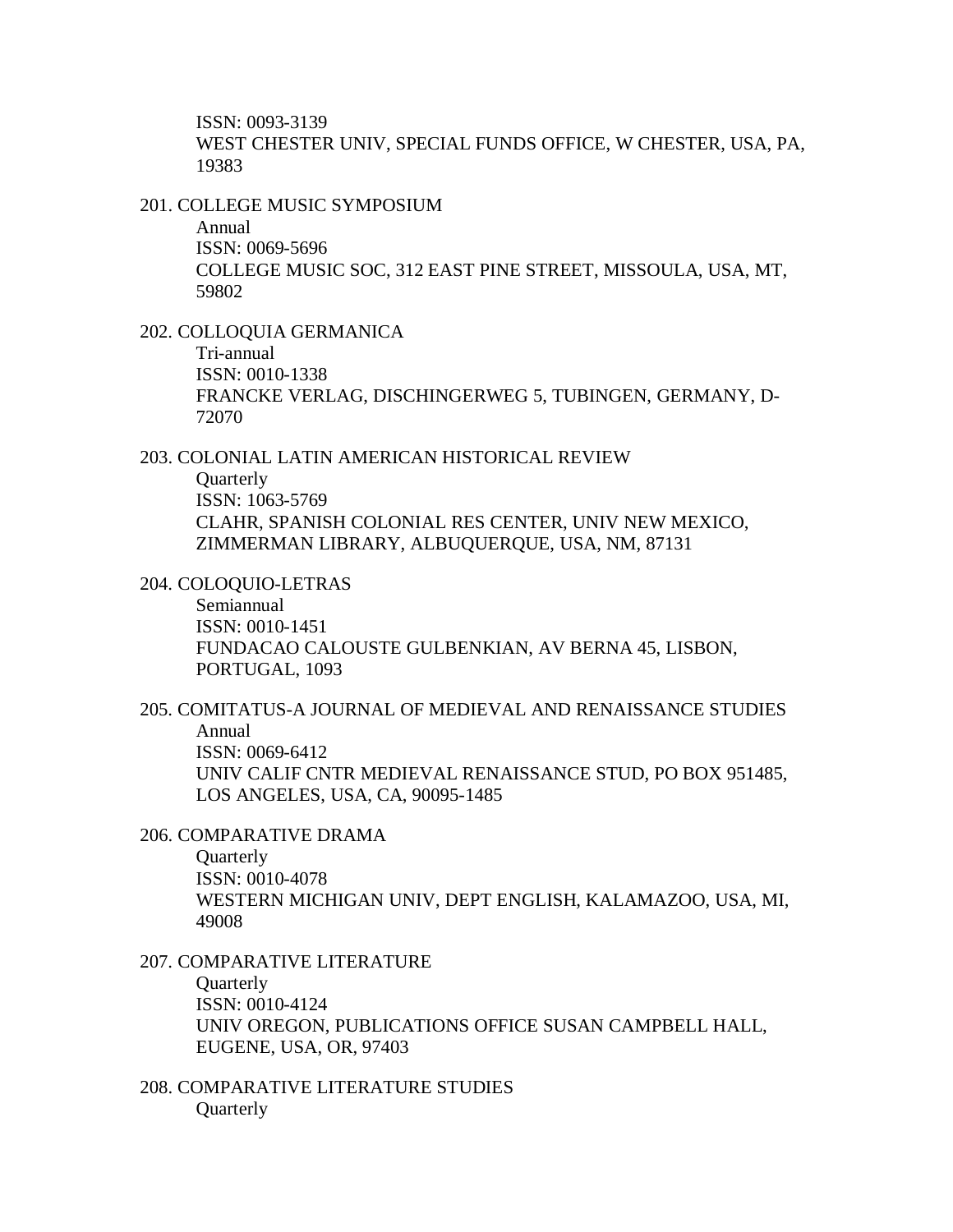ISSN: 0010-4132 JOHNS HOPKINS UNIV PRESS, JOURNALS PUBLISHING DIVISION, 2715 NORTH CHARLES ST, BALTIMORE, USA, MD, 21218-4363

209. COMPARATIVE STUDIES IN SOCIETY AND HISTORY

**Quarterly** ISSN: 0010-4175 CAMBRIDGE UNIV PRESS, 32 AVENUE OF THE AMERICAS, NEW YORK, USA, NY, 10013-2473

### 210. COMPTES RENDUS DES SEANCES DE L ACADEMIE DES INSCRIPTIONS & BELLES-LETTRES

**Ouarterly** ISSN: 0065-0536 DIFFUSION DE BOCCARD, 11 RUE DE MEDICIS, PARIS, FRANCE, 75006

### 211. COMPUTATIONAL LINGUISTICS

**Quarterly** ISSN: 0891-2017 M I T PRESS, 238 MAIN STREET, STE 500, CAMBRIDGE, USA, MA, 02142- 1046

#### 212. COMPUTER MUSIC JOURNAL

**Quarterly** ISSN: 0148-9267 M I T PRESS, 238 MAIN STREET, STE 500, CAMBRIDGE, USA, MA, 02142- 1046

#### 213. CONFIGURATIONS

Tri-annual ISSN: 1063-1801 JOHNS HOPKINS UNIV PRESS, JOURNALS PUBLISHING DIVISION, 2715 NORTH CHARLES ST, BALTIMORE, USA, MD, 21218-4363

### 214. CONFLUENCIA-REVISTA HISPANICA DE CULTURA Y LITERATURA Semiannual ISSN: 0888-6091 UNIV NORTHERN COLORADO C/O ESTER G. GONZALEZ, EDITOR, DEPT HISPANIC STUDIES, GREELEY, USA, CO, 80639

215. CONFRONTATION

Semiannual ISSN: 0010-5716 LONG ISLAND UNIV, CW POST COLL, ENGLISH DEPT ATTN: CONFRONTATION MAGAZINE, BROOKVILLE, USA, NY, 11548

### 216. CONNAISSANCE DES ARTS Monthly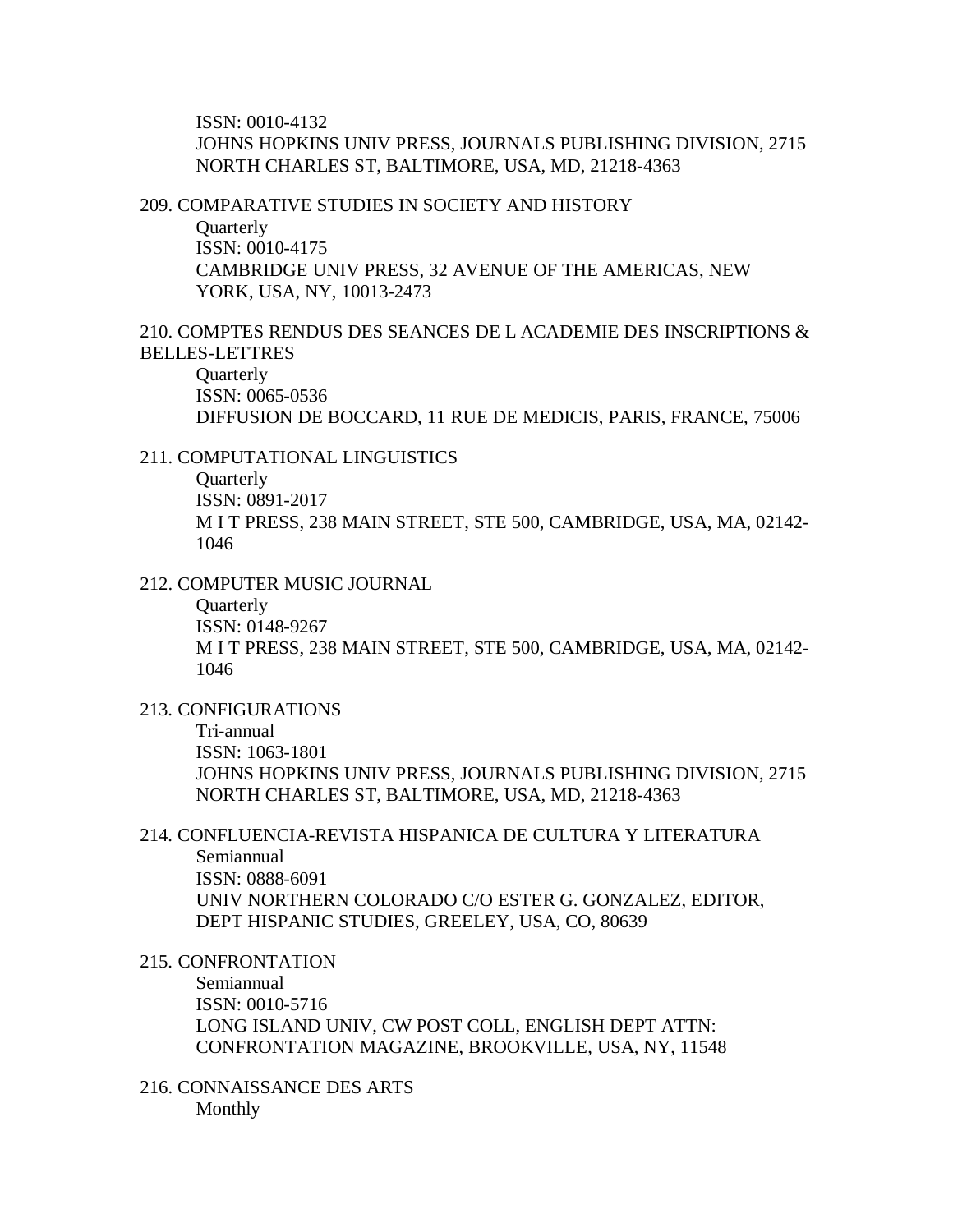ISSN: 0293-9274 SOC FRANCAISE PROMOTION ARTISTIQUE, 23 RUE DES JEUNEURS, PARIS, FRANCE, 75002

#### 217. CONRADIANA

Semiannual ISSN: 0010-6356 TEXAS TECH UNIV, DEPT ENGLISH, PO BOX 43091, LUBBOCK, USA, TX, 79409-3091

#### 218. CONTEMPORARY CHINESE THOUGHT

**Ouarterly** ISSN: 1097-1467 M E SHARPE INC, 80 BUSINESS PARK DR, ARMONK, USA, NY, 10504

### 219. CONTEMPORARY FRENCH AND FRANCOPHONE STUDIES

**Ouarterly** ISSN: 1740-9292 TAYLOR & FRANCIS LTD, 4 PARK SQUARE, MILTON PARK, ABINGDON, ENGLAND, OXON, OX14 4RN

#### 220. CONTEMPORARY LITERATURE

**Ouarterly** ISSN: 0010-7484 UNIV WISCONSIN PRESS, JOURNAL DIVISION, 1930 MONROE ST, 3RD FL, MADISON, USA, WI, 53711

# 221. CONTEMPORARY THEATRE REVIEW

**Ouarterly** ISSN: 1048-6801 TAYLOR & FRANCIS LTD, 4 PARK SQUARE, MILTON PARK, ABINGDON, ENGLAND, OXON, OX14 4RN

#### 222. CONTINENTAL PHILOSOPHY REVIEW

**Quarterly** ISSN: 1387-2842 SPRINGER, VAN GODEWIJCKSTRAAT 30, DORDRECHT, NETHERLANDS, 3311 GZ

#### 223. CR-THE NEW CENTENNIAL REVIEW

Tri-annual ISSN: 1532-687X MICHIGAN STATE UNIV PRESS, 1405 SOUTH HARRISON RD, STE 25 MANLY MILES BUILDING, E LANSING, USA, MI, 48823-5202

224. CRITICA D ARTE Tri-annual ISSN: 0011-1511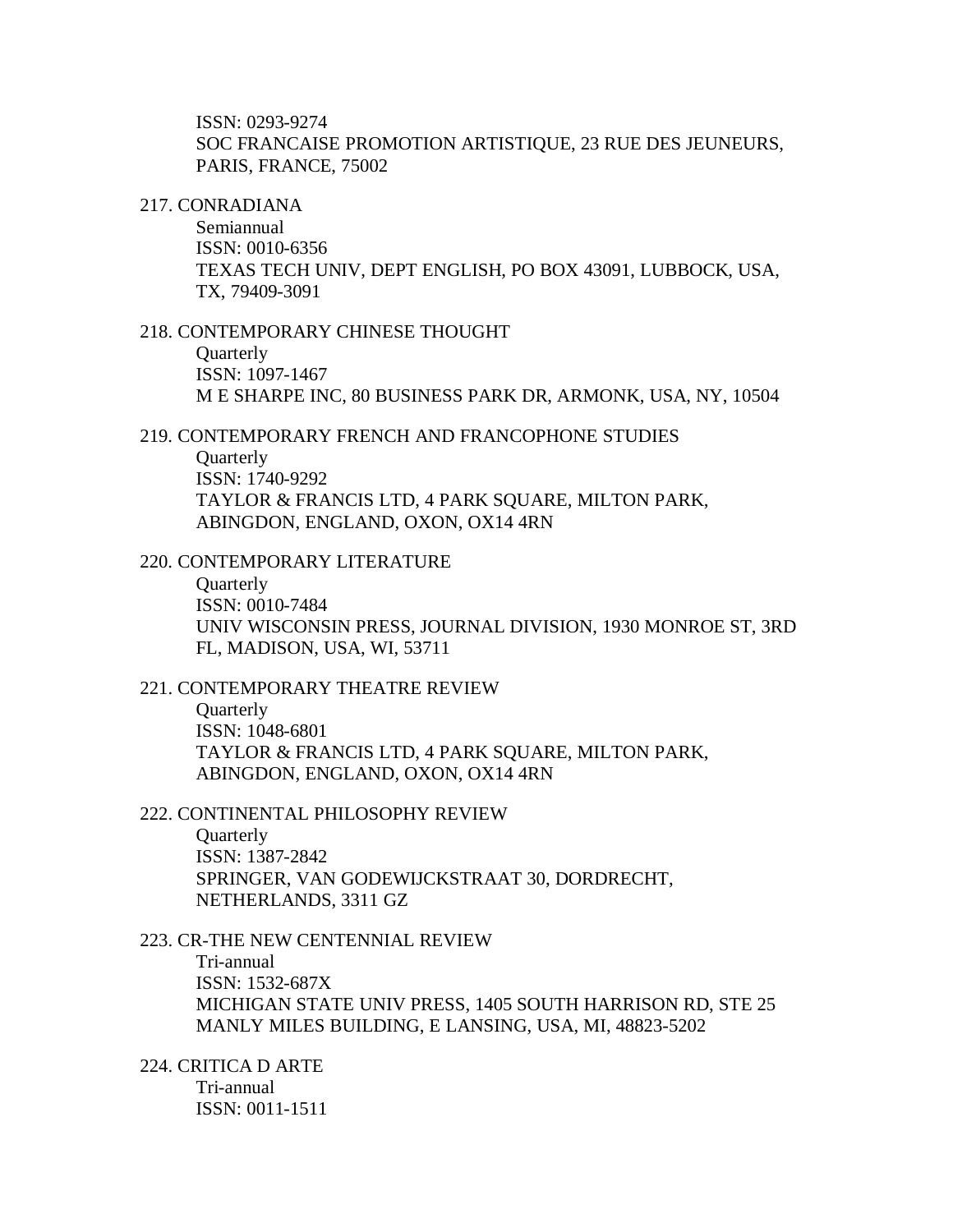CASA EDITRICE LE LETTERE, COSTA S GIORGIO, 28, FLORENCE, ITALY, 50125

225. CRITICA HISPANICA

Semiannual ISSN: 0278-7261 CRITICA HISPANICA, DUQUESNE UNIV, DEPT MODERN LANGUAGE, 201 DES PLACES, PITTSBURGH, USA, PA, 15282

226. CRITICA LETTERARIA

**Quarterly** ISSN: 0390-0142 CASA EDITRICE LOFFREDO LUIGI, VIA CONSALVO 99/4 PARCO S.LUIGI IS.D, NAPLES, ITALY, 80126

227. CRITICA-REVISTA HISPANOAMERICANA DE FILOSOFIA Tri-annual ISSN: 0011-1503 CRITICA, APARTADO 70-447, MEXICO CITY, MEXICO, 04510

228. CRITICAL INQUIRY

**Quarterly** ISSN: 0093-1896 UNIV CHICAGO PRESS, 1427 E 60TH ST, CHICAGO, USA, IL, 60637-2954

### 229. CRITICAL PERSPECTIVES

Annual ISSN: \*\*\*\*-\*\*\*\* THREE CONTINENTS PRESS, P.O. BOX 38009, COLORADO SPRINGS, USA, CO, 80937-8009

230. CRITICAL QUARTERLY

**Ouarterly** ISSN: 0011-1562 BLACKWELL PUBLISHING, 9600 GARSINGTON RD, OXFORD, ENGLAND, OXON, OX4 2DQ

#### 231. CRITICISM-A QUARTERLY FOR LITERATURE AND THE ARTS

**Ouarterly** 

ISSN: 0011-1589 WAYNE STATE UNIV PRESS, 4809 WOODWARD AVE, DETROIT, USA, MI, 48201-1309

232. CRITIQUE

Monthly ISSN: 0011-1600 EDITIONS MINUIT, 7 RUE BERNARD-PALISSY, PARIS, FRANCE, 75006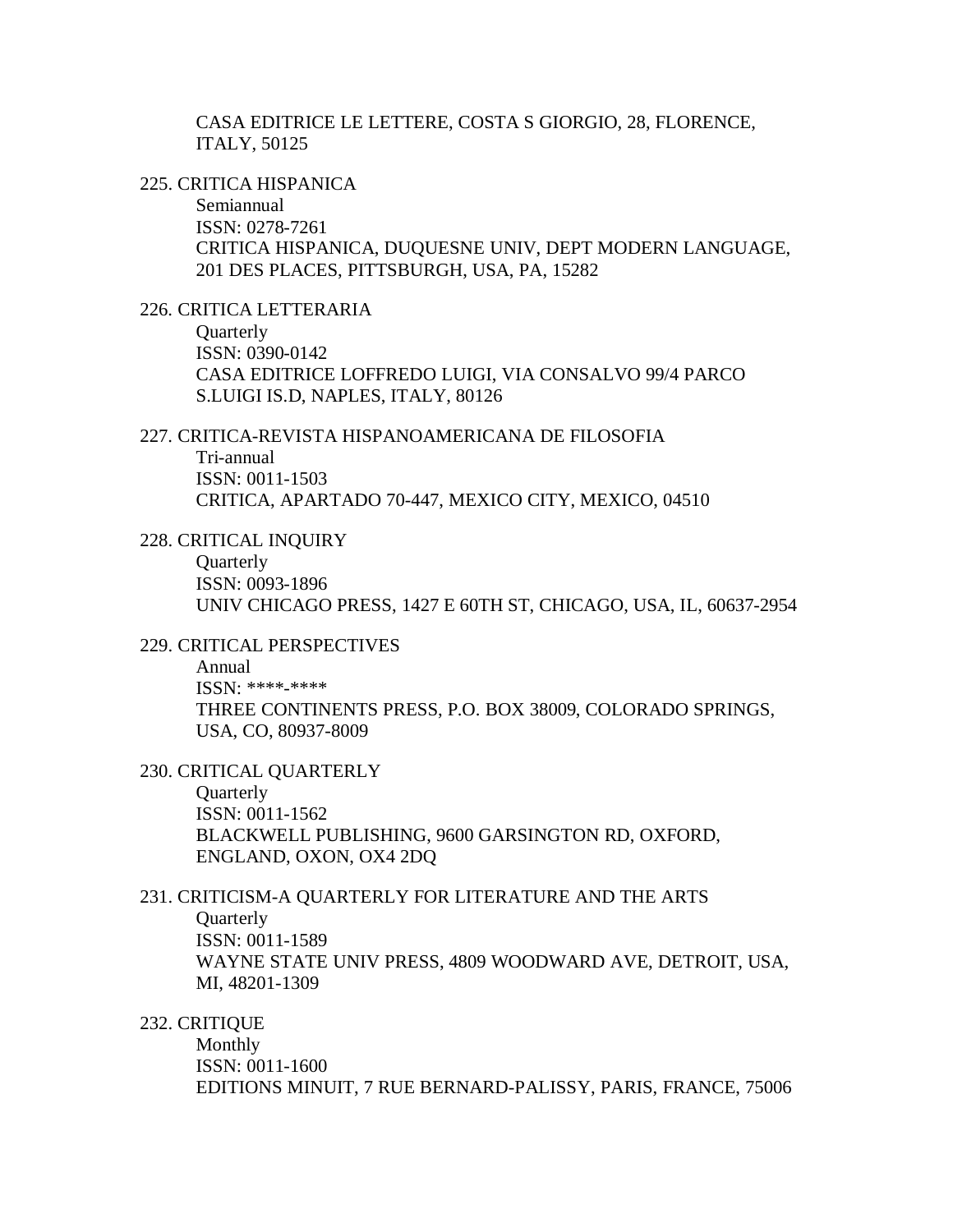# 233. CRITIQUE-STUDIES IN CONTEMPORARY FICTION

**Quarterly** ISSN: 0011-1619 HELDREF PUBLICATIONS, 1319 EIGHTEENTH ST NW, WASHINGTON, USA, DC, 20036-1802

# 234. CUADERNOS HISPANOAMERICANOS

Monthly ISSN: 0011-250X INST COOPERACION IBEROAMER, CIUDAD UNIVERSITARIA 4 AVDA DE LOS REYES CATOLICOS, MADRID, SPAIN, 28040

### 235. CULTURAL CRITIQUE

Tri-annual ISSN: 0882-4371 UNIV MINNESOTA PRESS, MILL PLACE, SUITE 290 111 THIRD AVE S, MINNEAPOLIS, USA, MN, 55401-2520

### 236. CULTURAL STUDIES

Bimonthly ISSN: 0950-2386 ROUTLEDGE JOURNALS, TAYLOR & FRANCIS LTD, 4 PARK SQUARE, MILTON PARK, ABINGDON, ENGLAND, OXFORDSHIRE, OX14 4RN

### 237. DAEDALUS

**Quarterly** ISSN: 0011-5266 M I T PRESS, 238 MAIN STREET, STE 500, CAMBRIDGE, USA, MA, 02142- 1046

# 238. DALHOUSIE REVIEW

Tri-annual ISSN: 0011-5827 DALHOUSIE UNIV PRESS LTD, DALHOUSIE UNIV SIR JAMES DUNN SCI BLDG 314, HALIFAX NS, CANADA, B3H 3J5

### 239. DANCE CHRONICLE

Tri-annual ISSN: 0147-2526 TAYLOR & FRANCIS INC, 325 CHESTNUT ST, SUITE 800, PHILADELPHIA, USA, PA, 19106

### 240. DANCE MAGAZINE

Monthly ISSN: 0011-6009 DANCE MAGAZINE INC, 33 WEST 60TH ST, NEW YORK, USA, NY, 10023

241. DANCE THEATRE JOURNAL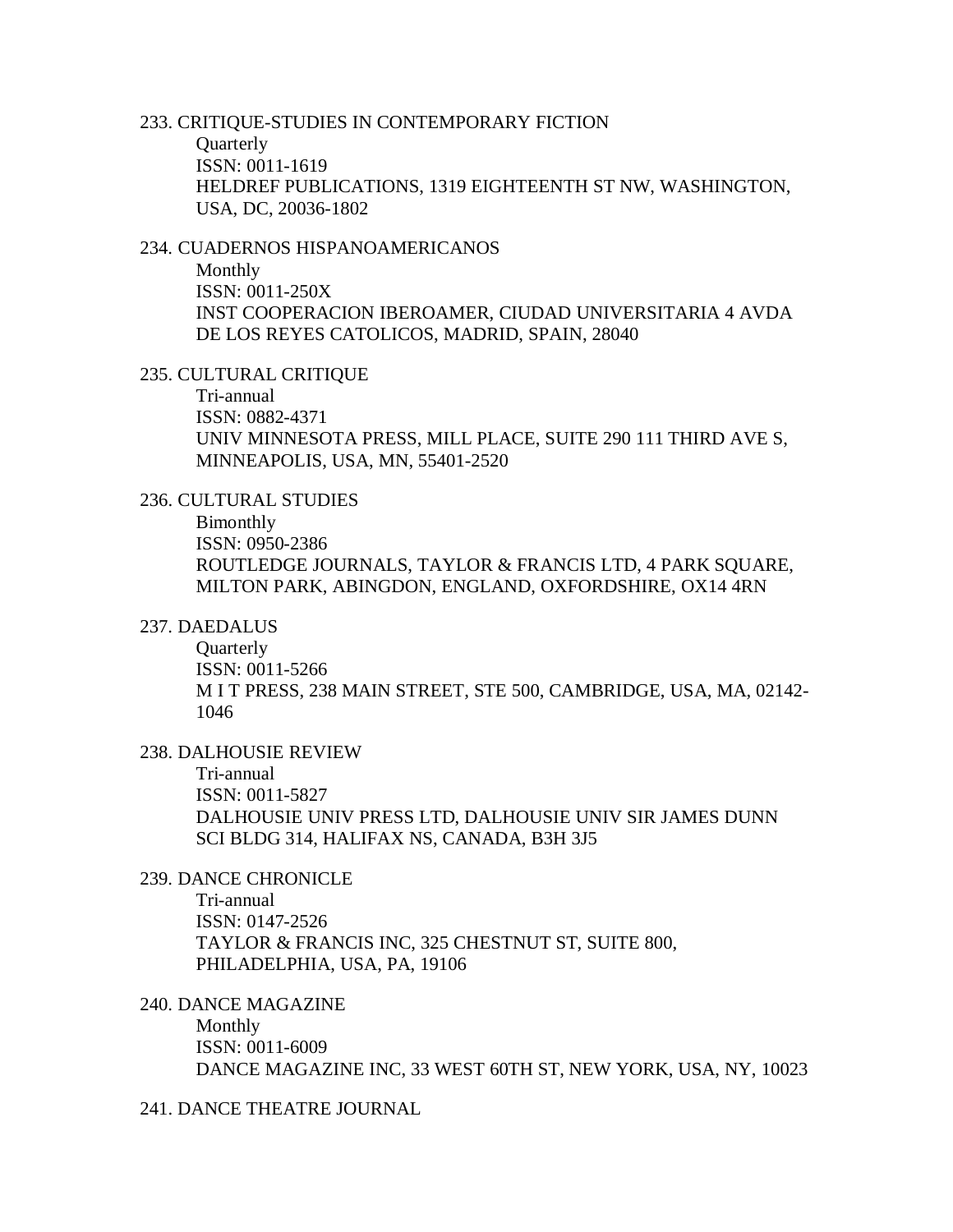Tri-annual ISSN: 0264-9160 LABAN CENTRE MOVEMENT DANCE LTD, LAURIE GROVE NEW CROSS, LONDON, ENGLAND, SE14 6NH

#### 242. DANCING TIMES

Monthly ISSN: 0011-605X DANCING TIMES LTD, CLERKENWELL HOUSE 45-47 CLERKENWELL GREEN, LONDON, ENGLAND, EC1R 0BE

### 243. DAPHNIS-ZEITSCHRIFT FUR MITTLERE DEUTSCHE LITERATUR Tri-annual ISSN: 0300-693X EDITIONS RODOPI BV, TIJNMUIDEN 7, AMSTERDAM, NETHERLANDS, 1046 AK

### 244. DEGRES-REVUE DE SYNTHESE A ORIENTATION SEMIOLOGIQUE **Quarterly** ISSN: 0770-8378 DEGRES, PL CONSTANTIN MEUNIER 2 BTE 13, BRUSSELS, BELGIUM, B-1180

#### 245. DENKMALPFLEGE

Semiannual ISSN: 0947-031X DEUTSCHER KUNSTVERLAG GMBH, NYMPHENBURGER STR 84, MUNICH, GERMANY, 80636

### 246. DESCANT

**Quarterly** ISSN: 0382-909X DESCANT, PO BOX 314 STATION P, TORONTO, CANADA, ONTARIO, M5S 2S8

## 247. DESIGN ISSUES

Tri-annual ISSN: 0747-9360 M I T PRESS, 238 MAIN STREET, STE 500, CAMBRIDGE, USA, MA, 02142- 1046

### 248. DEUTSCHE SPRACHE

**Quarterly** ISSN: 0340-9341 ERICH SCHMIDT VERLAG, GENTHINER STRASSE 30G, BERLIN-TIERGARTEN, GERMANY, D-10785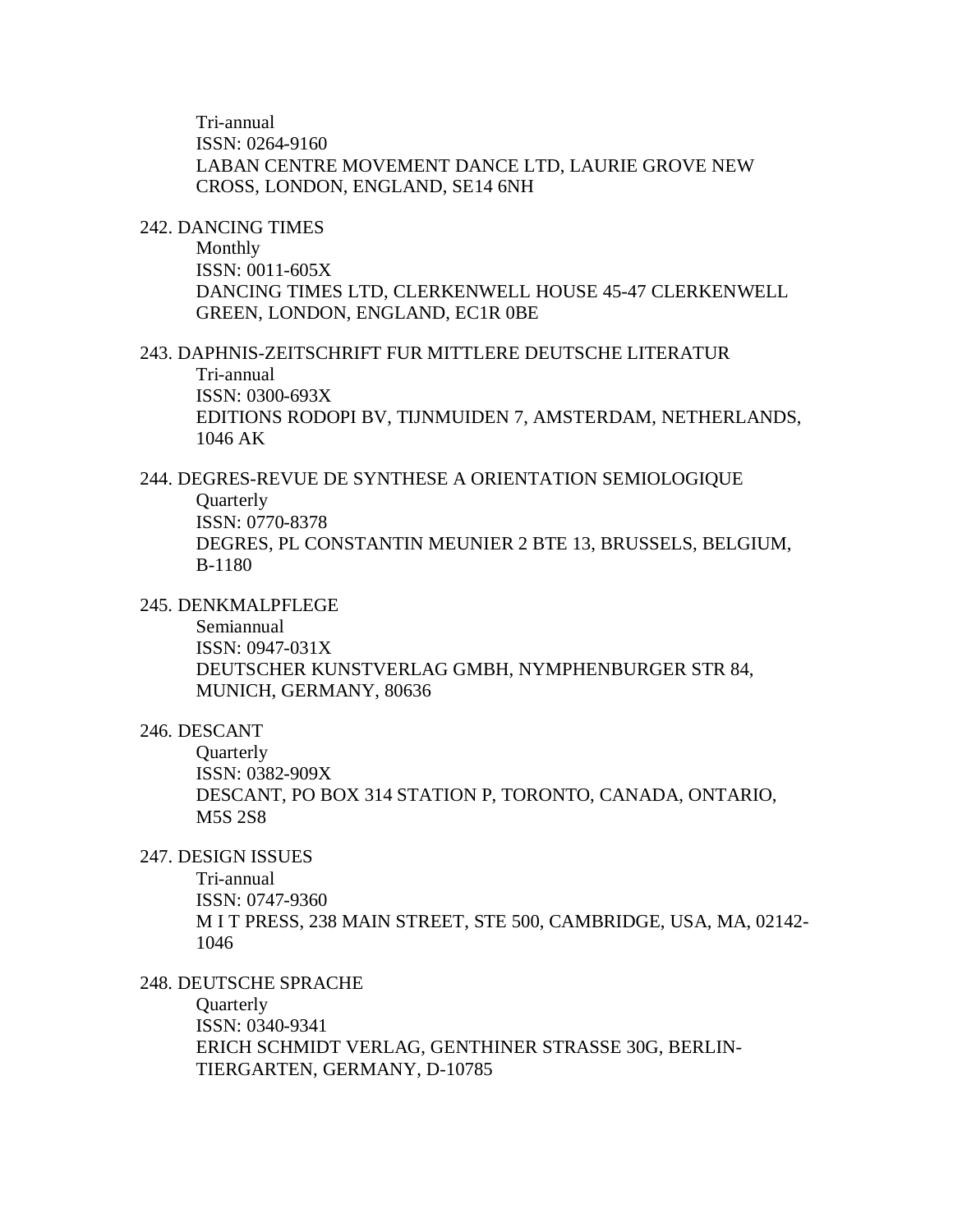249. DEUTSCHE VIERTELJAHRSSCHRIFT FUR LITERATURWISSENSCHAFT UND GEISTESGESCHICHTE

**Quarterly** ISSN: 0012-0936 J B METZLER, POSTFACH 10 32 41, STUTTGART, GERMANY, D-70028

### 250. DEUTSCHE ZEITSCHRIFT FUR PHILOSOPHIE

Bimonthly ISSN: 0012-1045 AKADEMIE VERLAG GMBH, PALISADENSTR 40, BERLIN, GERMANY, D-10243

251. DIACRITICS-A REVIEW OF CONTEMPORARY CRITICISM

**Quarterly** ISSN: 0300-7162 JOHNS HOPKINS UNIV PRESS, JOURNALS PUBLISHING DIVISION, 2715 NORTH CHARLES ST, BALTIMORE, USA, MD, 21218-4363

# 252. DIALECTICA

**Quarterly** ISSN: 0012-2017 BLACKWELL PUBLISHING, 9600 GARSINGTON RD, OXFORD, ENGLAND, OXON, OX4 2DQ

### 253. DIALOGUE-CANADIAN PHILOSOPHICAL REVIEW

**Ouarterly** ISSN: 0012-2173 CANADIAN PHILOSOPHICAL ASSOC, UNIV OTTAWA, 241-70 LAURIER AVENUE EAST, OTTAWA, CANADA, ONTARIO, K1N 6N5

#### 254. DICKENS QUARTERLY

**Quarterly** ISSN: 0742-5473 DICKENS SOC, BOSTON UNIV, COLLEGE GENERAL STUDIES, 871 COMMONWEALTH AVE, BOSTON, USA, MA, 02215

### 255. DICKENSIAN

Tri-annual ISSN: 0012-2440 DICKENS FELLOWSHIP, 48 DOUGHTY ST, LONDON, ENGLAND, WC1N  $2L$ F

### 256. DIGITAL CREATIVITY

**Quarterly** ISSN: 1462-6268 ROUTLEDGE JOURNALS, TAYLOR & FRANCIS LTD, 4 PARK SQUARE, MILTON PARK, ABINGDON, ENGLAND, OXFORDSHIRE, OX14 4RN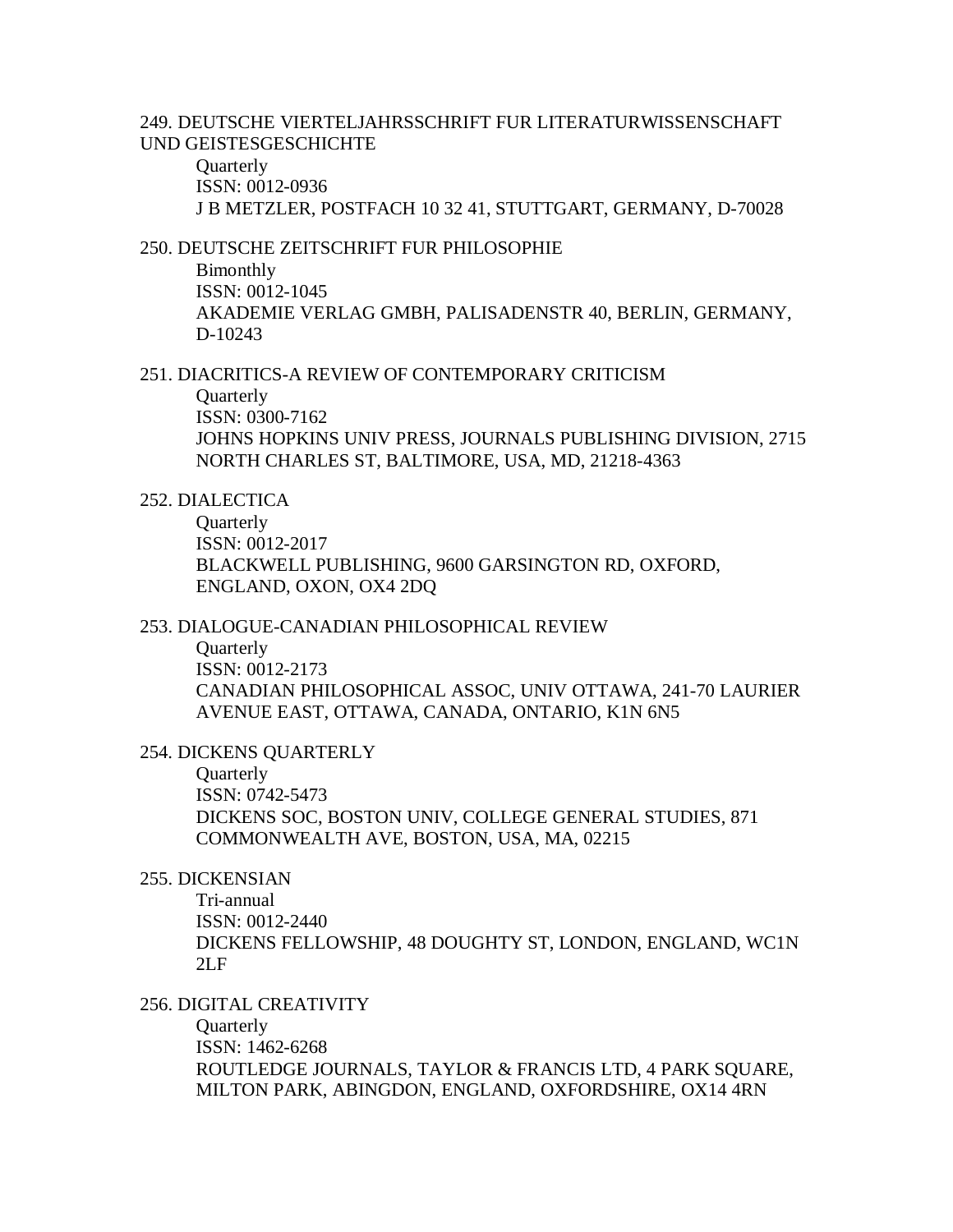257. DIOGENES

**Quarterly** ISSN: 0392-1921 SAGE PUBLICATIONS LTD, 1 OLIVERS YARD, 55 CITY ROAD, LONDON, ENGLAND, EC1Y 1SP

258. DIPLOMATIC HISTORY

Bimonthly ISSN: 0145-2096 BLACKWELL PUBLISHING, 9600 GARSINGTON RD, OXFORD, ENGLAND, OXON, OX4 2DQ

259. DIX-SEPTIEME SIECLE

Quarterly ISSN: 0012-4273 SOC ETUD 17 SIECLE, A B S DE L UNIV PARIS-SORBONNE U F R D OCCIDENT MODERNE, 1 RUE VICTOR-COUSIN, PARIS CEDEX 05, FRANCE, 75230

260. DOWN BEAT

Monthly ISSN: 0012-5768 MAHER PUBL INC, 180 W PARK AVE, ELMHURST, USA, IL, 60126

### 261. DU-DIE ZEITSCHRIFT DER KULTUR

Monthly ISSN: 0012-6837 TA-MEDIA AG, BASLERSTRASSE 30 POSTFACH, 8048 ZURICH, SWITZERLAND

262. EARLY AMERICAN LITERATURE

Tri-annual ISSN: 0012-8163 UNIV NORTH CAROLINA PRESS, BOX 2288, JOURNALS DEPT, CHAPEL HILL, USA, NC, 27515-2288

263. EARLY MUSIC

**Ouarterly** ISSN: 0306-1078 OXFORD UNIV PRESS, GREAT CLARENDON ST, OXFORD, ENGLAND, OX2 6DP

### 264. EARLY MUSIC HISTORY

Annual ISSN: 0261-1279 CAMBRIDGE UNIV PRESS, 32 AVENUE OF THE AMERICAS, NEW YORK, USA, NY, 10013-2473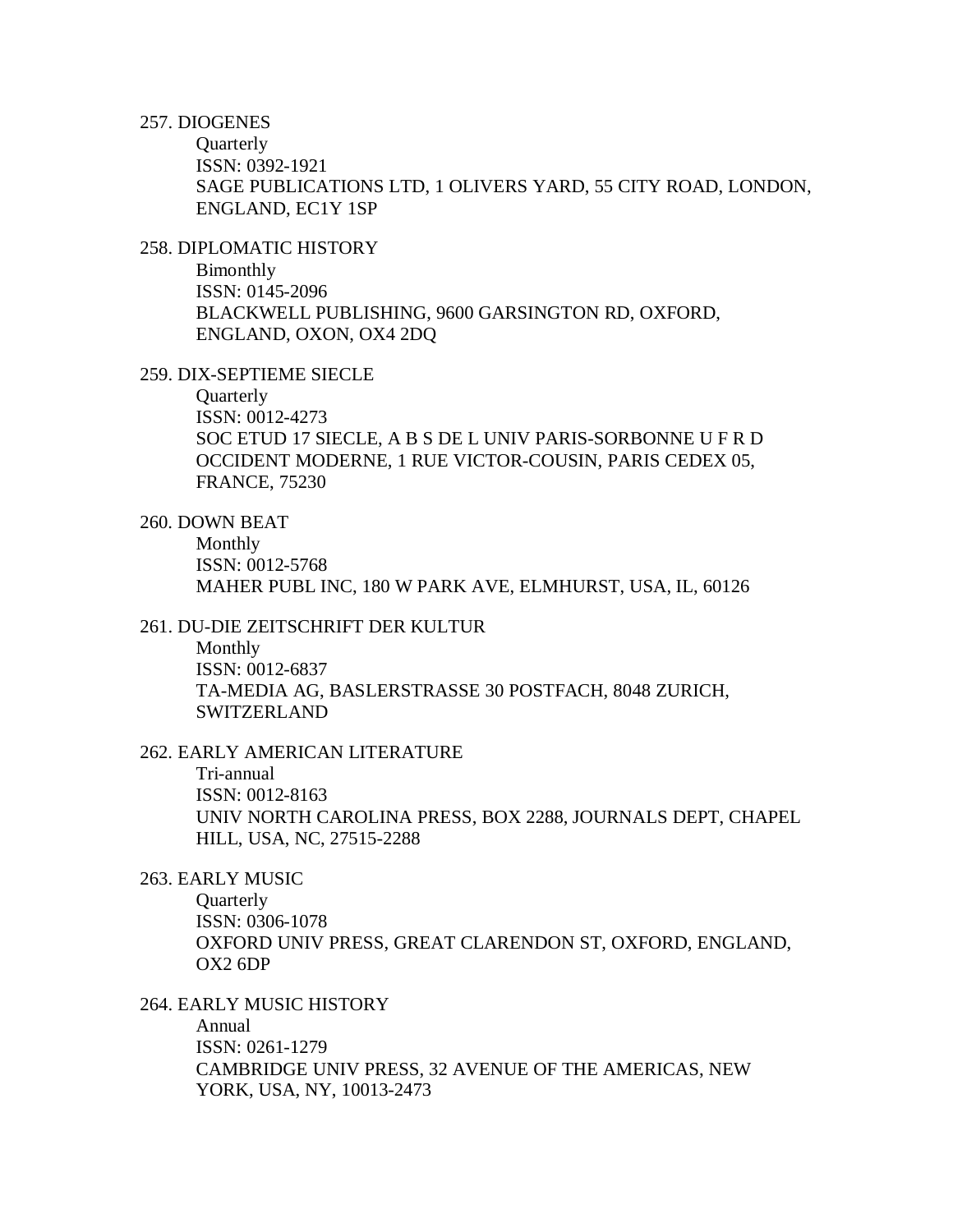### 265. EASTERN BUDDHIST

Semiannual ISSN: 0012-8708 EASTERN BUDDHIST SOCIETY, OTANI UNIV, KITA-KU, KYOTO, JAPAN, 603-8143

### 266. ECONOMIC HISTORY REVIEW

**Quarterly** ISSN: 0013-0117 BLACKWELL PUBLISHING, 9600 GARSINGTON RD, OXFORD, ENGLAND, OXON, OX4 2DQ

267. ECUMENICAL REVIEW

Quarterly ISSN: 0013-0796 WORLD COUNCIL CHURCHES, PUBLICATIONS OFFICE 150 ROUTE DE FERNEY, GENEVA 20, SWITZERLAND, 1211

#### 268. EIGHTEENTH CENTURY-THEORY AND INTERPRETATION

Tri-annual ISSN: 0193-5380 TEXAS TECH UNIV, DEPT ENGLISH, PO BOX 43091, LUBBOCK, USA, TX, 79409-3091

#### 269. EIGHTEENTH-CENTURY LIFE

Tri-annual ISSN: 0098-2601 DUKE UNIV PRESS, 905 W MAIN ST, STE 18-B, DURHAM, USA, NC, 27701

#### 270. EIGHTEENTH-CENTURY STUDIES

Quarterly ISSN: 0013-2586 JOHNS HOPKINS UNIV PRESS, JOURNALS PUBLISHING DIVISION, 2715 NORTH CHARLES ST, BALTIMORE, USA, MD, 21218-4363

#### 271. EIGSE-A JOURNAL OF IRISH STUDIES

Annual ISSN: 0013-2608 NATL UNIV IRELAND, 49 MERRION SQ, DUBLIN, IRELAND, 2

272. EIRE-IRELAND

Semiannual ISSN: 0013-2683 IRISH AMERICAN CULTURAL INST, 1 LACKAWANNA PLACE, MORRISTOWN, USA, NJ, 07960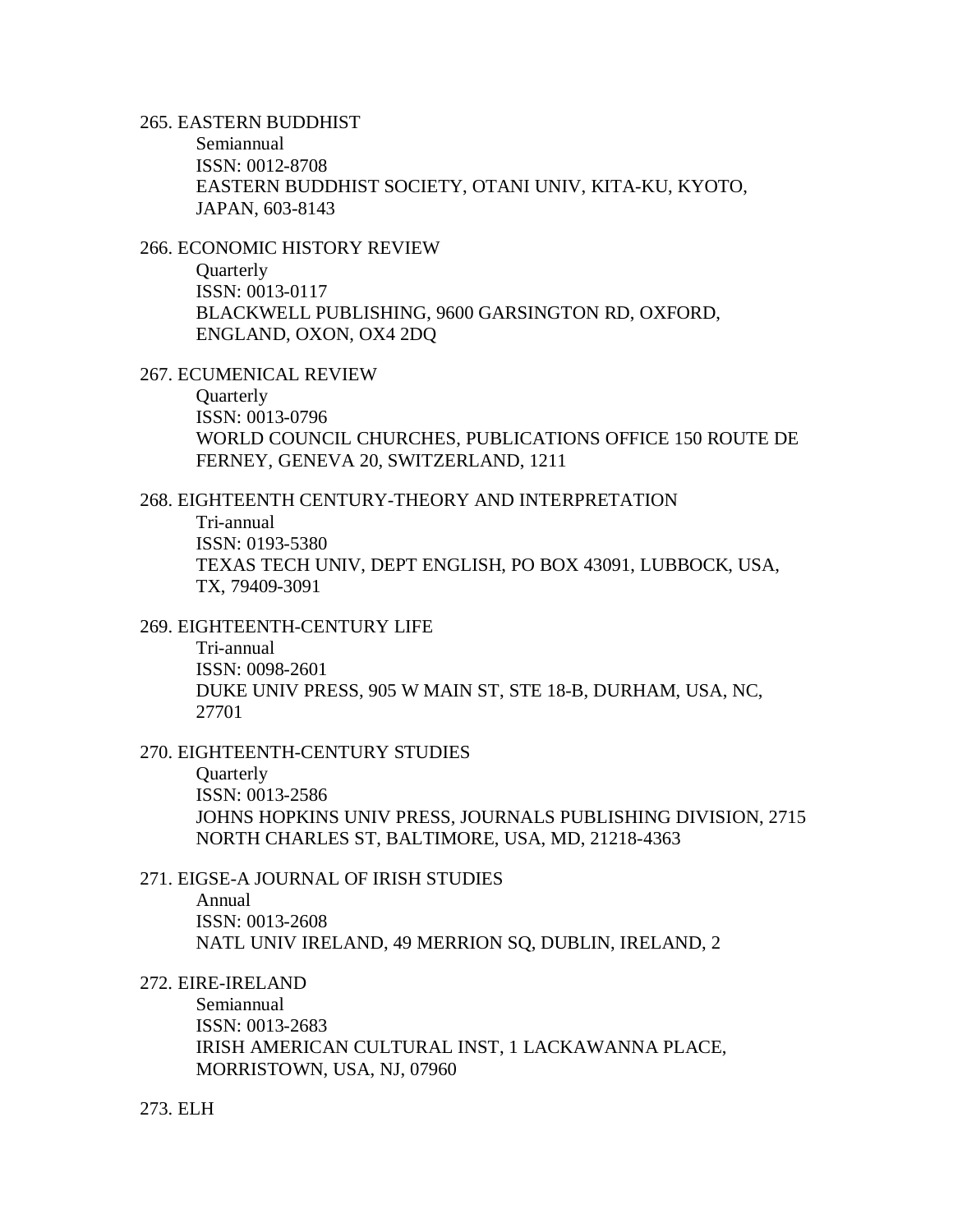**Ouarterly** ISSN: 0013-8304 JOHNS HOPKINS UNIV PRESS, JOURNALS PUBLISHING DIVISION, 2715 NORTH CHARLES ST, BALTIMORE, USA, MD, 21218-4363

#### 274. ENGLISH

Tri-annual ISSN: 0013-8215 ENGLISH ASSOC, UNIV OF LEICESTER UNIVERSITY ROAD, LEICESTER, ENGLAND, LEICS, LE1 7RH

#### 275. ENGLISH HISTORICAL REVIEW

**Ouarterly** ISSN: 0013-8266 OXFORD UNIV PRESS, GREAT CLARENDON ST, OXFORD, ENGLAND, OX2 6DP

#### 276. ENGLISH LANGUAGE & LINGUISTICS

Semiannual ISSN: 1360-6743 CAMBRIDGE UNIV PRESS, EDINBURGH BLDG, SHAFTESBURY RD, CAMBRIDGE, ENGLAND, CB2 2RU

#### 277. ENGLISH LANGUAGE NOTES

**Ouarterly** ISSN: 0013-8282 UNIV COLORADO, 125 HELLEMS BLDG, BOULDER, USA, CO, 80309

### 278. ENGLISH LITERARY RENAISSANCE

Tri-annual ISSN: 0013-8312 BLACKWELL PUBLISHING, 9600 GARSINGTON RD, OXFORD, ENGLAND, OXON, OX4 2DQ

# 279. ENGLISH LITERATURE IN TRANSITION 1880-1920

**Ouarterly** ISSN: 0013-8339 ENGLISH LITERATURE TRANSITION, UNIV NORTH CAROLINA DEPT ENGLISH, GREENSBORO, USA, NC, 27412-5001

280. ENGLISH STUDIES

Bimonthly ISSN: 0013-838X ROUTLEDGE JOURNALS, TAYLOR & FRANCIS LTD, 4 PARK SQUARE, MILTON PARK, ABINGDON, ENGLAND, OXFORDSHIRE, OX14 4RN

281. ENGLISH STUDIES IN AFRICA Semiannual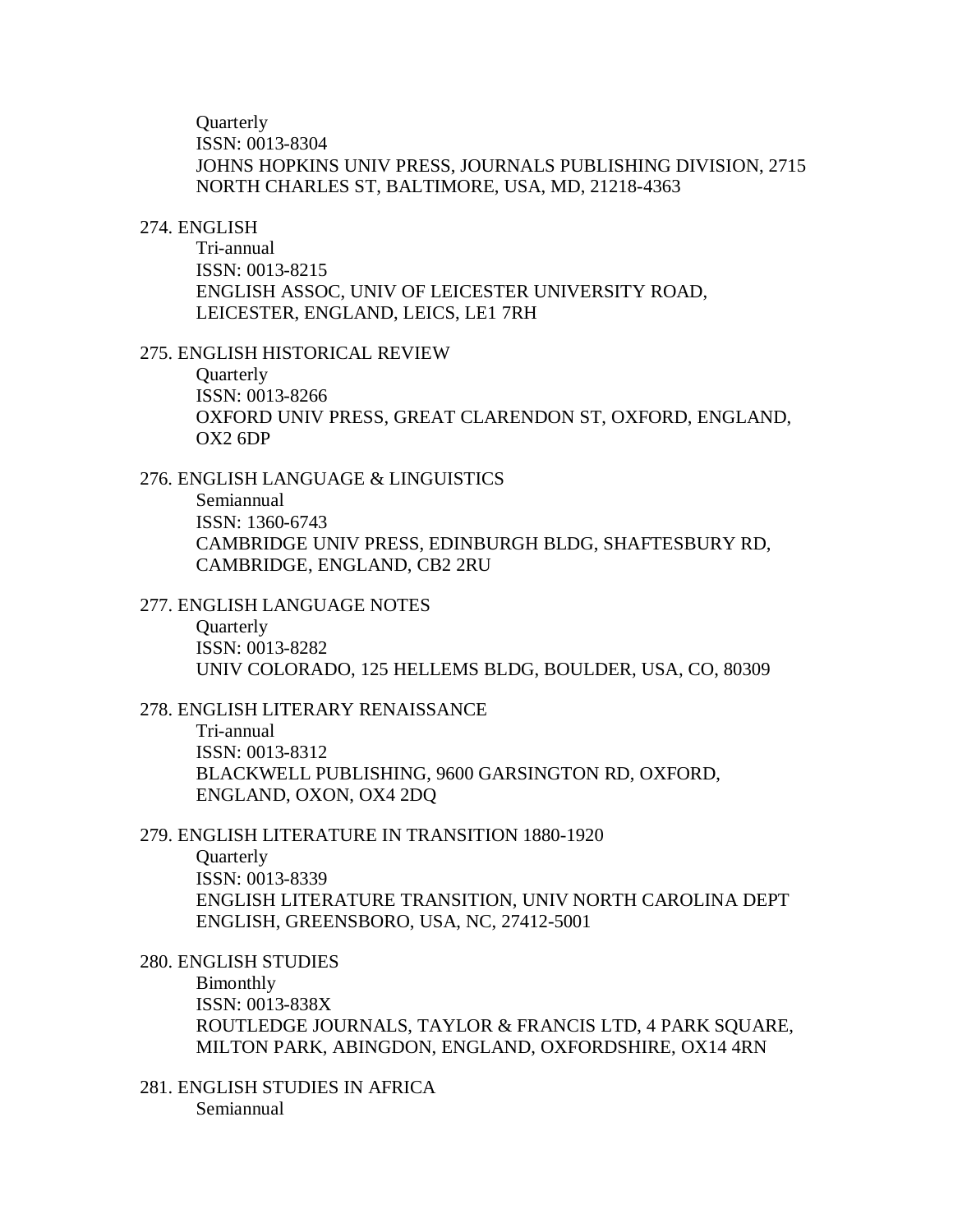ISSN: 0013-8398 UNIV WITWATERSRAND, ENGLISH STUDIES IN AFRICA, DEPT ENGLISH ATTN EDITOR, P O WITS 2050, USA, SOUTH AFRICA

#### 282. ENGLISH STUDIES IN CANADA

**Quarterly** ISSN: 0317-0802 ENGLISH STUDIES IN CANADA, UNIV ALBERTA, DEPT ENGLISH, EDMONTON, CANADA, AB, T6G 3E5

#### 283. ENVIRONMENTAL HISTORY

**Ouarterly** ISSN: 1084-5453 ENVIRONMENTAL HISTORY, 701 VICKERS AVE, DURHAM, USA, NC, 27701-3147

### 284. ERKENNTNIS

Bimonthly ISSN: 0165-0106 SPRINGER, VAN GODEWIJCKSTRAAT 30, DORDRECHT, NETHERLANDS, 3311 GZ

#### 285. ESPRIT

Monthly ISSN: 0014-0759 ESPRIT, 212 RUE SAINT-MARTIN, PARIS, FRANCE, 75003

### 286. ESPRIT CREATEUR

**Ouarterly** ISSN: 0014-0767 ESPRIT CREATEUR, LOUISANA STATE UNIV DEPT FRENCH ITAL, BATON ROUGE, USA, LA, 70803

#### 287. ESQ-A JOURNAL OF THE AMERICAN RENAISSANCE

**Quarterly** 

ISSN: 0093-8297 WASHINGTON STATE UNIV, PO BOX 645020, PULLMAN, USA, WA, 99164-5910

- 288. ESSAYS & STUDIES Annual ISSN: 0071-1357 BOYDELL & BREWER INC
- 289. ESSAYS IN CRITICISM **Quarterly** ISSN: 0014-0856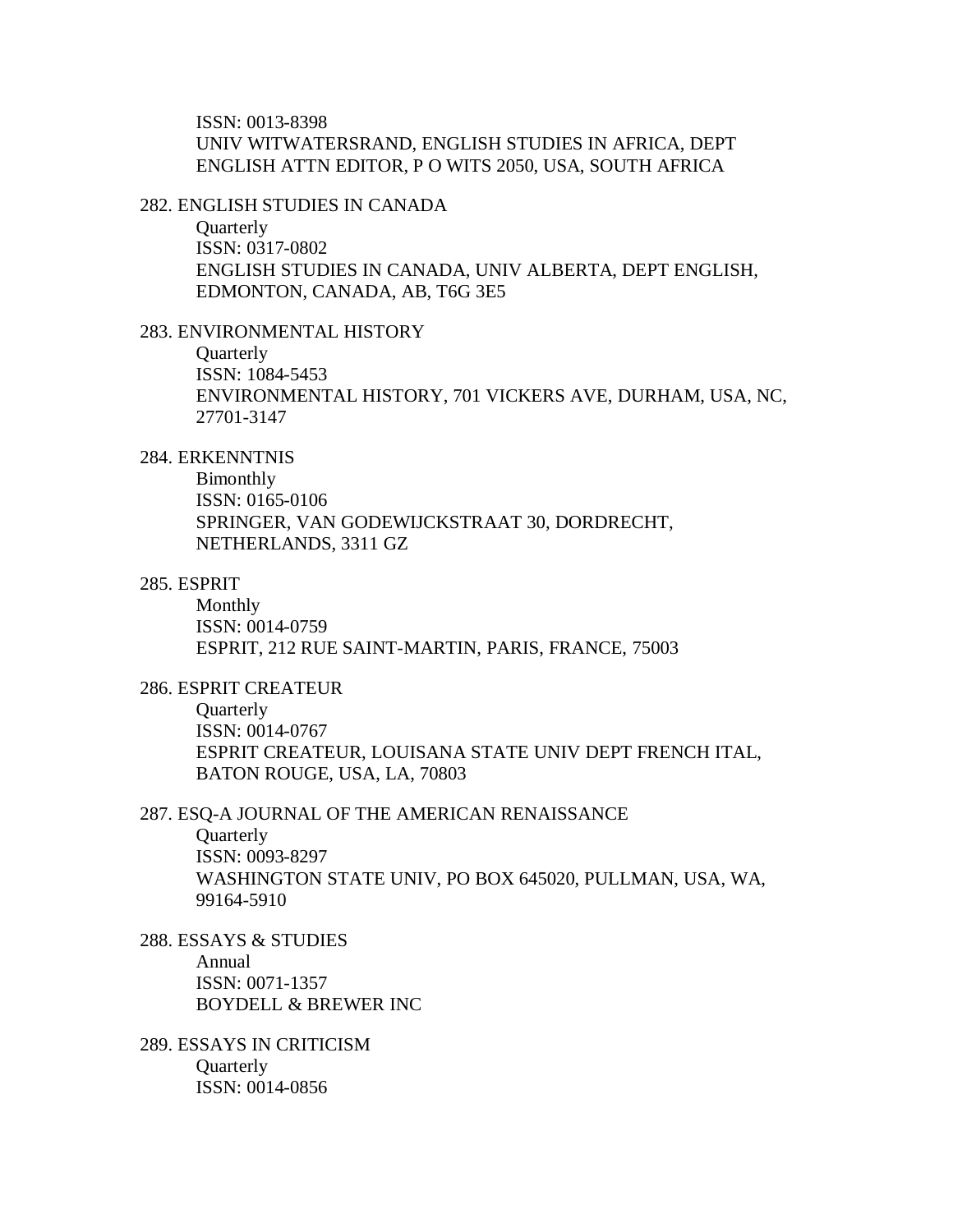OXFORD UNIV PRESS, GREAT CLARENDON ST, OXFORD, ENGLAND, OX2 6DP

290. ESSAYS IN POETICS

Annual ISSN: 0308-888X ESSAYS IN POETICS DRAKE MARKETING, 89 ST FAGANS RD, CARDIFF, WALES, CF5 3AE

## 291. ESSAYS IN THEATRE-ETUDES THEATRALES

Semiannual ISSN: 0821-4425 UNIV GUELPH, SCHOOL OF LITERATURES & PERFORMANCE STUDIES, DEPT DRAMA, GUELPH, CANADA, ONTARIO, N1G 2W1

292. ESSAYS ON CANADIAN WRITING Tri-annual ISSN: 0316-0300 ESSAYS CANADIAN WRITING, 2120 QUEEN ST EAST, STE 200, TORONTO, CANADA, ONTARIO, M4E IE2

293. ESTRENO-CUADERNOS DEL TEATRO ESPANOL CONTEMPORANEO Semiannual ISSN: 0097-8663 ESTRENO, 350 NORTH BURROWES BLDG, PENN STATE UNIV, UNIVERSITY PK, USA, PA, 16802

## 294. ESTUDIOS FILOLOGICOS

Annual ISSN: 0071-1713 UNIV AUSTRAL CHILE, FAC FILOSOFIA HUMANIDADES CASILLA 142 ESTUDIOS FILOLOGICOS, VALDIVIA, CHILE

## 295. ESTUDOS IBERO-AMERICANOS

Semiannual ISSN: 0101-4064 PONTIFICIA UNIVERSIDADE CATOLICA DO RIO GRANDE SUL, DEPARTAMENTO DE HISTORIA CAIXA POSTAL 1429, PORTO ALEGRE RS, BRAZIL, 90.000

# 296. ETHICS

**Quarterly** ISSN: 0014-1704 UNIV CHICAGO PRESS, 1427 E 60TH ST, CHICAGO, USA, IL, 60637-2954

297. ETHNOHISTORY

**Ouarterly** ISSN: 0014-1801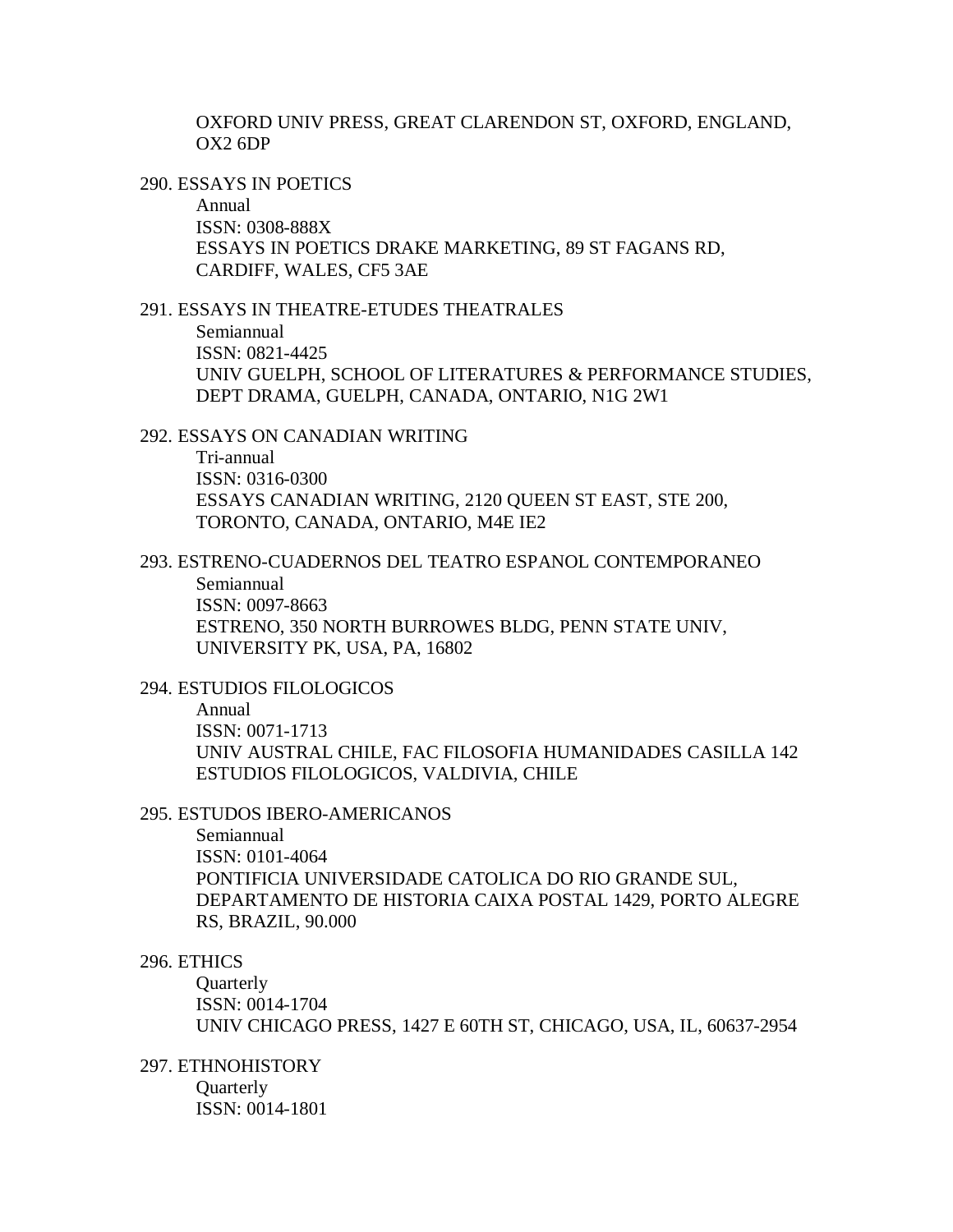DUKE UNIV PRESS, 905 W MAIN ST, STE 18-B, DURHAM, USA, NC, 27701

298. ETHNOMUSICOLOGY

Tri-annual ISSN: 0014-1836 SOC ETHNOMUSICOLOGY INC, MORRISON HALL, ROOM 005 INDIANA UNIVERSITY, BLOOMINGTON, USA, IN, 47405

299. ETUDES ANGLAISES

**Quarterly** ISSN: 0014-195X DIDIER-ERUDITION, 6 RUE DE LA SORBONNE, PARIS, FRANCE, 75005

300. ETUDES CINEMATOGRAPHIQUES

Annual ISSN: 0014-1992 LETTRES MODERNES, 45 RUE DE SAINT-ANDRE, FLEURY SUR ORNE, FRANCE, 14123

301. ETUDES CLASSIQUES

Tri-annual ISSN: 0014-200X SOCIETE ETUDES CLASSIQUES, 61 RUE DE BRUXELLES, NAMUR, BELGIUM, B-5000

302. ETUDES FRANCAISES Tri-annual ISSN: 0014-2085 PRESSES UNIV MONTREAL, PO BOX 6128, SUCCURSALE A, MONTREAL, CANADA, QUEBEC, H3C 3J7

303. ETUDES GERMANIQUES **Quarterly** ISSN: 0014-2115 DIDIER-ERUDITION, 6 RUE DE LA SORBONNE, PARIS, FRANCE, 75005

304. ETUDES LITTERAIRES

Tri-annual ISSN: 0014-214X PRESSES UNIV LAVAL, ATTN: MARCEL VIAU, LAVAL THEOLOGIQUE PHILOSPHIQUE UNIVERSITE LAVAL, QUEBECCITY, CANADA, QUEBEC, G1K 7P4

305. ETUDES PHILOSOPHIQUES **Quarterly** ISSN: 0014-2166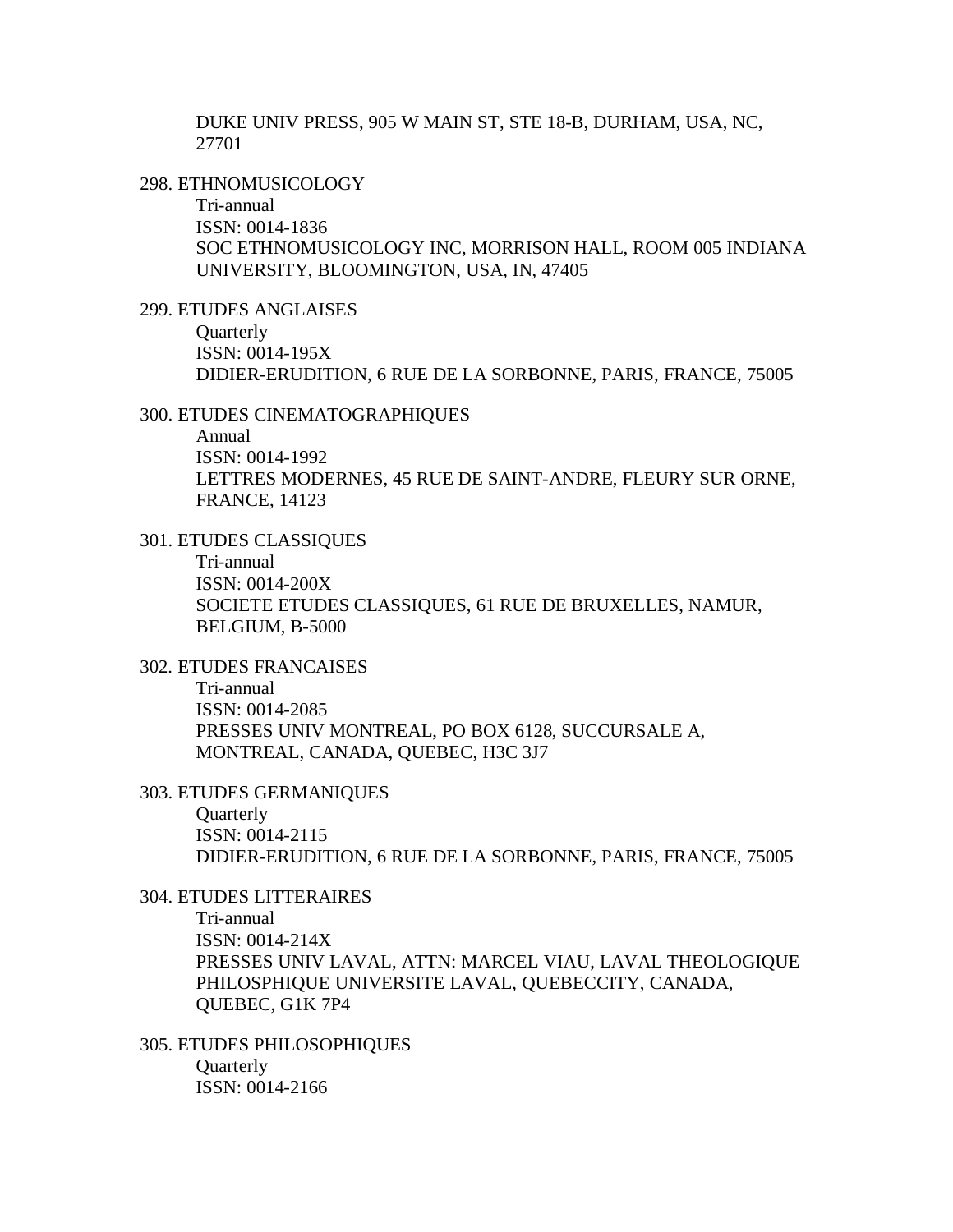PRESSES UNIV FRANCE, 6 AVENUE REILLE, PARIS CEDEX 14, FRANCE, 75685

306. ETUDES THEOLOGIQUES ET RELIGIEUSES **Ouarterly** ISSN: 0014-2239 INST PROTESTANT THEOLOGIE, 13 RUE LOUIS-PERRIER, F MONTPELLIER, FRANCE, 34000

#### 307. EUPHORION-ZEITSCHRIFT FUR LITERATURGESCHICHTE

**Quarterly** ISSN: 0014-2328 UNIVERSITATSVERLAG C WINTER HEIDELBERG GMBH, POSTFACH 10 61 40, HEIDELBERG, GERMANY, D-69051

308. EUROPE-REVUE LITTERAIRE MENSUELLE Bimonthly ISSN: 0014-2751 EUROPE REVUE LITTERAIRE MENSUELLE, 64 BLVD AUGUSTE BLANQUI, PARIS, FRANCE, F 75013

309. EUROPEAN HISTORY QUARTERLY

**Ouarterly** ISSN: 0265-6914 SAGE PUBLICATIONS LTD, 1 OLIVERS YARD, 55 CITY ROAD, LONDON, ENGLAND, EC1Y 1SP

310. EUROPEAN JOURNAL OF PHILOSOPHY Tri-annual ISSN: 0966-8373 BLACKWELL PUBLISHING, 9600 GARSINGTON RD, OXFORD, ENGLAND, OXON, OX4 2DQ

311. EXEMPLARIA-A JOURNAL OF THEORY IN MEDIEVAL AND RENAISSANCE STUDIES Semiannual ISSN: 1041-2573 PEGASUS PRESS, PO BOX 15806, ASHEVILLE, USA, NC, 28813

312. EXPLICACION DE TEXTOS LITERARIOS Semiannual ISSN: 0361-9621 CALIF STATE UNIV, DEPT SPANISH PORTUGUESE, SACRAMENTO, USA, CA, 95819

313. EXPLICATOR **Ouarterly** ISSN: 0014-4940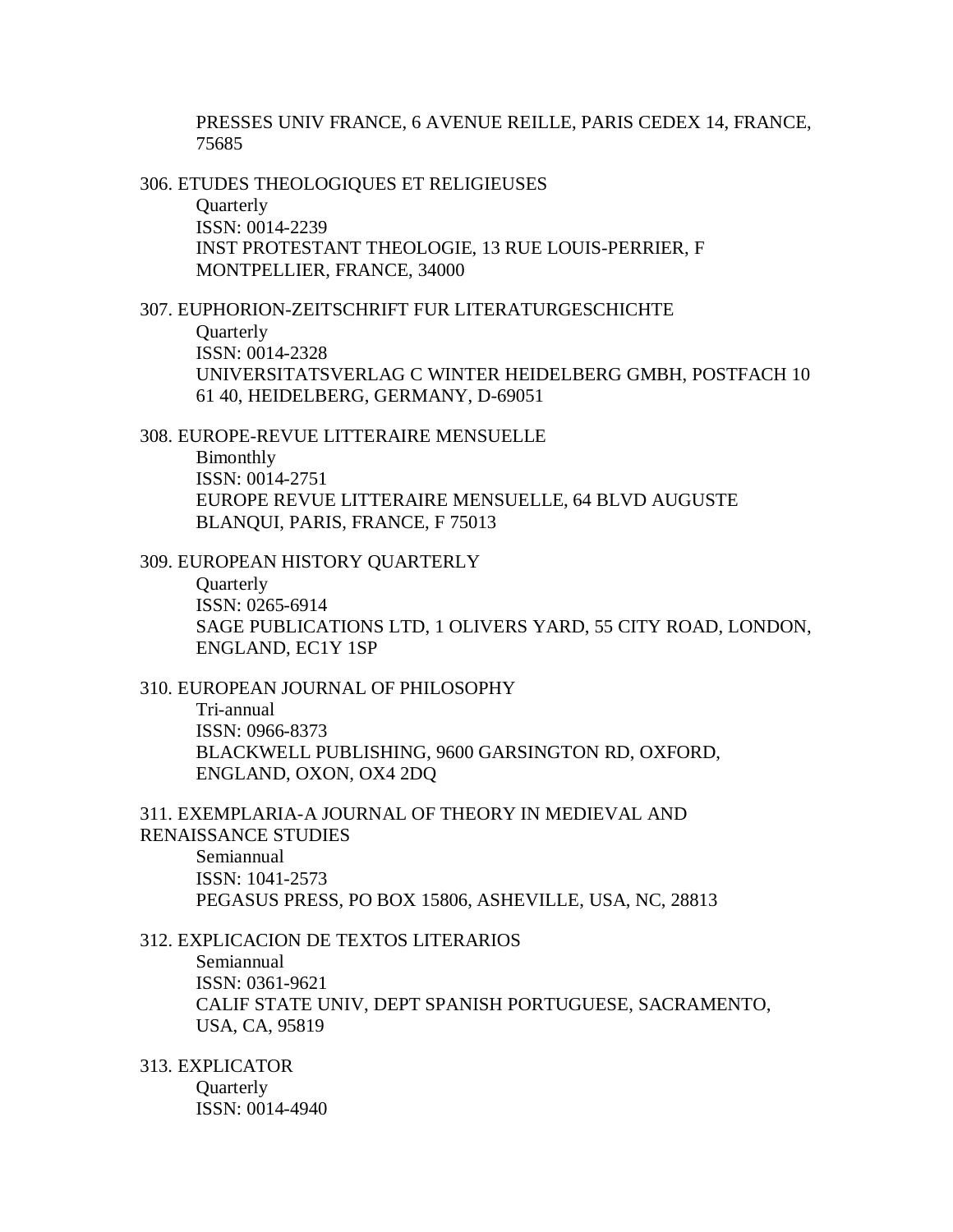HELDREF PUBLICATIONS, 1319 EIGHTEENTH ST NW, WASHINGTON, USA, DC, 20036-1802

#### 314. EXPOSITORY TIMES

Monthly ISSN: 0014-5246 T & T CLARK LTD ATTN MRS S GRANT, SUBSCRIPTION DEPT 59 GEORGE ST, EDINBURGH, SCOTLAND, MIDLOTHIAN, EH2 2LQ

315. EXTRAPOLATION

**Quarterly** ISSN: 0014-5483 KENT STATE UNIV PRESS, C/O JOURNALS DEPT, KENT, USA, OH, 44242

#### 316. FABULA

Semiannual ISSN: 0014-6242 WALTER DE GRUYTER & CO, GENTHINER STRASSE 13, BERLIN, GERMANY, D-10785

# 317. FASHION THEORY-THE JOURNAL OF DRESS BODY & CULTURE

**Quarterly** 

ISSN: 1362-704X BERG PUBLISHERS, ANGEL COURT, 1ST FLOOR, 81 ST CLEMENTS ST, OXFORD, ENGLAND, OX4 1AW

## 318. FF COMMUNICATIONS

Semiannual ISSN: 0014-5815 SUOMALAINEN TIEDEAKATEMIA ACADEMIA SCIENTIARUM FENNICA, EXCHANGE CENTRE SCIENTIFIC LITERATURE, MARIANKATU 5, HELSINKI, FINLAND, 00170

#### 319. FIDDLEHEAD

**Quarterly** ISSN: 0015-0630 UNIV NEW BRUNSWICK, DEPT ENGLISH, CAMPUS HOUSE, PO BOX 4400, FREDERICTON, CANADA, NB, E3B 5A3

# 320. FILM COMMENT

Bimonthly ISSN: 0015-119X FILM SOC LINCOLN CENTER, 70 LINCOLN CENTER PLAZA, NEW YORK, USA, NY, 10023-6595

321. FILM CRITICISM Tri-annual ISSN: 0163-5069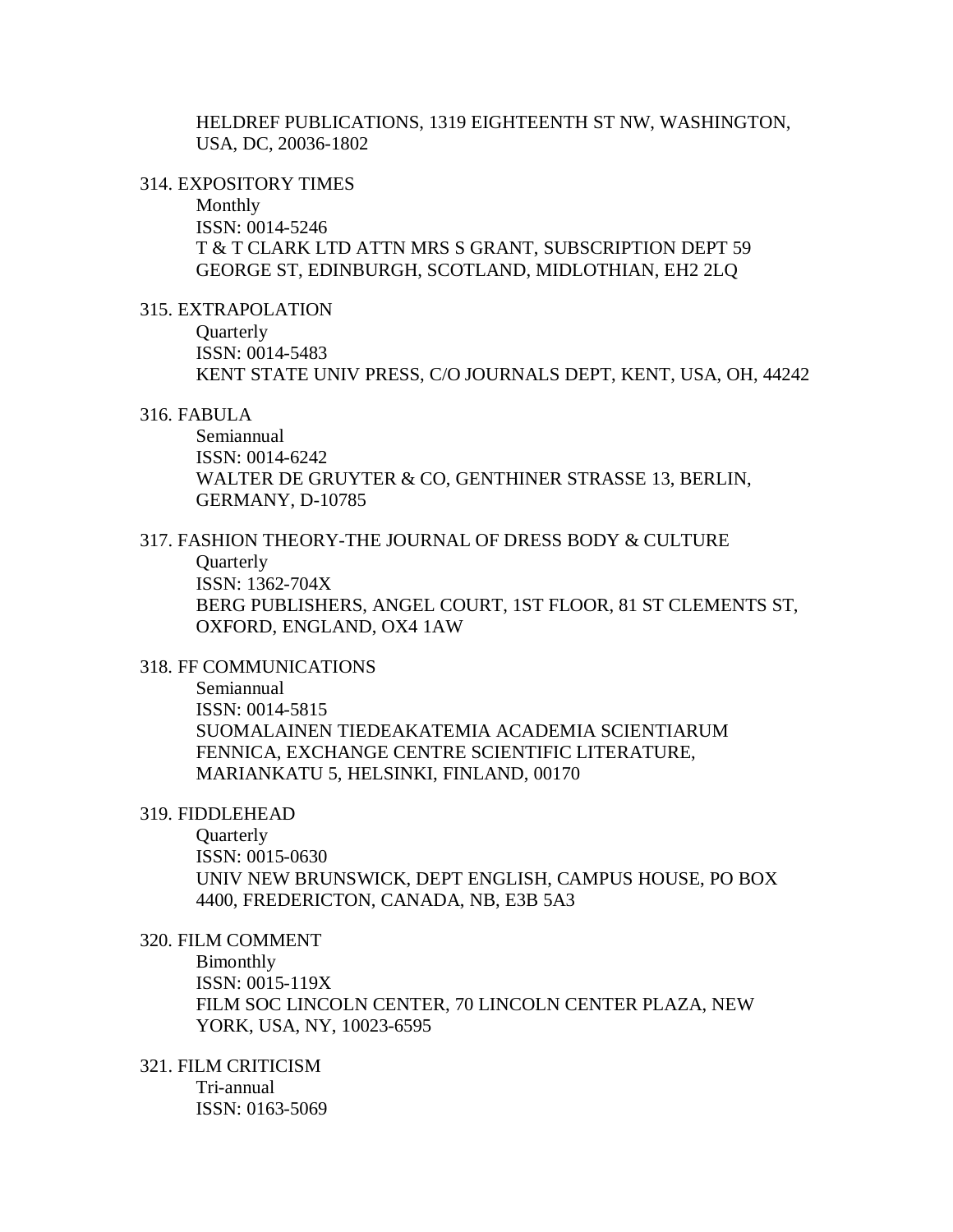#### FILM CRITICISM, ALLEGHENY COLLEGE, MEADVILLE, USA, PA, 16335

#### 322. FILM QUARTERLY

**Quarterly** ISSN: 0015-1386 UNIV CALIFORNIA PRESS, C/O JOURNALS DIVISION, 2000 CENTER ST, STE 303, BERKELEY, USA, CA, 94704-1223

#### 323. FILOSOFIA

Tri-annual ISSN: 0015-1823 FILOSOFIA, VIA PO 18, TURIN, ITALY, 10123

#### 324. FILOSOFICKY CASOPIS

Bimonthly ISSN: 0015-1831 FILOSOFICKY CASOPIS INST PHILOSOPHY, JILSKA 1, PRAGUE, CZECH REPUBLIC, 110 00

## 325. FILOZOFIA

Monthly ISSN: 0046-385X FILOZOFIA, KLEMENSOVA 19, BRATISLAVA 1, SLOVAKIA, 813 64

# 326. FILOZOFSKI VESTNIK

Tri-annual ISSN: 0353-4510 ZRC PUBLISHING, PO BOX 306, LJUBLJANA, SLOVENIA, SI-1001

## 327. FOLIA LINGUISTICA

Semiannual ISSN: 0165-4004 WALTER DE GRUYTER & CO, GENTHINER STRASSE 13, BERLIN, GERMANY, D-10785

# 328. FOLIA LINGUISTICA HISTORICA

Semiannual ISSN: 0168-647X WALTER DE GRUYTER & CO, GENTHINER STRASSE 13, BERLIN, GERMANY, D-10785

# 329. FOLK LIFE

Annual ISSN: 0430-8778 SOC FOLK LIFE STUD, WELSH FOLK MUSEUM ST. FAGANS, CARDIFF, WALES, S GLAM, CF5 6XB

# 330. FOLK MUSIC JOURNAL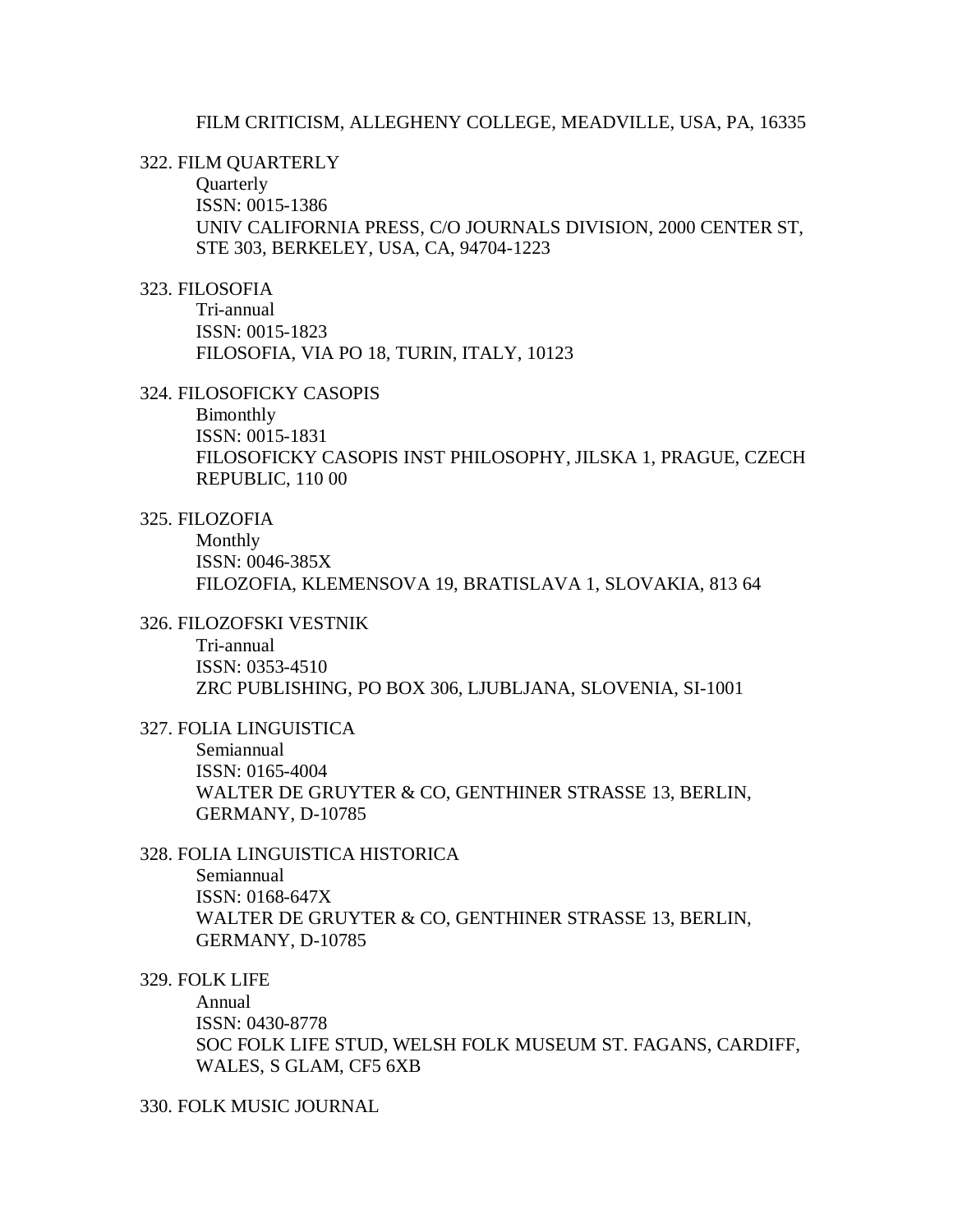Annual

ISSN: 0531-9684

ENGLISH FOLK DANCE SONG SOC., CECIL SHARP HOUSE, 2 REGENTS PARK RD, LONDON, ENGLAND, NW1 7AY

## 331. FOLKLORE

Tri-annual ISSN: 0015-587X ROUTLEDGE JOURNALS, TAYLOR & FRANCIS LTD, 4 PARK SQUARE, MILTON PARK, ABINGDON, ENGLAND, OXFORDSHIRE, OX14 4RN

## 332. FONTES ARTIS MUSICAE

**Ouarterly** ISSN: 0015-6191 A-R EDITIONS, 1350 DEMING WAY #200, MIDDLETON, USA, WI, 53562- 4639

## 333. FOREIGN LITERATURE STUDIES

Bimonthly ISSN: 1003-7519 CENTRAL CHINA NORMAL UNIVERSITY, 152 LUOYU RD,, WUHAN, PEOPLES R CHINA, 430079

## 334. FORUM FOR MODERN LANGUAGE STUDIES

**Ouarterly** ISSN: 0015-8518 OXFORD UNIV PRESS, GREAT CLARENDON ST, OXFORD, ENGLAND,  $OX2$  6DP

# 335. FORUM ITALICUM

Semiannual ISSN: 0014-5858 FORUM ITALICUM, CENTER FOR ITALIAN STUDIES STATE UNIV OF NEW YORK, STONY BROOK, USA, NY, 11794-3358

# 336. FORUM MODERNES THEATER

Semiannual ISSN: 0930-5874 GUNTER NARR VERLAG, DISCHINGERWEG 5, TUBINGEN, GERMANY, D 72070

# 337. FRANCAIS MODERNE

Semiannual ISSN: 0015-9409 CONSEIL INT LANGUE FRANCAISE, 11 RUE NAVARIN, PARIS, FRANCE, 75009

#### 338. FRENCH FORUM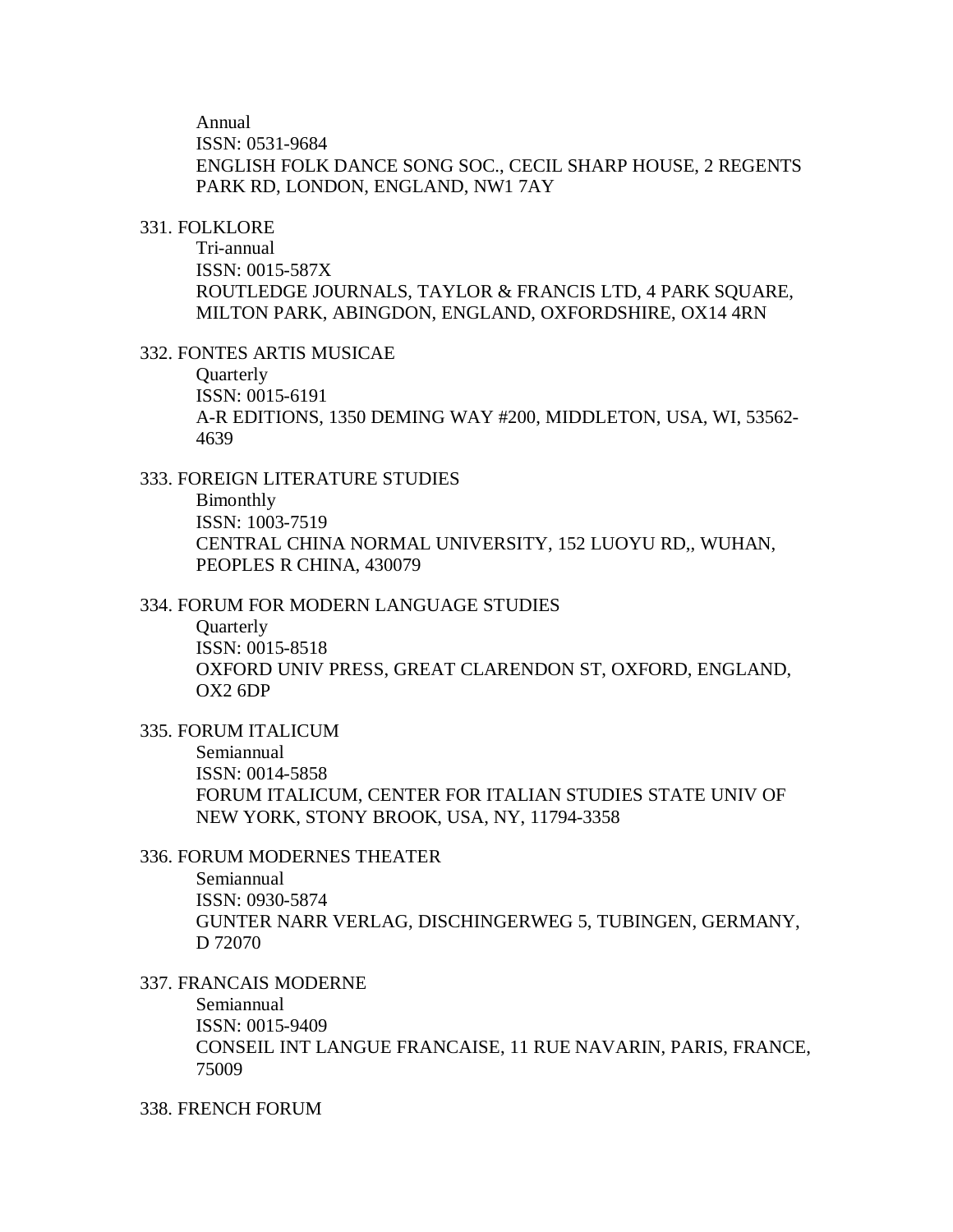Tri-annual ISSN: 0098-9355 UNIV NEBRASKA PRESS, 1111 LINCOLN MALL, LINCOLN, USA, NE, 68588-0630

#### 339. FRENCH HISTORICAL STUDIES

Semiannual ISSN: 0016-1071 DUKE UNIV PRESS, 905 W MAIN ST, STE 18-B, DURHAM, USA, NC, 27701

## 340. FRENCH REVIEW

Bimonthly

ISSN: 0016-111X AMER ASSOC TEACHERS FRENCH, MAILCODE 4510, SOUTHERN ILLINOIS UNIV, CARBONDALE, USA, IL, 62901-4510

## 341. FRENCH STUDIES

**Quarterly** ISSN: 0016-1128 SOC FRENCH STUDIES, QUEENS UNIV BELFAST DEPT FRENCH, BELFAST, IRELAND, BT19 1NN

#### 342. GEOARCHAEOLOGY-AN INTERNATIONAL JOURNAL

Bimonthly

ISSN: 0883-6353 JOHN WILEY & SONS INC, 111 RIVER ST, HOBOKEN, USA, NJ, 07030

#### 343. GEORGIA REVIEW

**Ouarterly** ISSN: 0016-8386 UNIV GEORGIA, GEORGIA REVIEW, ATHENS, USA, GA, 30602

## 344. GERMAN LIFE AND LETTERS

**Quarterly** ISSN: 0016-8777 BLACKWELL PUBLISHING, 9600 GARSINGTON RD, OXFORD, ENGLAND, OXON, OX4 2DQ

# 345. GERMAN QUARTERLY **Ouarterly** ISSN: 0016-8831 AMER ASSOC TEACHERS GERMAN, 112 HADDONTOWNE COURT #104, CHERRY HILL, USA, NJ, 08034-3668

346. GERMAN STUDIES REVIEW Tri-annual ISSN: 0149-7952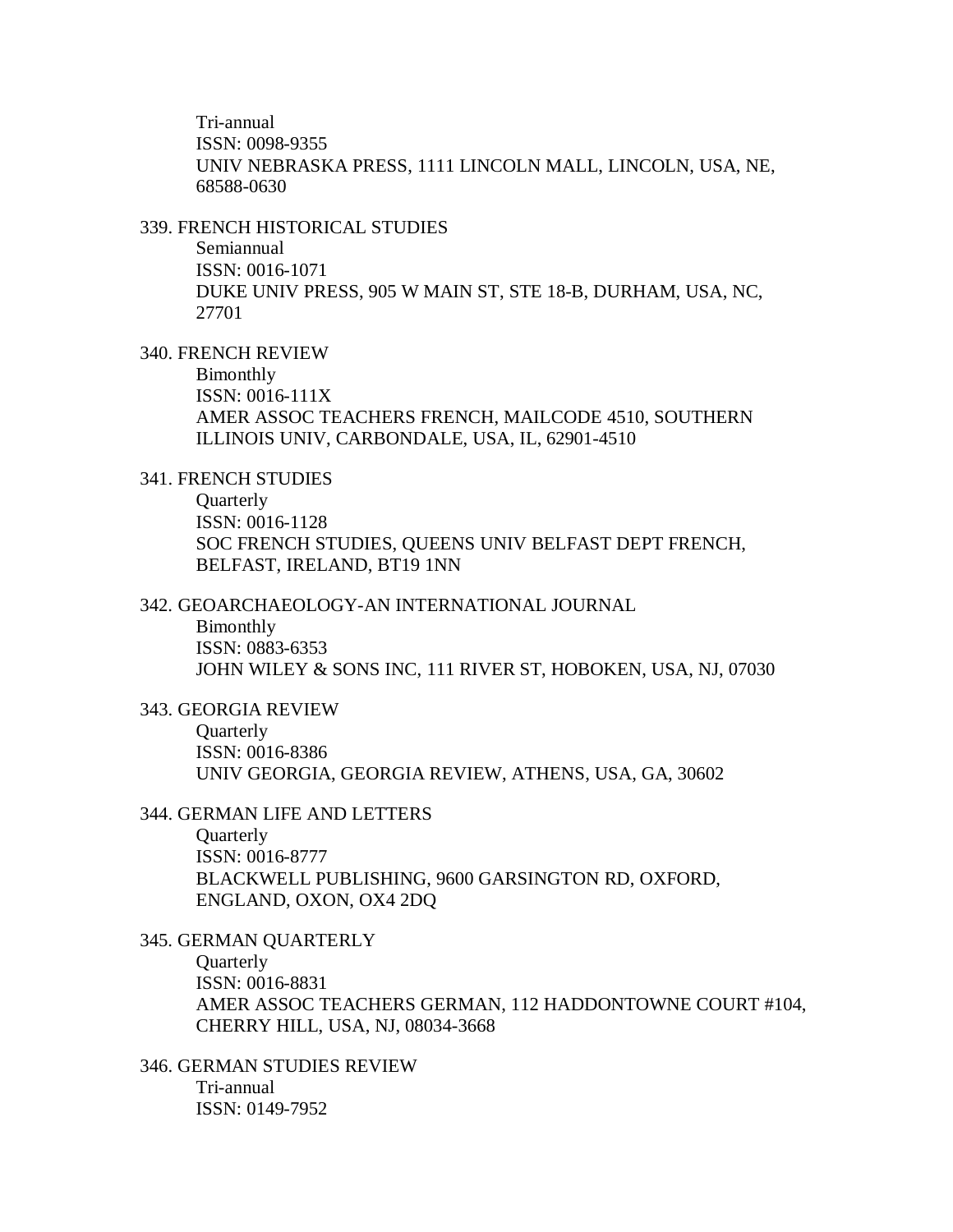ARIZ STATE UNIV, ARIZONA STATE UNIV, BOX 873204, TEMPE, USA, AZ, 85287-3204

347. GERMANIC NOTES AND REVIEWS

Semiannual ISSN: 0016-8882 GERMANIC NOTES & REVIEWS, ROUTE 7, BOX 179 B2, BEMIDJI, USA, MN, 56601

348. GERMANIC REVIEW

**Quarterly** 

ISSN: 0016-8890 HELDREF PUBLICATIONS, 1319 EIGHTEENTH ST NW, WASHINGTON, USA, DC, 20036-1802

#### 349. GERMANISCH-ROMANISCHE MONATSSCHRIFT

**Ouarterly** ISSN: 0016-8904 UNIVERSITATSVERLAG C WINTER HEIDELBERG GMBH, POSTFACH 10 61 40, HEIDELBERG, GERMANY, D-69051

350. GERMANO-SLAVICA

Annual

ISSN: 0317-4956 WILFRID LAURIER UNIV PRESS, 75 UNIVERSITY AVENUE WEST, WATERLOO, CANADA, ON, N2L 3C5

## 351. GESCHICHTE UND GESELLSCHAFT

**Ouarterly** ISSN: 0340-613X VANDENHOECK & RUPRECHT, THEATERSTRASSE 13,, GOTTINGEN, GERMANY, D-37073

## 352. GESTA-INTERNATIONAL CENTER OF MEDIEVAL ART

Semiannual ISSN: 0016-920X INT CENTER MEDIEVAL ART, THE CLOISTERS FORT TRYON PARK, NEW YORK, USA, NY, 10040

# 353. GIORNALE CRITICO DELLA FILOSOFIA ITALIANA Tri-annual ISSN: 0017-0089 CASA EDITRICE G C SANSONI SPA, VIA BENEDETTO VARCHI 47, FLORENCE, ITALY, 50100

354. GIORNALE STORICO DELLA LETTERATURA ITALIANA **Ouarterly** ISSN: 0017-0496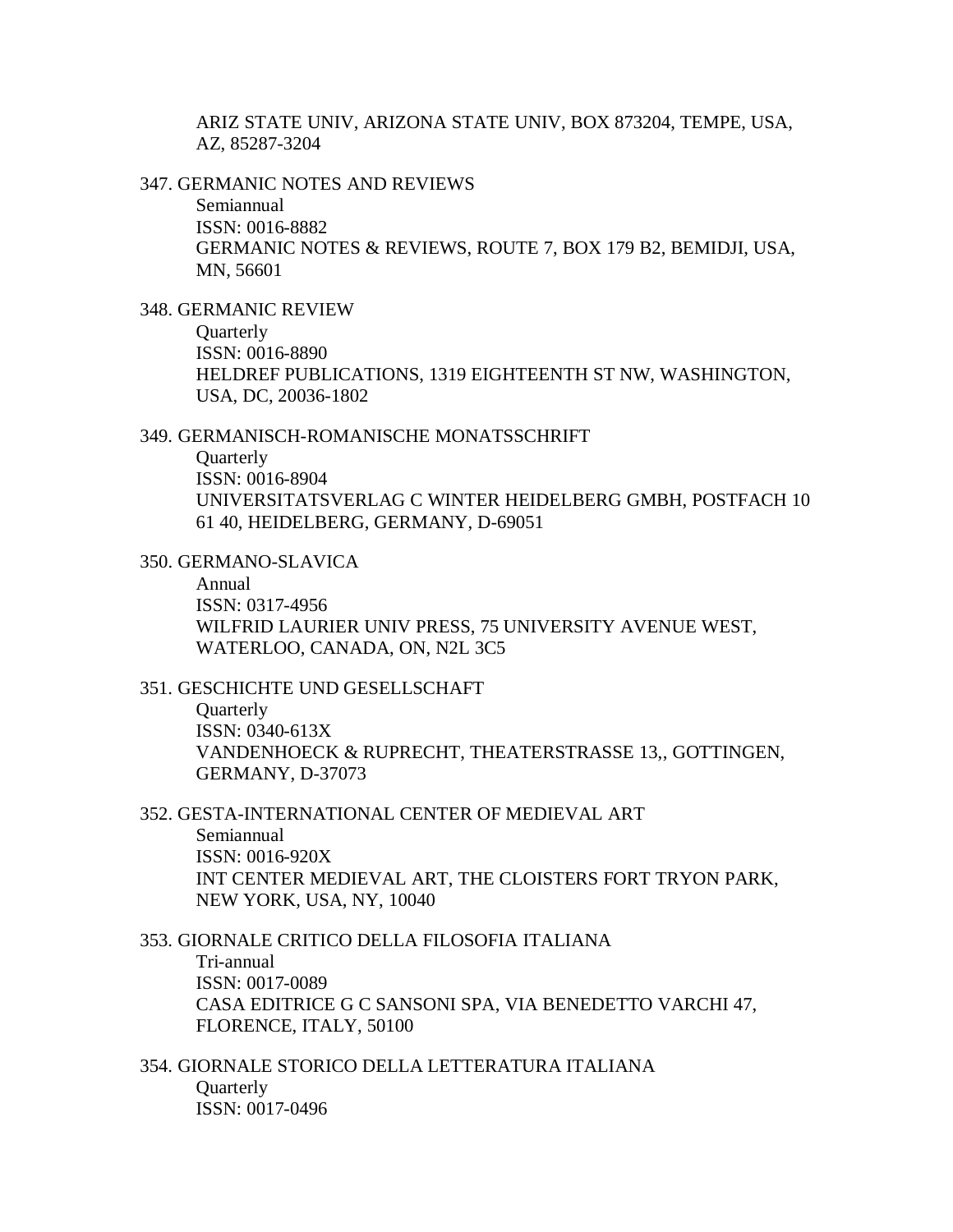CASA EDITRICE LOESCHER, 18 VIA VITTORIO AMEDEO II, TURIN, ITALY, 10121

355. GLOTTA-ZEITSCHRIFT FUR GRIECHISCHE UND LATEINISCHE SPRACHE Semiannual ISSN: 0017-1298 VANDENHOECK & RUPRECHT, THEATERSTRASSE 13,, GOTTINGEN,

GERMANY, D-37073

356. GNOMON-KRITISCHE ZEITSCHRIFT FUR DIE GESAMTE KLASSISCHE ALTERTUMSWISSENSCHAFT

#### Bimonthly

ISSN: 0017-1417

C H BECKSCHE, VERLAGSBUCHHANDLUNG WILHELMSTRASSE 9, MUNICH 40, GERMANY, W-8000

## 357. GOETHE JAHRBUCH

#### Annual

ISSN: 0323-4207 HERMANN BOHLAUS NACHFOLGER, MEYERSTR 50A, WEIMAR, GERMANY, O-5300

## 358. GOYA

Bimonthly ISSN: 0017-2715 FUNDACION LAZARO GALDIANO, GOYA, REVISTA DE ARTE SERRANO 122, MADRID, SPAIN, 28006

## 359. GRADIVA

Semiannual ISSN: 0363-8057 GRADIVA, PO BOX 831, STONY BROOK, USA, NY, 11790

#### 360. GREAT PLAINS QUARTERLY

**Quarterly** ISSN: 0275-7664 CENT GREAT PLAINS STUD, UNIV NEBRASKA-LINCOLN 1214 OLDFATHER HALL, LINCOLN, USA, NE, 68588-0313

361. GREECE & ROME Semiannual ISSN: 0017-3835 CAMBRIDGE UNIV PRESS, EDINBURGH BLDG, SHAFTESBURY RD, CAMBRIDGE, ENGLAND, CB2 2RU

362. GREEK ROMAN AND BYZANTINE STUDIES **Ouarterly** ISSN: 0017-3916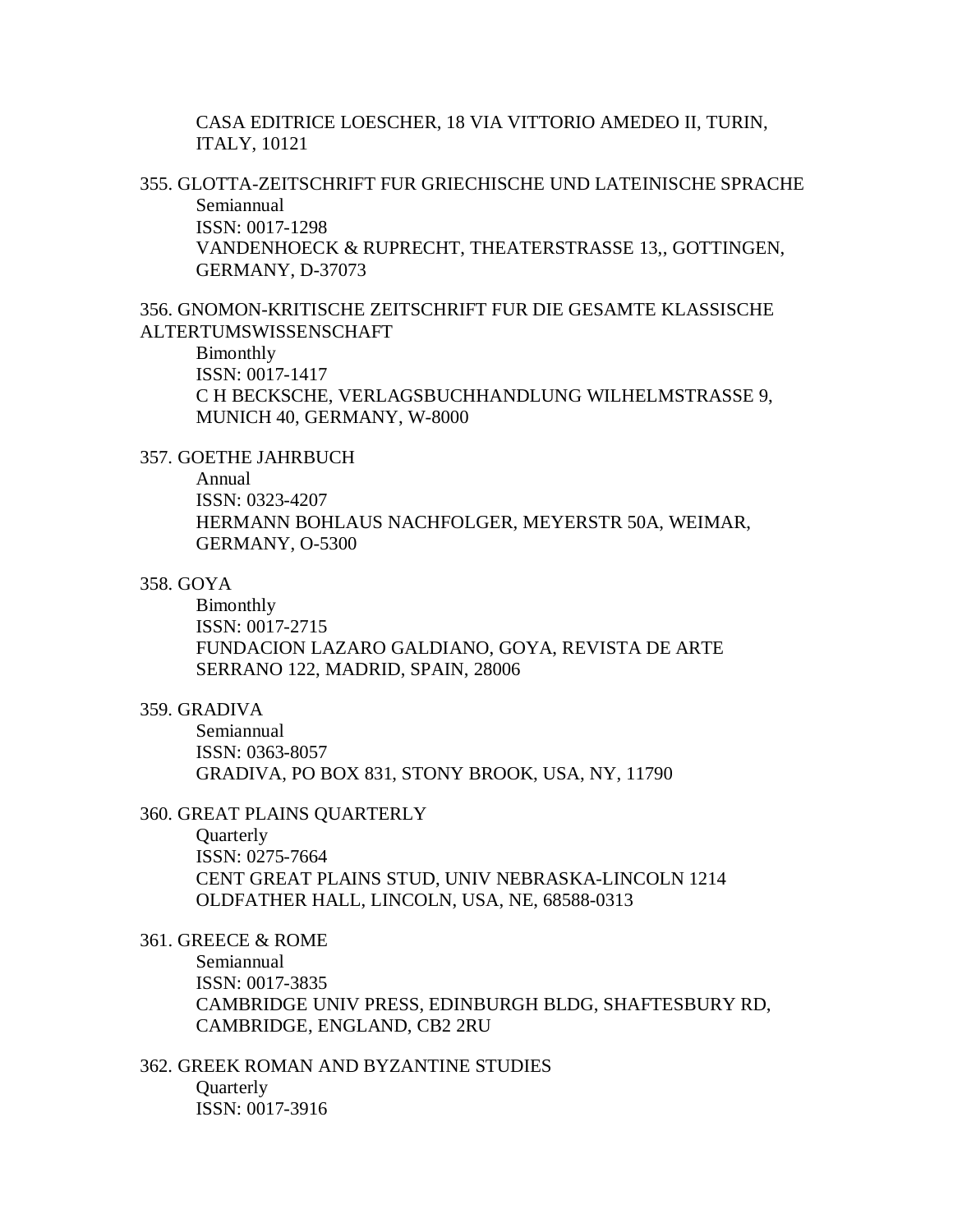DUKE UNIV, GRBS BOX 4715, DUKE STATION, DURHAM, USA, NC, 27706

363. GUERRES MONDIALES ET CONFLITS CONTEMPORAINS

Tri-annual ISSN: 0984-2292 PRESSES UNIV FRANCE, 6 AVENUE REILLE, PARIS CEDEX 14, FRANCE, 75685

364. GYMNASIUM

Bimonthly ISSN: 0342-5231 UNIVERSITATSVERLAG C WINTER HEIDELBERG GMBH, POSTFACH 10 61 40, HEIDELBERG, GERMANY, D-69051

365. HAHR-HISPANIC AMERICAN HISTORICAL REVIEW

**Ouarterly** ISSN: 0018-2168 DUKE UNIV PRESS, 905 W MAIN ST, STE 18-B, DURHAM, USA, NC, 27701

366. HARVARD JOURNAL OF ASIATIC STUDIES

Semiannual ISSN: 0073-0548 HARVARD-YENCHING INST, 2 DIVINITY AVE, CAMBRIDGE, USA, MA, 02138

367. HARVARD LIBRARY BULLETIN

**Ouarterly** ISSN: 0017-8136 HARVARD UNIV LIBRARY, WADSWORTH HOUSE, CAMBRIDGE, USA, MA, 02138

368. HARVARD STUDIES IN CLASSICAL PHILOLOGY Annual ISSN: 0073-0688

HARVARD UNIV PRESS, 79 GARDEN ST, CAMBRIDGE, USA, MA, 02138

369. HARVARD THEOLOGICAL REVIEW **Quarterly** ISSN: 0017-8160 CAMBRIDGE UNIV PRESS, 32 AVENUE OF THE AMERICAS, NEW YORK, USA, NY, 10013-2473

370. HEBREW UNION COLLEGE ANNUAL Annual ISSN: 0360-9049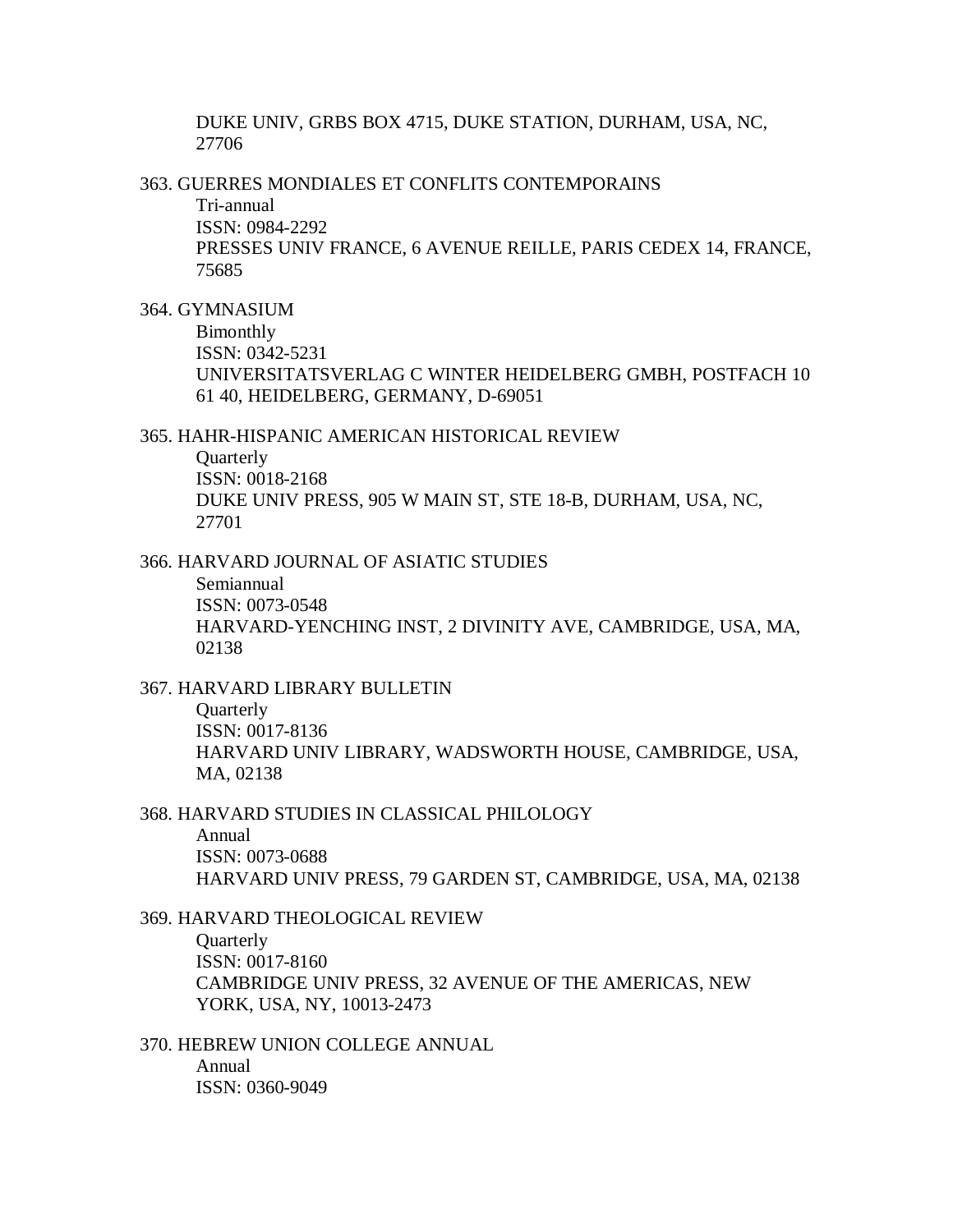HEBREW UNION COLLEGE - JEWISH INST OF RELIGION, 3101 CLIFTON AVE, CINCINNATI, USA, OH, 45220

371. HEGEL-STUDIEN

Annual ISSN: 0073-1587 FELIX MEINER VERLAG, RICHARDSTRASSE 47, HAMBURG, GERMANY, D-22081

## 372. HELIOS

Semiannual ISSN: 0160-0923 TEXAS TECH UNIV, DEPT ENGLISH, PO BOX 43091, LUBBOCK, USA, TX, 79409-3091

## 373. HENRY JAMES REVIEW

Tri-annual ISSN: 0273-0340 JOHNS HOPKINS UNIV PRESS, JOURNALS PUBLISHING DIVISION, 2715 NORTH CHARLES ST, BALTIMORE, USA, MD, 21218-4363

#### 374. HERMATHENA

Semiannual ISSN: 0018-0750 TRINITY COLLEGE, DUBLIN, IRELAND, 2

# 375. HERMES-ZEITSCHRIFT FUR KLASSISCHE PHILOLOGIE

**Quarterly** ISSN: 0018-0777 FRANZ STEINER VERLAG GMBH, BIRKENWALDSTRABE 44, STUTTGART, GERMANY, D-70191

## 376. HESPERIA

**Quarterly** ISSN: 0018-098X AMER SCHOOL CLASSICAL STUDIES AT ATHENS, 6-8 CHARLTON STREET, PRINCETON, USA, NJ, 08540-5232

# 377. HEYTHROP JOURNAL-A QUARTERLY REVIEW OF PHILOSOPHY AND **THEOLOGY**

**Ouarterly** ISSN: 0018-1196 BLACKWELL PUBLISHING, 9600 GARSINGTON RD, OXFORD, ENGLAND, OXON, OX4 2DQ

378. HISPAMERICA-REVISTA DE LITERATURA Tri-annual ISSN: 0363-0471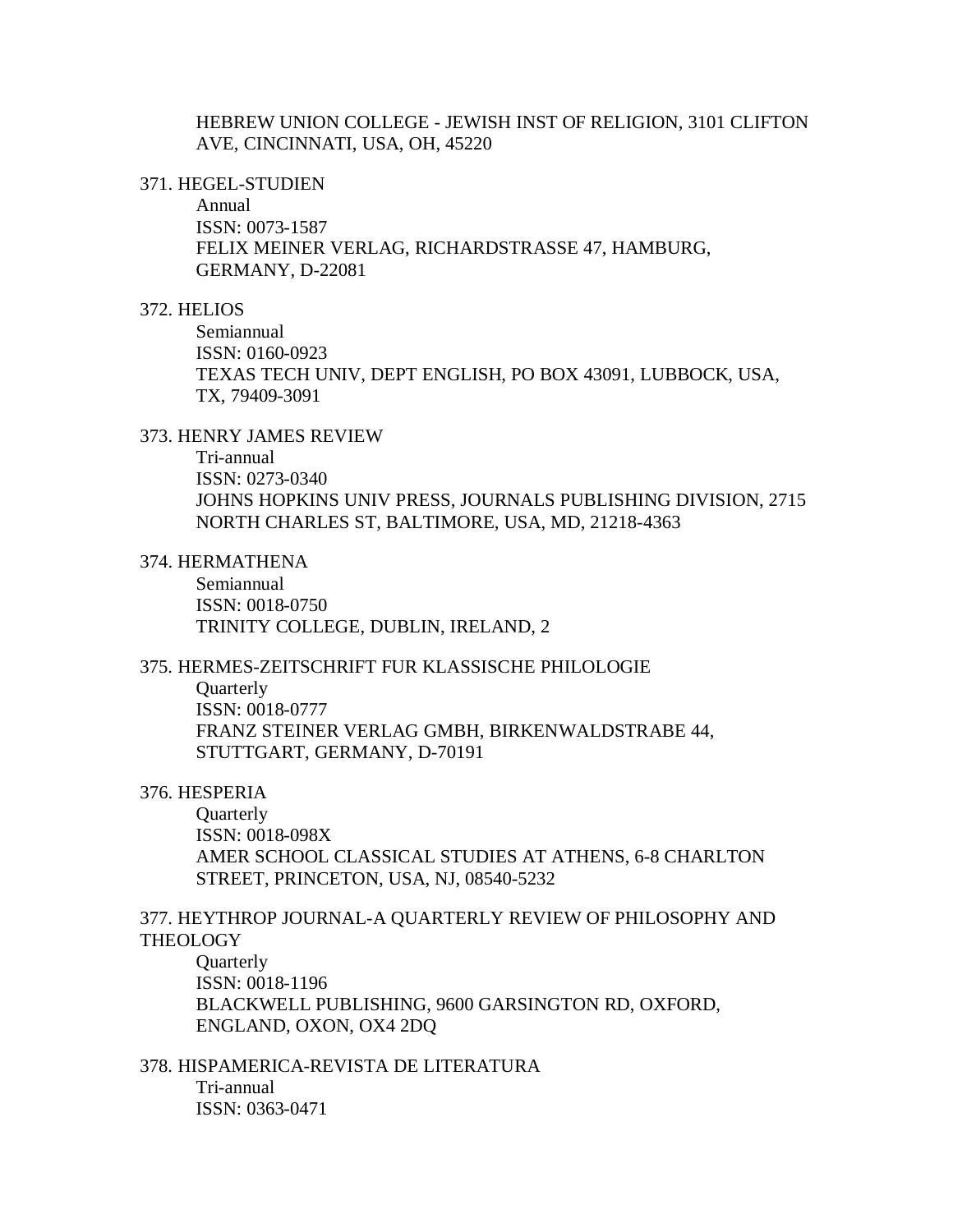HISPAMERICA, SAUL SOSNOWSKI 5 PUEBLO COURT, GAITHERSBURG, USA, MD, 20878

# 379. HISPANIA-A JOURNAL DEVOTED TO THE TEACHING OF SPANISH AND **PORTUGUESE**

**Quarterly** ISSN: 0018-2133 AMER ASSN TEACH SPAN PORTUG, MISSISSIPPI STATE UNIV P O BOX 6349, MISSISSIPPI STATE, USA, MS, 39762-6349

#### 380. HISPANIA-REVISTA ESPANOLA DE HISTORIA

Tri-annual ISSN: 0018-2141 CENTRO DE ESTUDIOS HISTORICOS, DUQUE DE MEDINACELI 6,, MADRID, SPAIN, 28014

#### 381. HISPANIC REVIEW

**Quarterly** 

ISSN: 0018-2176 UNIV PENNSYLVANIA PRESS, 3905 SPRUCE STREET, PHILADELPHIA, USA, PA, 19104-4112

# 382. HISPANOFILA

Tri-annual ISSN: 0018-2206 UNIV NORTH CAROLINA, DEPT OF ROMANCE LANGUAGES, CHAPEL HILL, USA, NC, 27514

## 383. HISTOIRE SOCIALE-SOCIAL HISTORY

Semiannual ISSN: 0018-2257 HISTOIRE SOCIALE DEPT HISTORY, UNIVERSITY OTTAWA, OTTAWA ONTARIO, CANADA, K1N 6N5

## 384. HISTORIA

Monthly ISSN: 0018-2281 LIBRAIRIE JULES TALLANDIER, 18 RUE NEUVE-DES-BOULETS, PARIS 11, FRANCE, 75548

## 385. HISTORIA MATHEMATICA

**Quarterly** ISSN: 0315-0860 ACADEMIC PRESS INC ELSEVIER SCIENCE, 525 B ST, STE 1900, SAN DIEGO, USA, CA, 92101-4495

386. HISTORIA MEXICANA **Quarterly**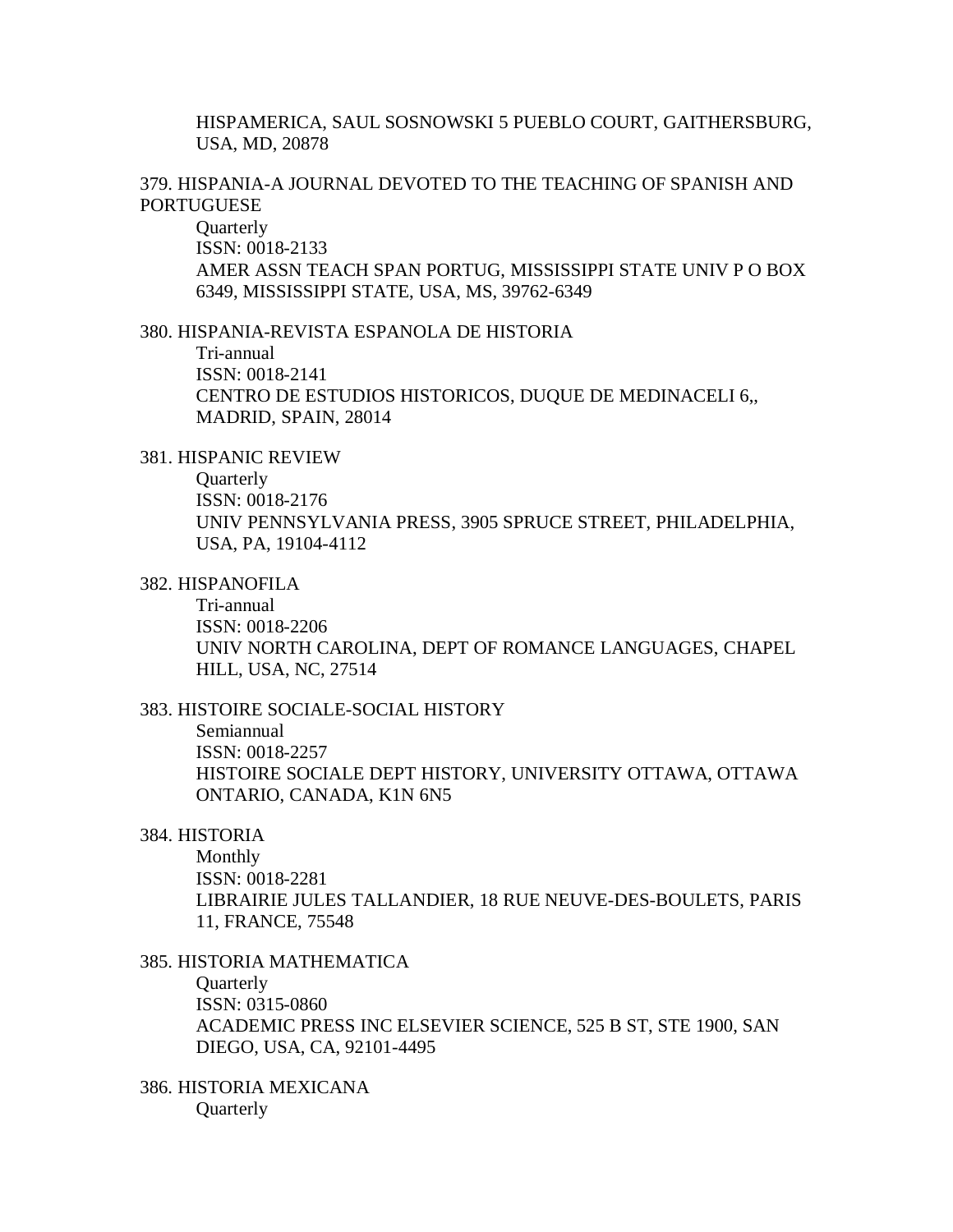ISSN: 0185-0172 COLEGIO DE MEXICO CENTRO DE ESTUDIOS HISTORICOS, REDACTOR LUIS MURO CAMINO AL AJUSCO 20, MEXICO CITY, MEXICO, 10740

#### 387. HISTORIA-ZEITSCHRIFT FUR ALTE GESCHICHTE

Quarterly

ISSN: 0018-2311 FRANZ STEINER VERLAG GMBH, BIRKENWALDSTRABE 44, STUTTGART, GERMANY, D-70191

# 388. HISTORIAN

**Ouarterly** ISSN: 0018-2370 BLACKWELL PUBLISHING, 9600 GARSINGTON RD, OXFORD, ENGLAND, OXON, OX4 2DQ

# 389. HISTORICA

**Quarterly** ISSN: 0018-2427 HISTORICA, VIA DOMENICO MURATORI 25, REGGIO CALABRIA, ITALY, 89127

#### 390. HISTORICAL ARCHAEOLOGY

**Ouarterly** ISSN: 0440-9213 SOC HISTORICAL ARCHAEOLOGY, PO BOX 30446, TUCSON, USA, AZ, 85751-0446

# 391. HISTORICAL JOURNAL **Quarterly** ISSN: 0018-246X CAMBRIDGE UNIV PRESS, 32 AVENUE OF THE AMERICAS, NEW YORK, USA, NY, 10013-2473

# 392. HISTORICAL JOURNAL OF FILM RADIO AND TELEVISION **Ouarterly** ISSN: 0143-9685 ROUTLEDGE JOURNALS, TAYLOR & FRANCIS LTD, 4 PARK SQUARE, MILTON PARK, ABINGDON, ENGLAND, OXFORDSHIRE, OX14 4RN

393. HISTORICAL MATERIALISM-RESEARCH IN CRITICAL MARXIST THEORY **Quarterly** ISSN: 1465-4466 BRILL ACADEMIC PUBLISHERS, PLANTIJNSTRAAT 2, P O BOX 9000, LEIDEN, NETHERLANDS, 2300 PA

# 394. HISTORICAL METHODS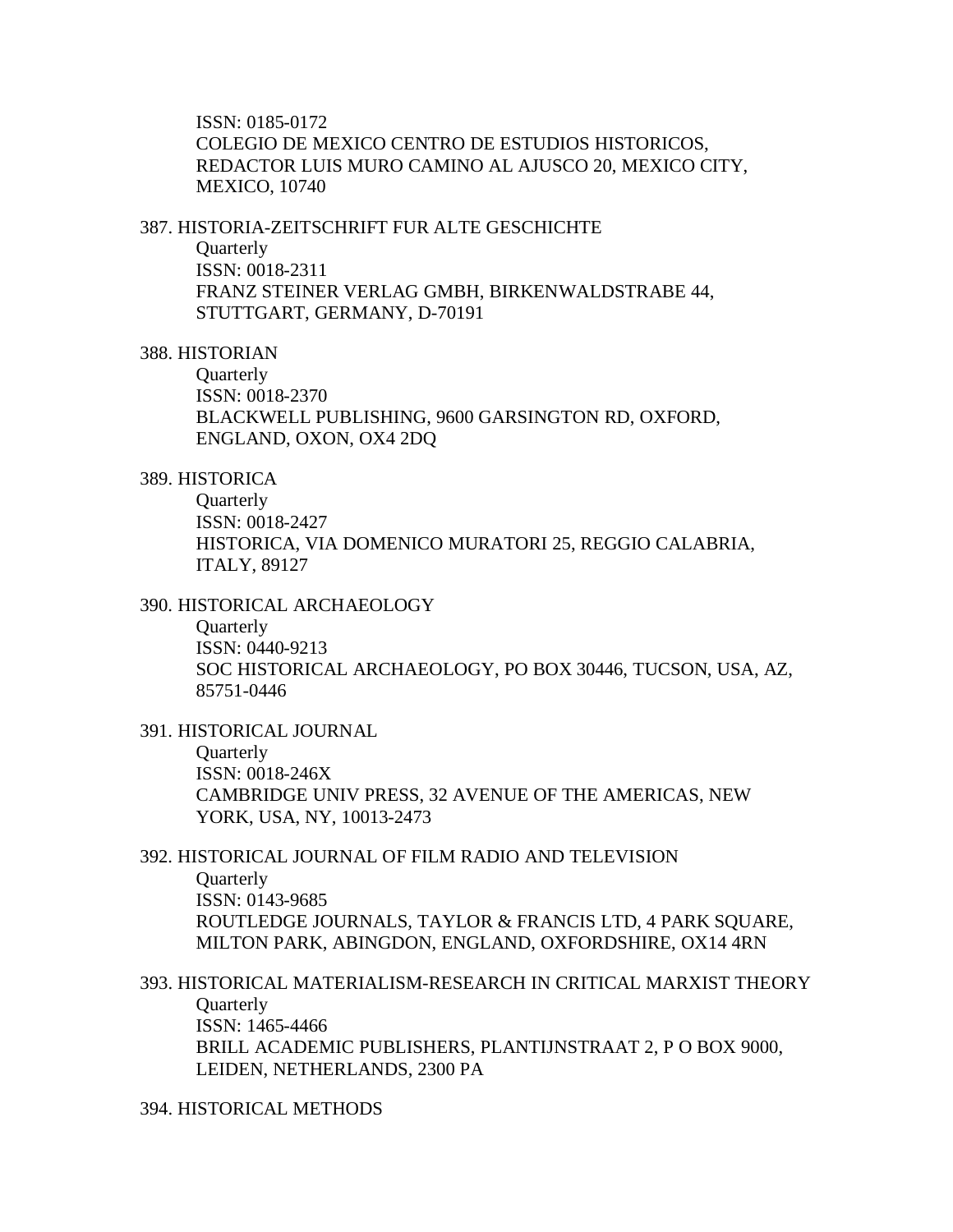**Ouarterly** ISSN: 0161-5440 HELDREF PUBLICATIONS, 1319 EIGHTEENTH ST NW, WASHINGTON, USA, DC, 20036-1802

395. HISTORICAL REFLECTIONS-REFLEXIONS HISTORIQUES Tri-annual ISSN: 0315-7997 HISTORICAL REFLECTIONS, ALFRED UNIV BOX 847, ALFRED, USA, NY, 14802

396. HISTORICAL RESEARCH Tri-annual ISSN: 0950-3471 BLACKWELL PUBLISHING, 9600 GARSINGTON RD, OXFORD, ENGLAND, OXON, OX4 2DQ

397. HISTORICAL STUDIES IN THE PHYSICAL AND BIOLOGICAL SCIENCES Semiannual ISSN: 0890-9997 UNIV CALIFORNIA PRESS, C/O JOURNALS DIVISION, 2000 CENTER ST, STE 303, BERKELEY, USA, CA, 94704-1223

398. HISTORICKY CASOPIS

**Ouarterly** ISSN: 0018-2575 SLOVAK ACADEMIC PRESS LTD, PO BOX 57 NAM SLOBODY 6, BRATISLAVA, SLOVAKIA, 810 05

399. HISTORIOGRAPHIA LINGUISTICA

Semiannual ISSN: 0302-5160 JOHN BENJAMINS B V PUBL, KLAPROZENWEG 105, PO BOX 36224, AMSTERDAM, NETHERLANDS, 1020 ME

400. HISTORISCHE ZEITSCHRIFT

Bimonthly ISSN: 0018-2613 OLDENBOURG VERLAG, LEKTORAT MINT, POSTFACH 80 13 60, MUNICH, GERMANY, D-81613

401. HISTORISCHES JAHRBUCH

Annual ISSN: 0018-2621 VERLAG KARL ALBER, HERMANN-HERDER-STR 4, FREIBURG BREISGAU, GERMANY, 79104

402. HISTORISK TIDSSKRIFT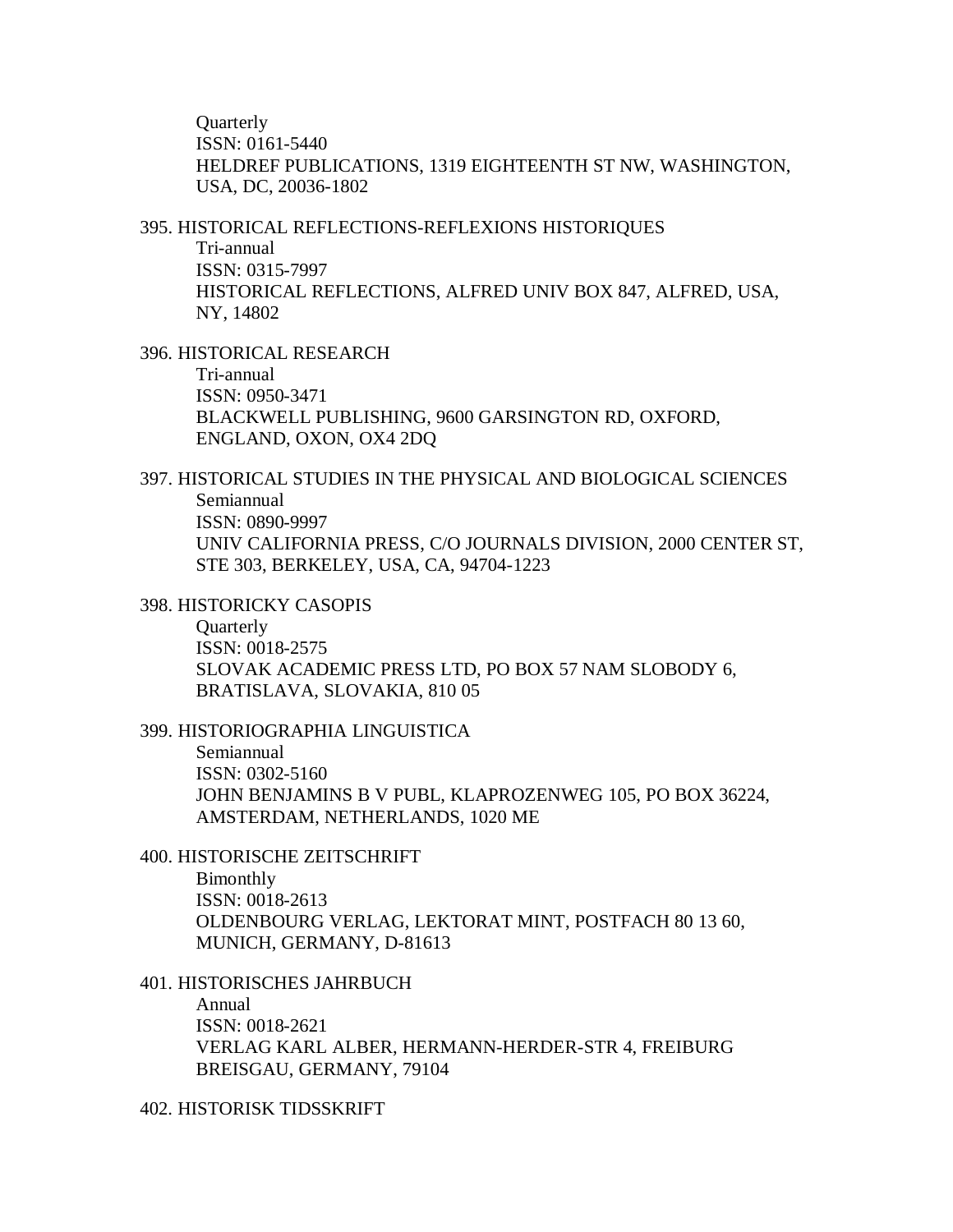**Ouarterly** ISSN: 0018-263X UNIVERSITETSFORLAGET A S, POSTBOKS 508 SENTRUM, OSLO, NORWAY, N-0105

#### 403. HISTORY

Quarterly ISSN: 0018-2648 BLACKWELL PUBLISHING, 9600 GARSINGTON RD, OXFORD, ENGLAND, OXON, OX4 2DQ

404. HISTORY AND PHILOSOPHY OF LOGIC

Semiannual ISSN: 0144-5340 TAYLOR & FRANCIS LTD, 4 PARK SQUARE, MILTON PARK, ABINGDON, ENGLAND, OXON, OX14 4RN

405. HISTORY AND PHILOSOPHY OF THE LIFE SCIENCES **Quarterly** ISSN: 0391-9714 TAYLOR & FRANCIS LTD, 4 PARK SQUARE, MILTON PARK, ABINGDON, ENGLAND, OXON, OX14 4RN

#### 406. HISTORY AND THEORY

**Ouarterly** ISSN: 0018-2656 BLACKWELL PUBLISHING, 9600 GARSINGTON RD, OXFORD, ENGLAND, OXON, OX4 2DQ

# 407. HISTORY OF EUROPEAN IDEAS

**Quarterly** ISSN: 0191-6599 PERGAMON-ELSEVIER SCIENCE LTD, THE BOULEVARD, LANGFORD LANE, KIDLINGTON, OXFORD, ENGLAND, OX5 1GB

# 408. HISTORY OF PHOTOGRAPHY

**Ouarterly** ISSN: 0308-7298 TAYLOR & FRANCIS LTD, 4 PARK SQUARE, MILTON PARK, ABINGDON, ENGLAND, OXON, OX14 4RN

## 409. HISTORY OF POLITICAL THOUGHT Tri-annual ISSN: 0143-781X IMPRINT ACADEMIC, PO BOX 1, THORVERTON, ENGLAND, EX5 5YX

# 410. HISTORY OF RELIGIONS **Quarterly**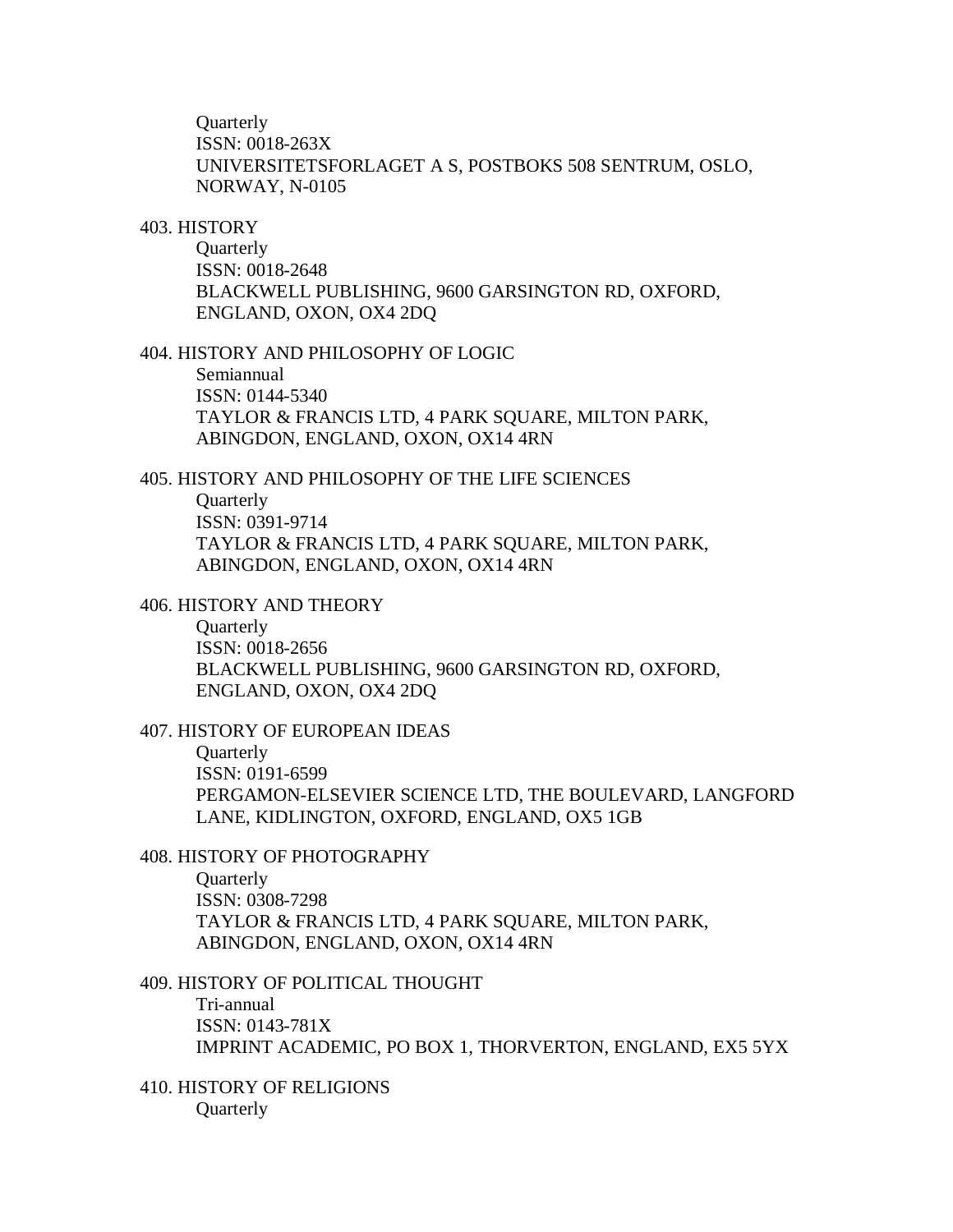ISSN: 0018-2710 UNIV CHICAGO PRESS, 1427 E 60TH ST, CHICAGO, USA, IL, 60637-2954

411. HISTORY OF SCIENCE

**Quarterly** ISSN: 0073-2753 SCIENCE HISTORY PUBLICATIONS LTD, 16 RUTHERFORD RD, CAMBRIDGE, ENGLAND, CB2 2HH

## 412. HISTORY OF THE HUMAN SCIENCES

**Quarterly** ISSN: 0952-6951 SAGE PUBLICATIONS LTD, 1 OLIVERS YARD, 55 CITY ROAD, LONDON, ENGLAND, EC1Y 1SP

413. HISTORY TODAY

Monthly ISSN: 0018-2753 HISTORY TODAY LTD, 83-84 BERWICK ST, LONDON, ENGLAND, W1V 3PJ

414. HISTORY WORKSHOP JOURNAL

Semiannual ISSN: 1363-3554 OXFORD UNIV PRESS, GREAT CLARENDON ST, OXFORD, ENGLAND, OX2 6DP

# 415. HOLOCAUST AND GENOCIDE STUDIES

Tri-annual ISSN: 8756-6583 OXFORD UNIV PRESS INC, JOURNALS DEPT, 2001 EVANS RD, CARY, USA, NC, 27513

## 416. HORIZONS

Semiannual ISSN: 0360-9669 COLLEGE THEOLOGY SOCIETY, HORIZONS, VILLANOVA UNIV, VILLANOVA, USA, PA, 19085

# 417. HUDEBNI VEDA

**Ouarterly** ISSN: 0018-7003 CZECH ACAD SCIENCES PRESS, BUSINESS OFFICE, 61 LEGEROVA ST, PRAGUE 2, CZECH REPUBLIC, CS-12000

418. HUDSON REVIEW **Ouarterly** ISSN: 0018-702X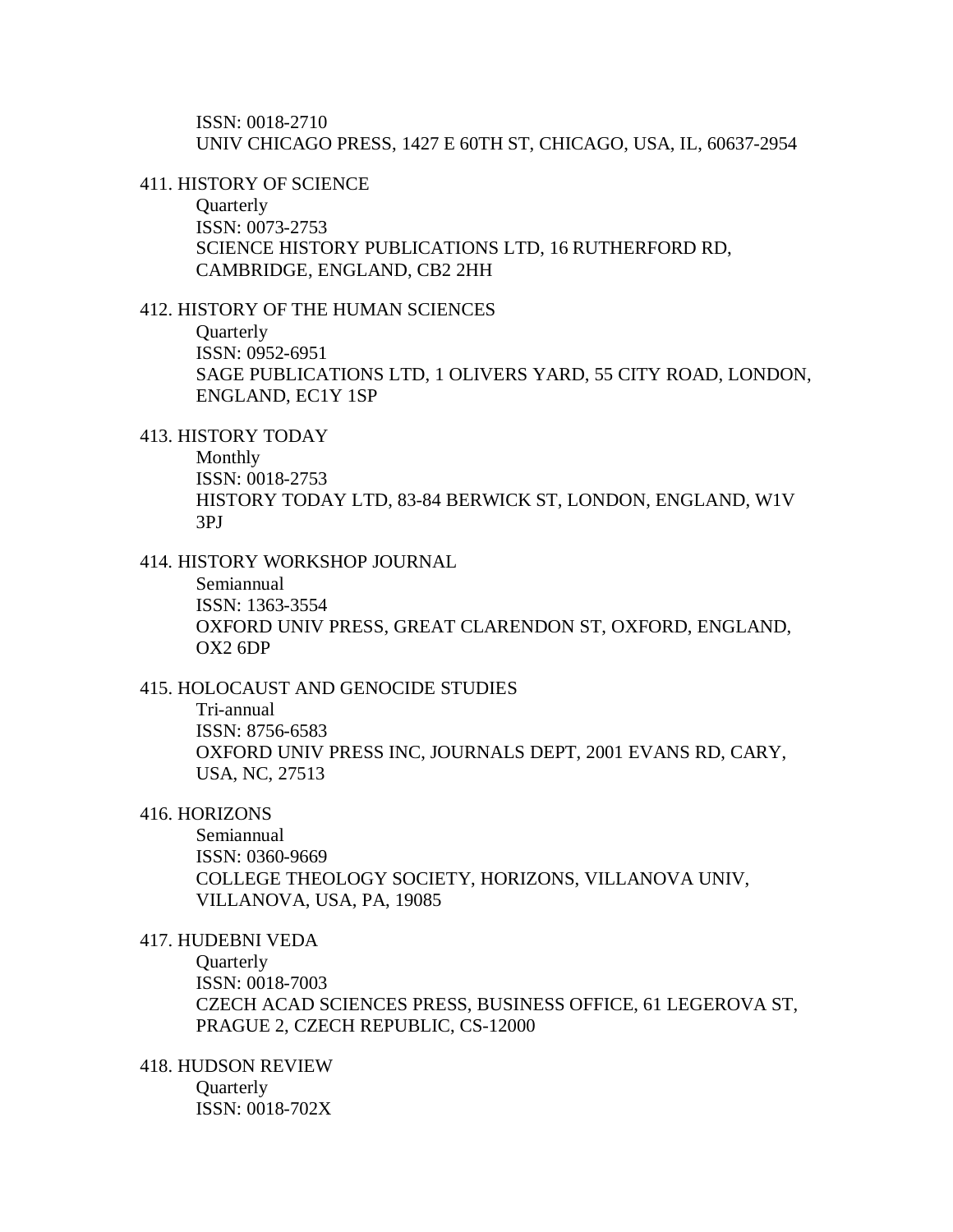#### 419. HUMOR-INTERNATIONAL JOURNAL OF HUMOR RESEARCH

**Ouarterly** 

ISSN: 0933-1719

MOUTON DE GRUYTER, GENTHINER STRASSE 13, BERLIN, GERMANY, 10785

## 420. HUNGARIAN QUARTERLY

**Quarterly** ISSN: 0028-5390 M T I, 8 NAPHEGY TER, BUDAPEST, HUNGARY, H-1016

#### 421. HUSSERL STUDIES

Tri-annual ISSN: 0167-9848 SPRINGER, VAN GODEWIJCKSTRAAT 30, DORDRECHT, NETHERLANDS, 3311 GZ

## 422. HYLE

Annual ISSN: 1433-5158 HYLE PUBLICATIONS, MORGENSTR 2, KARLSRUHE, GERMANY, D-76137

# 423. IBEROROMANIA

Semiannual ISSN: 0019-0993 MAX NIEMEYER VERLAG, PFRONDORFER STR 6, TUBINGEN, GERMANY, D-72074

# 424. IDEALISTIC STUDIES

Tri-annual ISSN: 0046-8541 PHILOSOPHY DOCUMENTATION CENTER, PO BOX 7147, CHARLOTTESVILLE, USA, VA, 22906-7147

# 425. IEEE ANNALS OF THE HISTORY OF COMPUTING

**Ouarterly** ISSN: 1058-6180 IEEE COMPUTER SOC, 10662 LOS VAQUEROS CIRCLE, PO BOX 3014, LOS ALAMITOS, USA, CA, 90720-1314

#### 426. INDEX ON CENSORSHIP

**Quarterly** ISSN: 0306-4220 ROUTLEDGE JOURNALS, TAYLOR & FRANCIS LTD, 4 PARK SQUARE, MILTON PARK, ABINGDON, ENGLAND, OXFORDSHIRE, OX14 4RN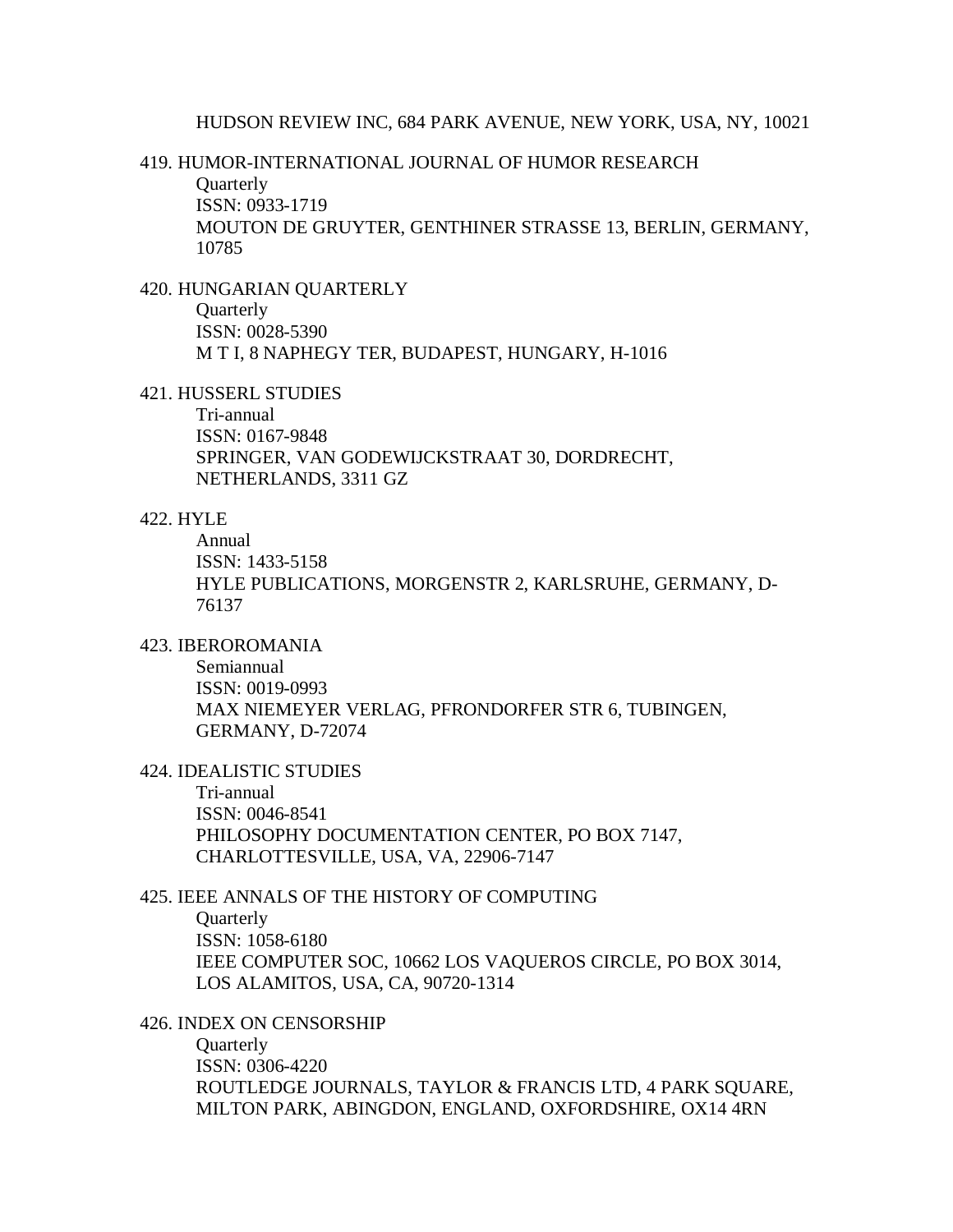# 427. INDIAN ECONOMIC AND SOCIAL HISTORY REVIEW

**Quarterly** ISSN: 0019-4646 SAGE PUBLICATIONS INDIA PVT LTD, POST BOX 4125 M-32 MARKET, GREATER KAILASH-I, NEW DELHI, INDIA, 110 048

# 428. INDO-IRANIAN JOURNAL

**Ouarterly** ISSN: 0019-7246 SPRINGER, VAN GODEWIJCKSTRAAT 30, DORDRECHT, NETHERLANDS, 3311 GZ

#### 429. INDOGERMANISCHE FORSCHUNGEN

Annual ISSN: 0019-7262 WALTER DE GRUYTER & CO, GENTHINER STRASSE 13, BERLIN, GERMANY, D-10785

#### 430. INFINI

**Quarterly** ISSN: 0754-023X EDITIONS GALLIMARD, 5 RUE SEBASTIEN-BOTTIN, PARIS, FRANCE, CEDEX 07, 75328

# 431. INQUIRY-AN INTERDISCIPLINARY JOURNAL OF PHILOSOPHY

**Ouarterly** ISSN: 0020-174X ROUTLEDGE JOURNALS, TAYLOR & FRANCIS LTD, 4 PARK SQUARE, MILTON PARK, ABINGDON, ENGLAND, OXFORDSHIRE, OX14 4RN

432. INSULA-REVISTA DE LETRAS Y CIENCIAS HUMANAS

Monthly ISSN: 0020-4536 INSULA LIBRERIA EDIC PUBL SA, C/O DEPT SUBSCRIPTIONES, COMP ATI/EDF 4/VIA 2 CASTILL 33, POZUELO DE ALARCON, SPAIN, 28224

#### 433. INTER-ASIA CULTURAL STUDIES

**Ouarterly** ISSN: 1464-9373 ROUTLEDGE JOURNALS, TAYLOR & FRANCIS LTD, 4 PARK SOUARE, MILTON PARK, ABINGDON, ENGLAND, OXFORDSHIRE, OX14 4RN

#### 434. INTERNATIONAL FICTION REVIEW

Annual ISSN: 0315-4149 UNIV NEW BRUNSWICK, DEPT GERMAN & RUSSIAN, FREDERICTON NB, CANADA, E3B 5A3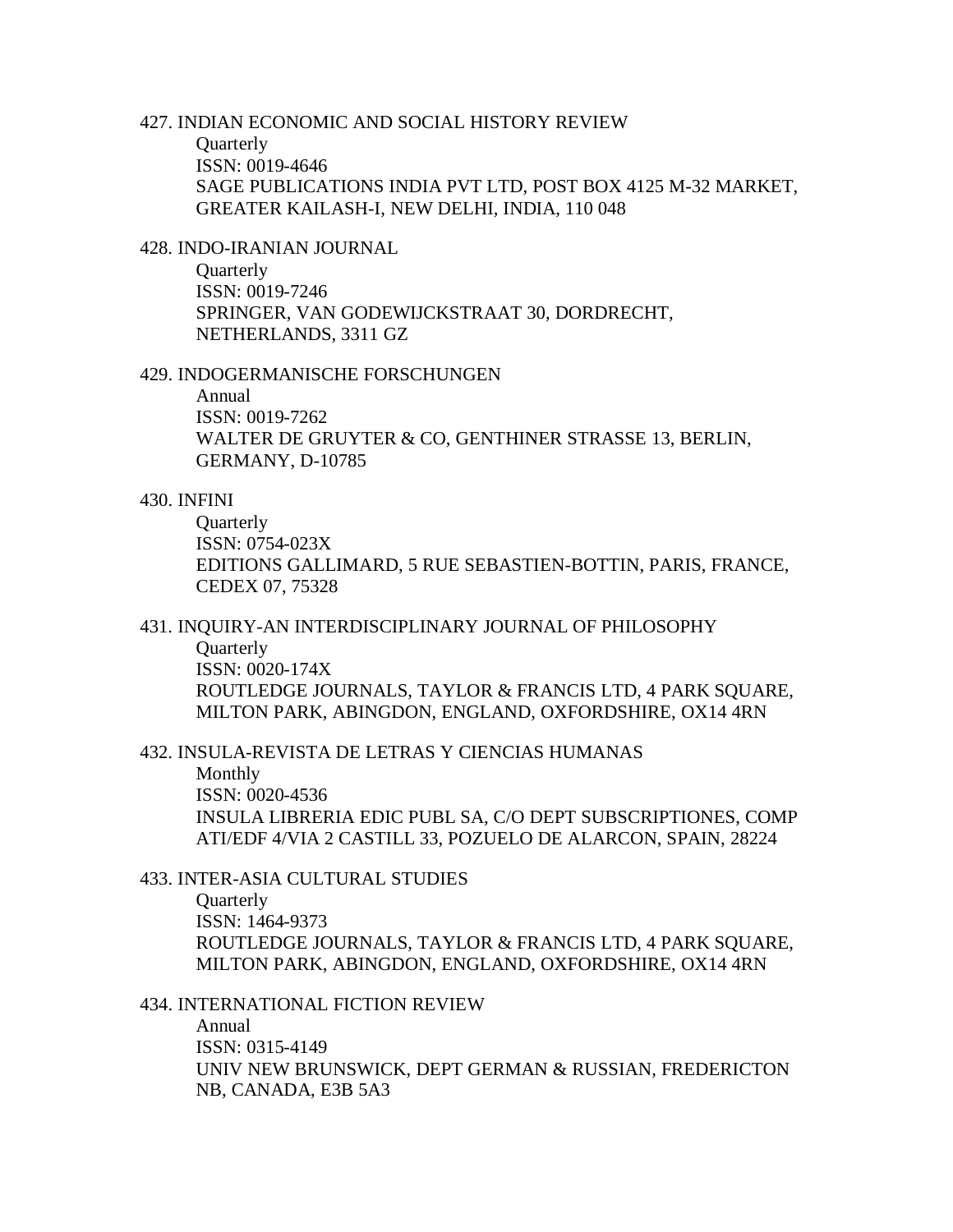435. INTERNATIONAL HISTORY REVIEW **Quarterly** ISSN: 0707-5332 SIMON FRASER UNIV, INT HISTORY REVIEW, EAA 2015, BURNABY, CANADA, BC, V5A 1S6

436. INTERNATIONAL JOURNAL FOR PHILOSOPHY OF RELIGION Bimonthly ISSN: 0020-7047 SPRINGER, VAN GODEWIJCKSTRAAT 30, DORDRECHT, NETHERLANDS, 3311 GZ

437. INTERNATIONAL JOURNAL OF AFRICAN HISTORICAL STUDIES Tri-annual ISSN: 0361-7882 AFRICAN STUDIES CENTER, BOSTON UNIVERSITY 270 BAY STATE ROAD, BOSTON, USA, MA, 02215

438. INTERNATIONAL JOURNAL OF ART & DESIGN EDUCATION Tri-annual ISSN: 1476-8062 BLACKWELL PUBLISHING, 9600 GARSINGTON RD, OXFORD, ENGLAND, OXON, OX4 2DQ

439. INTERNATIONAL JOURNAL OF LEXICOGRAPHY

**Ouarterly** ISSN: 0950-3846 OXFORD UNIV PRESS, GREAT CLARENDON ST, OXFORD, ENGLAND, OX2 6DP

440. INTERNATIONAL JOURNAL OF MUSIC EDUCATION Tri-annual ISSN: 0255-7614 SAGE PUBLICATIONS LTD, 1 OLIVERS YARD, 55 CITY ROAD, LONDON, ENGLAND, EC1Y 1SP

441. INTERNATIONAL JOURNAL OF NAUTICAL ARCHAEOLOGY Semiannual ISSN: 1057-2414 BLACKWELL PUBLISHING, 9600 GARSINGTON RD, OXFORD, ENGLAND, OXON, OX4 2DQ

442. INTERNATIONAL JOURNAL OF OSTEOARCHAEOLOGY Bimonthly ISSN: 1047-482X JOHN WILEY & SONS LTD, THE ATRIUM, SOUTHERN GATE, CHICHESTER, ENGLAND, W SUSSEX, PO19 8SQ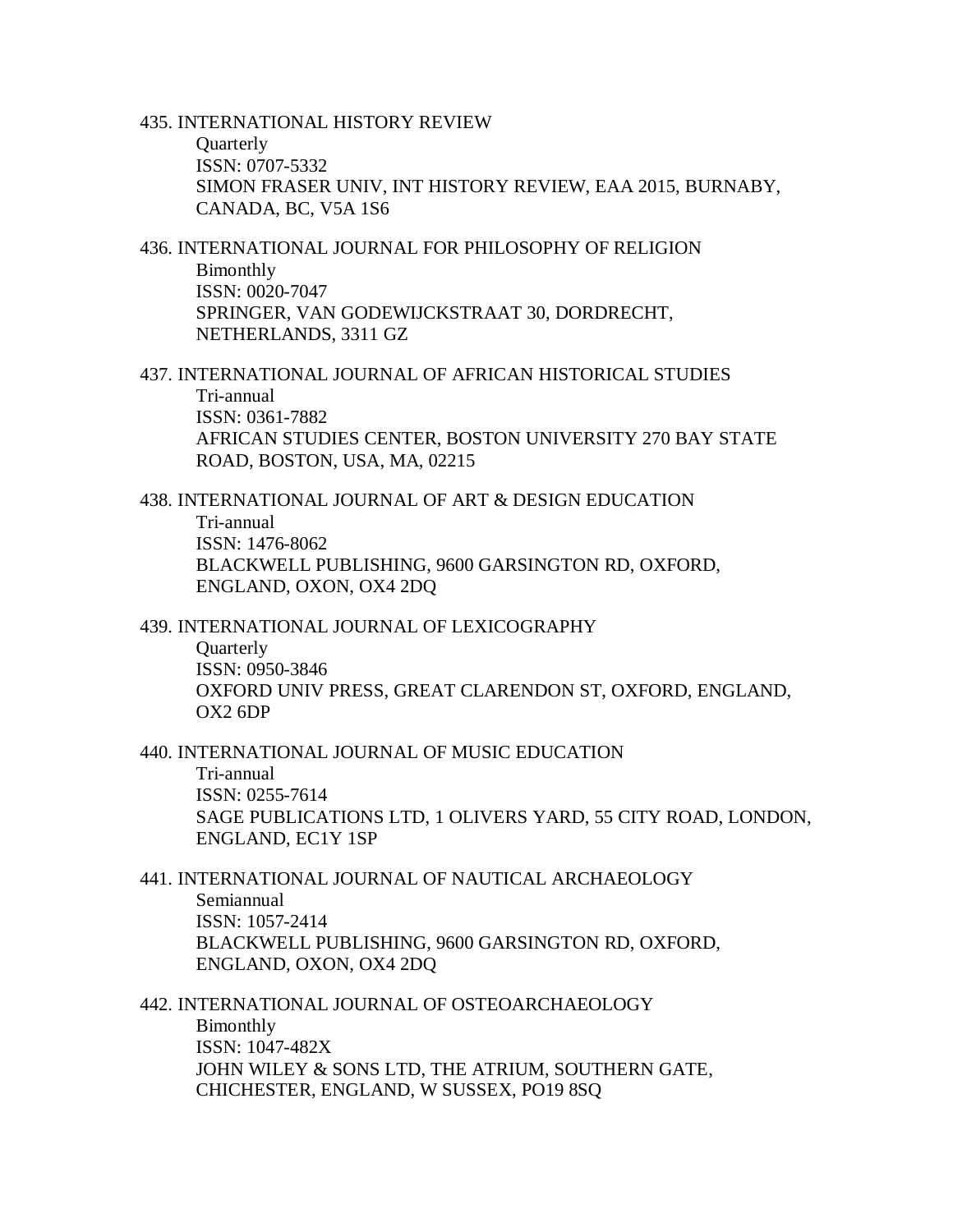443. INTERNATIONAL JOURNAL OF PHILOSOPHICAL STUDIES **Quarterly** ISSN: 0967-2559 ROUTLEDGE JOURNALS, TAYLOR & FRANCIS LTD, 4 PARK SOUARE, MILTON PARK, ABINGDON, ENGLAND, OXFORDSHIRE, OX14 4RN

444. INTERNATIONAL LABOR AND WORKING-CLASS HISTORY Semiannual ISSN: 0147-5479 CAMBRIDGE UNIV PRESS, 32 AVENUE OF THE AMERICAS, NEW YORK, USA, NY, 10013-2473

445. INTERNATIONAL PHILOSOPHICAL QUARTERLY Quarterly ISSN: 0019-0365 PHILOSOPHY DOCUMENTATION CENTER, PO BOX 7147, CHARLOTTESVILLE, USA, VA, 22906-7147

446. INTERNATIONAL REVIEW OF AFRICAN AMERICAN ART

**Quarterly** 

ISSN: 1045-0920 MUSEUM AFR AMER ART, 4005 CRENSHAW BLVD, LOS ANGELES,

USA, CA, 90008-2534

447. INTERNATIONAL REVIEW OF SOCIAL HISTORY

Tri-annual ISSN: 0020-8590 CAMBRIDGE UNIV PRESS, 32 AVENUE OF THE AMERICAS, NEW YORK, USA, NY, 10013-2473

448. INTERNATIONAL REVIEW OF THE AESTHETICS AND SOCIOLOGY OF MUSIC

Semiannual ISSN: 0351-5796 CROATIAN MUSICOLOGICAL SOC, OPATICKA 18, ZAGREB, CROATIA, HR-71000

449. INTERNATIONAL STUDIES IN PHILOSOPHY

**Quarterly** 

ISSN: 0270-5664 INT STUDIES PHILOSOPHY, PO BOX 487, CANTON, USA, MA, 02021- 0487

450. INTERNATIONALES ARCHIV FUR SOZIALGESCHICHTE DER DEUTSCHEN LITERATUR Semiannual ISSN: 0340-4528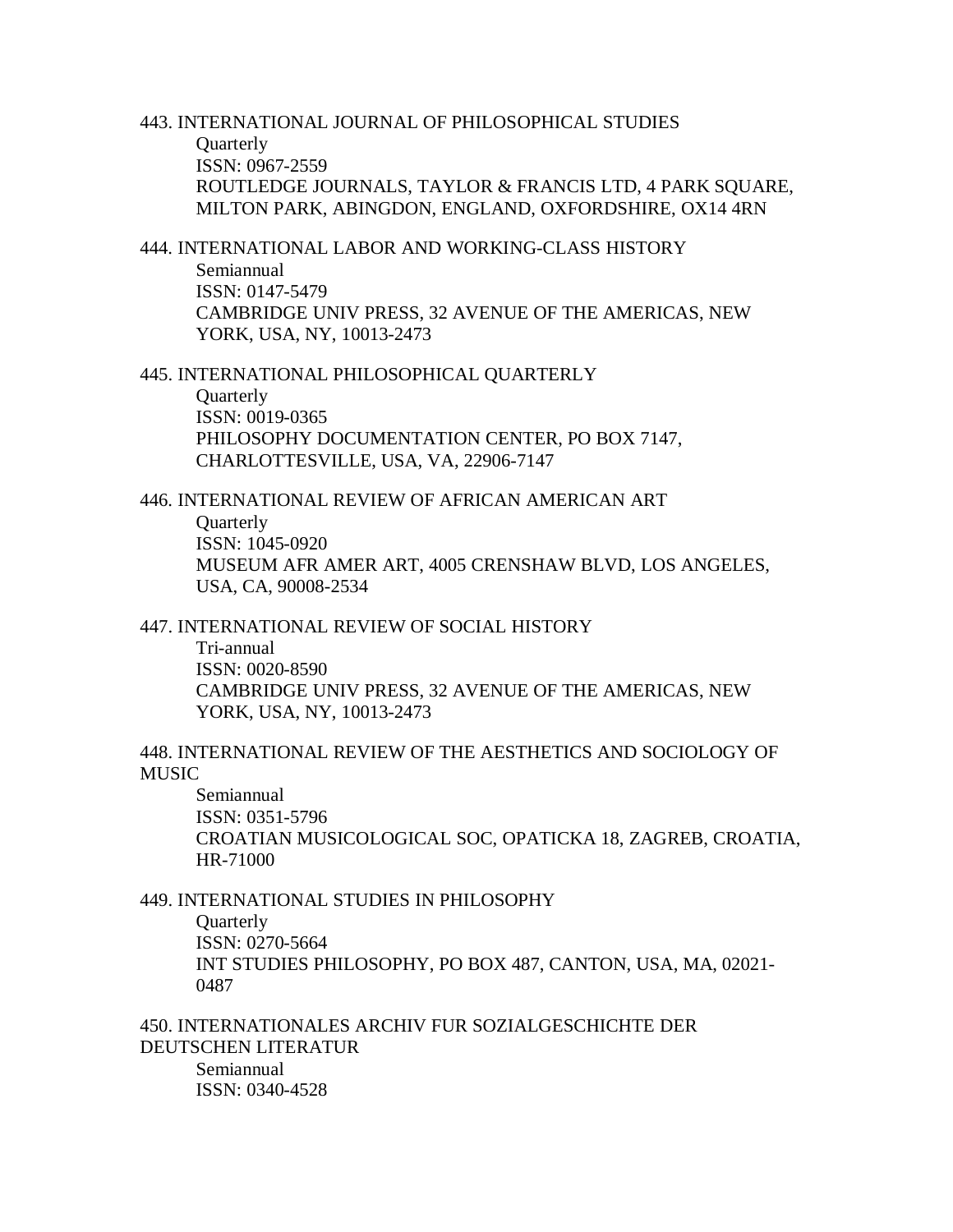MAX NIEMEYER VERLAG, PFRONDORFER STR 6, TUBINGEN, GERMANY, D-72074

451. INTERPRETATION-A JOURNAL OF BIBLE AND THEOLOGY **Quarterly** ISSN: 0020-9643 UNION THEOLOGICAL SEMINARY, INTERPRETATION 3401 BROOK RD, RICHMOND, USA, VA, 23227

452. INTERPRETATION-A JOURNAL OF POLITICAL PHILOSOPHY Tri-annual ISSN: 0020-9635 INTERPRETATION, INC, QUEENS COLLEGE, FLUSHING, USA, NY, 11367-1597

453. IRANICA ANTIQUA

Annual ISSN: 0021-0870 PEETERS, BONDGENOTENLAAN 153, LEUVEN, BELGIUM, B-3000

454. IRISH HISTORICAL STUDIES Semiannual ISSN: 0021-1214 TRINITY COLLEGE, DUBLIN, IRELAND, 2

455. IRISH UNIVERSITY REVIEW

Semiannual ISSN: 0021-1427 IRISH UNIV REVIEW, C/O UNIV COLLEGE, ROOM K203, ARTS BUILDING, DUBLIN, IRELAND, DUBLIN, 4

## 456. ISIS

**Quarterly** ISSN: 0021-1753 UNIV CHICAGO PRESS, 1427 E 60TH ST, CHICAGO, USA, IL, 60637-2954

457. ISLAM-ZEITSCHRIFT FUR GESCHICHTE UND KULTUR DES ISLAMISCHEN ORIENTS

Semiannual

ISSN: 0021-1818 WALTER DE GRUYTER & CO, GENTHINER STRASSE 13, BERLIN, GERMANY, D-10785

458. ISRAEL EXPLORATION JOURNAL Semiannual ISSN: 0021-2059 ISRAEL EXPLOR SOC, POB 7041, JERUSALEM, ISRAEL, 91070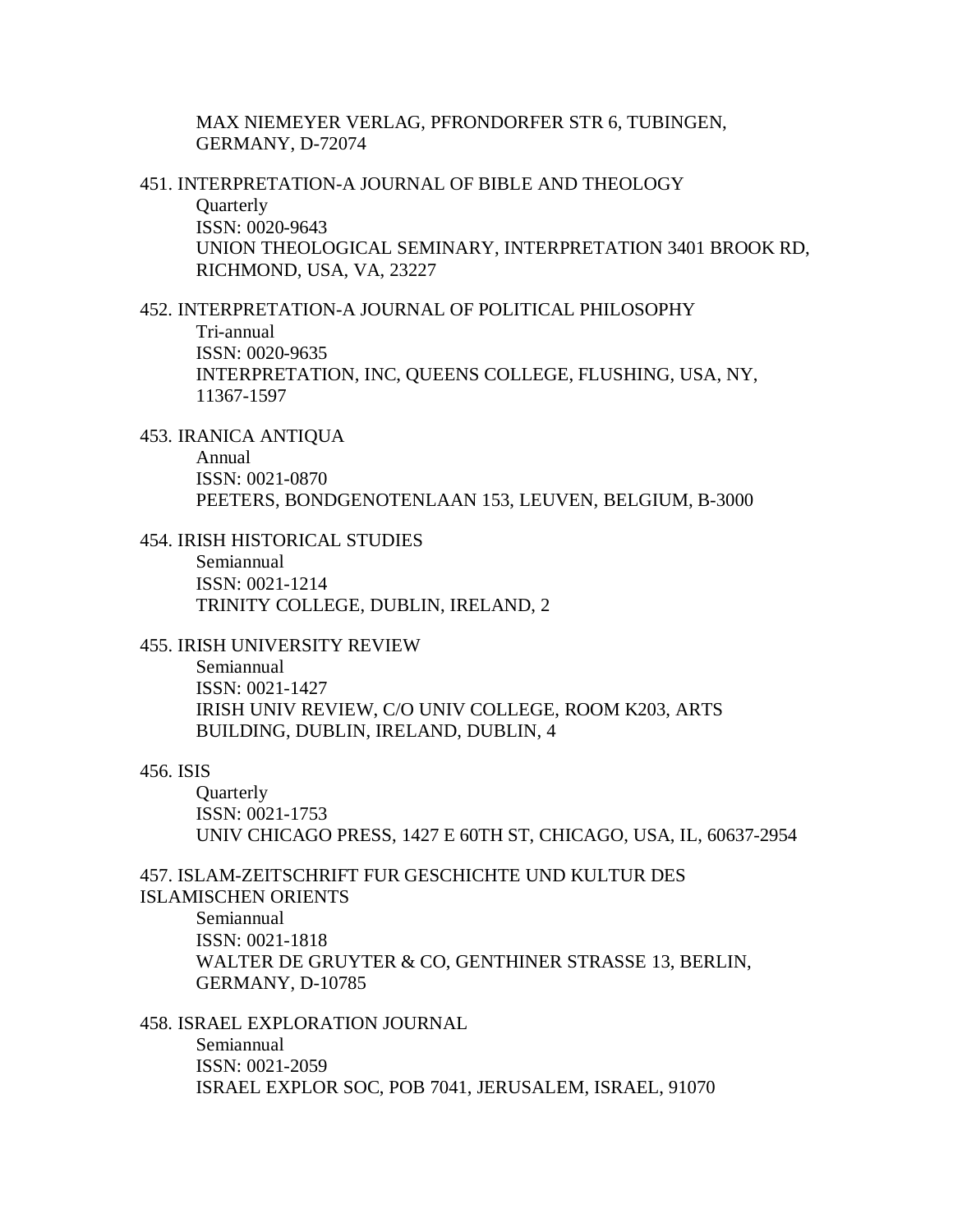#### 459. JAHRBUCH DER BERLINER MUSEEN

Annual ISSN: 0075-2207 GEBR MANN VERLAG, LINDENSTRASSE 76 POSTFACH 110303, BERLIN 61, GERMANY, W-1000

#### 460. JAHRBUCH FUR INTERNATIONALE GERMANISTIK Semiannual

ISSN: 0449-5233 VERLAG PETER LANG AG, JUPITERSTRASSE 15, BERN 15, SWITZERLAND, CH-3000

#### 461. JAHRBUCHER FUR GESCHICHTE OSTEUROPAS

Quarterly ISSN: 0021-4019 FRANZ STEINER VERLAG GMBH, BIRKENWALDSTRABE 44, STUTTGART, GERMANY, D-70191

# 462. JAMES JOYCE QUARTERLY

**Quarterly** ISSN: 0021-4183 UNIV TULSA, JAMES JOYCE QUARTERLY 600 SOUTH COLLEGE AVE, TULSA, USA, OK, 74104-3189

# 463. JEWISH ART

Annual ISSN: 0792-0660 JEWISH ART HEBREW UNIV, CTR JEWISH ART, MOUNT SCOPUS, HUMANITIES BLDG, RM 2709, PO BOX 4262, JERUSALEM, ISRAEL, 91042

# 464. JNT-JOURNAL OF NARRATIVE THEORY

Tri-annual ISSN: 1549-0815 EASTERN MICHIGAN UNIV, DEPT ENGLISH, YPSILANTI, USA, MI, 48197

## 465. JOURNAL FOR THE HISTORY OF ASTRONOMY

**Quarterly** 

ISSN: 0021-8286 SCIENCE HISTORY PUBLICATIONS LTD, 16 RUTHERFORD RD, CAMBRIDGE, ENGLAND, CB2 2HH

# 466. JOURNAL FOR THE SCIENTIFIC STUDY OF RELIGION **Ouarterly** ISSN: 0021-8294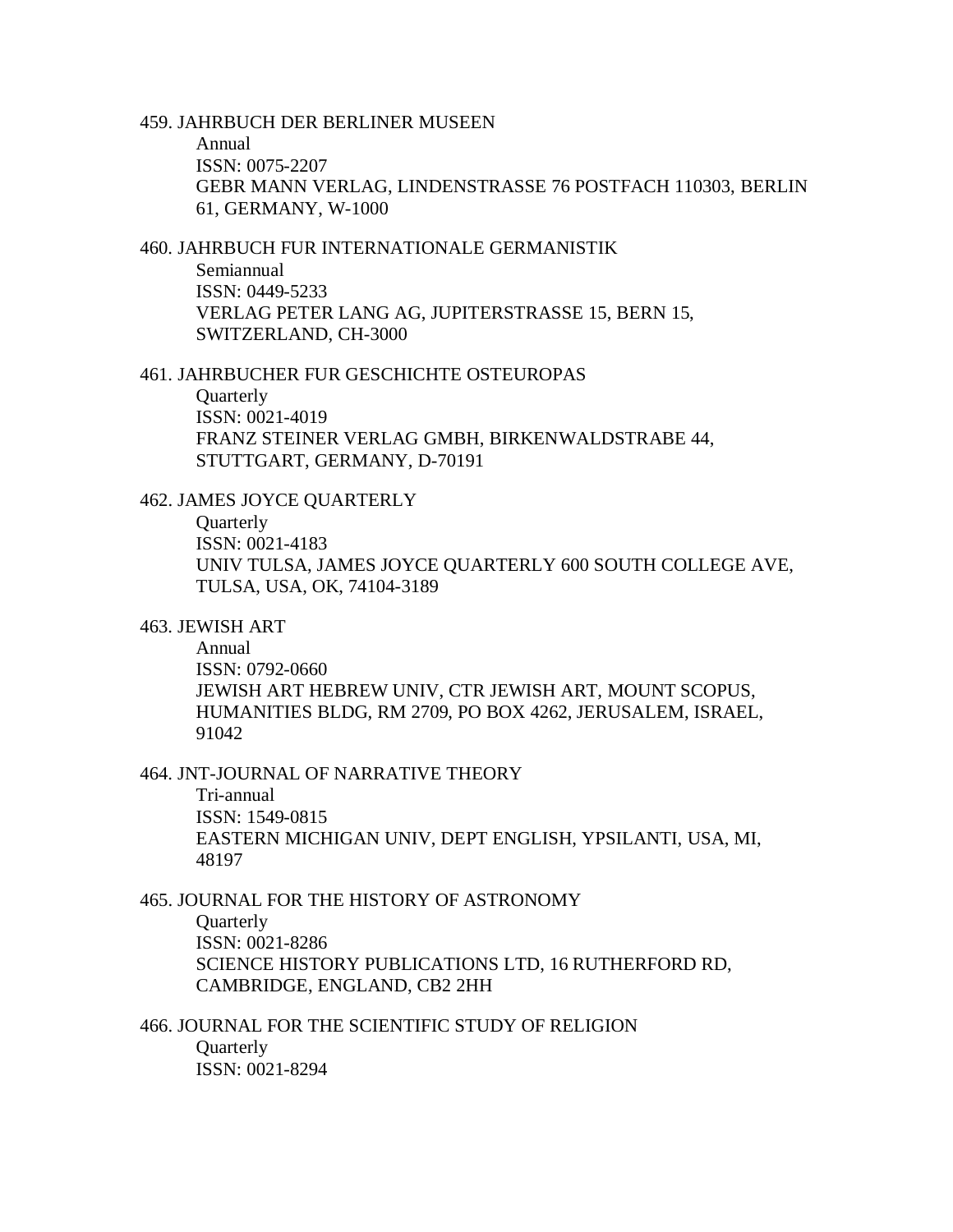BLACKWELL PUBLISHING, 9600 GARSINGTON RD, OXFORD, ENGLAND, OXON, OX4 2DQ

467. JOURNAL FOR THE STUDY OF RELIGIONS AND IDEOLOGIES Tri-annual ISSN: 1583-0039 UNIV BABES-BOLYAI, MIHAIL KOGALNICEANU NR. 1, CLUJ-NAPOCA, ROMANIA, RO-3400

468. JOURNAL OF AESTHETIC EDUCATION

**Quarterly** ISSN: 0021-8510 UNIV ILLINOIS PRESS, 1325 S OAK ST, CHAMPAIGN, USA, IL, 61820- 6903

469. JOURNAL OF AESTHETICS AND ART CRITICISM

**Ouarterly** ISSN: 0021-8529 AMER SOC AESTHETICS, DEPT OF PHILOSOPHY, C/O CURTIS L CARTER, 404 CUDAHY HALL, MARQUETTE UNIV, PO BOX 1881, MILWAUKEE, USA, WI, 53201-1881

470. JOURNAL OF AFRICAN HISTORY Tri-annual ISSN: 0021-8537 CAMBRIDGE UNIV PRESS, 32 AVENUE OF THE AMERICAS, NEW YORK, USA, NY, 10013-2473

471. JOURNAL OF AGRICULTURAL & ENVIRONMENTAL ETHICS **Ouarterly** ISSN: 1187-7863 SPRINGER, VAN GODEWIJCKSTRAAT 30, DORDRECHT, NETHERLANDS, 3311 GZ

472. JOURNAL OF AMERICAN ETHNIC HISTORY **Ouarterly** ISSN: 0278-5927 TRANSACTION PUBLISHERS, RUTGERS UNIV, DEPT 8010, 35 BERRUE CIRCLE, PISCATAWAY, USA, NJ, 08854-8042

473. JOURNAL OF AMERICAN FOLKLORE **Quarterly** ISSN: 0021-8715 AMER FOLKLORE SOC, 4350 NORTH FAIRFAX DR, STE 640, ARLINGTON, USA, VA, 22203

474. JOURNAL OF AMERICAN HISTORY **Quarterly**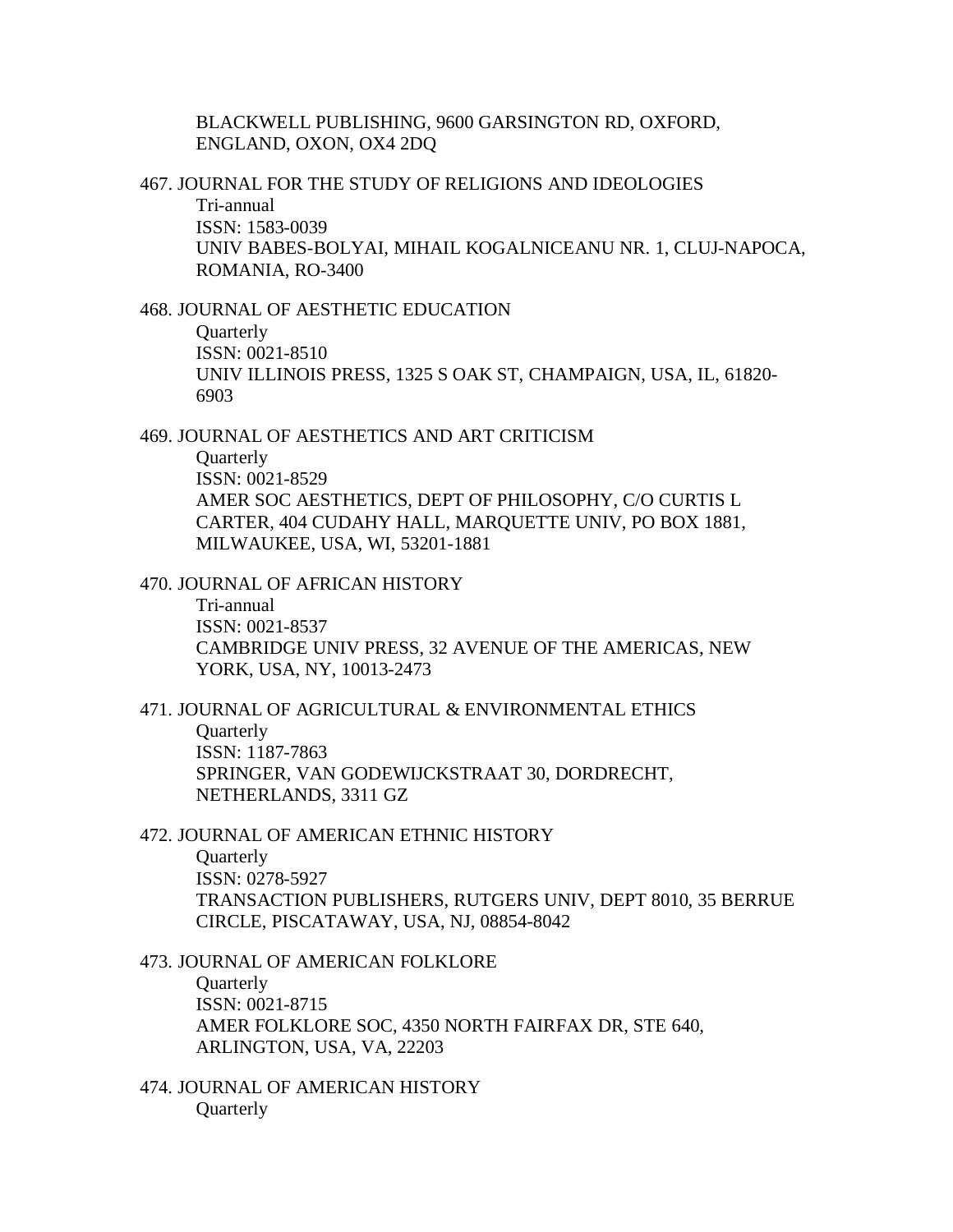ISSN: 0021-8723 ORGANIZATION AMER HISTORIANS, 112 N BRYAN ST, BLOOMINGTON, USA, IN, 47408

475. JOURNAL OF AMERICAN STUDIES Tri-annual ISSN: 0021-8758 CAMBRIDGE UNIV PRESS, 32 AVENUE OF THE AMERICAS, NEW YORK, USA, NY, 10013-2473

476. JOURNAL OF ANTHROPOLOGICAL ARCHAEOLOGY **Ouarterly** ISSN: 0278-4165 ACADEMIC PRESS INC ELSEVIER SCIENCE, 525 B ST, STE 1900, SAN DIEGO, USA, CA, 92101-4495

477. JOURNAL OF ARABIC LITERATURE Semiannual ISSN: 0085-2376 BRILL ACADEMIC PUBLISHERS, PLANTIJNSTRAAT 2, P O BOX 9000, LEIDEN, NETHERLANDS, 2300 PA

478. JOURNAL OF ARCHAEOLOGICAL METHOD AND THEORY **Quarterly** ISSN: 1072-5369 SPRINGER/PLENUM PUBLISHERS, 233 SPRING ST, NEW YORK, USA, NY, 10013

479. JOURNAL OF ARCHAEOLOGICAL RESEARCH **Ouarterly** ISSN: 1059-0161 SPRINGER/PLENUM PUBLISHERS, 233 SPRING ST, NEW YORK, USA, NY, 10013

480. JOURNAL OF ARCHAEOLOGICAL SCIENCE Monthly ISSN: 0305-4403 ACADEMIC PRESS LTD ELSEVIER SCIENCE LTD, 24-28 OVAL RD, LONDON, ENGLAND, NW1 7DX

481. JOURNAL OF ARCHITECTURAL EDUCATION **Quarterly** ISSN: 1046-4883 BLACKWELL PUBLISHING, 9600 GARSINGTON RD, OXFORD, ENGLAND, OXON, OX4 2DQ

482. JOURNAL OF ARTS MANAGEMENT LAW AND SOCIETY **Quarterly**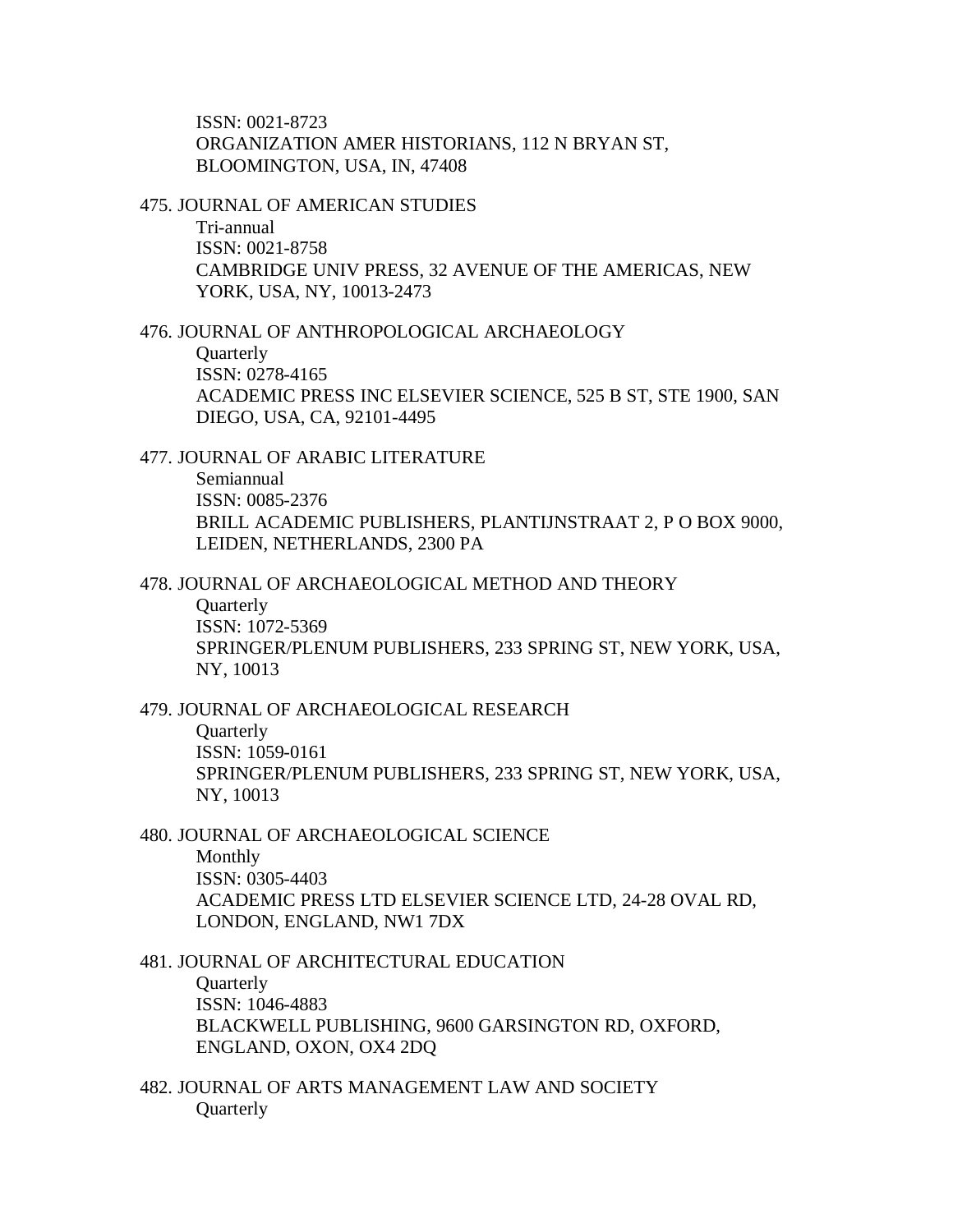ISSN: 1063-2921 HELDREF PUBLICATIONS, 1319 EIGHTEENTH ST NW, WASHINGTON, USA, DC, 20036-1802

483. JOURNAL OF ASIAN HISTORY Semiannual ISSN: 0021-910X VERLAG OTTO HARRASSOWITZ, TAUMUSSTR 14,, WIESBADEN, GERMANY, 65183

484. JOURNAL OF AYN RAND STUDIES Semiannual ISSN: 1526-1018 JOURNAL OF AYN RAND STUDIES FOUNDATION, 1018 WATER STREET, STE 301, PORT TOWNSEND, USA, WA, 98368

485. JOURNAL OF BAND RESEARCH Semiannual ISSN: 0021-9207 TROY STATE UNIV PRESS, JOURNAL OF BAND RESEARCH TROY STATE UNIV, TROY, USA, AL, 36082

486. JOURNAL OF BIBLICAL LITERATURE **Quarterly** ISSN: 0021-9231 SCHOLARS PRESS, PO BOX 15399, ATLANTA, USA, GA, 30333-0399

487. JOURNAL OF BRITISH STUDIES **Ouarterly** ISSN: 0021-9371 UNIV CHICAGO PRESS, 1427 E 60TH ST, CHICAGO, USA, IL, 60637-2954

488. JOURNAL OF CANADIAN STUDIES-REVUE D ETUDES CANADIENNES Tri-annual ISSN: 0021-9495 TRENT UNIV, J CANADIAN STUDIES PO BOX 4800, PETERBOROUGH, CANADA, ONTARIO, K9J 7B8

489. JOURNAL OF CHINESE LINGUISTICS Semiannual ISSN: 0091-3723 UNIV CALIF, PROJECT LINGUISTIC ANALYSIS 2222 PIEDMONT AVE, BERKELEY, USA, CA, 94720

490. JOURNAL OF CHINESE PHILOSOPHY **Quarterly** ISSN: 0301-8121 DIALOGUE PUBL CO, PO BOX 11071, HONOLULU, USA, HI, 96826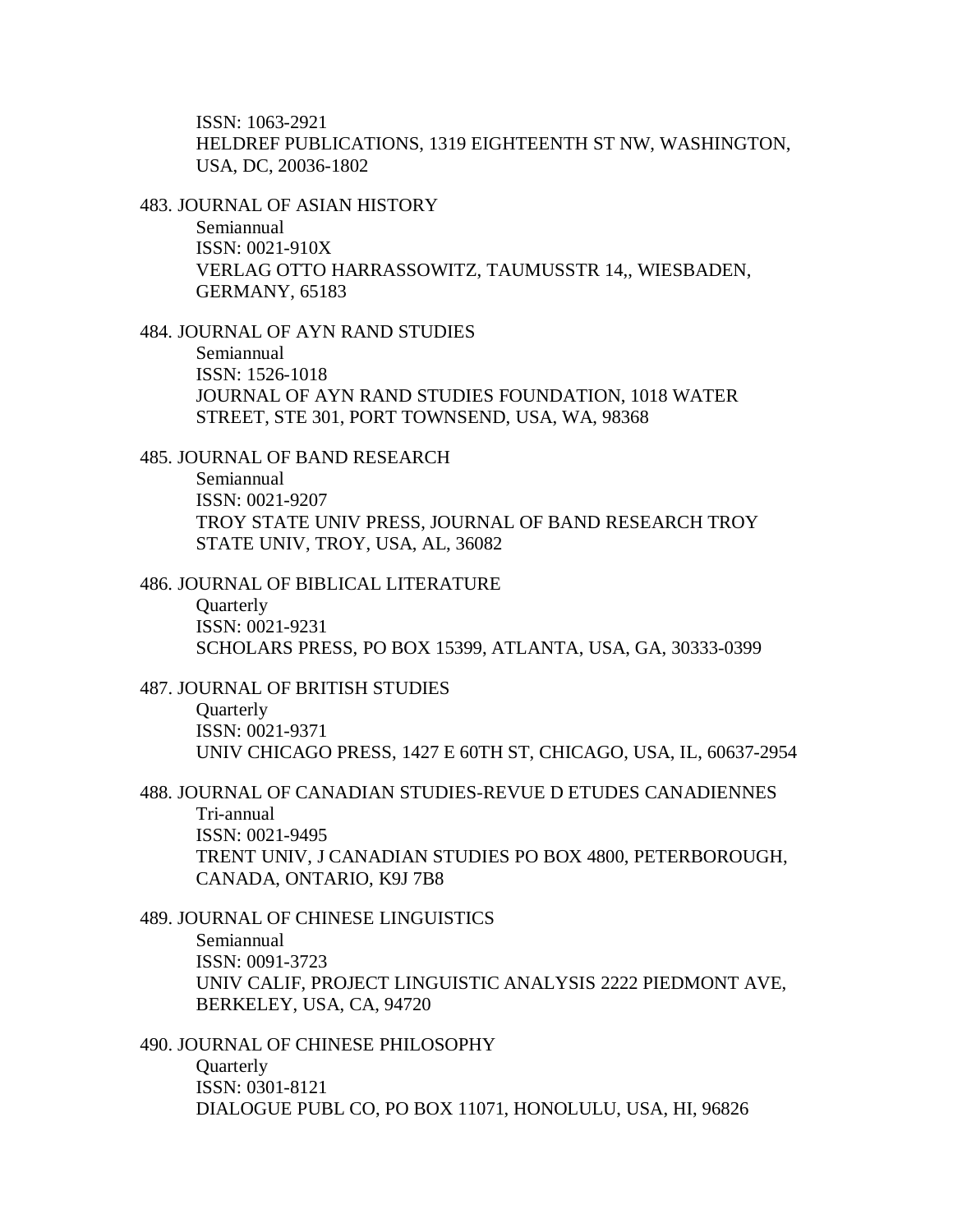491. JOURNAL OF CHURCH AND STATE Tri-annual ISSN: 0021-969X BAYLOR UNIV, J M DAWSON STUD CHURCH STATE BOX 380, WACO, USA, TX, 76798

492. JOURNAL OF COMMONWEALTH LITERATURE **Ouarterly** ISSN: 0021-9894 SAGE PUBLICATIONS LTD, 1 OLIVERS YARD, 55 CITY ROAD, LONDON, ENGLAND, EC1Y 1SP

493. JOURNAL OF CONSCIOUSNESS STUDIES Monthly ISSN: 1355-8250 IMPRINT ACADEMIC, PO BOX 1, THORVERTON, ENGLAND, EX5 5YX

494. JOURNAL OF CONTEMPORARY HISTORY **Quarterly** ISSN: 0022-0094 SAGE PUBLICATIONS LTD, 1 OLIVERS YARD, 55 CITY ROAD, LONDON, ENGLAND, EC1Y 1SP

495. JOURNAL OF COUNTRY MUSIC

Tri-annual ISSN: 0092-0517 COUNTRY MUSIC FOUNDATION, 222 5TH AVE., S, NASHVILLE, USA, TN, 37203-4206

496. JOURNAL OF CULTURAL HERITAGE **Quarterly** ISSN: 1296-2074 ELSEVIER FRANCE-EDITIONS SCIENTIFIQUES MEDICALES ELSEVIER, 23 RUE LINOIS, PARIS, FRANCE, 75724

497. JOURNAL OF DHARMA **Ouarterly** ISSN: 0253-7222 DHARMARAM COLLEGE, CENTRE STUDY WORLD RELIGIONS, BANGALORE, INDIA, 560 029

498. JOURNAL OF EARLY CHRISTIAN STUDIES **Quarterly** ISSN: 1067-6341 JOHNS HOPKINS UNIV PRESS, JOURNALS PUBLISHING DIVISION, 2715 NORTH CHARLES ST, BALTIMORE, USA, MD, 21218-4363

499. JOURNAL OF EAST ASIAN LINGUISTICS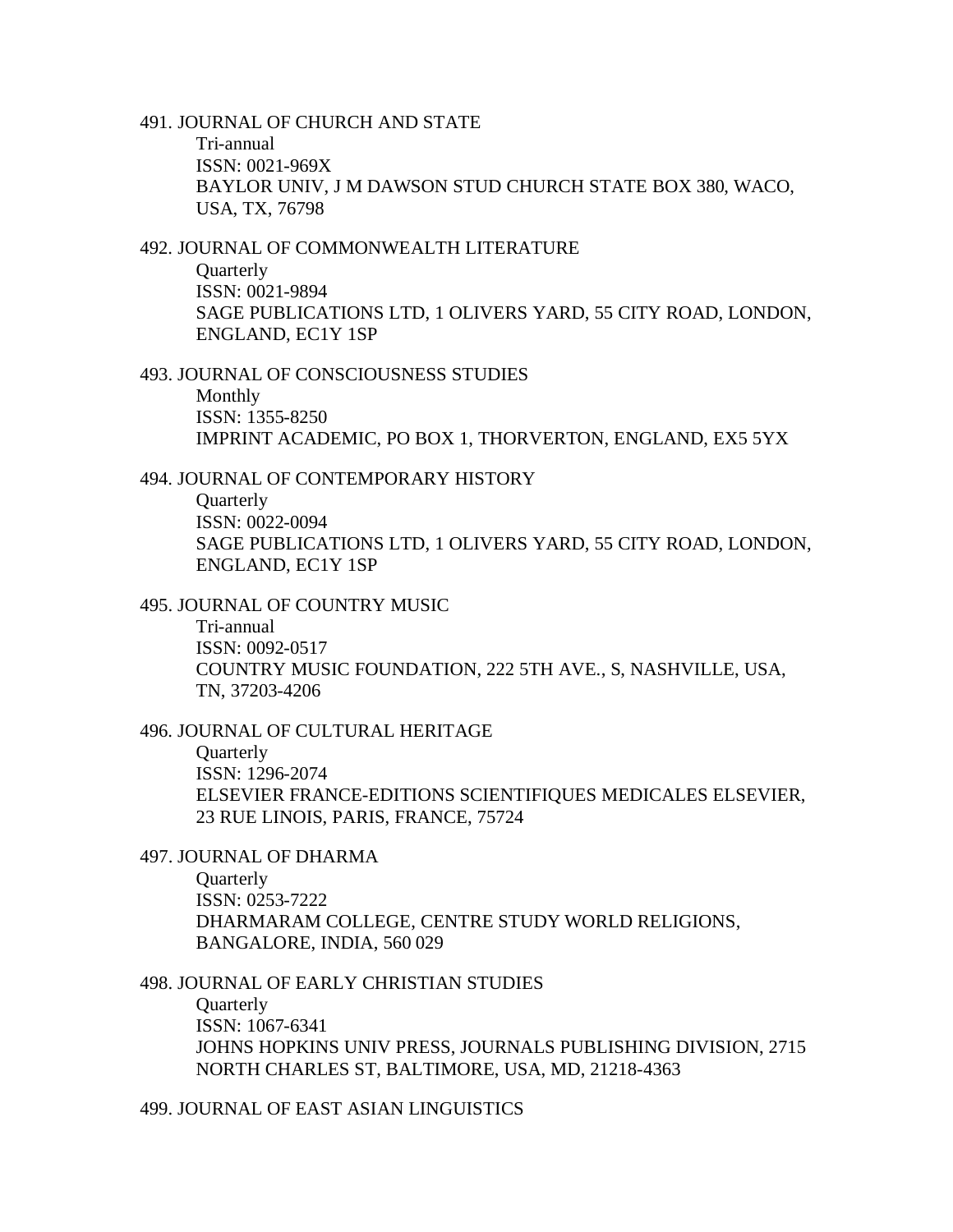**Ouarterly** ISSN: 0925-8558 SPRINGER, VAN GODEWIJCKSTRAAT 30, DORDRECHT, NETHERLANDS, 3311 GZ

500. JOURNAL OF ECCLESIASTICAL HISTORY Quarterly ISSN: 0022-0469 CAMBRIDGE UNIV PRESS, 32 AVENUE OF THE AMERICAS, NEW YORK, USA, NY, 10013-2473

501. JOURNAL OF ECONOMIC HISTORY **Quarterly** ISSN: 0022-0507 CAMBRIDGE UNIV PRESS, 32 AVENUE OF THE AMERICAS, NEW YORK, USA, NY, 10013-2473

#### 502. JOURNAL OF EGYPTIAN ARCHAEOLOGY

Annual ISSN: 0307-5133 EGYPT EXPLORATION SOC, 3 DOUGHTY MEWS, LONDON, ENGLAND, WC1N 2PG

503. JOURNAL OF ENGLISH AND GERMANIC PHILOLOGY

**Quarterly** ISSN: 0363-6941 UNIV ILLINOIS PRESS, 1325 S OAK ST, CHAMPAIGN, USA, IL, 61820- 6903

504. JOURNAL OF EUROPEAN STUDIES

**Ouarterly** ISSN: 0047-2441 SAGE PUBLICATIONS LTD, 1 OLIVERS YARD, 55 CITY ROAD, LONDON, ENGLAND, EC1Y 1SP

505. JOURNAL OF FEMINIST STUDIES IN RELIGION Semiannual ISSN: 8755-4178 SOC BIBLICAL LITERATURE, PO BOX 2243, WILLISTON, USA, VT, 05495-2243

506. JOURNAL OF FIELD ARCHAEOLOGY **Quarterly** ISSN: 0093-4690 JOURNAL FIELD ARCHAEOLOGY, BOSTON UNIV 675 COMMONWEALTH AVE, BOSTON, USA, MA, 02215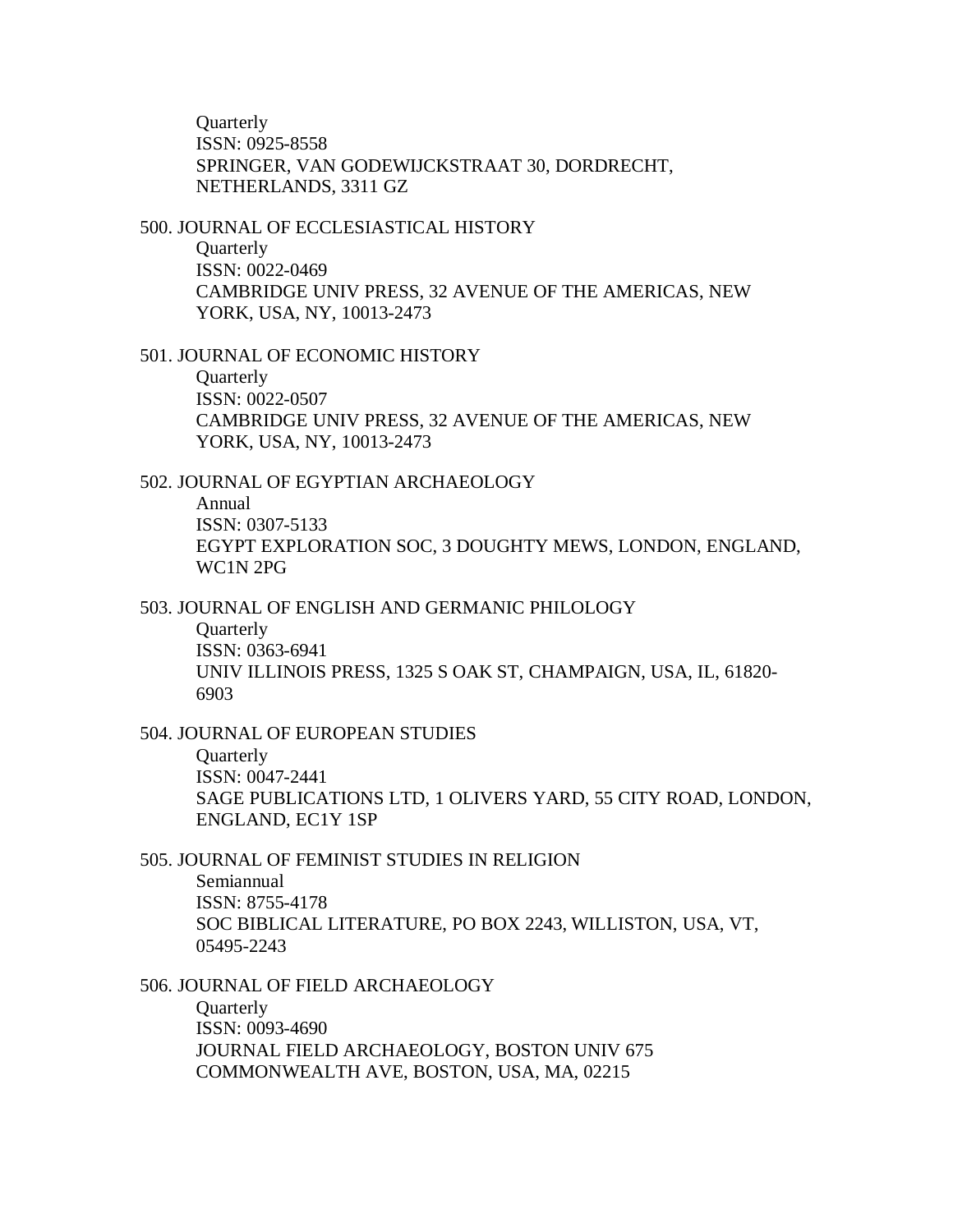507. JOURNAL OF FILM AND VIDEO

**Quarterly** ISSN: 0742-4671 UNIV ILLINOIS PRESS, 1325 S OAK ST, CHAMPAIGN, USA, IL, 61820- 6903

# 508. JOURNAL OF FOLKLORE RESEARCH

Tri-annual ISSN: 0737-7037 INDIANA UNIV, FOLKLORE INST 504 NORTH FESS ST, BLOOMINGTON, USA, IN, 47405

509. JOURNAL OF GLASS STUDIES

Annual ISSN: 0075-4250 CORNING MUSEUM GLASS, CORNING GLASS CENTER, CORNING, USA, NY, 14831

510. JOURNAL OF HELLENIC STUDIES

Annual ISSN: 0075-4269 SOC PROMOTION HELLENIC STUD, 31-34 GORDON SQ, LONDON, ENGLAND, WC1H OPP

# 511. JOURNAL OF HISTORICAL PRAGMATICS

Semiannual ISSN: 1566-5852 JOHN BENJAMINS B V PUBL, KLAPROZENWEG 105, PO BOX 36224, AMSTERDAM, NETHERLANDS, 1020 ME

512. JOURNAL OF IMPERIAL AND COMMONWEALTH HISTORY Tri-annual ISSN: 0308-6534 ROUTLEDGE JOURNALS, TAYLOR & FRANCIS LTD, 4 PARK SQUARE, MILTON PARK, ABINGDON, ENGLAND, OXFORDSHIRE, OX14 4RN

513. JOURNAL OF INDIAN PHILOSOPHY

Bimonthly ISSN: 0022-1791 SPRINGER, VAN GODEWIJCKSTRAAT 30, DORDRECHT, NETHERLANDS, 3311 GZ

#### 514. JOURNAL OF INDO-EUROPEAN STUDIES

Semiannual ISSN: 0092-2323 INST STUDY MAN, 1133 13TH ST NW, STE C-2, WASHINGTON, USA, DC, 20005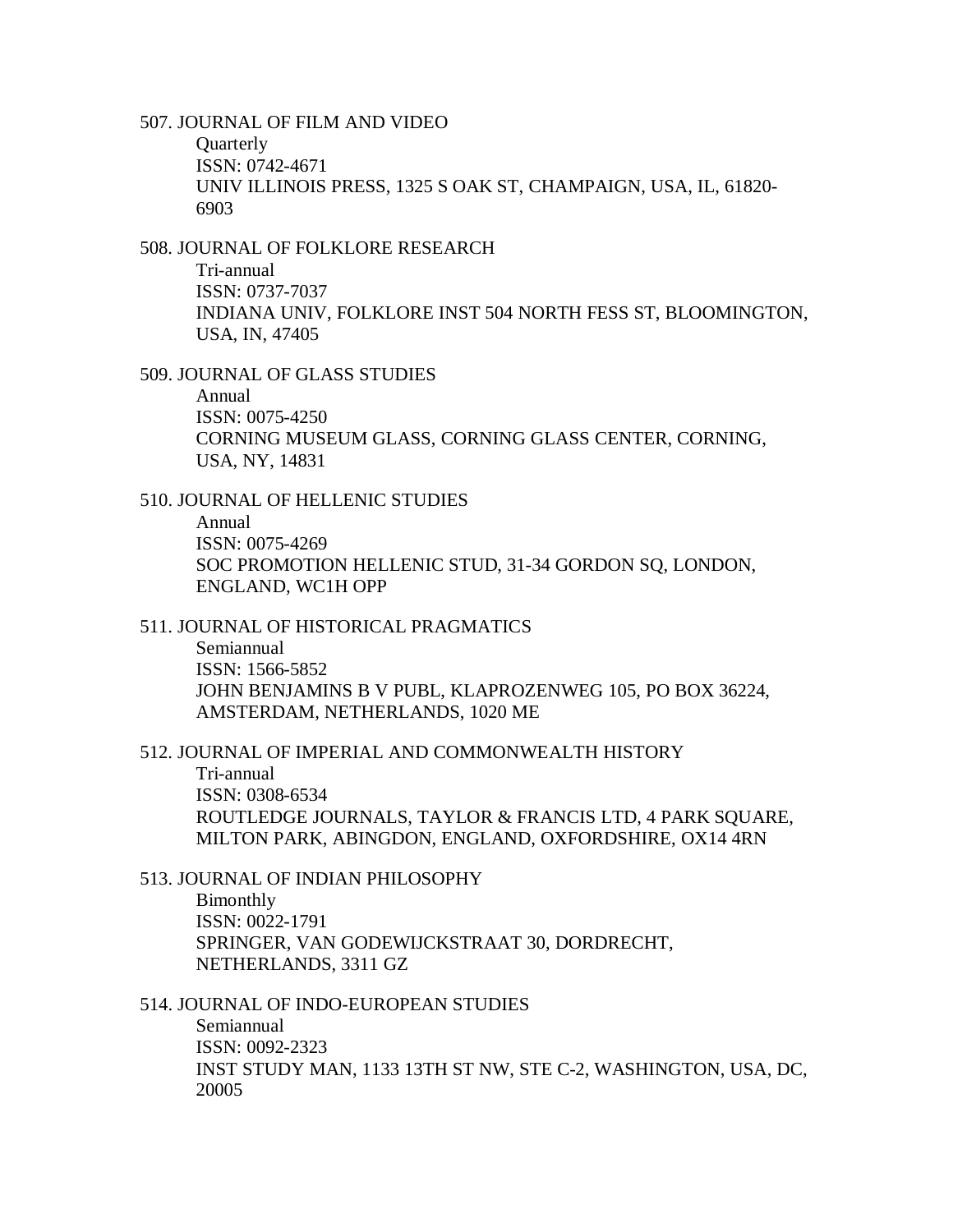515. JOURNAL OF INTERDISCIPLINARY HISTORY

**Quarterly** ISSN: 0022-1953 M I T PRESS, 238 MAIN STREET, STE 500, CAMBRIDGE, USA, MA, 02142- 1046

516. JOURNAL OF JEWISH STUDIES Semiannual ISSN: 0022-2097 OXFORD CENTRE HEBREW JEWISH STUDIES, 45 ST GILES, OXFORD, ENGLAND, OX1 3LP

517. JOURNAL OF JEWISH THOUGHT & PHILOSOPHY

Semiannual ISSN: 1053-699X BRILL ACADEMIC PUBLISHERS, PLANTIJNSTRAAT 2, P O BOX 9000, LEIDEN, NETHERLANDS, 2300 PA

518. JOURNAL OF LATIN AMERICAN STUDIES **Quarterly** 

ISSN: 0022-216X CAMBRIDGE UNIV PRESS, 32 AVENUE OF THE AMERICAS, NEW YORK, USA, NY, 10013-2473

519. JOURNAL OF LINGUISTICS

Tri-annual ISSN: 0022-2267 CAMBRIDGE UNIV PRESS, 32 AVENUE OF THE AMERICAS, NEW YORK, USA, NY, 10013-2473

520. JOURNAL OF LITERARY SEMANTICS

Semiannual ISSN: 0341-7638 MOUTON DE GRUYTER, GENTHINER STRASSE 13, BERLIN, GERMANY, 10785

521. JOURNAL OF MATERIAL CULTURE

Tri-annual ISSN: 1359-1835 SAGE PUBLICATIONS LTD, 1 OLIVERS YARD, 55 CITY ROAD, LONDON, ENGLAND, EC1Y 1SP

522. JOURNAL OF MEDIEVAL AND EARLY MODERN STUDIES

Tri-annual ISSN: 1082-9636 DUKE UNIV PRESS, 905 W MAIN ST, STE 18-B, DURHAM, USA, NC, 27701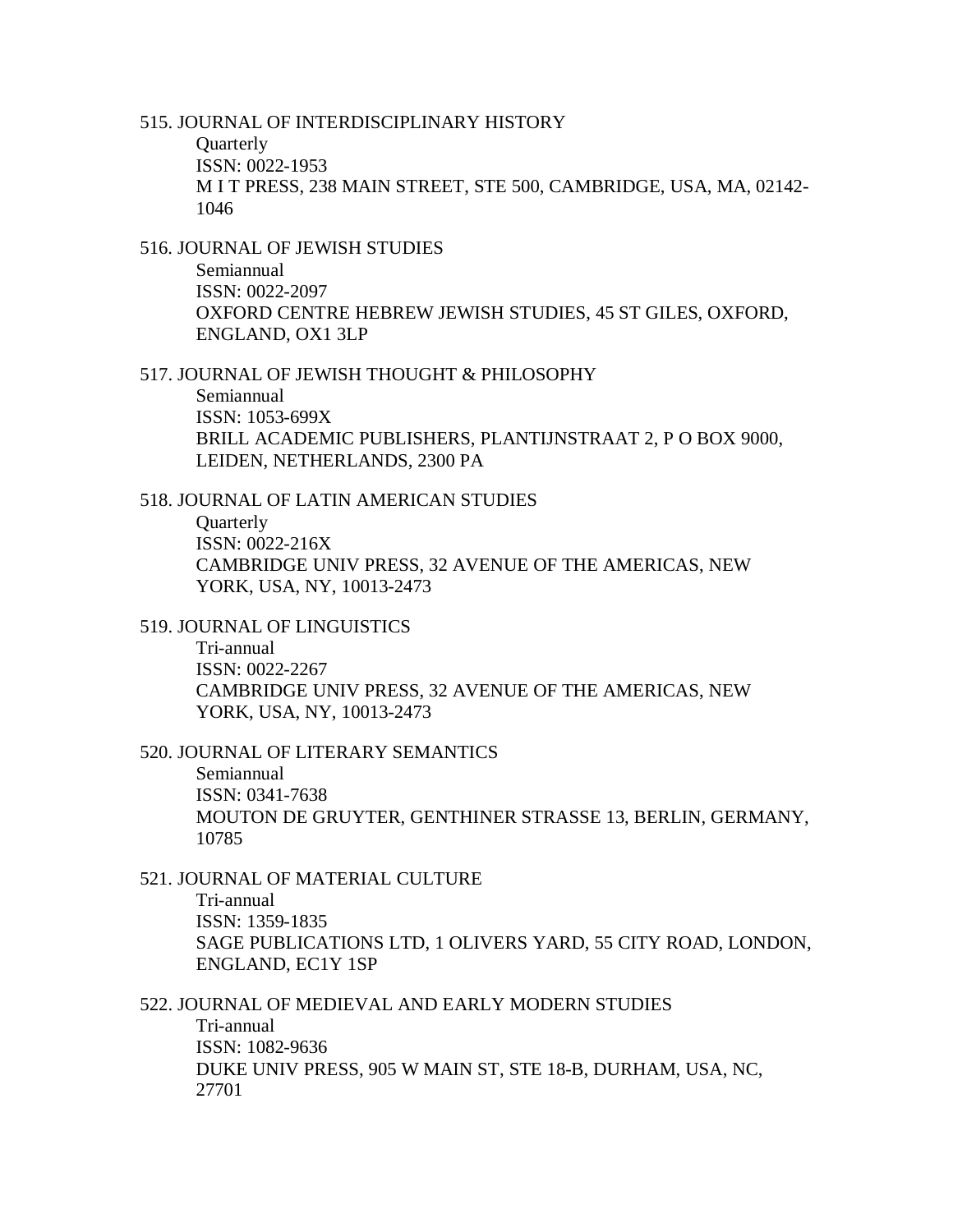523. JOURNAL OF MEDIEVAL HISTORY

**Quarterly** ISSN: 0304-4181 ELSEVIER SCIENCE BV, PO BOX 211, AMSTERDAM, NETHERLANDS, 1000 AE

524. JOURNAL OF MEDITERRANEAN STUDIES Semiannual ISSN: 1016-3476 MEDITERRANEAN INST UNIV MALTA, UNIV MALTA, MSIDA, MALTA

525. JOURNAL OF MILITARY HISTORY

**Ouarterly** ISSN: 0899-3718 SOC MILITARY HISTORY, C/O VIRGINIA MILITARY INST, GEORGE C MARSHALL LIBRARY, LEXINGTON, USA, VA,24450-1600

526. JOURNAL OF MODERN GREEK STUDIES Semiannual ISSN: 0738-1727 JOHNS HOPKINS UNIV PRESS, JOURNALS PUBLISHING DIVISION, 2715 NORTH CHARLES ST, BALTIMORE, USA, MD, 21218-4363

527. JOURNAL OF MODERN HISTORY

**Ouarterly** ISSN: 0022-2801 UNIV CHICAGO PRESS, 1427 E 60TH ST, CHICAGO, USA, IL, 60637-2954

528. JOURNAL OF MODERN ITALIAN STUDIES

Tri-annual ISSN: 1354-571X ROUTLEDGE JOURNALS, TAYLOR & FRANCIS LTD, 4 PARK SQUARE, MILTON PARK, ABINGDON, ENGLAND, OXFORDSHIRE, OX14 4RN

529. JOURNAL OF MUSIC THEORY

Semiannual ISSN: 0022-2909 J MUSIC THEORY, YALE UNIV SCH MUSIC, NEW HAVEN, USA, CT, 06520

530. JOURNAL OF MUSICOLOGICAL RESEARCH **Quarterly** ISSN: 0141-1896 TAYLOR & FRANCIS LTD, 4 PARK SQUARE, MILTON PARK, ABINGDON, ENGLAND, OXON, OX14 4RN

531. JOURNAL OF MUSICOLOGY **Quarterly**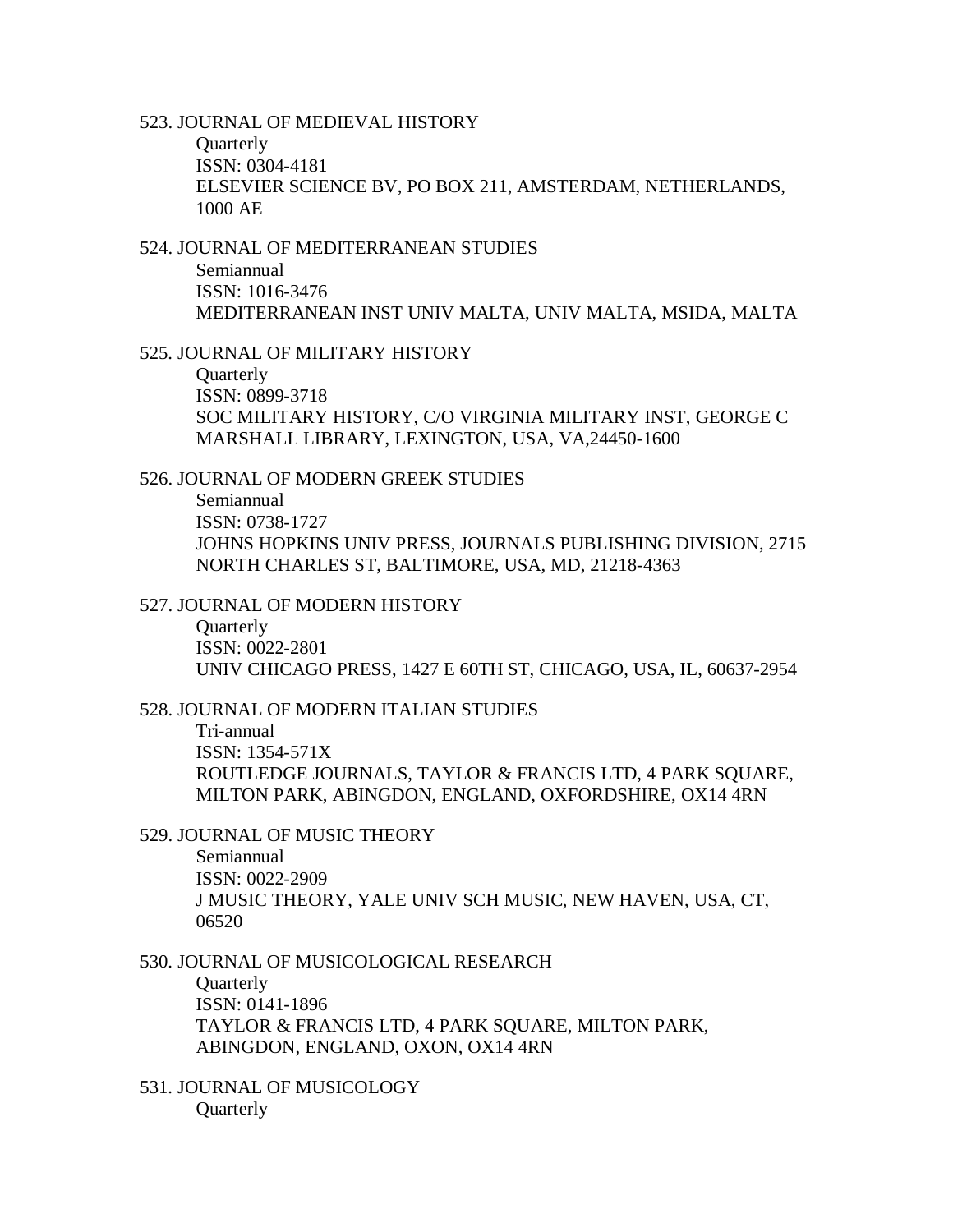ISSN: 0277-9269 UNIV CALIFORNIA PRESS, C/O JOURNALS DIVISION, 2000 CENTER ST, STE 303, BERKELEY, USA, CA, 94704-1223

532. JOURNAL OF NEAR EASTERN STUDIES

**Quarterly** ISSN: 0022-2968 UNIV CHICAGO PRESS, 1427 E 60TH ST, CHICAGO, USA, IL, 60637-2954

533. JOURNAL OF NEW MUSIC RESEARCH

**Quarterly** ISSN: 0929-8215 ROUTLEDGE JOURNALS, TAYLOR & FRANCIS LTD, 4 PARK SQUARE, MILTON PARK, ABINGDON, ENGLAND, OXFORDSHIRE, OX14 4RN

534. JOURNAL OF PACIFIC HISTORY Tri-annual ISSN: 0022-3344 ROUTLEDGE JOURNALS, TAYLOR & FRANCIS LTD, 4 PARK SQUARE, MILTON PARK, ABINGDON, ENGLAND, OXFORDSHIRE, OX14 4RN

535. JOURNAL OF PHILOSOPHICAL LOGIC

**Ouarterly** ISSN: 0022-3611 SPRINGER, VAN GODEWIJCKSTRAAT 30, DORDRECHT, NETHERLANDS, 3311 GZ

536. JOURNAL OF PHILOSOPHICAL RESEARCH Annual ISSN: 1053-8364 PHILOSOPHY DOCUMENTATION CENTER, PO BOX 7147, CHARLOTTESVILLE, USA, VA, 22906-7147

537. JOURNAL OF PHILOSOPHY

Monthly ISSN: 0022-362X J PHILOSOPHY INC, COLUMBIA UNIV 709 PHILOSOPHY HALL, NEW YORK, USA, NY, 10027

538. JOURNAL OF PHONETICS **Ouarterly** ISSN: 0095-4470 ACADEMIC PRESS LTD ELSEVIER SCIENCE LTD, 24-28 OVAL RD, LONDON, ENGLAND, NW1 7DX

539. JOURNAL OF PIDGIN AND CREOLE LANGUAGES Semiannual ISSN: 0920-9034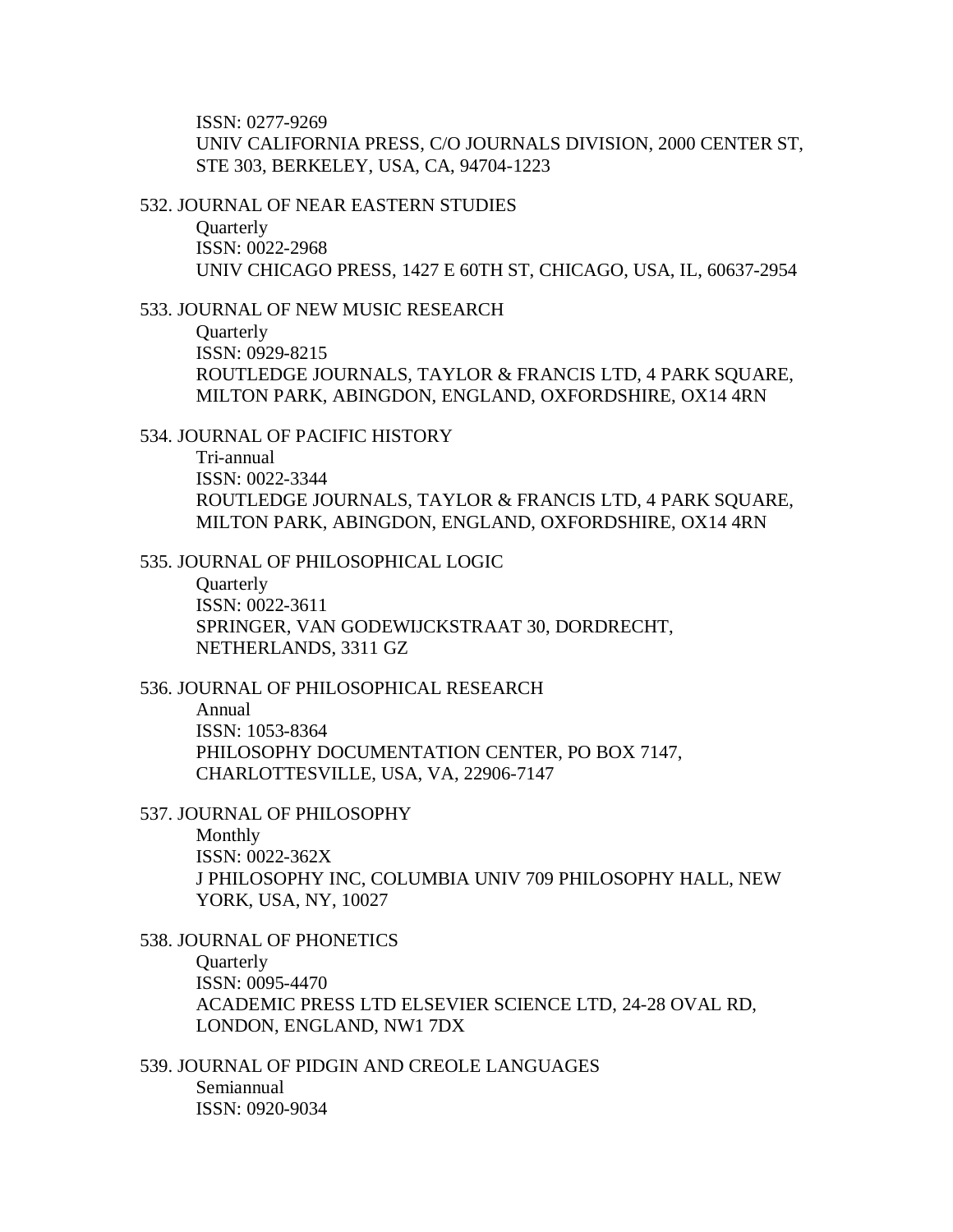JOHN BENJAMINS B V PUBL, KLAPROZENWEG 105, PO BOX 36224, AMSTERDAM, NETHERLANDS, 1020 ME

540. JOURNAL OF POPULAR CULTURE Bimonthly ISSN: 0022-3840 BLACKWELL PUBLISHING, 9600 GARSINGTON RD, OXFORD, ENGLAND, OXON, OX4 2DQ

541. JOURNAL OF POPULAR FILM AND TELEVISION

**Quarterly** ISSN: 0195-6051 HELDREF PUBLICATIONS, 1319 EIGHTEENTH ST NW, WASHINGTON, USA, DC, 20036-1802

542. JOURNAL OF PRAGMATICS Monthly ISSN: 0378-2166 ELSEVIER SCIENCE BV, PO BOX 211, AMSTERDAM, NETHERLANDS, 1000 AE

543. JOURNAL OF PRE-RAPHAELITE STUDIES-NEW SERIES Semiannual ISSN: 1060-149X JOURNAL PRE-RAPHAELITE STUDIES, C/O DAVID LATHAM, EDITOR,

YORK UNIV, 208 STONG COLLEGE, TORONTO, CANADA, ONTARIO, M3J 1P3

544. JOURNAL OF PRESBYTERIAN HISTORY

Semiannual ISSN: 1521-9216 PRESBYTERIAN HISTORICAL SOC, 425 LOMBARD ST, PHILADELPHIA, USA, PA, 19147

545. JOURNAL OF PSYCHOLOGY AND THEOLOGY **Ouarterly** ISSN: 0091-6471 ROSEMEAD SCHOOL PSYCHOLOGY, 13800 BIOLA AVENUE, BIOLA UNIVERSITY, LA MIRADA, USA, CA, 90639-0001

546. JOURNAL OF RELIGION **Quarterly** ISSN: 0022-4189 UNIV CHICAGO PRESS, 1427 E 60TH ST, CHICAGO, USA, IL, 60637-2954

547. JOURNAL OF RELIGION & HEALTH **Ouarterly** ISSN: 0022-4197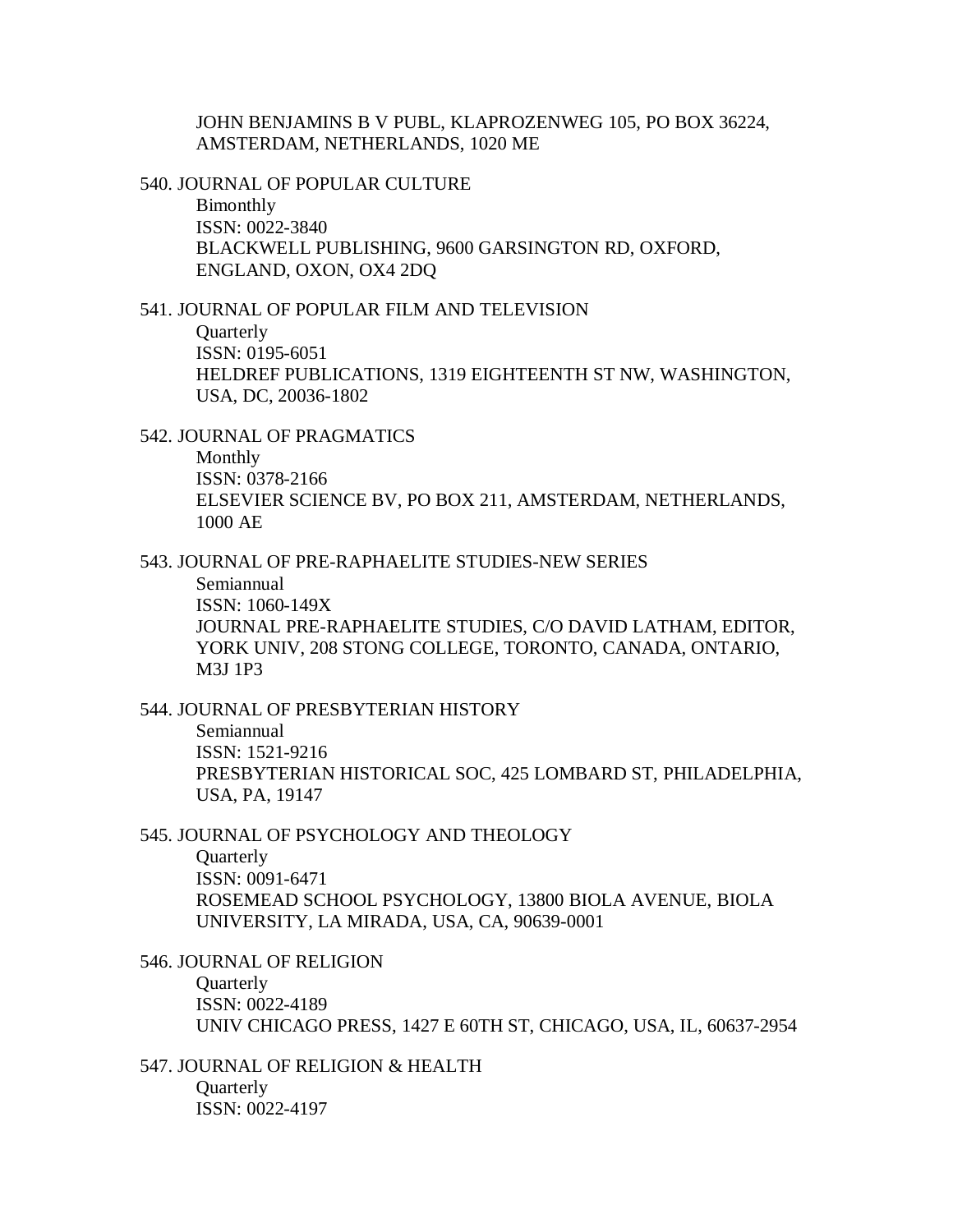KLUWER ACADEMIC-HUMAN SCIENCES PRESS, 233 SPRING ST, NEW YORK, USA, NY, 10013-1578

548. JOURNAL OF RELIGIOUS ETHICS **Ouarterly** 

ISSN: 0384-9694 BLACKWELL PUBLISHING, 9600 GARSINGTON RD, OXFORD, ENGLAND, OXON, OX4 2DQ

549. JOURNAL OF RELIGIOUS HISTORY

Tri-annual ISSN: 0022-4227 BLACKWELL PUBLISHING, 9600 GARSINGTON RD, OXFORD, ENGLAND, OXON, OX4 2DQ

550. JOURNAL OF RESEARCH IN MUSIC EDUCATION **Ouarterly** ISSN: 0022-4294 MENC-NATL ASSOC MUSIC EDUCATION, 1806 ROBERT FULTON DRIVE, RESTON, USA, VA, 20191-4348

551. JOURNAL OF ROMAN STUDIES Annual ISSN: 0075-4358 SOC PROMOTION ROMAN STUD, SENATE HOUSE, MALET STREET, LONDON, ENGLAND, WC1E 7HU

552. JOURNAL OF SCHOLARLY PUBLISHING **Ouarterly** ISSN: 1198-9742 UNIV TORONTO PRESS INC, JOURNALS DIVISION, 5201 DUFFERIN ST, DOWNSVIEW, TORONTO, CANADA, ON, M3H 5T8

553. JOURNAL OF SEMITIC STUDIES

Semiannual ISSN: 0022-4480 OXFORD UNIV PRESS, GREAT CLARENDON ST, OXFORD, ENGLAND, OX2 6DP

- 554. JOURNAL OF SOCIAL ARCHAEOLOGY Tri-annual ISSN: 1469-6053 SAGE PUBLICATIONS LTD, 1 OLIVERS YARD, 55 CITY ROAD, LONDON, ENGLAND, EC1Y 1SP
- 555. JOURNAL OF SOCIAL HISTORY **Ouarterly** ISSN: 0022-4529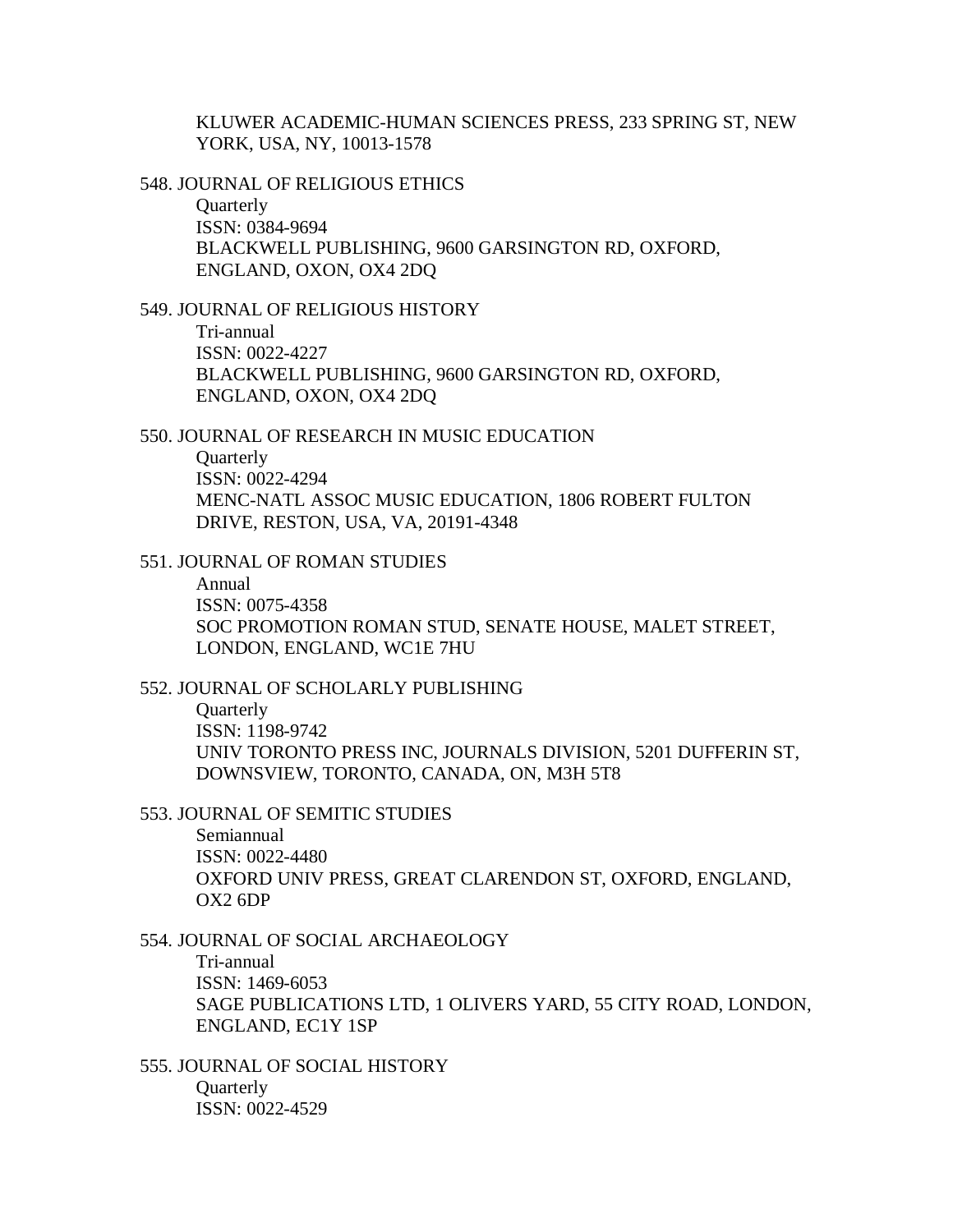CARNEGIE MELLON UNIV PRESS, CARNEGIE MELLON UNIV J SOCIAL HIST, PITTSBURGH, USA, PA, 15213

556. JOURNAL OF SOUTHEAST ASIAN STUDIES Tri-annual ISSN: 0022-4634 CAMBRIDGE UNIV PRESS, 32 AVENUE OF THE AMERICAS, NEW YORK, USA, NY, 10013-2473

557. JOURNAL OF SOUTHERN HISTORY

**Quarterly** ISSN: 0022-4642 SOUTHERN HISTORICAL ASSOC, UNIV GEORGIA, HISTORY DEPT, ATHENS, USA, GA, 30602

558. JOURNAL OF THE AMERICAN ACADEMY OF RELIGION **Ouarterly** ISSN: 0002-7189 OXFORD UNIV PRESS INC, JOURNALS DEPT, 2001 EVANS RD, CARY, USA, NC, 27513

559. JOURNAL OF THE AMERICAN INSTITUTE FOR CONSERVATION Tri-annual ISSN: 0197-1360 AMER INST CONSERVATION HISTORIC ARTISTIC WORKS, 1717 K ST, NW, STE 301, WASHINGTON, USA, DC, 20006

560. JOURNAL OF THE AMERICAN MUSICAL INSTRUMENT SOCIETY Annual ISSN: 0362-3300 AMER MUSICAL INSTRUMENT SOC, C/O GUILD ASSOCIATES, INC, 389 MAIN STREET, STE 202, MALDEN, USA, MA, 02148

561. JOURNAL OF THE AMERICAN MUSICOLOGICAL SOCIETY

Tri-annual ISSN: 0003-0139 UNIV CALIFORNIA PRESS, C/O JOURNALS DIVISION, 2000 CENTER ST, STE 303, BERKELEY, USA, CA, 94704-1223

562. JOURNAL OF THE AMERICAN ORIENTAL SOCIETY **Ouarterly** ISSN: 0003-0279 AMER ORIENTAL SOCIETY, HARLAN HATCHER GRADUATE LIB UNIV OF MICHIGAN, ANN ARBOR, USA, MI, 48109-1205

563. JOURNAL OF THE BRITISH SOCIETY FOR PHENOMENOLOGY Tri-annual ISSN: 0007-1773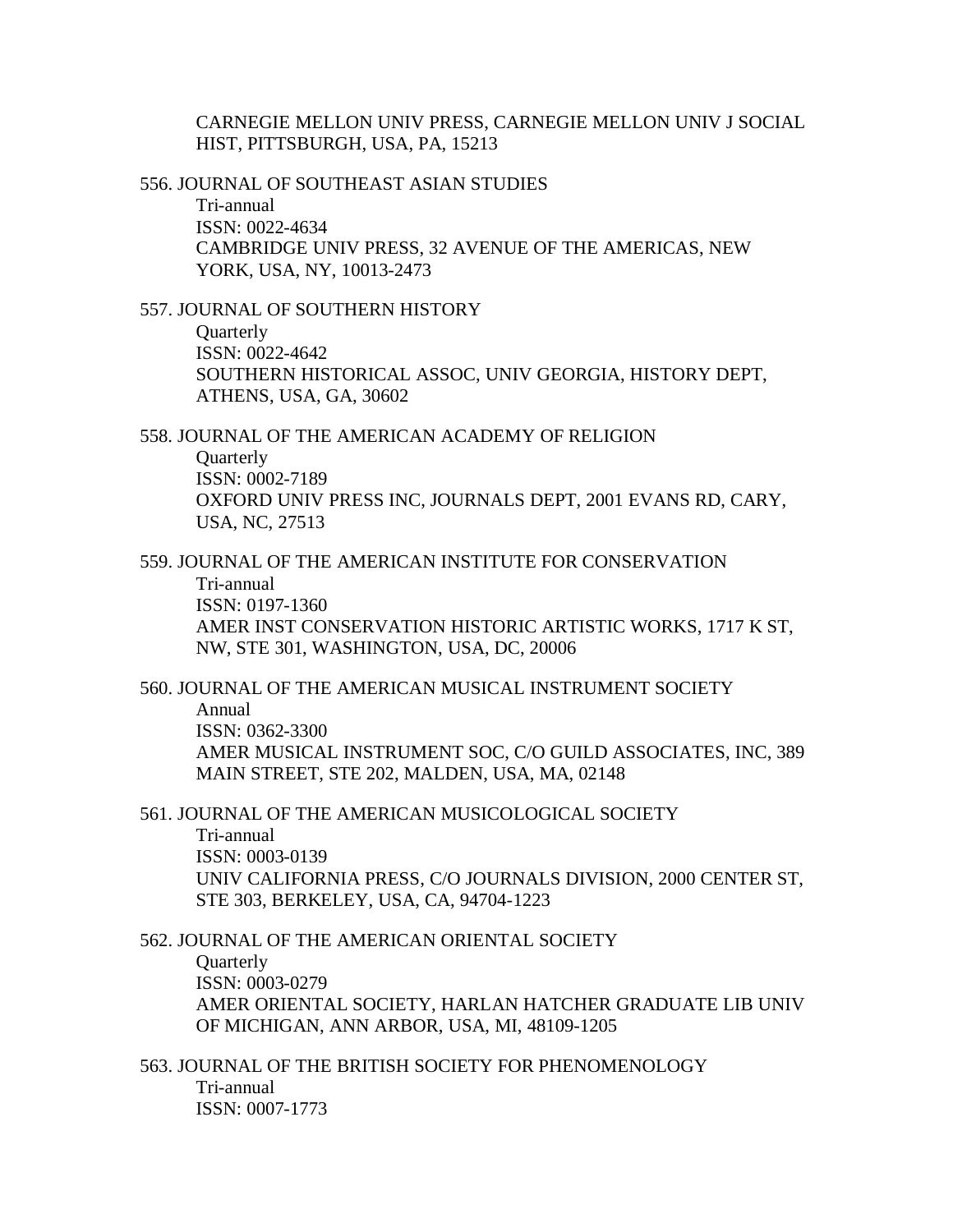JACKSON PUBLISHING & DISTRIBUTION, 3 GIBSONS RD, HEATON MOOR, STOCKPORT, CHESHIRE, ENGLAND, SK4 4JX

564. JOURNAL OF THE EARLY REPUBLIC

Irregular ISSN: 0275-1275 SOC HISTORIANS EARLY AMERICAN REPUBLIC, PURDUE UNIV, 1358 UNIV HALL, W LAFAYETTE, USA, IN, 47907-1358

565. JOURNAL OF THE HISTORY OF BIOLOGY

Tri-annual ISSN: 0022-5010 SPRINGER, VAN GODEWIJCKSTRAAT 30, DORDRECHT, NETHERLANDS, 3311 GZ

566. JOURNAL OF THE HISTORY OF IDEAS **Ouarterly** ISSN: 0022-5037 JOHNS HOPKINS UNIV PRESS, JOURNALS PUBLISHING DIVISION, 2715 NORTH CHARLES ST, BALTIMORE, USA, MD, 21218-4363

567. JOURNAL OF THE HISTORY OF MEDICINE AND ALLIED SCIENCES **Ouarterly** ISSN: 0022-5045 OXFORD UNIV PRESS INC, JOURNALS DEPT, 2001 EVANS RD, CARY, USA, NC, 27513

568. JOURNAL OF THE HISTORY OF PHILOSOPHY **Ouarterly** ISSN: 0022-5053 JOHNS HOPKINS UNIV PRESS, JOURNALS PUBLISHING DIVISION, 2715 NORTH CHARLES ST, BALTIMORE, USA, MD, 21218-4363

569. JOURNAL OF THE HISTORY OF SEXUALITY **Quarterly** ISSN: 1043-4070 UNIV TEXAS PRESS, BOX 7819, AUSTIN, USA, TX, 78713-7819

570. JOURNAL OF THE MIDWEST MODERN LANGUAGE ASSOCIATION Semiannual ISSN: 0742-5562 MIDWEST MODERN LANGUAGE ASSN, UNIV IOWA 302 ENGLISH-PHILOSOPHY BLDG, IOWA CITY, USA, IA, 52242

571. JOURNAL OF THE ROYAL ASIATIC SOCIETY Tri-annual ISSN: 1356-1863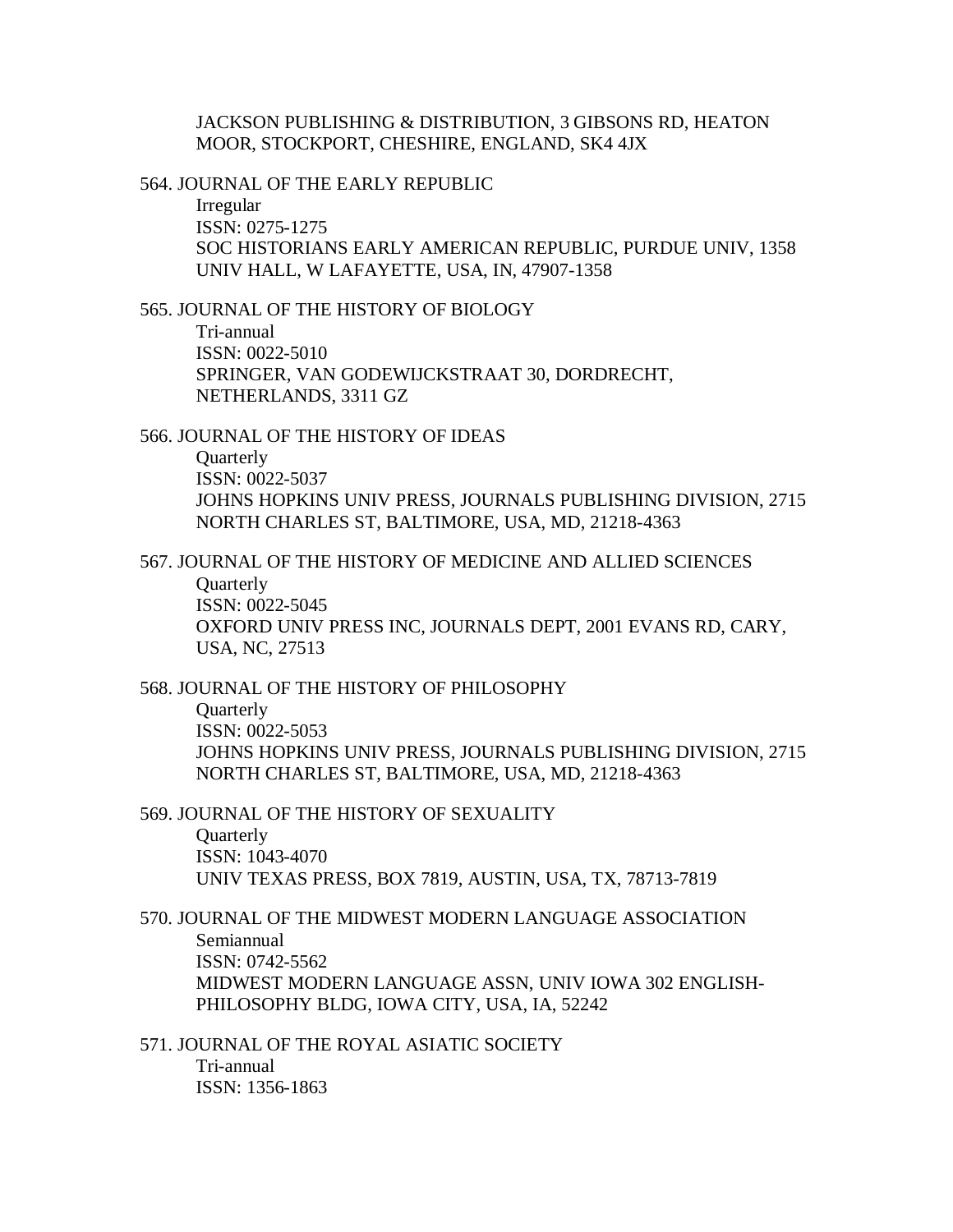CAMBRIDGE UNIV PRESS, 32 AVENUE OF THE AMERICAS, NEW YORK, USA, NY, 10013-2473

572. JOURNAL OF THE ROYAL MUSICAL ASSOCIATION Semiannual ISSN: 0269-0403 OXFORD UNIV PRESS, GREAT CLARENDON ST, OXFORD, ENGLAND, OX2 6DP

573. JOURNAL OF THE SOCIETY OF ARCHITECTURAL HISTORIANS **Quarterly** ISSN: 0037-9808 SOC ARCHITECTURAL HISTORIANS, 1365 NORTH ASTOR ST, CHICAGO, USA, IL, 60610-2144

574. JOURNAL OF THE SOCIETY OF ARCHIVISTS Semiannual ISSN: 0037-9816 ROUTLEDGE JOURNALS, TAYLOR & FRANCIS LTD, 4 PARK SQUARE, MILTON PARK, ABINGDON, ENGLAND, OXFORDSHIRE, OX14 4RN

575. JOURNAL OF THE SOCIETY OF CHRISTIAN ETHICS Semiannual ISSN: 1540-7942 SOC CHRISTIAN ETHICS, ST JOHN'S UNIV, SCHOOL THEOLOGY-SEMINARY, PO BOX 50370, COLLEGEVILLE, USA,MN, 56321-5633

576. JOURNAL OF THE SOUTHWEST **Ouarterly** ISSN: 0894-8410 UNIV ARIZONA, LIBRARY C327, TUCSON, USA, AZ, 85721

577. JOURNAL OF THE WARBURG AND COURTAULD INSTITUTES Annual ISSN: 0075-4390 WARBURG INST, UNIV LONDON WOBURN SQUARE, LONDON, ENGLAND, WC1H 0AB

578. JOURNAL OF THE WEST **Quarterly** ISSN: 0022-5169 J WEST INC, P O BOX 1009, MANHATTAN, USA, KS, 66505-1009

579. JOURNAL OF THEOLOGICAL STUDIES Semiannual ISSN: 0022-5185 OXFORD UNIV PRESS, GREAT CLARENDON ST, OXFORD, ENGLAND, OX2 6DP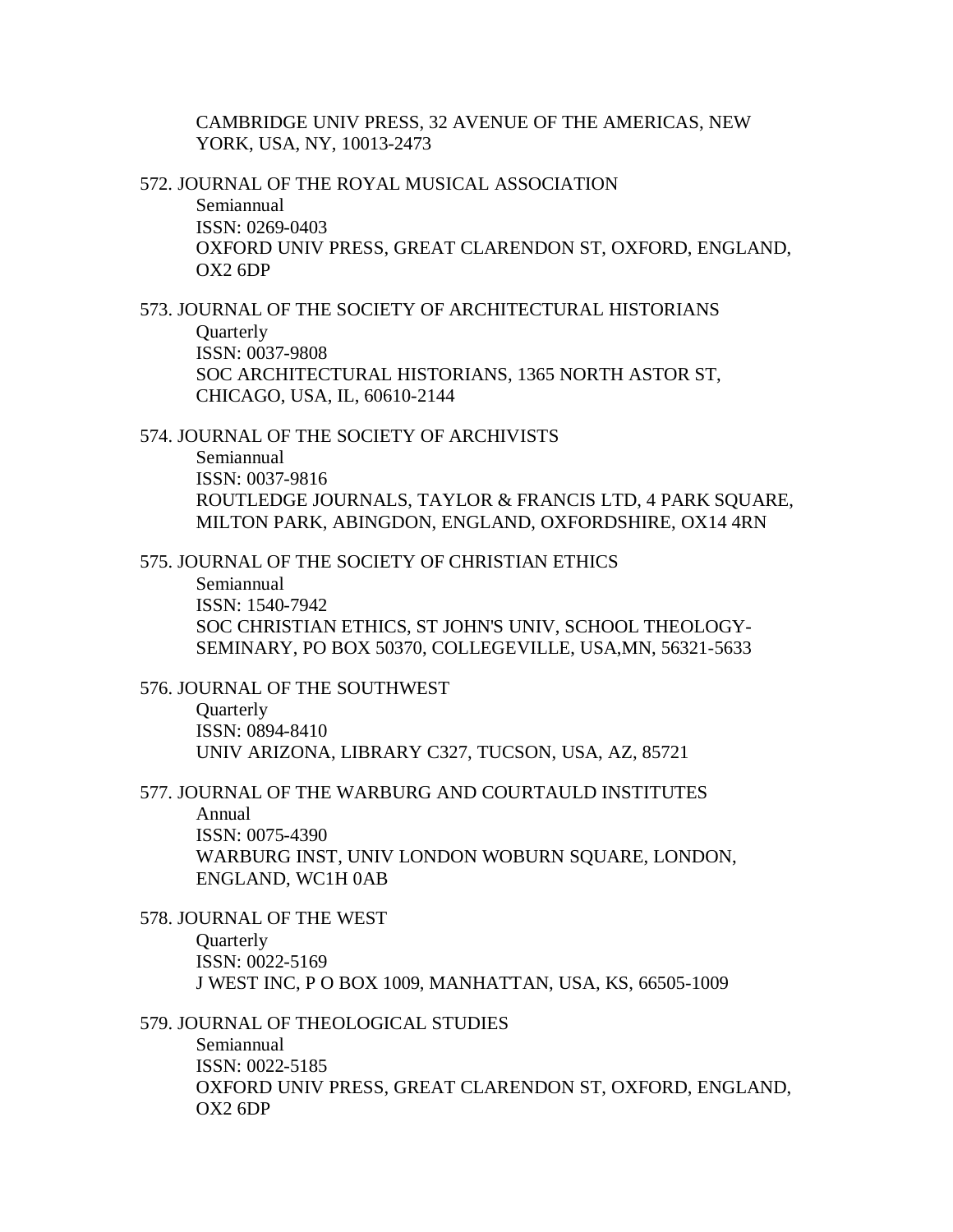580. JOURNAL OF URBAN HISTORY Bimonthly ISSN: 0096-1442 SAGE PUBLICATIONS INC, 2455 TELLER RD, THOUSAND OAKS, USA, CA, 91320

581. JOURNAL OF VALUE INQUIRY **Quarterly** ISSN: 0022-5363 SPRINGER, VAN GODEWIJCKSTRAAT 30, DORDRECHT, NETHERLANDS, 3311 GZ

582. JOURNAL OF VISUAL CULTURE

Tri-annual ISSN: 1470-4129 SAGE PUBLICATIONS LTD, 1 OLIVERS YARD, 55 CITY ROAD, LONDON, ENGLAND, EC1Y 1SP

583. JOURNAL OF WOMENS HISTORY

**Quarterly** ISSN: 1042-7961 JOHNS HOPKINS UNIV PRESS, JOURNALS PUBLISHING DIVISION, 2715 NORTH CHARLES ST, BALTIMORE, USA, MD, 21218-4363

584. JOURNAL OF WORLD HISTORY

Semiannual ISSN: 1045-6007 UNIV HAWAII PRESS, 2840 KOLOWALU ST, HONOLULU, USA, HI, 96822

585. JOURNAL OF WORLD PREHISTORY

**Quarterly** ISSN: 0892-7537 SPRINGER/PLENUM PUBLISHERS, 233 SPRING ST, NEW YORK, USA, NY, 10013

586. JUDAISM

**Ouarterly** ISSN: 0022-5762 AMER JEWISH CONGRESS, 15 EAST 84TH STREET, NEW YORK, USA, NY, 10028

587. KANT-STUDIEN

**Quarterly** ISSN: 0022-8877 WALTER DE GRUYTER & CO, GENTHINER STRASSE 13, BERLIN, GERMANY, D-10785

588. KEATS-SHELLEY JOURNAL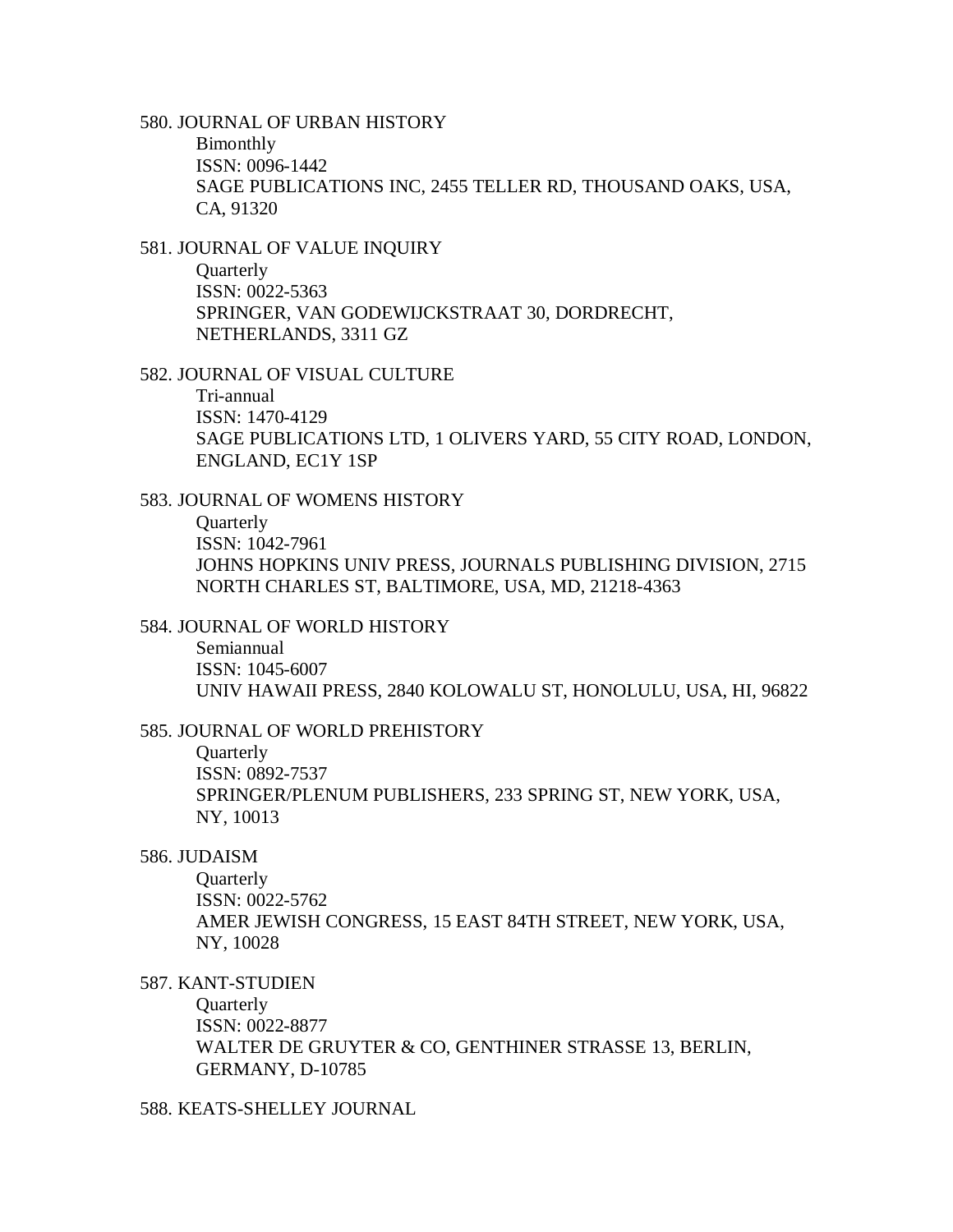Annual ISSN: 0453-4387 KEATS-SHELLEY ASSOC AMER INC, NEW YORK PUBLIC LIBRARY, ROOM 226, FIFTH AVE, 42ND ST, NEW YORK, USA, NY, 10018-2788

#### 589. KEATS-SHELLEY REVIEW

Annual ISSN: 0952-4142 KEATS-SHELLEY MEMORIAL ASSOC, C/O ANGUS GRAHAM-CAMPBELL, COMMON LANE HOUSE, ETON, WINDSOR, ENGLAND, BERKS, SL4 6EA

#### 590. KENNEDY INSTITUTE OF ETHICS JOURNAL

**Quarterly** ISSN: 1054-6863 JOHNS HOPKINS UNIV PRESS, JOURNALS PUBLISHING DIVISION, 2715 NORTH CHARLES ST, BALTIMORE, USA, MD, 21218-4363

### 591. KENYON REVIEW

Tri-annual ISSN: 0163-075X KENYON COLLEGE, PSYCHOLOGICAL RECORD, GAMBIER, USA, OH, 43022

# 592. KONSTHISTORISK TIDSKRIFT

**Quarterly** ISSN: 0023-3609 TAYLOR & FRANCIS AS, PO BOX 12 POSTHUSET, OSLO, NORWAY, NO-0051

### 593. KOREA JOURNAL

Quarterly ISSN: 0023-3900 KOREAN NATL COMMISSION UNESCO, C P O BOX 64, SEOUL, SOUTH KOREA, 100-600

### 594. KOSMORAMA

Semiannual ISSN: 0023-4222 DANSKE FILMMUSEUMVOLD-DANISH FILMINSITUTE, STORE SONDERVOLDSTRAEDE, COPENHAGEN, DENMARK, 1419

# 595. KRITIKA-EXPLORATIONS IN RUSSIAN AND EURASIAN HISTORY Semiannual ISSN: 1531-023X

SLAVICA PUBLISHERS, INDIANA UNIV, 2611 E 10TH ST, BLOOMINGTON, USA, IN, 47408-2603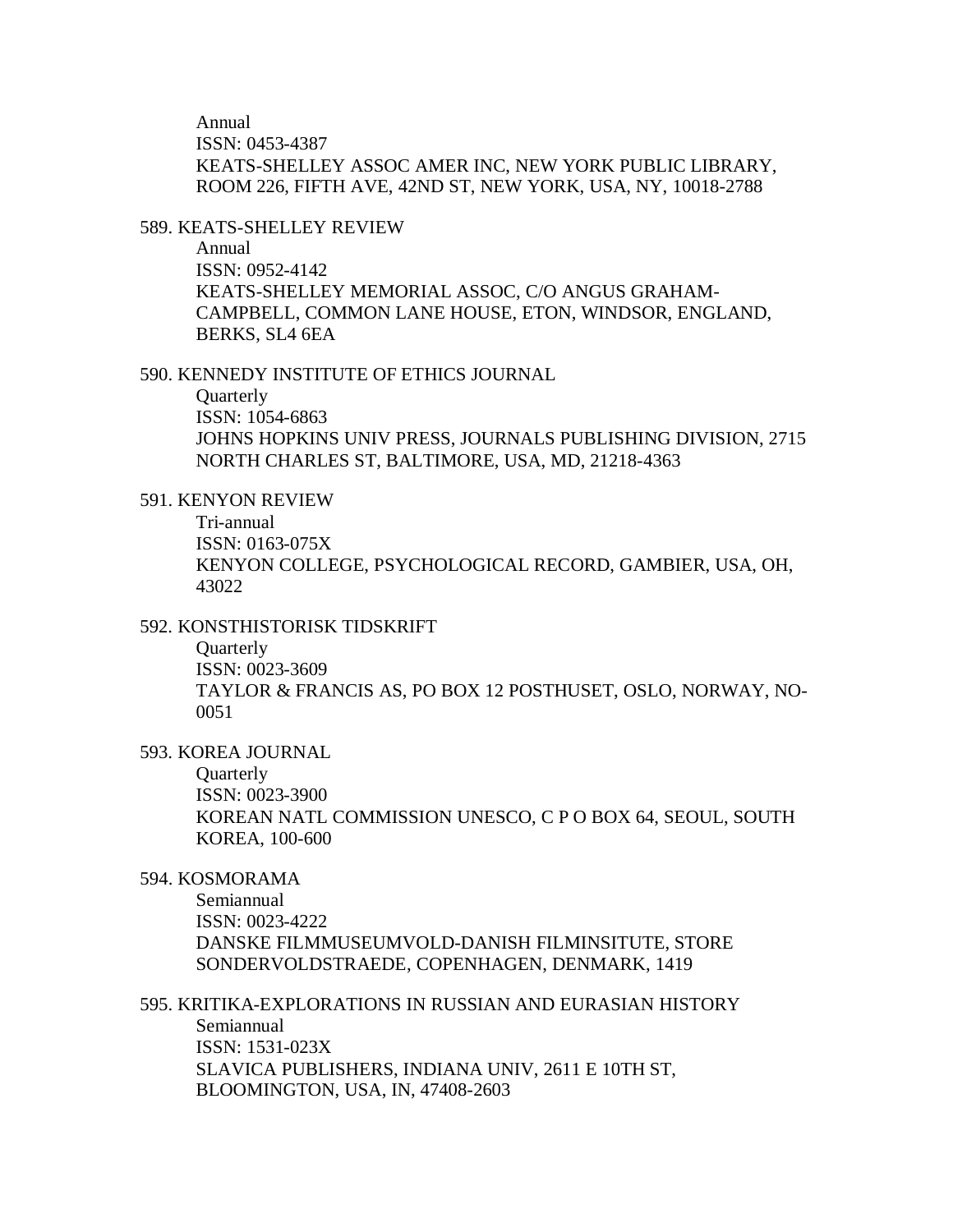### 596. LABOR HISTORY

**Quarterly** ISSN: 0023-656X ROUTLEDGE JOURNALS, TAYLOR & FRANCIS LTD, 4 PARK SQUARE, MILTON PARK, ABINGDON, ENGLAND, OXFORDSHIRE, OX14 4RN

# 597. LABOUR-LE TRAVAIL

Semiannual ISSN: 0700-3862 CANADIAN COMMITTEE LABOUR HISTORY, MEMORIAL UNIV NEWFOUNDLAND DEPT HISTORY, ST JOHNS, CANADA, NEWFOUNDLAND, A1C 5S7

### 598. LANDFALL

Semiannual ISSN: 0023-7930 UNIV OTAGO PRESS, PO BOX 56, DUNEDIN, NEW ZEALAND

### 599. LANDSCAPE ARCHITECTURE

Monthly ISSN: 0023-8031 AMER SOC LANDSCAPE ARCHITECTS, 636 EYE ST, NW, WASHINGTON, USA, DC, 20001-3736

### 600. LANGUAGE

**Quarterly** ISSN: 0097-8507 LINGUISTIC SOC AMER, 1325 18TH ST NW, SUITE 211, WASHINGTON, USA, DC, 20036-6501

### 601. LANGUAGE SCIENCES

Bimonthly ISSN: 0388-0001 PERGAMON-ELSEVIER SCIENCE LTD, THE BOULEVARD, LANGFORD LANE, KIDLINGTON, OXFORD, ENGLAND, OX5 1GB

# 602. LANGUE FRANCAISE

**Ouarterly** ISSN: 0023-8368 LAROUSSE, 17 RUE DE MONTPARNASSE, PARIS, FRANCE, 75006

### 603. LATE IMPERIAL CHINA

Semiannual ISSN: 0884-3236 JOHNS HOPKINS UNIV PRESS, JOURNALS PUBLISHING DIVISION, 2715 NORTH CHARLES ST, BALTIMORE, USA, MD, 21218-4363

#### 604. LATIN AMERICAN ANTIQUITY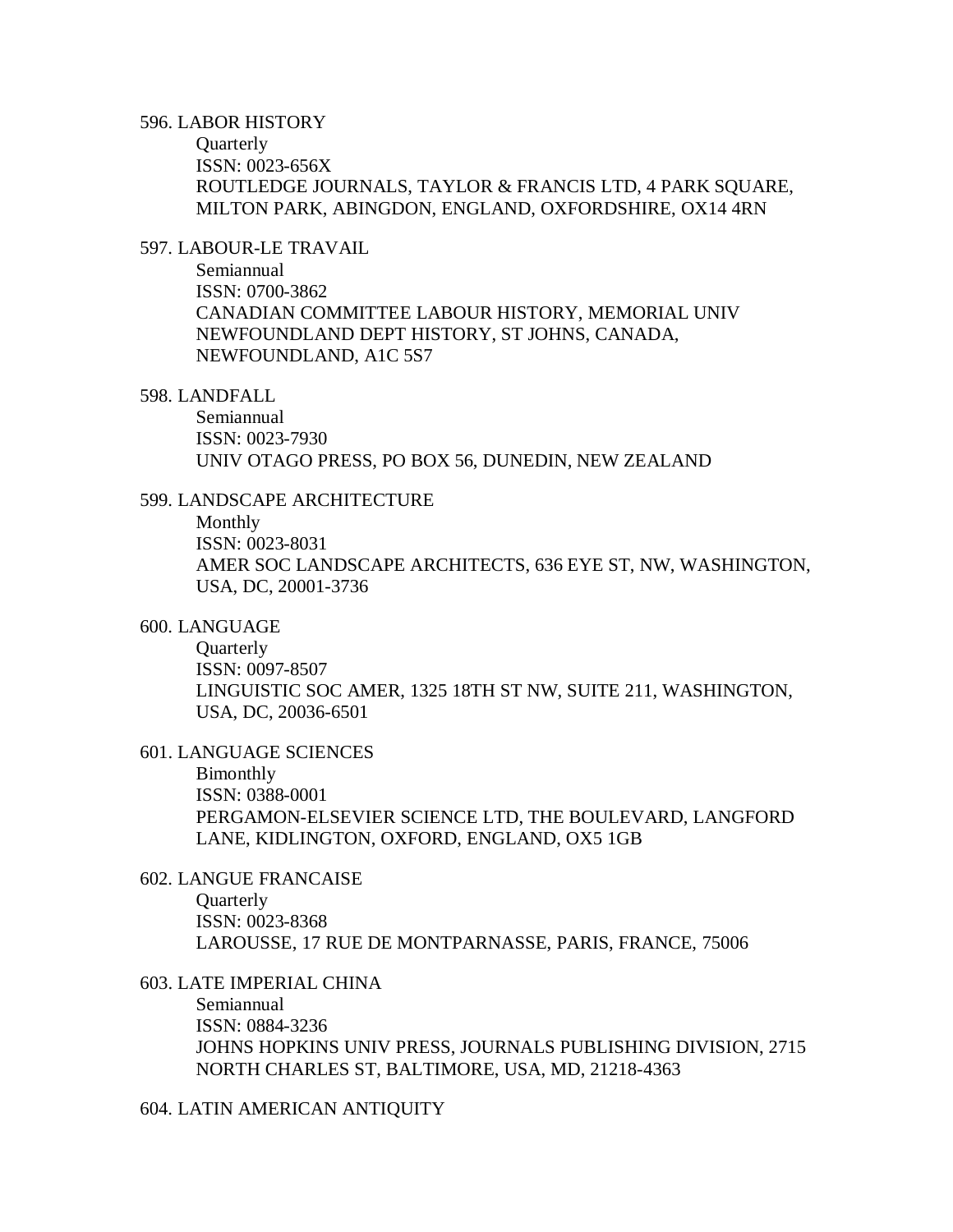**Ouarterly** ISSN: 1045-6635 SOC AMER ARCHAEOLOGY, 900 SECOND ST., NE STE 12, WASHINGTON, USA, DC, 20002-3557

# 605. LATIN AMERICAN INDIAN LITERATURES JOURNAL Semiannual ISSN: 0888-5613 LATIN AMER INDIAN LITERATURES JOURNAL, PENN STATE UNIV, DEPT SPANISH MCKEESPORT CAMPUS UNIVERSITY DR, PITTSBURGH,USA, PA, 15132

606. LATIN AMERICAN MUSIC REVIEW-REVISTA DE MUSICA LATINOAMERICANA Semiannual ISSN: 0163-0350

UNIV TEXAS PRESS, BOX 7819, AUSTIN, USA, TX, 78713-7819

# 607. LATIN AMERICAN THEATRE REVIEW

Semiannual ISSN: 0023-8813 UNIV KANSAS, CENTER OF LATIN AMER STUDIES, LAWRENCE, USA, KS, 66045

### 608. LATOMUS

**Quarterly** ISSN: 0023-8856 SOC ETUD LATINES BRUXELLES, 18 AVENUE VAN CUTSEM, TOURNAI, BELGIUM, B-7500

#### 609. LAVAL THEOLOGIQUE ET PHILOSOPHIQUE

Tri-annual ISSN: 0023-9054 PRESSES UNIV LAVAL, ATTN: MARCEL VIAU, LAVAL THEOLOGIQUE PHILOSPHIQUE UNIVERSITE LAVAL, QUEBECCITY, CANADA, QUEBEC, G1K 7P4

### 610. LEGACY

Semiannual ISSN: 0748-4321 UNIV NEBRASKA PRESS, 1111 LINCOLN MALL, LINCOLN, USA, NE, 68588-0630

611. LEONARDO

Bimonthly ISSN: 0024-094X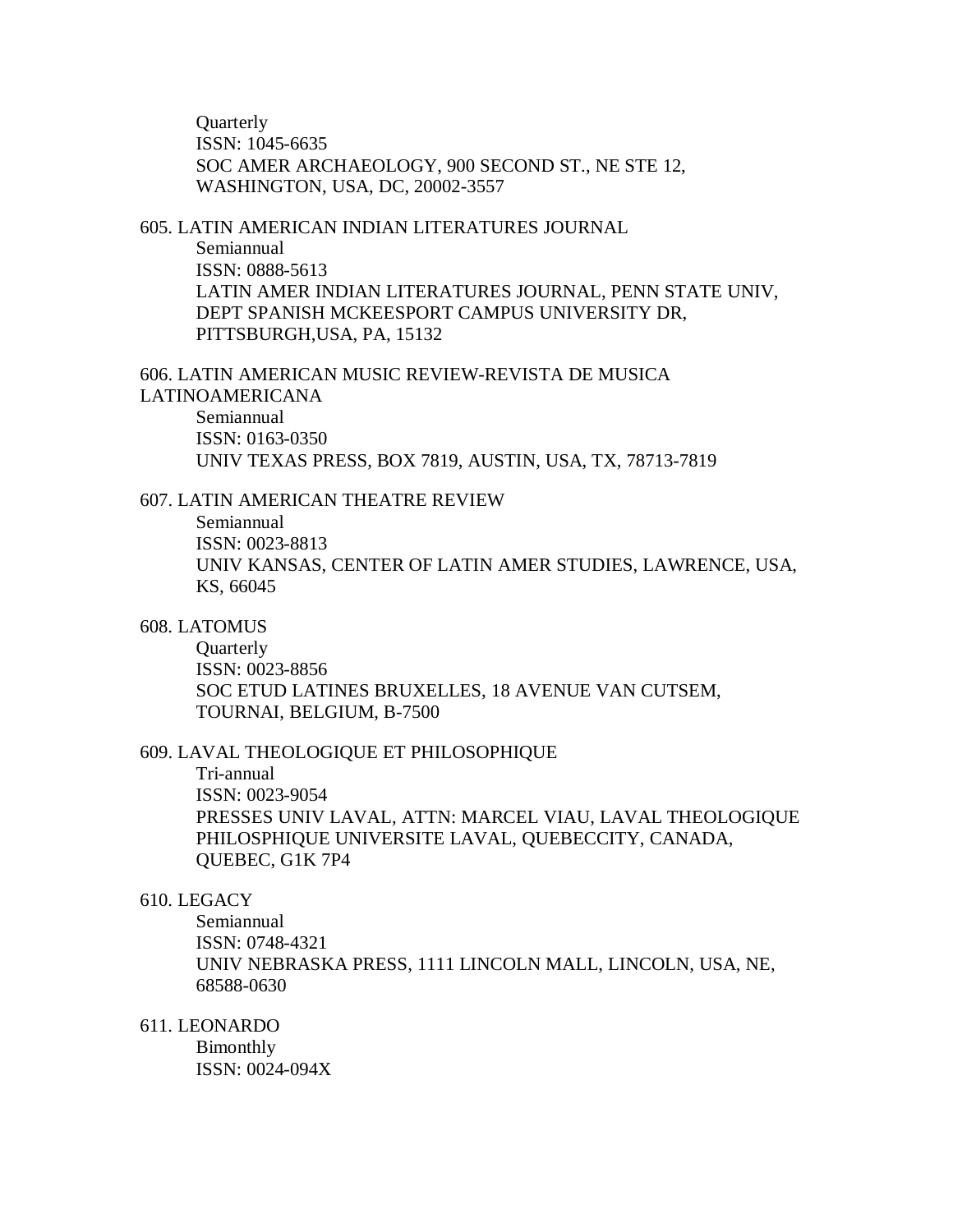M I T PRESS, 238 MAIN STREET, STE 500, CAMBRIDGE, USA, MA, 02142- 1046

612. LEONARDO MUSIC JOURNAL

Annual ISSN: 0961-1215 M I T PRESS, 238 MAIN STREET, STE 500, CAMBRIDGE, USA, MA, 02142- 1046

613. LETTERE ITALIANE

**Quarterly** 

ISSN: 0024-1334 CASA EDITRICE LEO S OLSCHKI, CASELLA POSTALE 66 VIUZZO DEL

POZZETTO, FLORENCE, ITALY, I-50126

### 614. LEXIKOS

Annual ISSN: 1684-4904 BURO VAN DIE WAT, PO BOX 245, STELLENBOSCH, SOUTH AFRICA, 7599

615. LIAS-SOURCES AND DOCUMENTS RELATING TO THE EARLY MODERN HISTORY OF IDEAS

Semiannual ISSN: 0304-0003 APA-HOLLAND UNIV PRESS BV, POSTBUS 122, MAARSSEN, NETHERLANDS, NL-3600

### 616. LIBERTE

**Ouarterly** ISSN: 0024-2020 LIBERTE, 1495 RUE VAN HORNE, CP 48854, OUTREMONT, CANADA, PQ, H2V 4V2

#### 617. LIBRARIES & CULTURE

**Ouarterly** ISSN: 0894-8631 UNIV TEXAS PRESS, BOX 7819, AUSTIN, USA, TX, 78713-7819

### 618. LIBRARY

**Ouarterly** ISSN: 0024-2160 OXFORD UNIV PRESS, GREAT CLARENDON ST, OXFORD, ENGLAND, OX2 6DP

619. LIED UND POPULARE KULTUR-SONG AND POPULAR CULTURE Annual ISSN: 1619-0548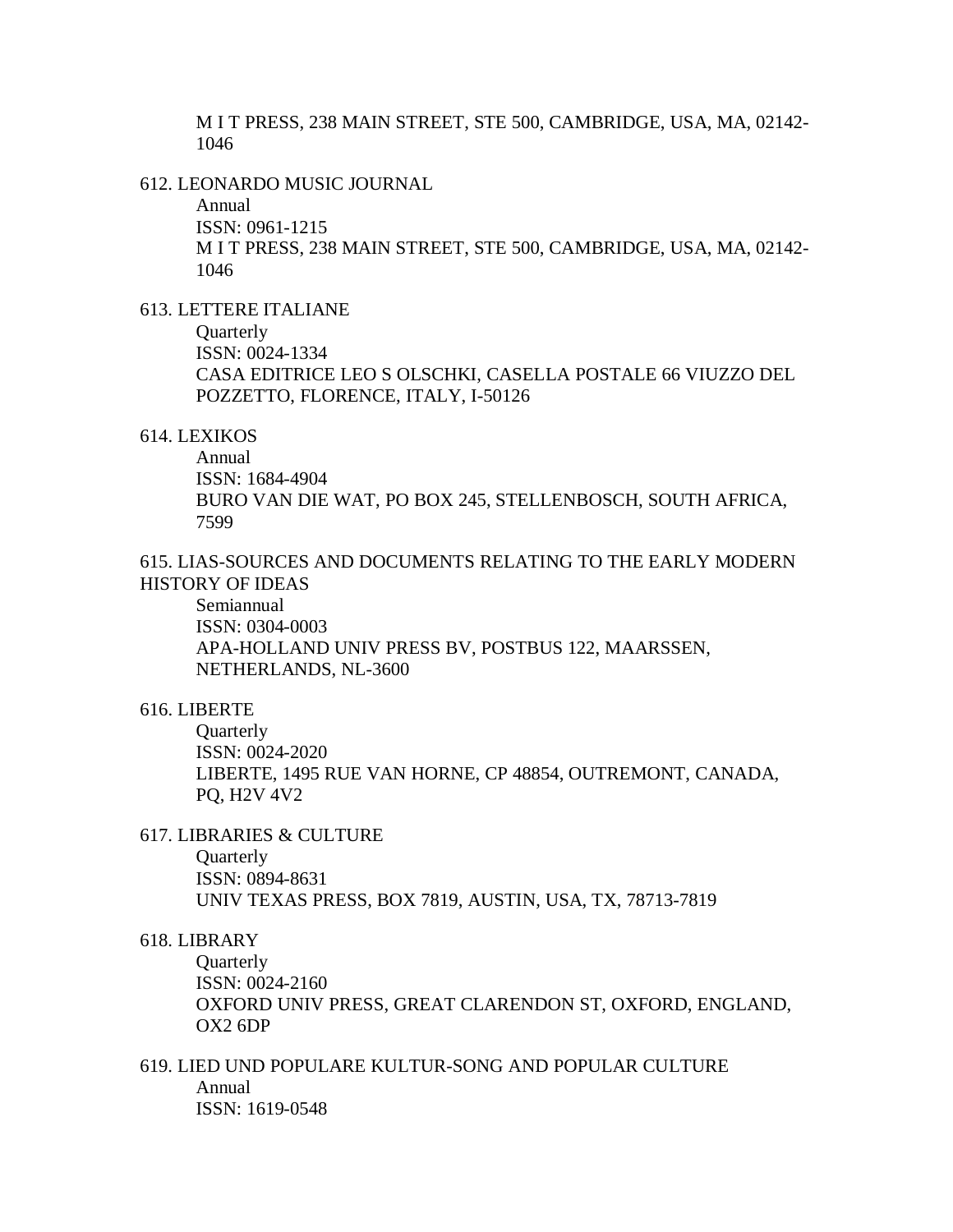WAXMANN VERLAG GMBH, POSTFACH 8603, MUNSTER, GERMANY, D-48046

620. LILI-ZEITSCHRIFT FUR LITERATURWISSENSCHAFT UND LINGUISTIK **Quarterly** ISSN: 0049-8653 VANDENHOECK & RUPRECHT, THEATERSTRASSE 13,, GOTTINGEN,

GERMANY, D-37073

# 621. LINGUA

Monthly ISSN: 0024-3841 ELSEVIER SCIENCE BV, PO BOX 211, AMSTERDAM, NETHERLANDS, 1000 AE

622. LINGUA E STILE

Semiannual ISSN: 0024-385X SOC ED IL MULINO, STRADA MAGGIORE 37, BOLOGNA, ITALY, 40125

623. LINGUA NOSTRA

Semiannual ISSN: 0024-3868 CASA EDITRICE G C SANSONI SPA, VIA BENEDETTO VARCHI 47, FLORENCE, ITALY, 50100

624. LINGUISTIC INQUIRY

**Quarterly** ISSN: 0024-3892 M I T PRESS, 238 MAIN STREET, STE 500, CAMBRIDGE, USA, MA, 02142- 1046

625. LINGUISTIC REVIEW

**Quarterly** 

ISSN: 0167-6318 WALTER DE GRUYTER & CO, GENTHINER STRASSE 13, BERLIN, GERMANY, D-10785

626. LINGUISTICS

Bimonthly ISSN: 0024-3949 MOUTON DE GRUYTER, GENTHINER STRASSE 13, BERLIN, GERMANY, 10785

627. LINGUISTICS AND PHILOSOPHY Bimonthly ISSN: 0165-0157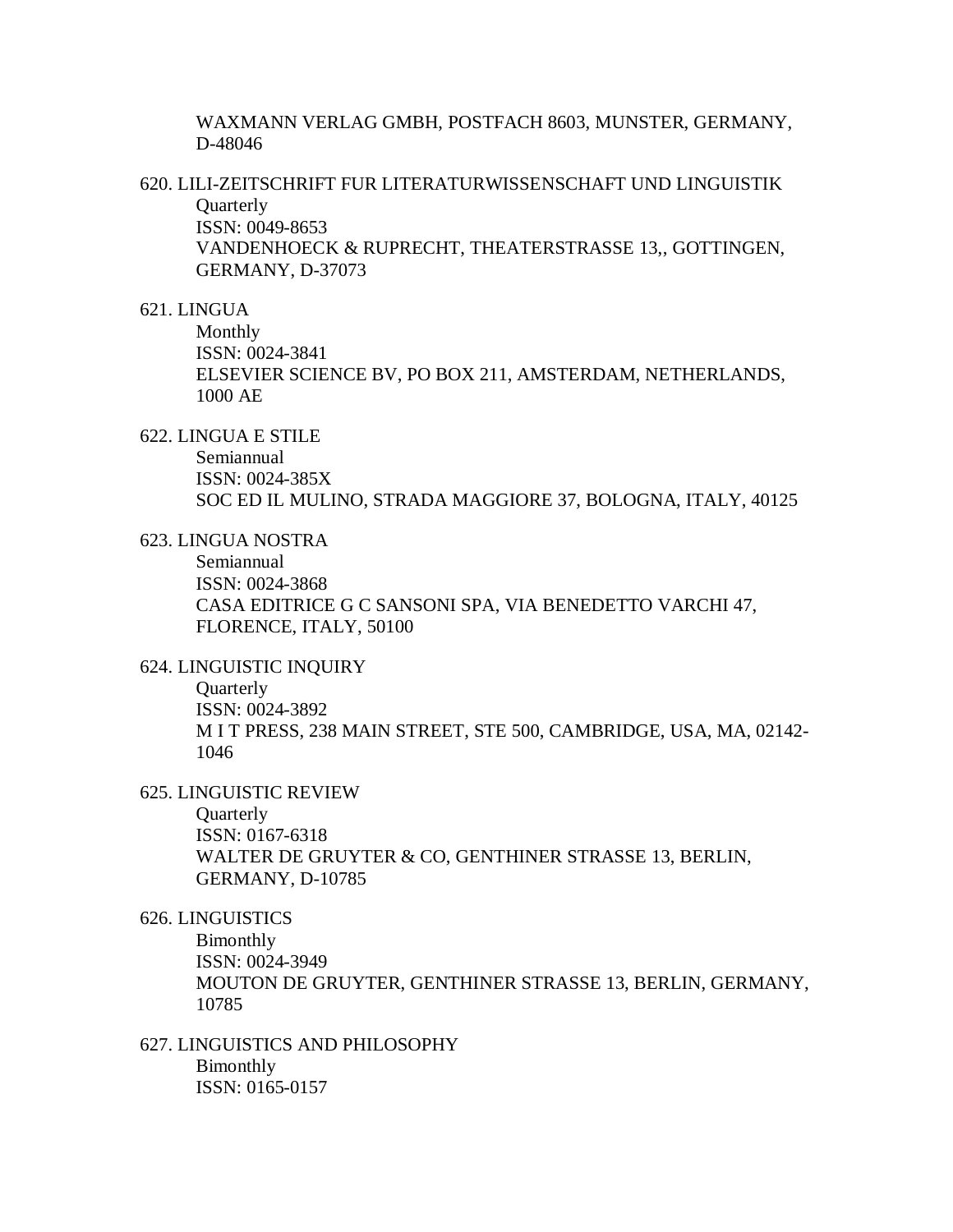SPRINGER, VAN GODEWIJCKSTRAAT 30, DORDRECHT, NETHERLANDS, 3311 GZ

628. LINGUISTIQUE

Semiannual ISSN: 0075-966X PRESSES UNIV FRANCE, 6 AVENUE REILLE, PARIS CEDEX 14, FRANCE, 75685

629. LION AND THE UNICORN

Tri-annual ISSN: 0147-2593 JOHNS HOPKINS UNIV PRESS, JOURNALS PUBLISHING DIVISION, 2715 NORTH CHARLES ST, BALTIMORE, USA, MD, 21218-4363

630. LITERARY REVIEW

**Ouarterly** ISSN: 0024-4589 FAIRLEIGH DICKINSON UNIV LITERARY REV, 285 MADISON AVE, MADISON, USA, NJ, 07940

631. LITERATUR UND KRITIK Bimonthly ISSN: 0024-466X OTTO MULLER VERLAG, POSTFACH 167, SALZBURG, AUSTRIA, A-5021

- 632. LITERATURE & HISTORY-THIRD SERIES Semiannual ISSN: 0306-1973 MANCHESTER UNIV PRESS, OXFORD RD, MANCHESTER, ENGLAND, M13 9PL
- 633. LITERATURE AND MEDICINE Annual ISSN: 0278-9671 JOHNS HOPKINS UNIV PRESS, JOURNALS PUBLISHING DIVISION, 2715 NORTH CHARLES ST, BALTIMORE, USA, MD, 21218-4363

634. LITERATURE AND PSYCHOLOGY Tri-annual ISSN: 0024-4759 RHODE ISLAND COLLEGE, DEPT ENGLISH, PROVIDENCE, USA, RI, 02908

635. LITERATURE-FILM QUARTERLY **Quarterly** ISSN: 0090-4260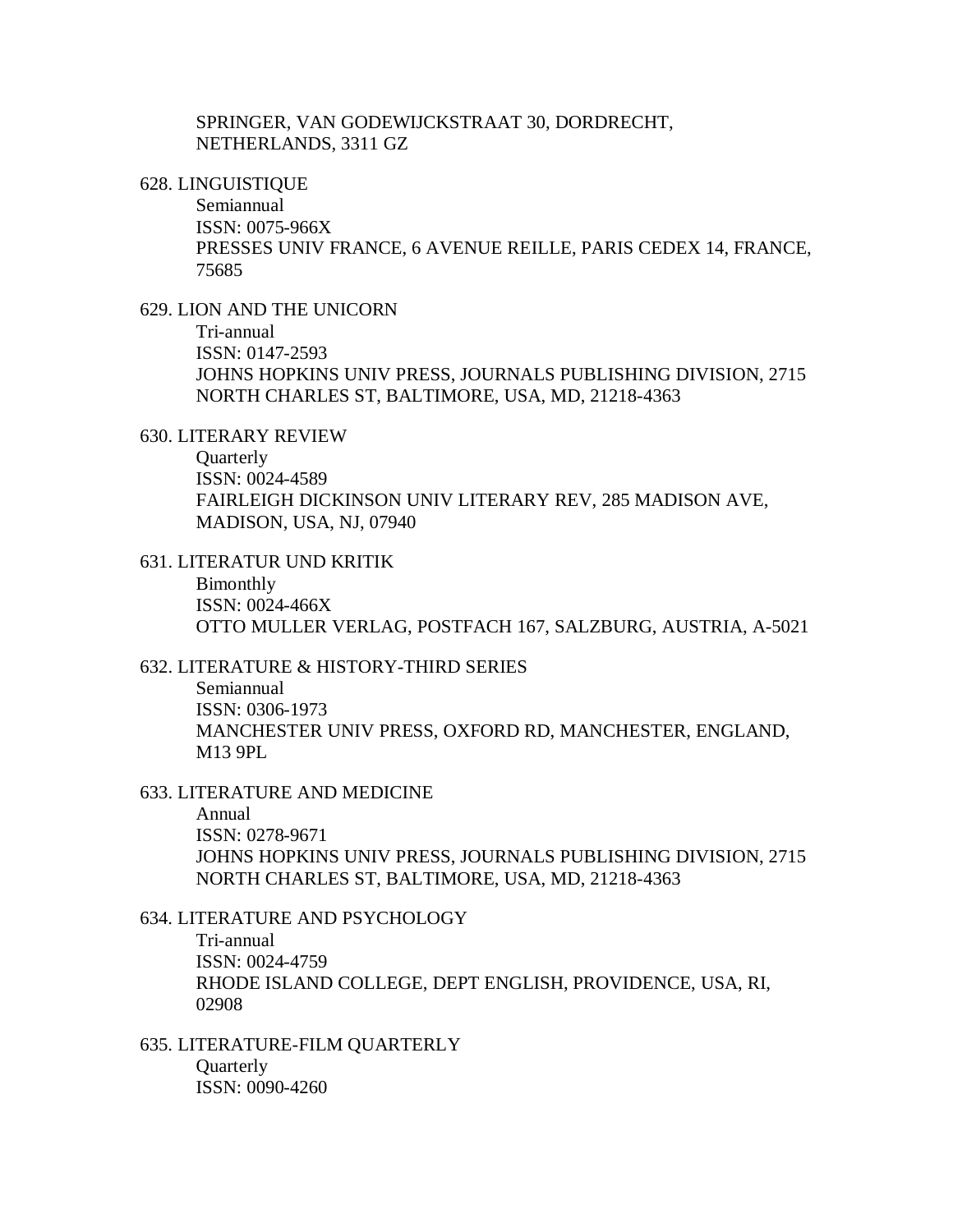SALISBURY STATE UNIV, LITERATURE-FILM QUARTERLY BOX 960, SALISBURY, USA, MD, 21801

#### 636. LITTERATURE

**Quarterly** ISSN: 0047-4800 LAROUSSE, 17 RUE DE MONTPARNASSE, PARIS, FRANCE, 75006

### 637. LITTERATURES

Semiannual ISSN: 0563-9751 UNIV TOULOUSE MIRAIL, 5 ALLEES ANTONIO MACHADO, TOULOUSE CEDEX 1, FRANCE, 31058

### 638. LOGOS-A JOURNAL OF CATHOLIC THOUGHT AND CULTURE **Quarterly** ISSN: 1091-6687 UNIV ST THOMAS, CENTER CATHOLIC STUDIES, 2115 SUMMIT AVE, MAIL#55-S, ST PAUL, USA, MN, 55105

639. LOTUS INTERNATIONAL **Quarterly** ISSN: 1124-9064 ELECTA PERIODICI SRL, VIA D TRENTACOSTE 7, MILAN, ITALY, 20134

640. MAGAZINE ANTIQUES

Monthly ISSN: 0161-9284 BRANT PUBL, INC, 575 BROADWAY, NEW YORK, USA, NY, 10012

#### 641. MAIA-RIVISTA DI LETTERATURE CLASSICHE

Tri-annual ISSN: 0025-0538 CAPPELLI EDITORE, VIA FARINI 14, BOLOGNA, ITALY, 40124 BO

# 642. MARINERS MIRROR

**Quarterly** ISSN: 0025-3359 SOC NAUTICAL RESEARCH, NATIONAL MARITIME MUSEUM GREENWICH, LONDON, ENGLAND, SE10 9NF

### 643. MASSACHUSETTS REVIEW

**Quarterly** ISSN: 0025-4878 UNIV MASSACHUSETTS MASSACHUSETTS REVIEW, MEMORIAL HALL, AMHERST, USA, MA, 01003

# 644. MASTER DRAWINGS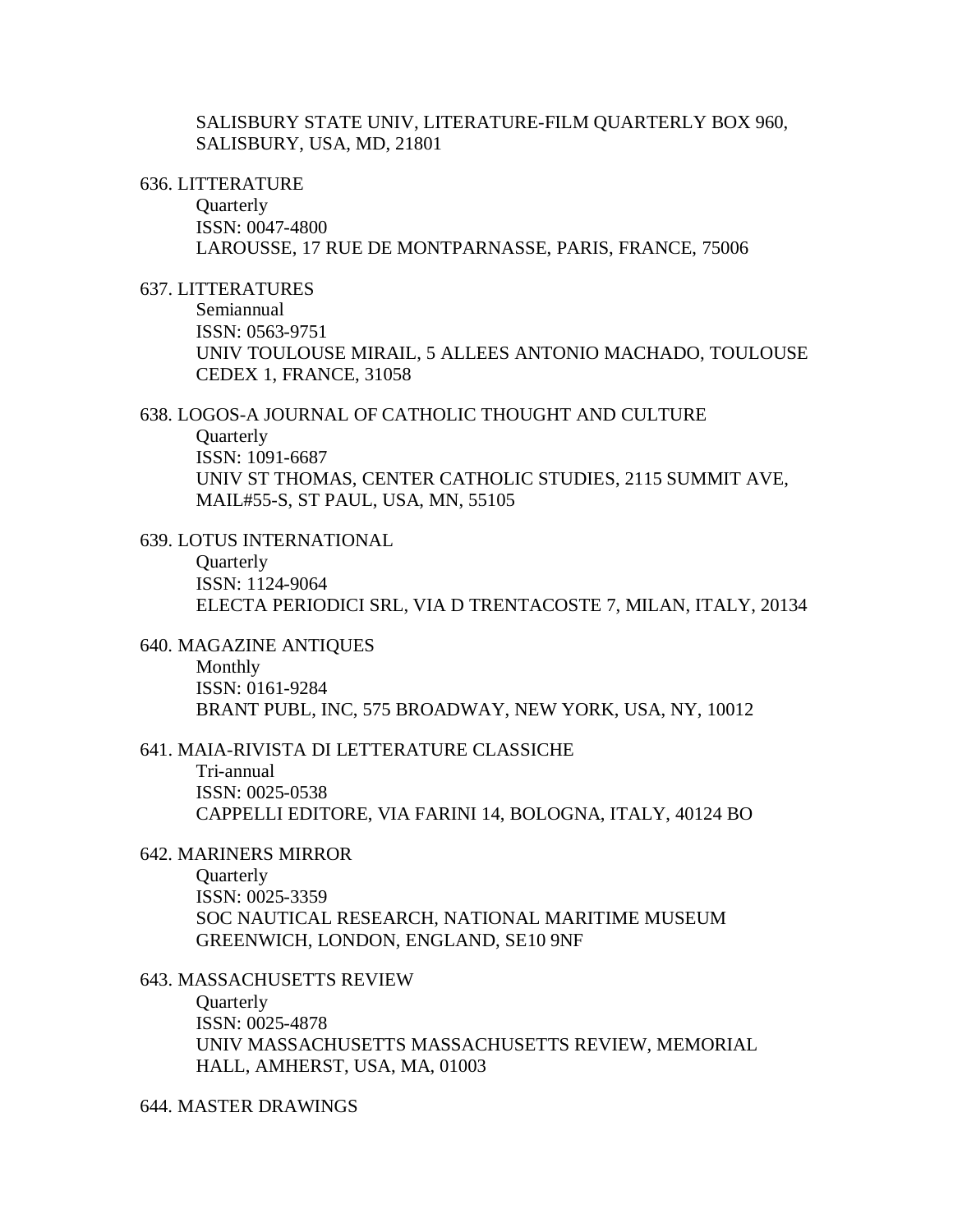**Ouarterly** ISSN: 0025-5025 MASTER DRAWINGS ASSN INC, 29 E 36TH ST, NEW YORK, USA, NY, 10016

#### 645. MEANJIN

**Quarterly** ISSN: 0025-6293 MEANJIN COMPANY LTD, 131 BARRY ST, CARLTON, AUSTRALIA, VIC, 3053

# 646. MEDIA PSYCHOLOGY

**Ouarterly** 

ISSN: 1521-3269 LAWRENCE ERLBAUM ASSOC INC, 10 INDUSTRIAL AVE, MAHWAH, USA, NJ, 07430-2262

### 647. MEDICAL HISTORY

**Quarterly** ISSN: 0025-7273 PROF SCI PUBL, TAVISTOCK HOUSE EAST, TAVISTOCK SQUARE, LONDON, ENGLAND, WC1H 9JR

#### 648. MEDICAL PROBLEMS OF PERFORMING ARTISTS

**Ouarterly** ISSN: 0885-1158 SCIENCE & MEDICINE INC, PO BOX 313, NARBERTH, USA, PA, 19072

# 649. MEDIEVAL HISTORY JOURNAL

Semiannual ISSN: 0971-9458 SAGE PUBLICATIONS INC, 2455 TELLER RD, THOUSAND OAKS, USA, CA, 91320

# 650. MEDIUM AEVUM

Semiannual ISSN: 0025-8385 SOC STUDY MEDIEVAL LANGUAGE LITERATURE, MAGDALEN COLLEGE, OXFORD, ENGLAND, OXON, OX1 4AU

651. MERKUR-DEUTSCHE ZEITSCHRIFT FUR EUROPAISCHES DENKEN Monthly ISSN: 0026-0096 KLETT-COTTA VERLAG, ROTEBUHLSTRASSE 77, STUTTGART 1, GERMANY, D-7004 9

# 652. MESTER

Annual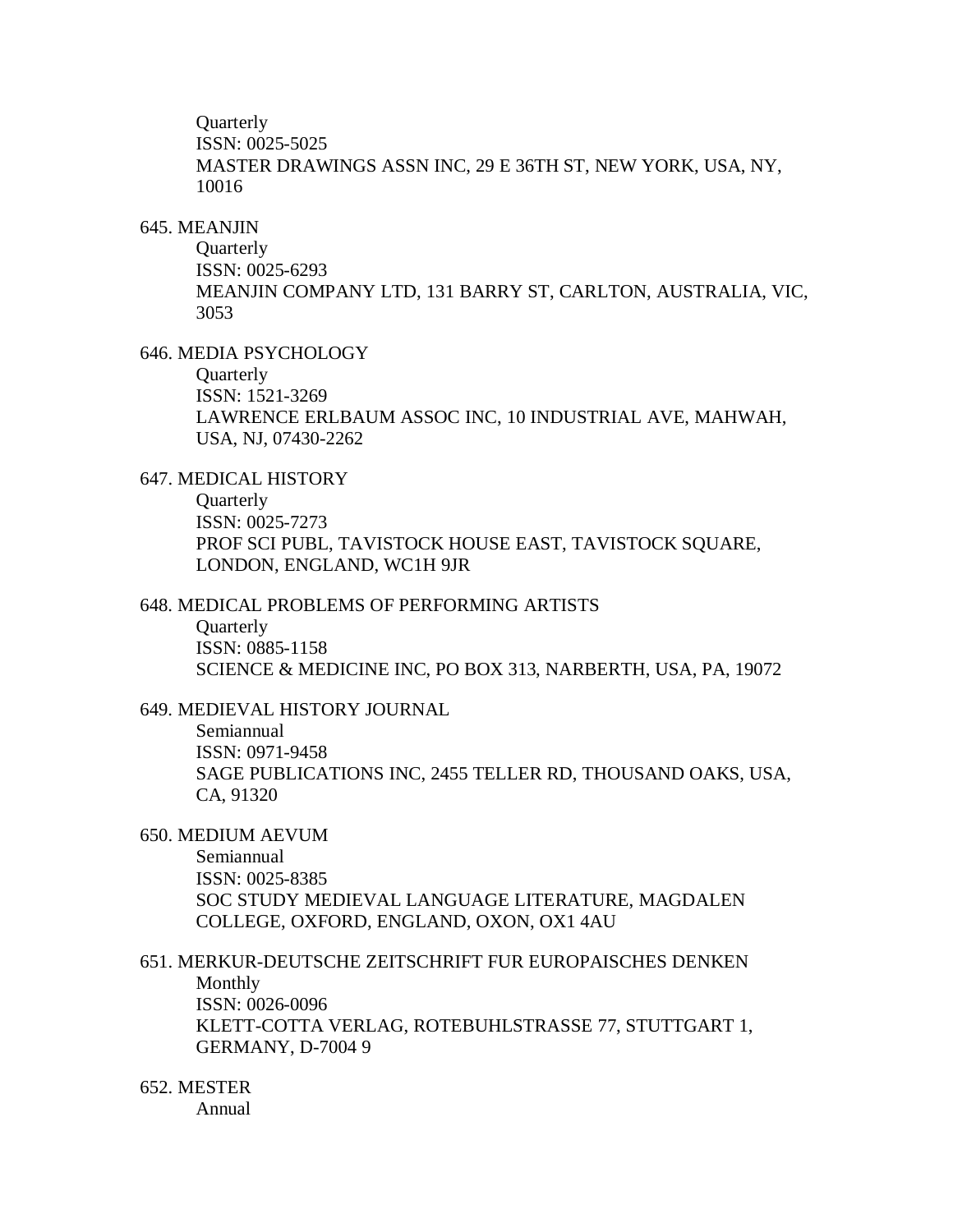ISSN: 0160-2764 UNIV CALIF, DEPT SPANISH PORTUGUESE MESTER 405 HILGARD AVE, LOS ANGELES, USA, CA, 90095-1532

#### 653. META

**Quarterly** ISSN: 0026-0452 PRESSES UNIV MONTREAL, PO BOX 6128, SUCCURSALE A, MONTREAL, CANADA, QUEBEC, H3C 3J7

654. METAPHILOSOPHY

**Ouarterly** 

ISSN: 0026-1068 BLACKWELL PUBLISHING, 9600 GARSINGTON RD, OXFORD, ENGLAND, OXON, OX4 2DQ

### 655. METAPHOR AND SYMBOL

**Quarterly** ISSN: 1092-6488 LAWRENCE ERLBAUM ASSOC INC, 10 INDUSTRIAL AVE, MAHWAH, USA, NJ, 07430-2262

#### 656. METROPOLITAN MUSEUM JOURNAL

Annual ISSN: 0077-8958 METROPOLITAN MUSEUM ART, 1000 5TH AVENUE, C/O INST SALES, NEW YORK, USA, NY, 10028

### 657. METROPOLITAN MUSEUM OF ART BULLETIN

**Ouarterly** ISSN: 0026-1521 METROPOLITAN MUSEUM ART, 1000 5TH AVENUE, C/O INST SALES, NEW YORK, USA, NY, 10028

#### 658. MEXICAN STUDIES-ESTUDIOS MEXICANOS

Semiannual ISSN: 0742-9797 UNIV CALIFORNIA PRESS, C/O JOURNALS DIVISION, 2000 CENTER ST, STE 303, BERKELEY, USA, CA, 94704-1223

659. MFS-MODERN FICTION STUDIES

**Quarterly** ISSN: 0026-7724 JOHNS HOPKINS UNIV PRESS, JOURNALS PUBLISHING DIVISION, 2715 NORTH CHARLES ST, BALTIMORE, USA, MD, 21218-4363

660. MICHIGAN HISTORICAL REVIEW Semiannual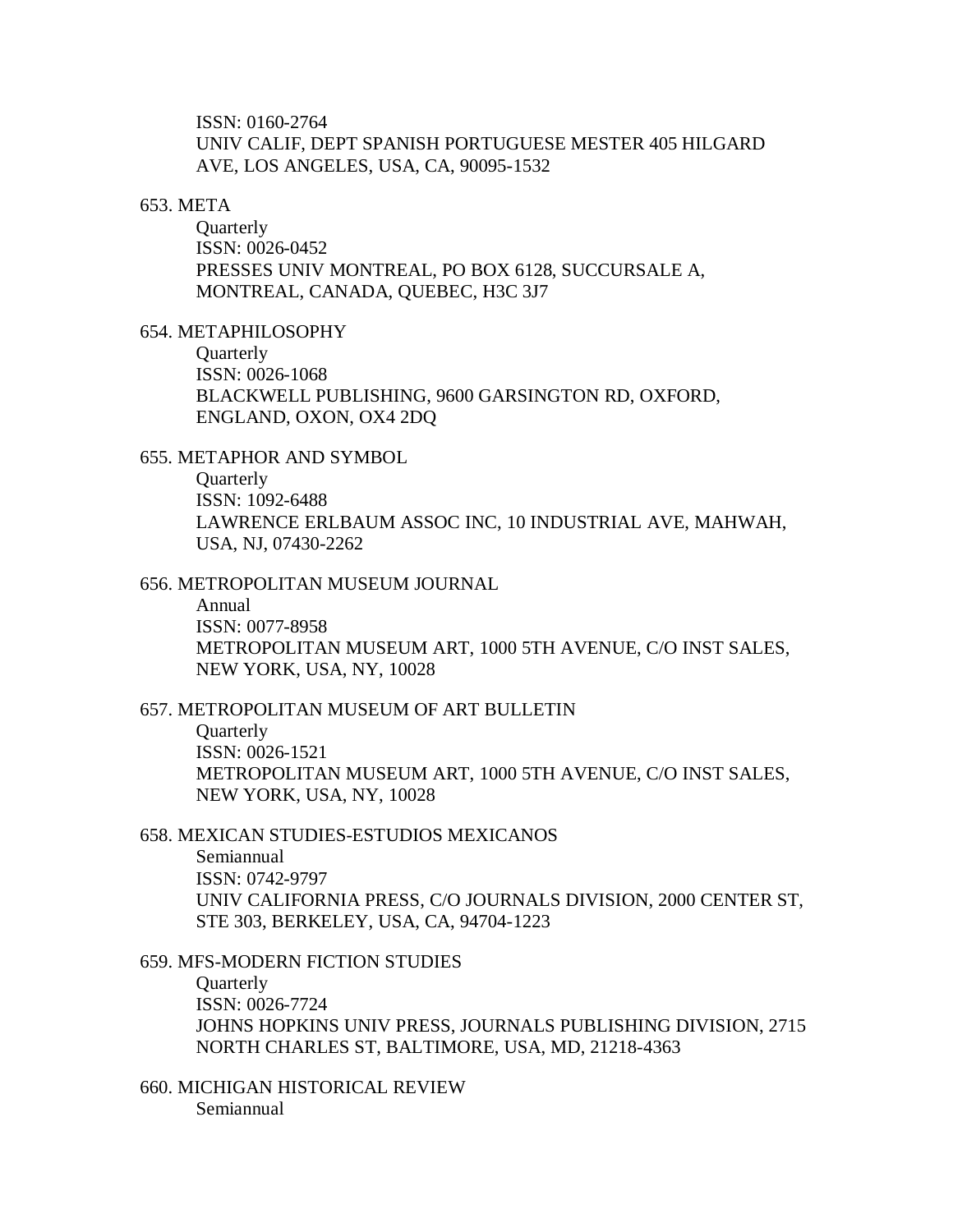ISSN: 0360-1846 CENTRAL MICHIGAN UNIV CLARKE HISTORICAL LIBRARY, MT PLEASANT, USA, MI, 48859

661. MICHIGAN QUARTERLY REVIEW

**Quarterly** ISSN: 0026-2420 UNIV MICHIGAN, 3032 RACKHAM BLDG, ANN ARBOR, USA, MI, 48109

662. MIDWEST QUARTERLY-A JOURNAL OF CONTEMPORARY THOUGHT **Quarterly** ISSN: 0026-3451 PITTSBURG STATE UNIV, MIDWEST QUARTERLY, PITTSBURG, USA, KS, 66762

663. MIDWEST STUDIES IN PHILOSOPHY

Annual ISSN: 0363-6550 BLACKWELL PUBLISHING, 9600 GARSINGTON RD, OXFORD, ENGLAND, OXEN, OX4 2DQ

664. MILITARGESCHICHTLICHE ZEITSCHRIFT

Semiannual ISSN: 0026-3826 MILITARGESCH FORSCHUNGSAMT, ZEPPELINSTRABE 127/128, POTSDAM, GERMANY, D-14471

665. MILLENNIUM FILM JOURNAL

Semiannual ISSN: 1064-5586 MILLENNIUM FILM WORKSHOP INC, 66 EAST FOURTH ST, NEW YORK, USA, NY, 10003

666. MILTON QUARTERLY

**Quarterly** ISSN: 0026-4326 BLACKWELL PUBLISHING, 9600 GARSINGTON RD, OXFORD, ENGLAND, OXON, OX4 2DQ

667. MILTON STUDIES

Annual

ISSN: 0076-8820

UNIV PITTSBURGH PRESS, 127 N BELLFIELD AVE, PITTSBURGH, USA, PA, 15260

668. MIND

**Quarterly** ISSN: 0026-4423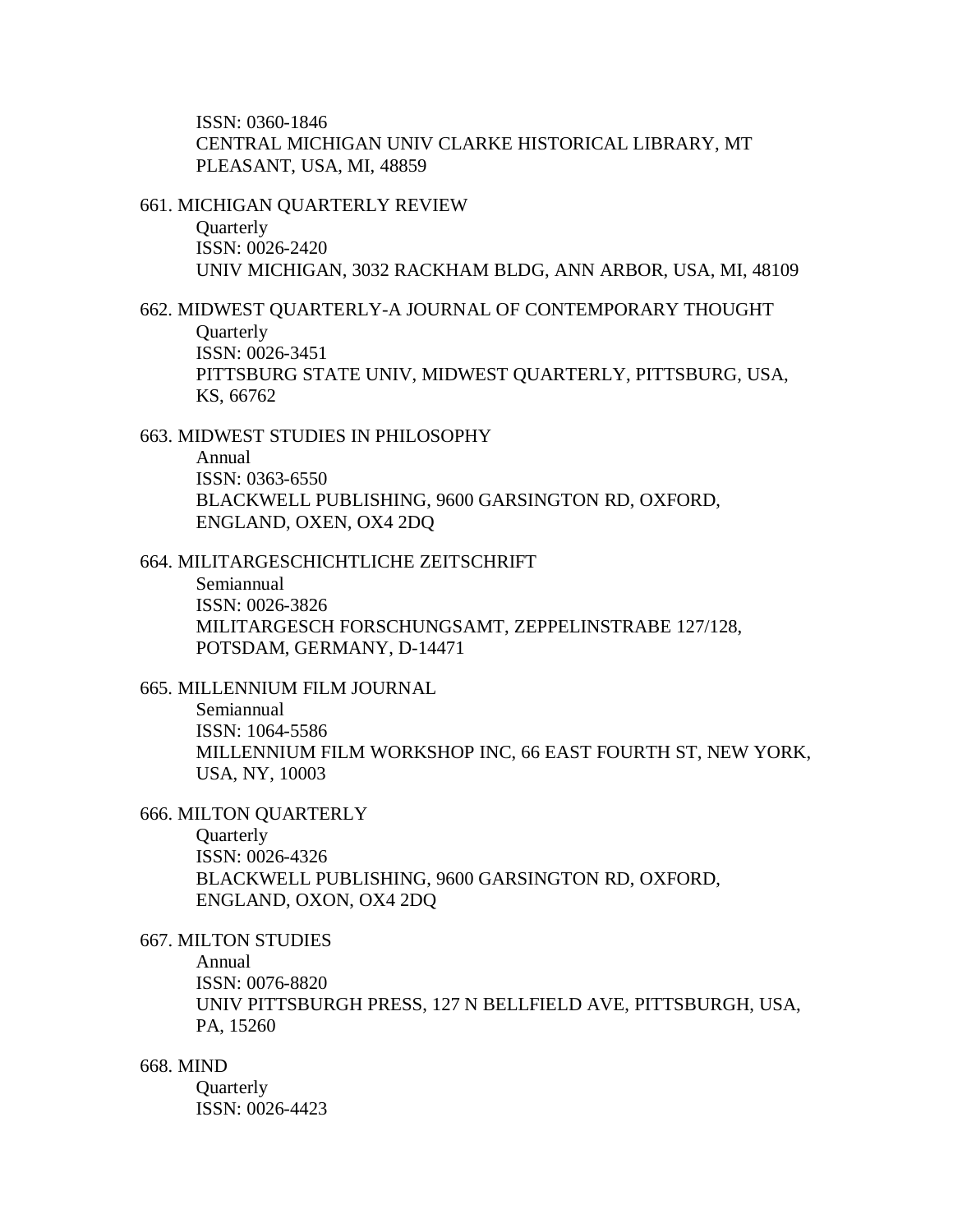OXFORD UNIV PRESS, GREAT CLARENDON ST, OXFORD, ENGLAND, OX2 6DP

669. MINNESOTA REVIEW

Semiannual ISSN: 0026-5667 MINNESOTA REVIEW, CARNEGIE MELLON UNIV, DEPT ENGLISH, BAKER HALL 259, PITTSBURGH, USA, PA, 15213-3890

### 670. MISSISSIPPI QUARTERLY

**Quarterly** ISSN: 0026-637X MISSISSIPPI QUARTERLY, PO BOX 5272, MISSISSIPPI STATE, USA, MS, 39762

### 671. MITTEILUNGEN DES KUNSTHISTORISCHEN INSTITUTES IN FLORENZ Tri-annual ISSN: 0342-1201

LIBRERIA SALIMBENI, VIA MATTEO PALMIERI 16, FLORENCE, ITALY, 1-50122

### 672. MLN

Bimonthly ISSN: 0026-7910 JOHNS HOPKINS UNIV PRESS, JOURNALS PUBLISHING DIVISION, 2715 NORTH CHARLES ST, BALTIMORE, USA, MD, 21218-4363

### 673. MNEMOSYNE

**Ouarterly** ISSN: 0026-7074 BRILL ACADEMIC PUBLISHERS, PLANTIJNSTRAAT 2, P O BOX 9000, LEIDEN, NETHERLANDS, 2300 PA

#### 674. MODERN AUSTRIAN LITERATURE

Tri-annual ISSN: 0026-7503 INT ARTHUR SCHNITZLER RES ASSN, UNIV CALIF RIVERSIDE DEPT LIT LANG, RIVERSIDE, USA, CA, 92521

### 675. MODERN DRAMA

**Ouarterly** ISSN: 0026-7694 UNIV TORONTO PRESS INC, JOURNALS DIVISION, 5201 DUFFERIN ST, DOWNSVIEW, TORONTO, CANADA, ON, M3H 5T8

676. MODERN JUDAISM Tri-annual ISSN: 0276-1114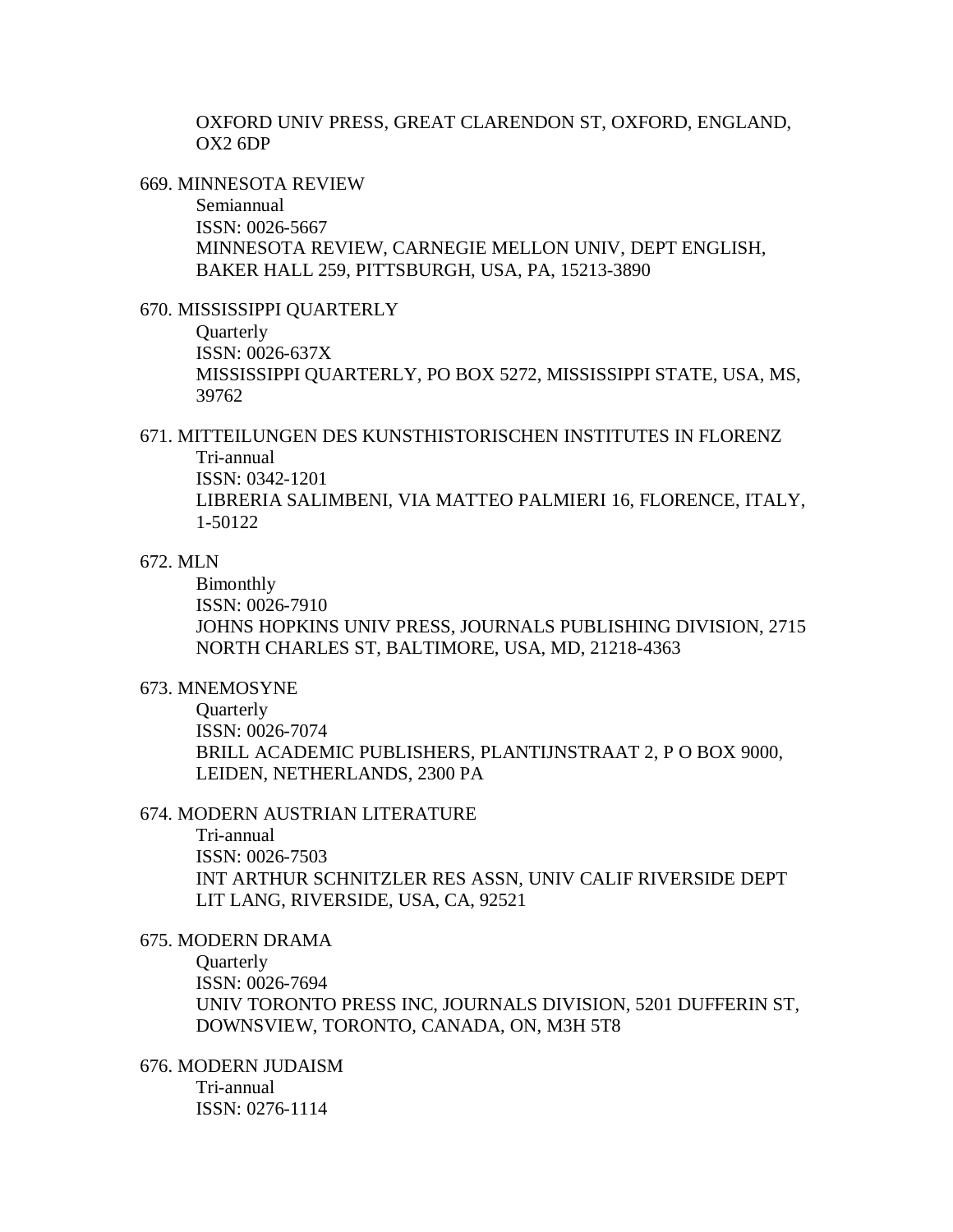OXFORD UNIV PRESS INC, JOURNALS DEPT, 2001 EVANS RD, CARY, USA, NC, 27513

677. MODERN LANGUAGE QUARTERLY

**Quarterly** ISSN: 0026-7929 DUKE UNIV PRESS, 905 W MAIN ST, STE 18-B, DURHAM, USA, NC, 27701

678. MODERN LANGUAGE REVIEW

**Quarterly** ISSN: 0026-7937 MANEY PUBLISHING, STE 1C, JOSEPHS WELL, HANOVER WALK, LEEDS, ENGLAND, W YORKS, LS3 1AB

679. MODERN PHILOLOGY

**Ouarterly** ISSN: 0026-8232 UNIV CHICAGO PRESS, 1427 E 60TH ST, CHICAGO, USA, IL, 60637-2954

680. MODERN SCHOOLMAN

**Quarterly** ISSN: 0026-8402 ST LOUIS UNIV, 221 NORTH GRAND BLVD, ST LOUIS, USA, MO, 63103- 2097

681. MODERNA SPRAK

Semiannual ISSN: 0026-8577 MOD LANG TEACH ASSOC SWEDEN, CLAUS OHRT ANGEN, VISINGO, SWEDEN, S-560 34

682. MODERNISM-MODERNITY

**Quarterly** 

ISSN: 1071-6068 JOHNS HOPKINS UNIV PRESS, JOURNALS PUBLISHING DIVISION, 2715 NORTH CHARLES ST, BALTIMORE, USA, MD, 21218-4363

### 683. MONIST

**Quarterly** ISSN: 0026-9662 HEGELER INST, PO BOX 600, LA SALLE, USA, IL, 61301

684. MONTANA-THE MAGAZINE OF WESTERN HISTORY

**Quarterly** ISSN: 0026-9891 MONTANA HISTORICAL SOC, 225 N ROBERTS ST, HELENA, USA, MT, 59601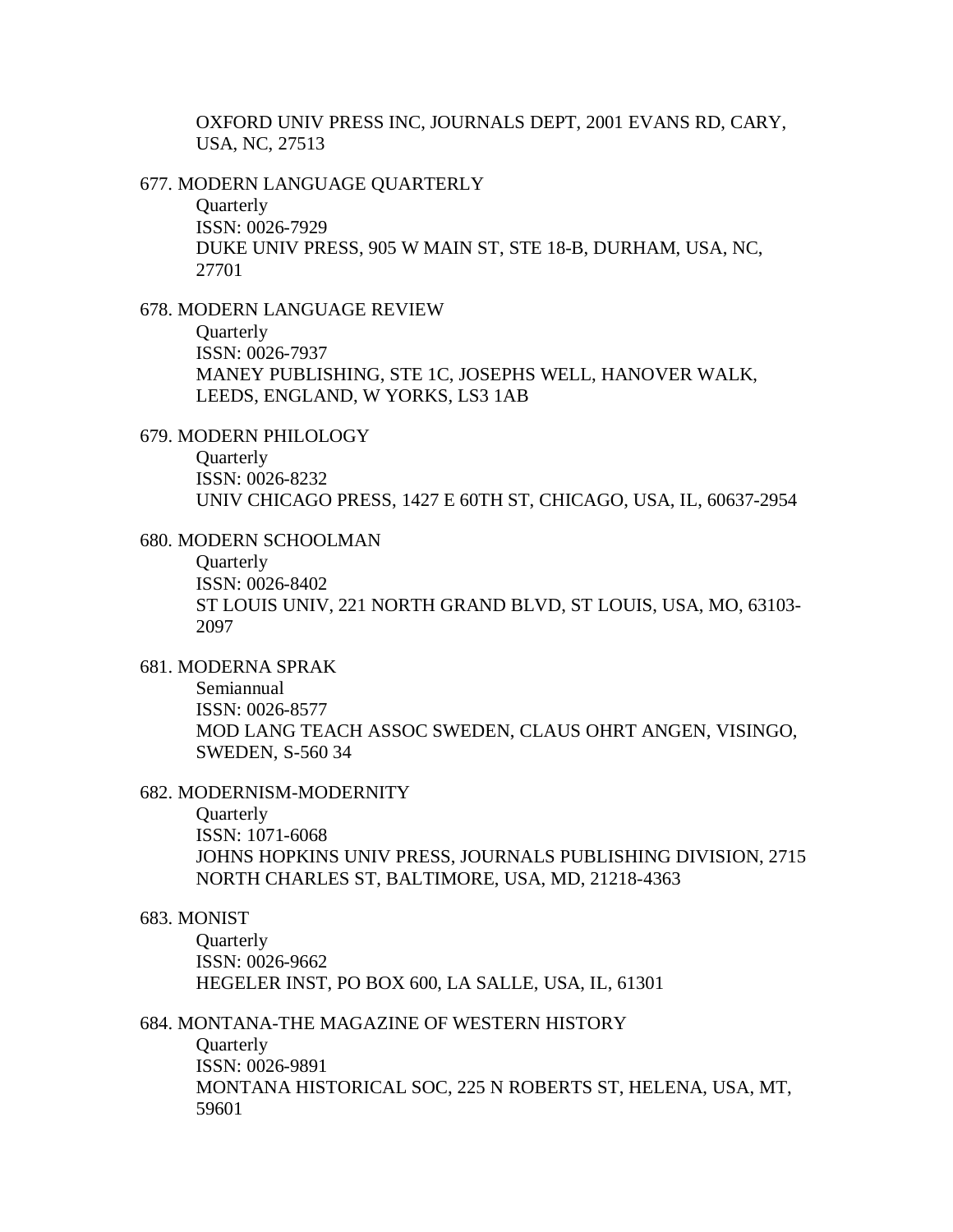# 685. MONUMENTA NIPPONICA

**Quarterly** 

ISSN: 0027-0741

MONUMENTA NIPPONICA SOPHIA UNIV, 7-1 KIOI-CHO CHIYODA-KU, TOKYO, JAPAN, 102

### 686. MOREANA

Tri-annual ISSN: 0047-8105 AMICALE THOMAS MORE, 29, RUE VOLNEY B.P. 808, ANGERS CEDEX 01, FRANCE, 49008

687. MOSAIC-A JOURNAL FOR THE INTERDISCIPLINARY STUDY OF LITERATURE

**Quarterly** ISSN: 0027-1276 UNIV MANITOBA, MOSAIC 208 TIER BLDG, WINNIPEG, CANADA, MANITOBA, R3T 2N2

- 688. MOUVEMENT SOCIAL
	- **Quarterly** ISSN: 0027-2671

EDITIONS OUVRIERES, 12 AVENUE SOEUR-ROSALIE, PARIS 13, FRANCE, 75621

### 689. MOYEN AGE

Tri-annual ISSN: 0027-2841 LE MOYEN AGE BOECK & LARCIER S A, C/O ACCES +, FOND JEAN PAQUES 4, LOUVAIN, BELGIUM, B-1348

690. MUSEUM INTERNATIONAL

**Quarterly** ISSN: 1350-0775 BLACKWELL PUBLISHING, 9600 GARSINGTON RD, OXFORD, ENGLAND, OXON, OX4 2DQ

# 691. MUSEUM NEWS

Bimonthly ISSN: 0027-4089 AMER ASSOC MUSEUMS, 1575 EYE ST, NW, STE 400, WASHINGTON, USA, DC, 20005

692. MUSIC & LETTERS **Quarterly** ISSN: 0027-4224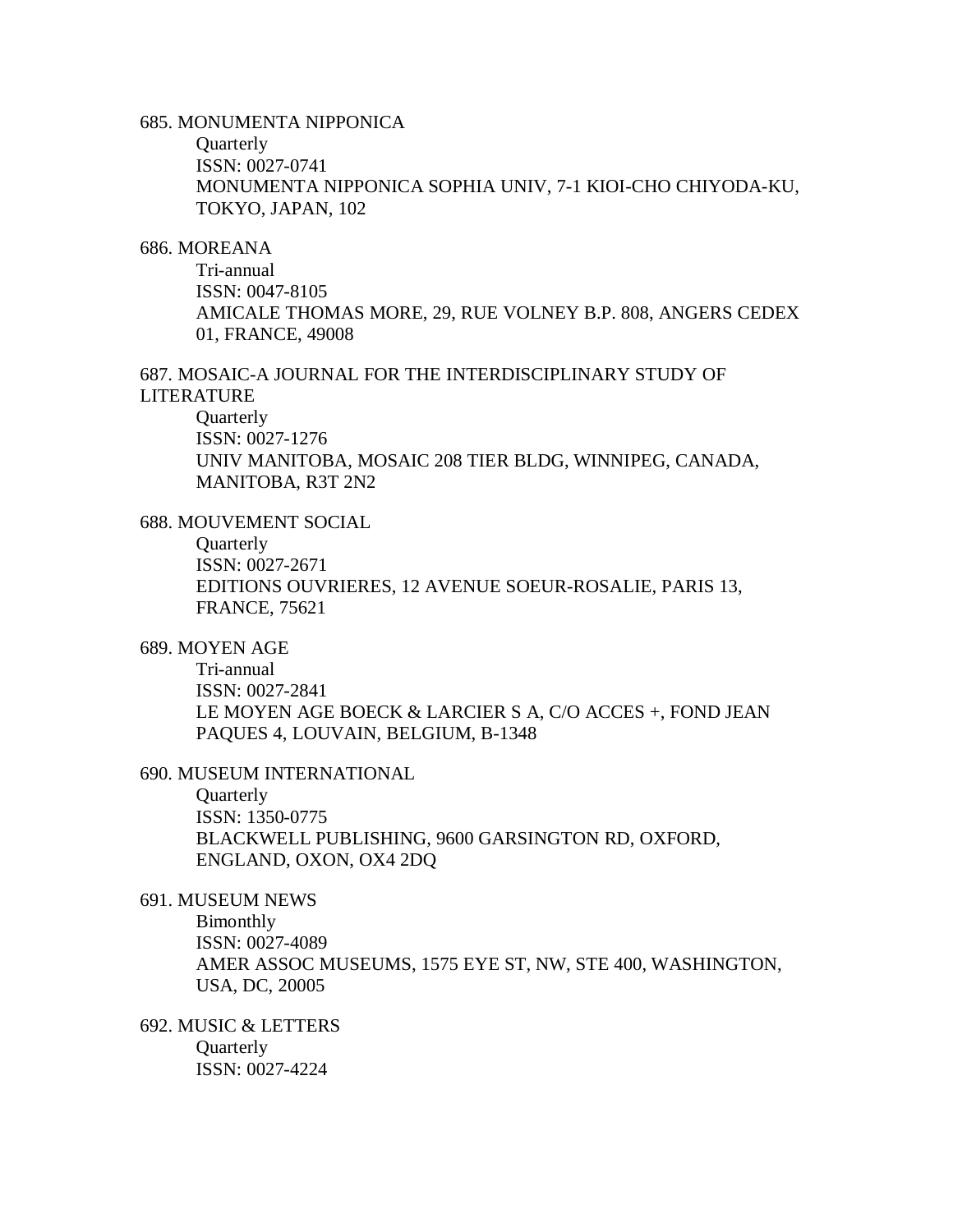OXFORD UNIV PRESS, GREAT CLARENDON ST, OXFORD, ENGLAND, OX2 6DP

693. MUSIC ANALYSIS

Tri-annual ISSN: 0262-5245 BLACKWELL PUBLISHING, 9600 GARSINGTON RD, OXFORD, ENGLAND, OXON, OX4 2DQ

694. MUSIC PERCEPTION

**Quarterly** ISSN: 0730-7829 UNIV CALIFORNIA PRESS, C/O JOURNALS DIVISION, 2000 CENTER ST, STE 303, BERKELEY, USA, CA, 94704-1223

695. MUSIC THEORY SPECTRUM

Annual ISSN: 0195-6167 UNIV CALIFORNIA PRESS, C/O JOURNALS DIVISION, 2000 CENTER ST, STE 303, BERKELEY, USA, CA, 94704-1223

696. MUSICAE SCIENTIAE

Semiannual ISSN: 1029-8649 E S C O M-EUROPEAN SOC COGNITIVE SCIENCES MUSIC, 16, PLACE DU VINGT AOUT, LIEGE, BELGIUM, B-4000

697. MUSICAL QUARTERLY

**Ouarterly** ISSN: 0027-4631 OXFORD UNIV PRESS INC, JOURNALS DEPT, 2001 EVANS RD, CARY, USA, NC, 27513

698. MUSICAL TIMES

**Quarterly** ISSN: 0027-4666 MUSICAL TIMES PUBLICATIONS LTD, 92 HIGH ST, BERHAMSTED, ENGLAND, HERTS, HP4 2BL

699. MUSIK IN BAYERN Semiannual ISSN: 0937-583X HANS SCHNEIDER, MOZARTSTRASSE 6, TUTZING, GERMANY, D-82323

700. MUSIK UND KIRCHE Bimonthly ISSN: 0027-4771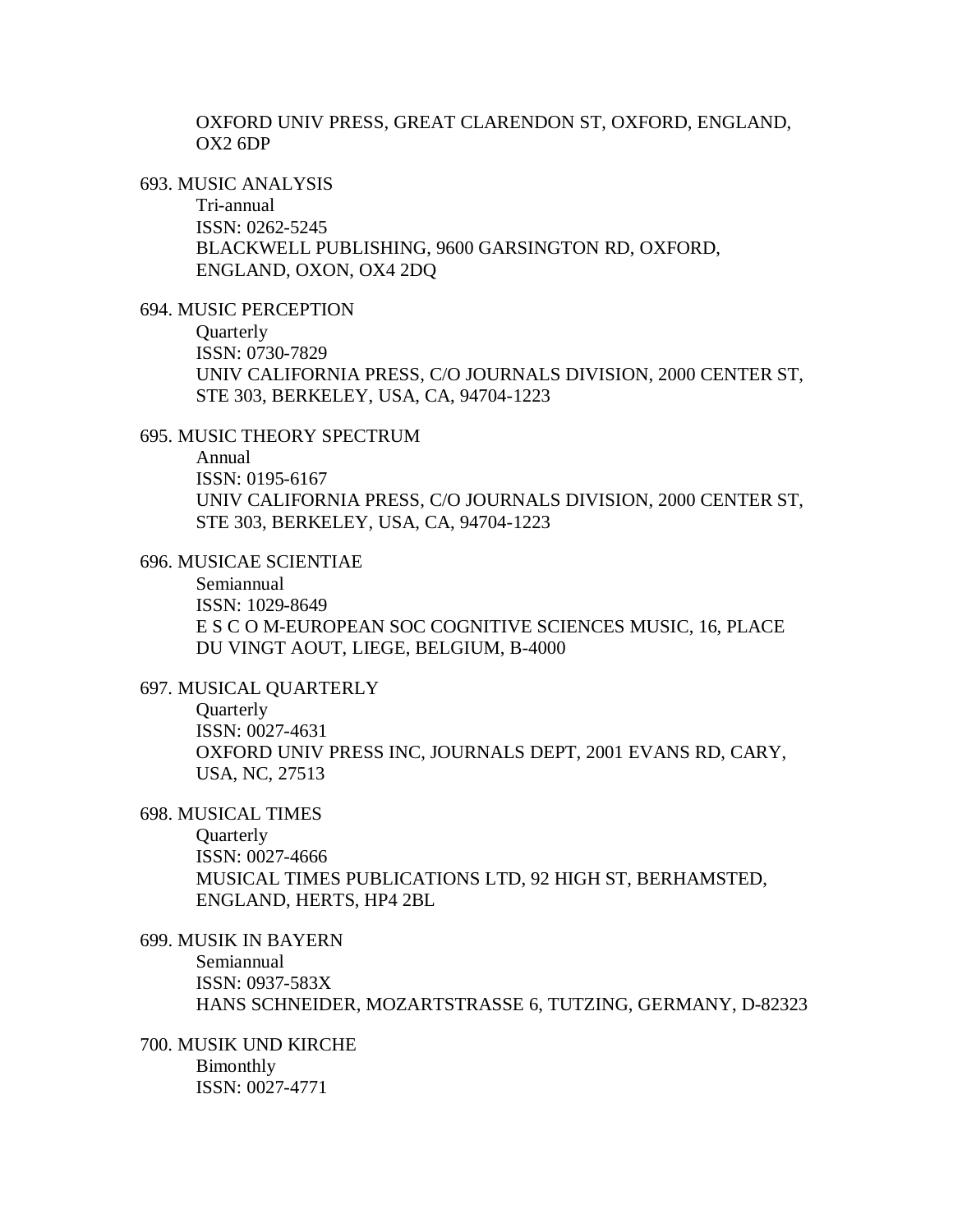BARENREITER-VERLAG, HEINRICH-SCHUTZ-ALLEE 35, KASSEL, GERMANY, W-3500

#### 701. MUSIKFORSCHUNG

**Quarterly** ISSN: 0027-4801 NEUWERK-BUCH UND MUSIKALIENHANDLUNG, HEINRICH-SCHUTZ-ALLEE 35 POSTFACH 102740, KASSEL, GERMANY, W-3500

### 702. MUSIKTHEORIE

**Quarterly** ISSN: 0177-4182 LAABER-VERLAG, REGENSBURGER STRASSE 19, LAABER, GERMANY, W-8411

# 703. MUSLIM WORLD

Tri-annual ISSN: 0027-4909 BLACKWELL PUBLISHING, 9600 GARSINGTON RD, OXFORD, ENGLAND, OXON, OX4 2DQ

#### 704. MUTTERSPRACHE

**Quarterly** ISSN: 0027-514X GESELLSCHAFT DEUTSCHE SPRACHE, SPIEGELGASSE 13, WIESBADEN, GERMANY, D-65183

# 705. NARRATIVE

Tri-annual ISSN: 1063-3685 OHIO STATE UNIV PRESS, 1050 CARMACK RD, COLUMBUS, USA, OH, 43210

#### 706. NARRATIVE INQUIRY

Semiannual ISSN: 1387-6740 JOHN BENJAMINS B V PUBL, KLAPROZENWEG 105, PO BOX 36224, AMSTERDAM, NETHERLANDS, 1020 ME

707. NATURAL LANGUAGE & LINGUISTIC THEORY **Ouarterly** ISSN: 0167-806X SPRINGER, VAN GODEWIJCKSTRAAT 30, DORDRECHT, NETHERLANDS, 3311 GZ

708. NEAR EASTERN ARCHAEOLOGY **Ouarterly** ISSN: 1094-2076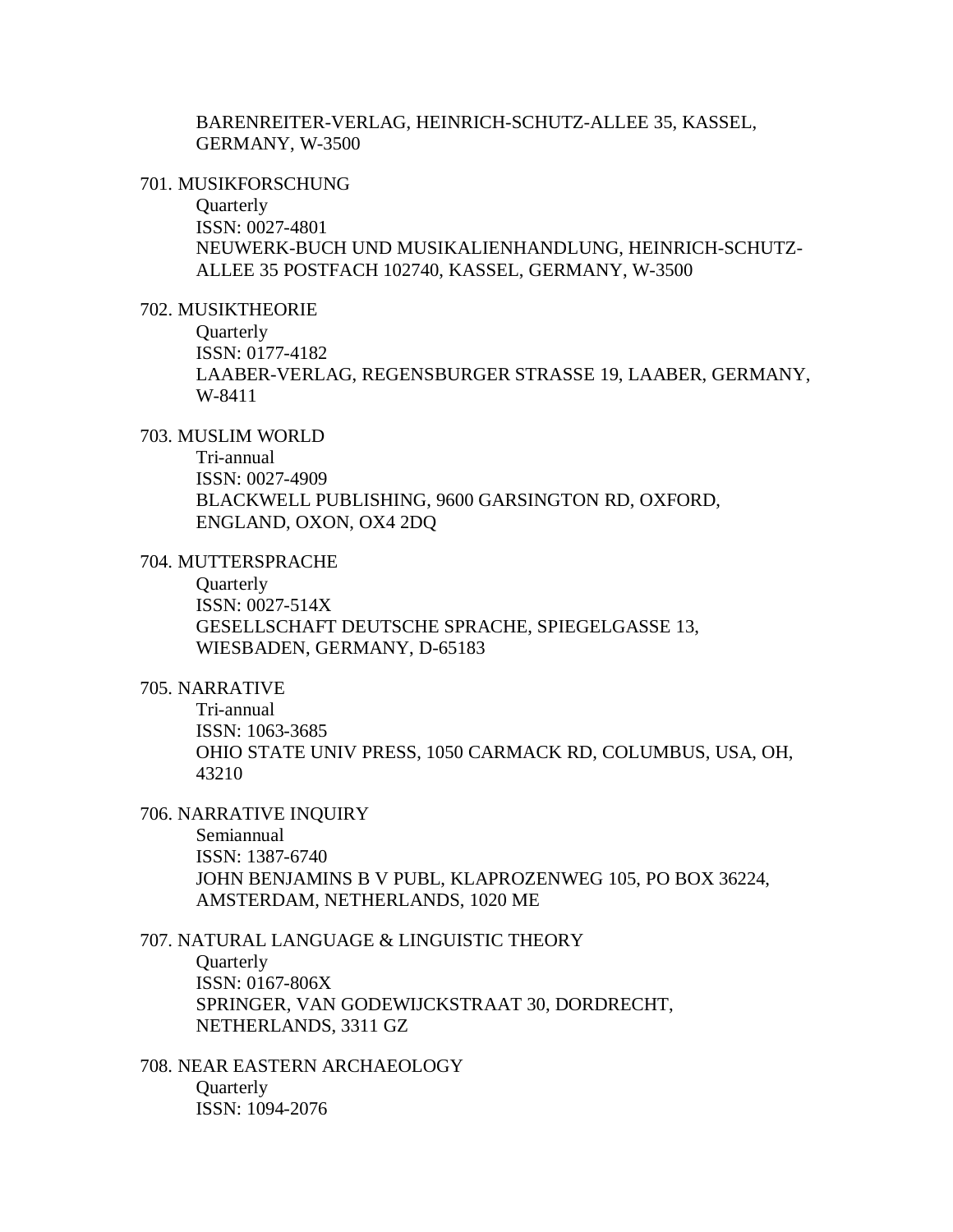#### ACADEMIC SERVICES, PO BOX 531, CANTON, USA, MA, 02021-0531

#### 709. NEOHELICON

Semiannual ISSN: 0324-4652 SPRINGER, VAN GODEWIJCKSTRAAT 30, DORDRECHT, NETHERLANDS, 3311 GZ

### 710. NEOPHILOLOGUS

**Quarterly** ISSN: 0028-2677 WOLTERS-NOORDHOFF B V, BOX 58, GRONINGEN, NETHERLANDS, 9700

#### 711. NEUE RUNDSCHAU

**Quarterly** ISSN: 0028-3347 S FISCHER VERLAG GMBH, POSTFACH 700 355, FRANKFURT/M, GERMANY, D-60553

### 712. NEUE ZEITSCHRIFT FUR MUSIK

Bimonthly ISSN: 0945-6945 VERLAG B SCHOTTS SOHNE, POSTFACH 3640 WEIHERGARTEN, MAINZ, GERMANY, 55026

#### 713. NEUE ZEITSCHRIFT FUR SYSTEMATISCHE THEOLOGIE UND RELIGIONSPHILOSOPHIE

Tri-annual ISSN: 0028-3517 WALTER DE GRUYTER & CO, GENTHINER STRASSE 13, BERLIN, GERMANY, D-10785

### 714. NEUPHILOLOGISCHE MITTEILUNGEN

**Quarterly** ISSN: 0028-3754 MODERN LANGUAGE SOC, HALLITUSKATU 11, HELSINKI, FINLAND, SF-00100

### 715. NEW ENGLAND QUARTERLY-A HISTORICAL REVIEW OF NEW ENGLAND LIFE AND LETTERS

**Quarterly** ISSN: 0028-4866 NEW ENGLAND QUARTERLY INC, MESERVE HALL 243 NORTHEASTERN UNIV 360 HUNTINGTON AVE, BOSTON, USA, MA, 02115

#### 716. NEW ENGLAND REVIEW-MIDDLEBURY SERIES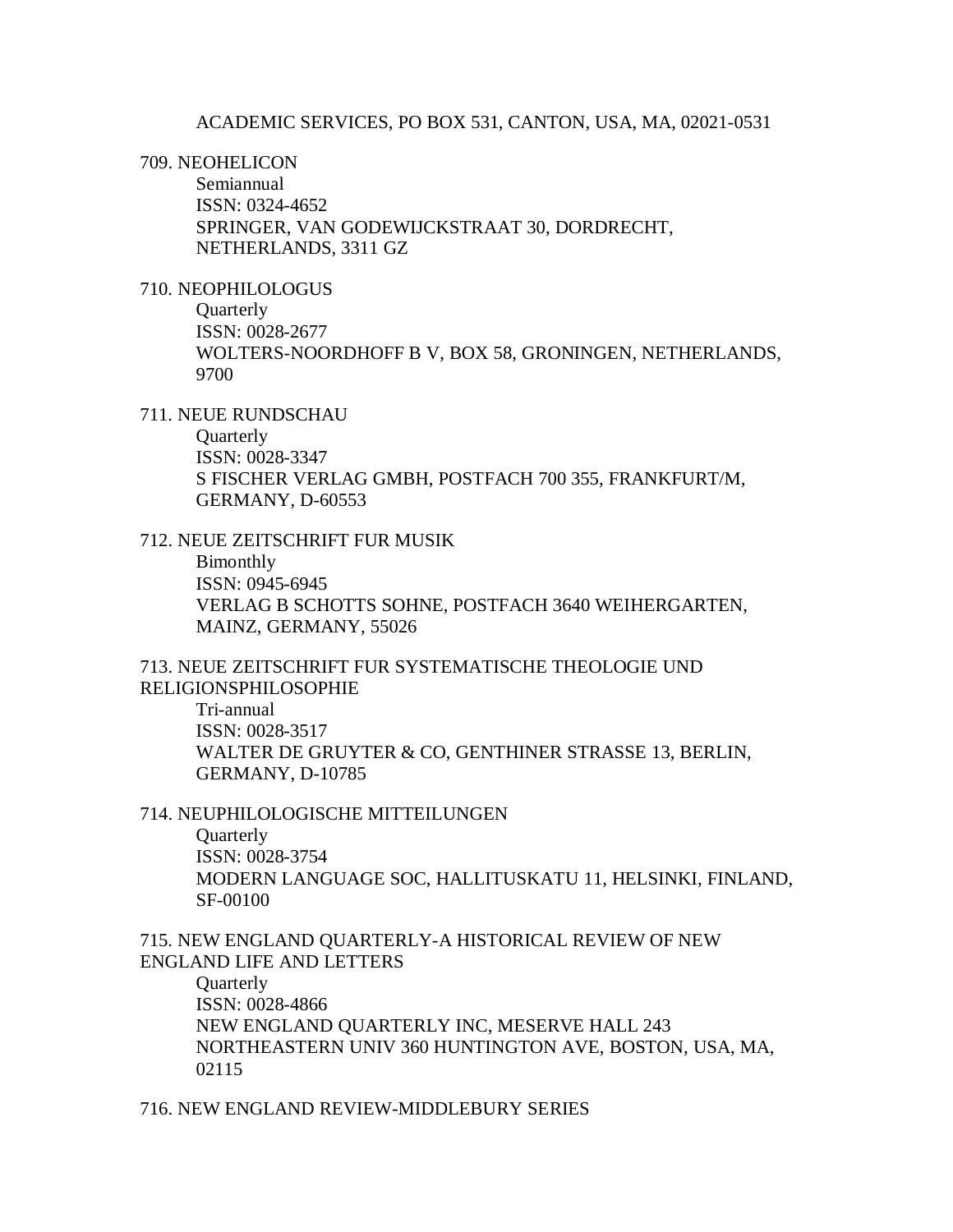**Ouarterly** ISSN: 1053-1297 MIDDLEBURY COLL PUBLICATIONS, MIDDLEBURY COLLEGE, MIDDLEBURY, USA, VT, 05753

#### 717. NEW GERMAN CRITIQUE

Tri-annual ISSN: 0094-033X DUKE UNIV PRESS, 905 W MAIN ST, STE 18-B, DURHAM, USA, NC, 27701

### 718. NEW LITERARY HISTORY

**Ouarterly** 

ISSN: 0028-6087

JOHNS HOPKINS UNIV PRESS, JOURNALS PUBLISHING DIVISION, 2715 NORTH CHARLES ST, BALTIMORE, USA, MD, 21218-4363

## 719. NEW MEXICO HISTORICAL REVIEW

**Quarterly** ISSN: 0028-6206 UNIV NEW MEXICO, NEW MEXICO HISTORICAL REVIEW, 1013 MESA VISTA HALL, ALBUQUERQUE, USA, NM, 87131-1186

#### 720. NEW ORLEANS REVIEW

Semiannual ISSN: 0028-6400 LOYOLA UNIV, BOX 195, NEW ORLEANS, USA, LA, 70118

### 721. NEW TESTAMENT STUDIES

**Ouarterly** ISSN: 0028-6885 CAMBRIDGE UNIV PRESS, 32 AVENUE OF THE AMERICAS, NEW YORK, USA, NY, 10013-2473

### 722. NEW THEATRE QUARTERLY

**Ouarterly** ISSN: 0266-464X CAMBRIDGE UNIV PRESS, 32 AVENUE OF THE AMERICAS, NEW YORK, USA, NY, 10013-2473

# 723. NEW YORK HISTORY

**Quarterly** ISSN: 0146-437X NEW YORK STATE HIST ASSN, PO BOX 800, COOPERSTOWN, USA, NY, 13326-0800

724. NEW YORK REVIEW OF BOOKS Semimonthly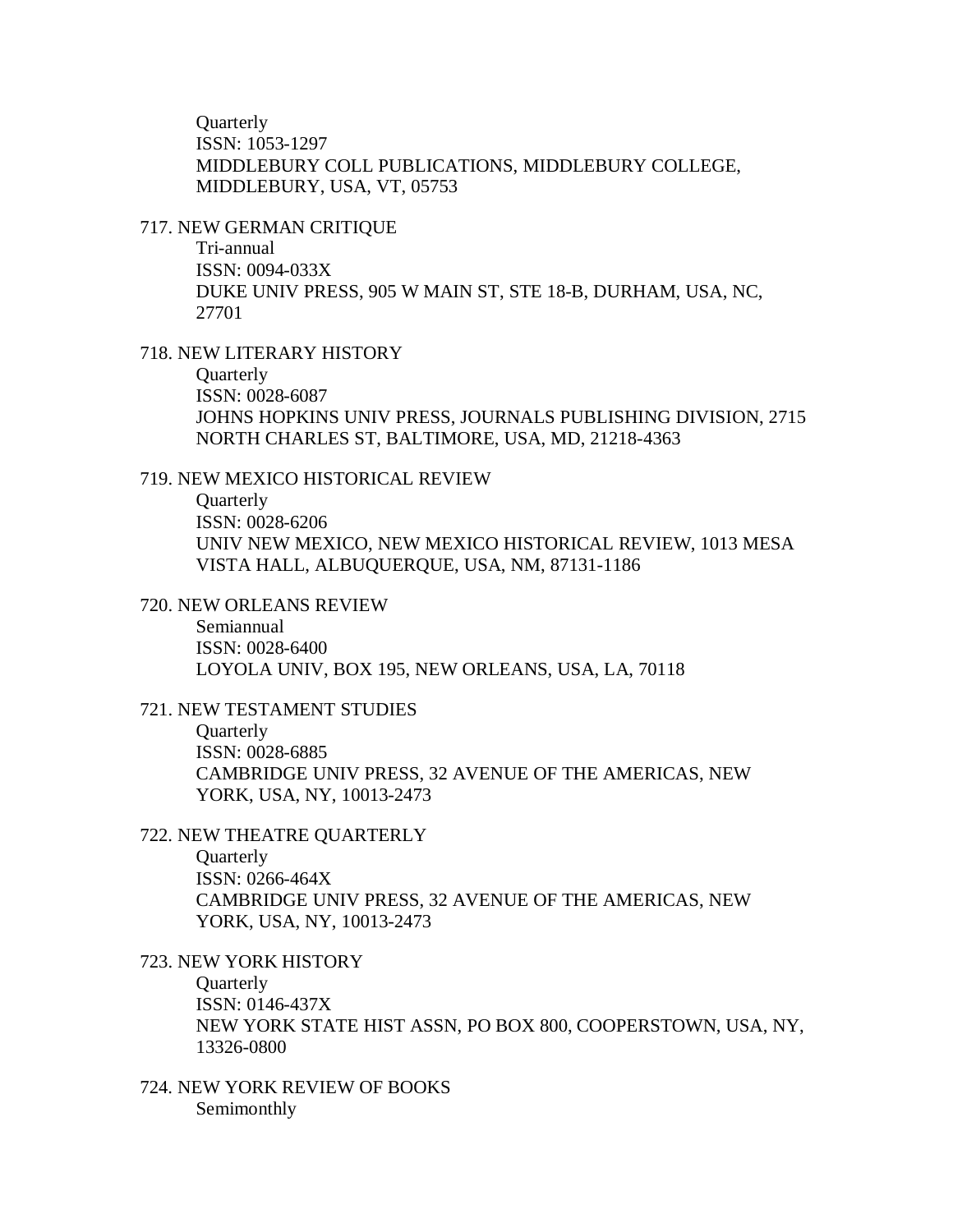ISSN: 0028-7504 NEW YORK REVIEW, 250 WEST 57TH ST, NEW YORK, USA, NY, 10107

#### 725. NEW YORK TIMES BOOK REVIEW

Weekly ISSN: 0028-7806 NEW YORK TIMES, 229 W 43RD ST, NEW YORK, USA, NY, 10036-3959

### 726. NEW ZEALAND JOURNAL OF HISTORY

Semiannual ISSN: 0028-8322 UNIV AUCKLAND, DEPT HISTORY PRIVATE BAG, AUCKLAND, NEW ZEALAND

727. NINETEENTH CENTURY MUSIC

Tri-annual ISSN: 0148-2076 UNIV CALIFORNIA PRESS, C/O JOURNALS DIVISION, 2000 CENTER ST, STE 303, BERKELEY, USA, CA, 94704-1223

728. NINETEENTH CENTURY PROSE

Semiannual ISSN: 1052-0406 NINETEENTH-CENTURY PROSE, SAN DIEGO STATE UNIV, DEPT ENGLISH COMPARATIVE LITERATURE 5500 CAMPANILE DR, SAN DIEGO, USA, CA, 92182-8140

# 729. NINETEENTH-CENTURY FRENCH STUDIES

Semiannual ISSN: 0146-7891 UNIV NEBRASKA PRESS, 1111 LINCOLN MALL, LINCOLN, USA, NE, 68588-0630

#### 730. NINETEENTH-CENTURY LITERATURE

**Quarterly** ISSN: 0891-9356 UNIV CALIFORNIA PRESS, C/O JOURNALS DIVISION, 2000 CENTER ST, STE 303, BERKELEY, USA, CA, 94704-1223

#### 731. NORTH AMERICAN ARCHAEOLOGIST

**Ouarterly** ISSN: 0197-6931 BAYWOOD PUBL CO INC, 26 AUSTIN AVE, PO BOX 337, AMITYVILLE, USA, NY, 11701

732. NORTH AMERICAN REVIEW Bimonthly ISSN: 0029-2397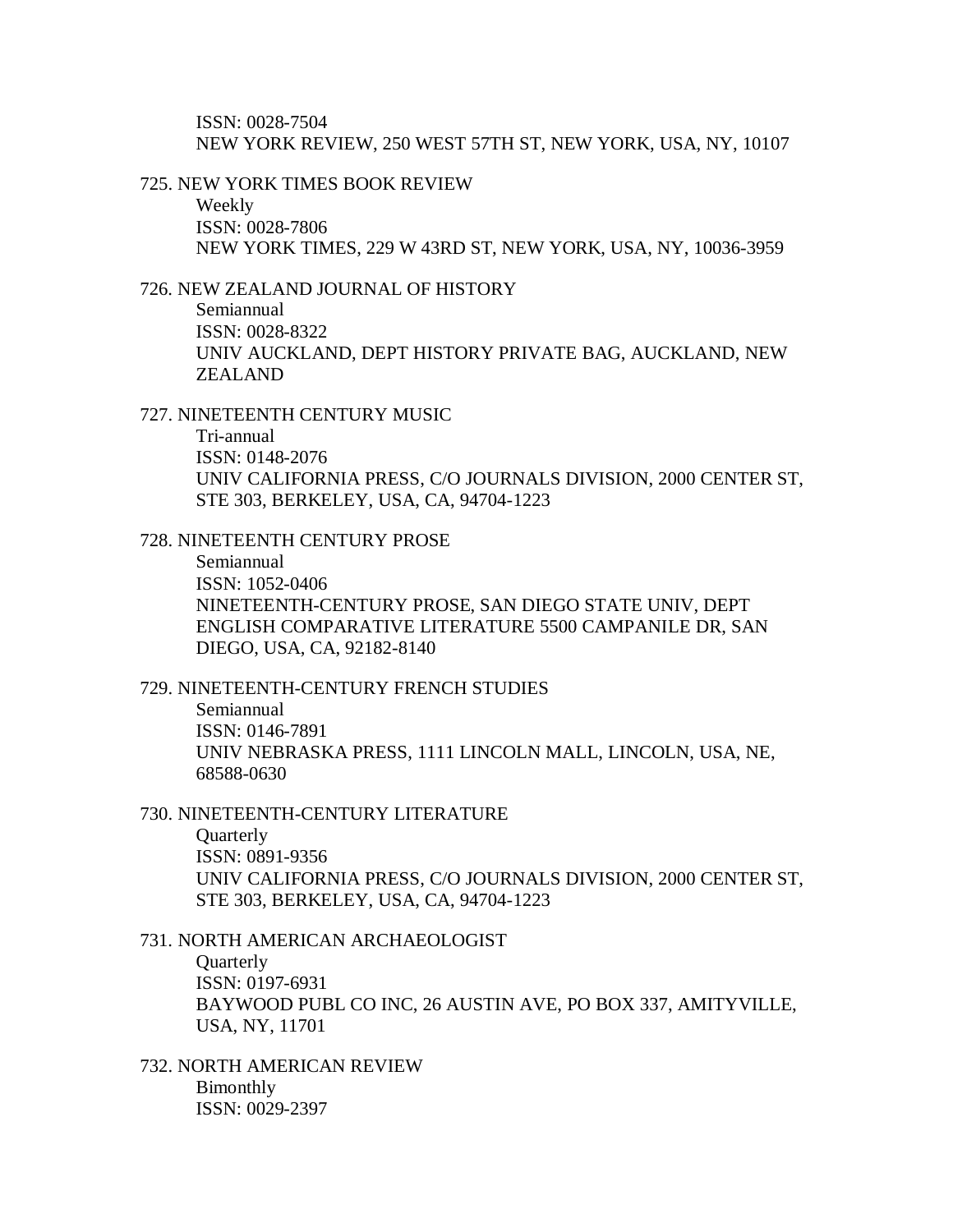UNIV NORTHERN IOWA, 1222 W 27TH ST, CEDAR FALLS, USA, IA, 50614

733. NORTHERN HISTORY

Semiannual ISSN: 0078-172X MANEY PUBLISHING, STE 1C, JOSEPHS WELL, HANOVER WALK, LEEDS, ENGLAND, W YORKS, LS3 1AB

### 734. NOTES

**Quarterly** ISSN: 0027-4380 MUSIC LIBRARY ASSN, C/O A-R EDITIONS, INC, 8551 RESEARCH WAY, STE 180, MIDDLETON, USA, WI, 53562

735. NOTES AND QUERIES

**Ouarterly** ISSN: 0029-3970 OXFORD UNIV PRESS, GREAT CLARENDON ST, OXFORD, ENGLAND, OX2 6DP

736. NOTES AND RECORDS OF THE ROYAL SOCIETY

Tri-annual ISSN: 0035-9149 ROYAL SOCIETY, 6-9 CARLTON HOUSE TERRACE, LONDON, ENGLAND, SW1Y 5AG

737. NOTTINGHAM FRENCH STUDIES

Semiannual ISSN: 0029-4586 UNIV NOTTINGHAM, DEPT FRENCH UNIV PARK, NOTTINGHAM, ENGLAND, NOTTS, NG7 2RD

### 738. NOUS

**Quarterly** ISSN: 0029-4624 BLACKWELL PUBLISHING, 9600 GARSINGTON RD, OXFORD, ENGLAND, OXON, OX4 2DQ

739. NOUVELLE REVUE DU SEIZIEME SIECLE Semiannual ISSN: 0294-1414 LIBRAIRIE DROZ SA, 11 RUE MASSOT CASE POSTALE 389, GENEVA 12, SWITZERLAND, 1211

740. NOUVELLE REVUE FRANCAISE **Ouarterly** ISSN: 0029-4802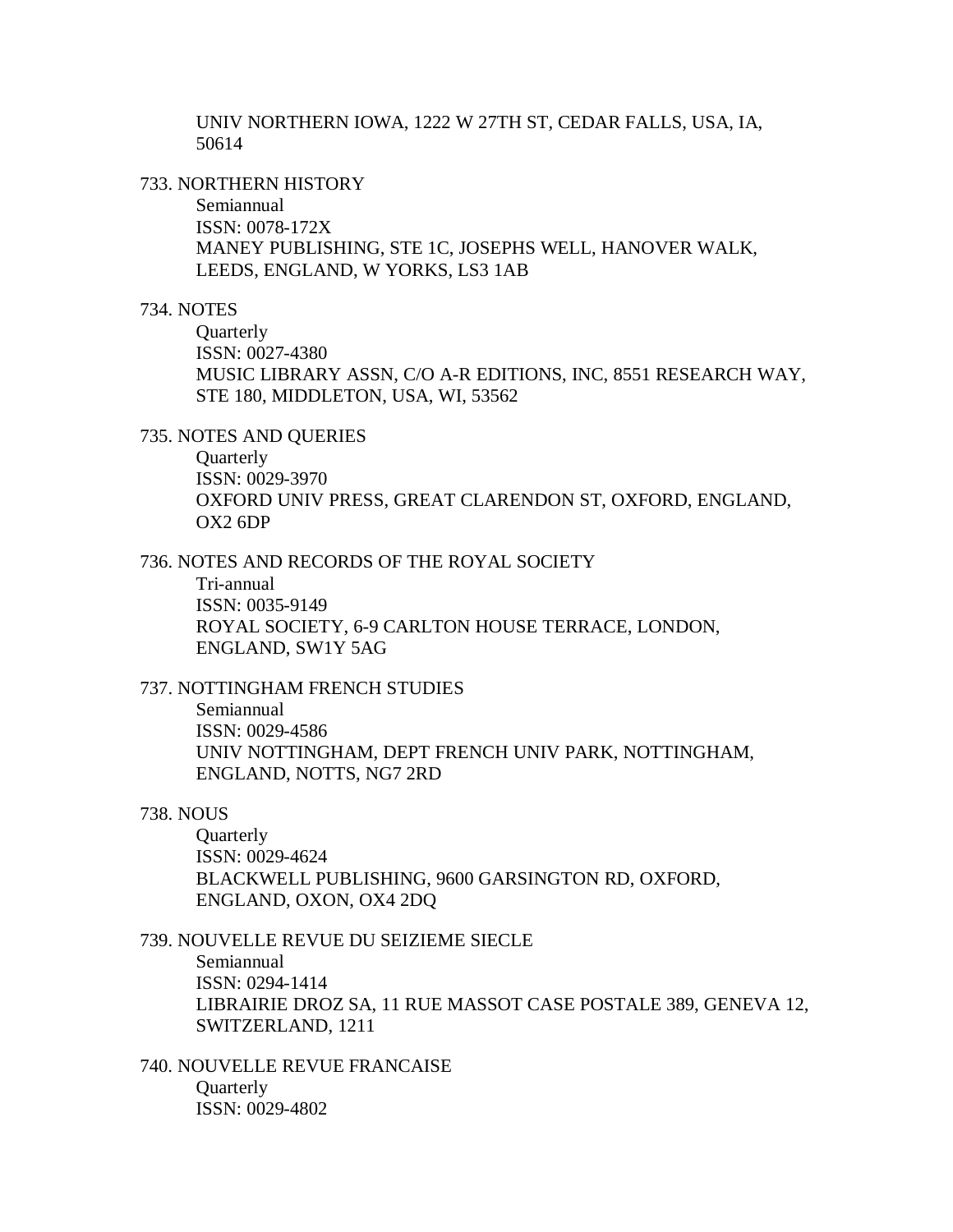EDITIONS GALLIMARD, 5 RUE SEBASTIEN-BOTTIN, PARIS, FRANCE, CEDEX 07, 75328

741. NOVEL-A FORUM ON FICTION

Tri-annual ISSN: 0029-5132 BROWN UNIV, BOX 1984, PROVIDENCE, USA, RI, 02192

# 742. NOVUM TESTAMENTUM

**Quarterly** ISSN: 0048-1009 BRILL ACADEMIC PUBLISHERS, PLANTIJNSTRAAT 2, P O BOX 9000, LEIDEN, NETHERLANDS, 2300 PA

743. NOVYI MIR

Monthly ISSN: 0130-7673 IZD STVO IZVESTIYA, PUSHKINSKAYA PL 5, MOSCOW, RUSSIA, K-6

# 744. NUMEN-INTERNATIONAL REVIEW FOR THE HISTORY OF RELIGIONS **Ouarterly** ISSN: 0029-5973

BRILL ACADEMIC PUBLISHERS, PLANTIJNSTRAAT 2, P O BOX 9000, LEIDEN, NETHERLANDS, 2300 PA

# 745. NUOVA RIVISTA MUSICALE ITALIANA

**Quarterly** ISSN: 0029-6228 E R I EDIZIONI RAI, VIA ARSENALE 41, TURIN, ITALY, 10121

# 746. NUOVA RIVISTA STORICA

Tri-annual ISSN: 0029-6236 SOC EDITRICE DANTE ALIGHIERI SRL, VIA MONTE SANTO, 25, ROME, ITALY, 00195

747. OCEANIC LINGUISTICS

Semiannual ISSN: 0029-8115 UNIV HAWAII PRESS, 2840 KOLOWALU ST, HONOLULU, USA, HI, 96822

# 748. OCTOBER

**Quarterly** ISSN: 0162-2870 M I T PRESS, 238 MAIN STREET, STE 500, CAMBRIDGE, USA, MA, 02142- 1046

749. OEIL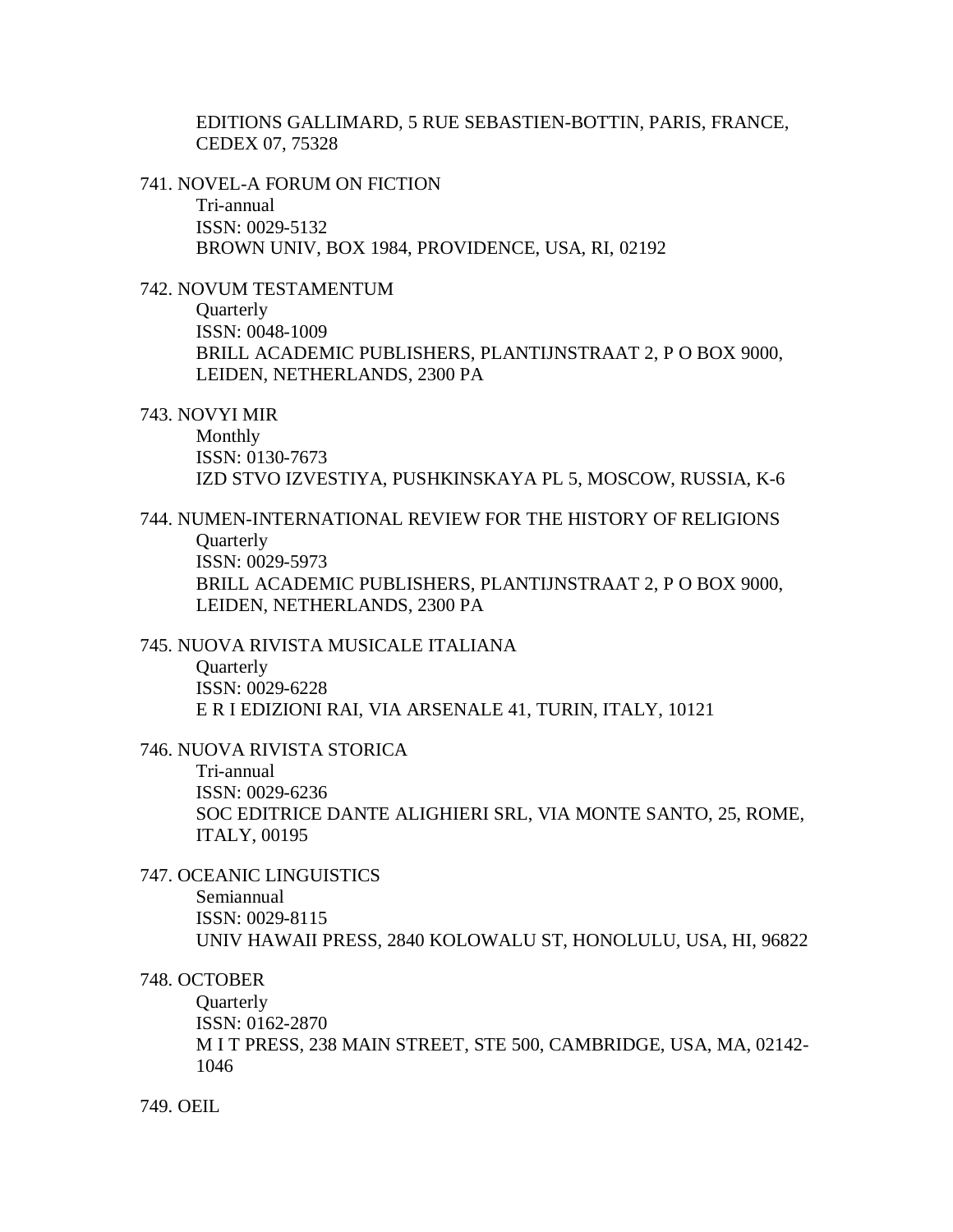Monthly ISSN: 0029-862X OEIL, BP 900006, LILLE CEDEX 09, FRANCE, 59718

### 750. OPERA

Monthly ISSN: 0030-3526 OPERA MAGAZINE, 36 BLACK LION LANE, LONDON, ENGLAND, W6 9BE

### 751. OPERA NEWS

Monthly ISSN: 0030-3607 METROPOLITAN OPERA GUILD, 1865 BROADWAY, NEW YORK, USA, NY, 10023

### 752. OPERA QUARTERLY

**Quarterly** 

ISSN: 0736-0053 OXFORD UNIV PRESS, GREAT CLARENDON ST, OXFORD, ENGLAND, OX2 6DP

# 753. ORBIS LITTERARUM

Bimonthly ISSN: 0105-7510 BLACKWELL PUBLISHING, 9600 GARSINGTON RD, OXFORD, ENGLAND, OXON, OX4 2DQ

# 754. OREGON HISTORICAL QUARTERLY

**Quarterly** ISSN: 0030-4727 OREGON HISTORICAL SOC, 1230 SW PARK AVE, PORTLAND, USA, OR, 97205

#### 755. ORIENTAL ART

**Ouarterly** ISSN: 0030-5278 ORIENTAL ART MAGAZINE LTD, 47 HILL ST, 06-06, SINGAPORE, SINGAPORE, 179365

### 756. OSIRIS

Annual ISSN: 0369-7827 UNIV CHICAGO PRESS, 1427 E 60TH ST, CHICAGO, USA, IL, 60637-2954

### 757. OSTERREICHISCHE MUSIKZEITSCHRIFT

Monthly ISSN: 0029-9316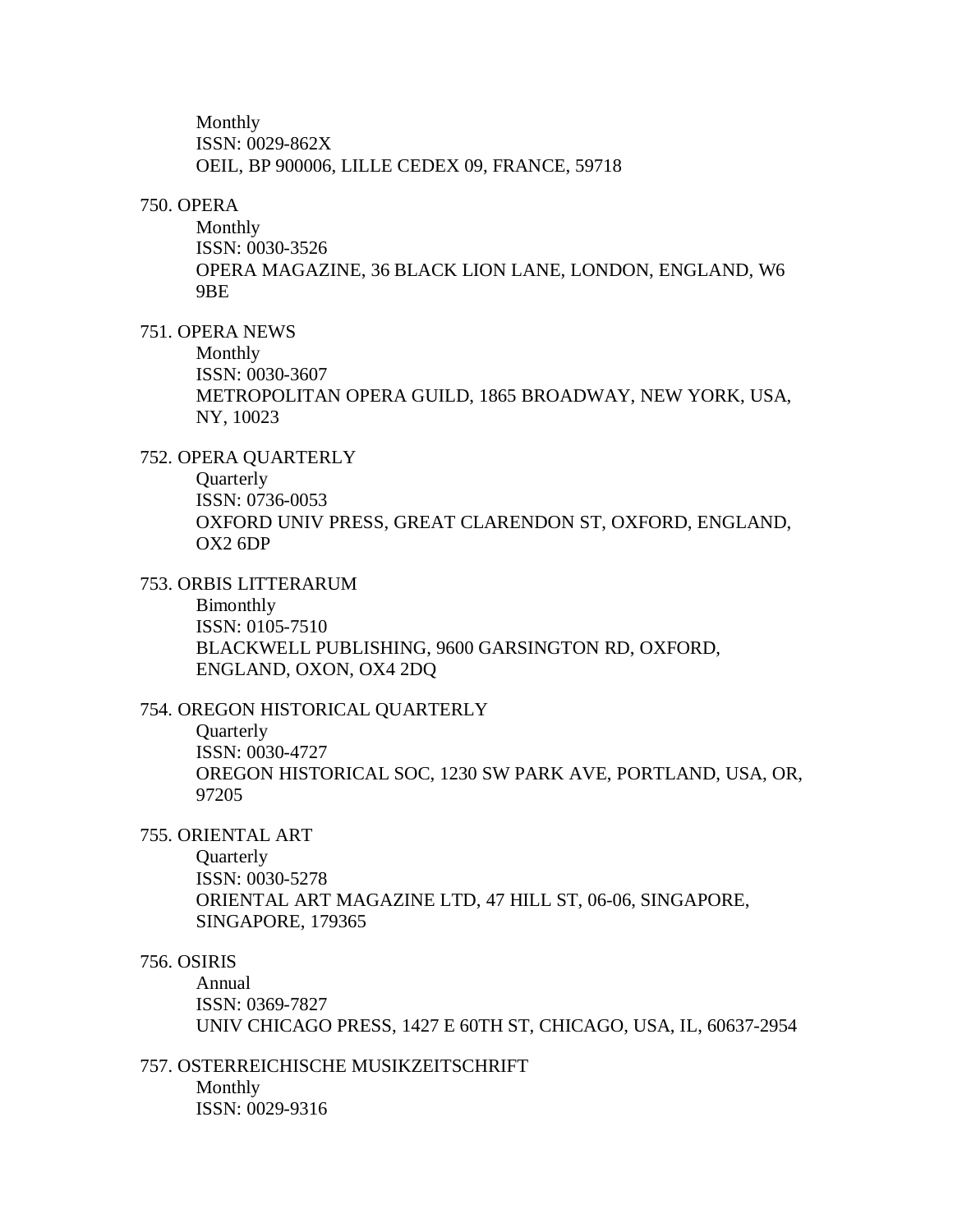MUSIKVERLAG ELISABETH LAFITE, HEGELGASSE 13-22, VIENNA, AUSTRIA, 1010

758. OSTERREICHISCHE ZEITSCHRIFT FUR VOLKSKUNDE

**Quarterly** ISSN: 0029-9669 VEREIN FUR VOLKSKUNDE, LAUDONGASSE 15, VIENNA, AUSTRIA, A-1080

759. OTECHESTVENNAYA ISTORIYA

Bimonthly ISSN: 0869-5687 ROSSIISKAYA AKADEMIYA NAUK, SAVELEVSKII PER., 13 OCTOZHENKA, MOSCOW, RUSSIA, 119034

760. OUD HOLLAND

**Ouarterly** 

ISSN: 0030-672X NETHERLANDS INST ART HISTORY, PRINS WILLEM ALEXANDERHOF 5, POSTBUS 90418, THE HAGUE, NETHERLANDS, 2509 LK S

### 761. OVERLAND

**Ouarterly** ISSN: 0030-7416 O L SOCIETY LIMITED, PO BOX 14146 M C M C, MELBOURNE, AUSTRALIA, 8001

# 762. OXFORD ART JOURNAL

Semiannual ISSN: 0142-6540 OXFORD UNIV PRESS, GREAT CLARENDON ST, OXFORD, ENGLAND, OX2 6DP

### 763. OXFORD GERMAN STUDIES

Annual

ISSN: 0078-7191 WILLEM A MEEUWS PUBL, WIGHTWICK BOARS HILL, OXFORD, ENGLAND, OXON, OX1 5DR

# 764. OXFORD LITERARY REVIEW

Annual ISSN: 0305-1498 OXFORD LITERARY REVIEW, WADHAM COLLEGE, OXFORD, ENGLAND, OX1 3PN

765. PACIFIC HISTORICAL REVIEW **Ouarterly** ISSN: 0030-8684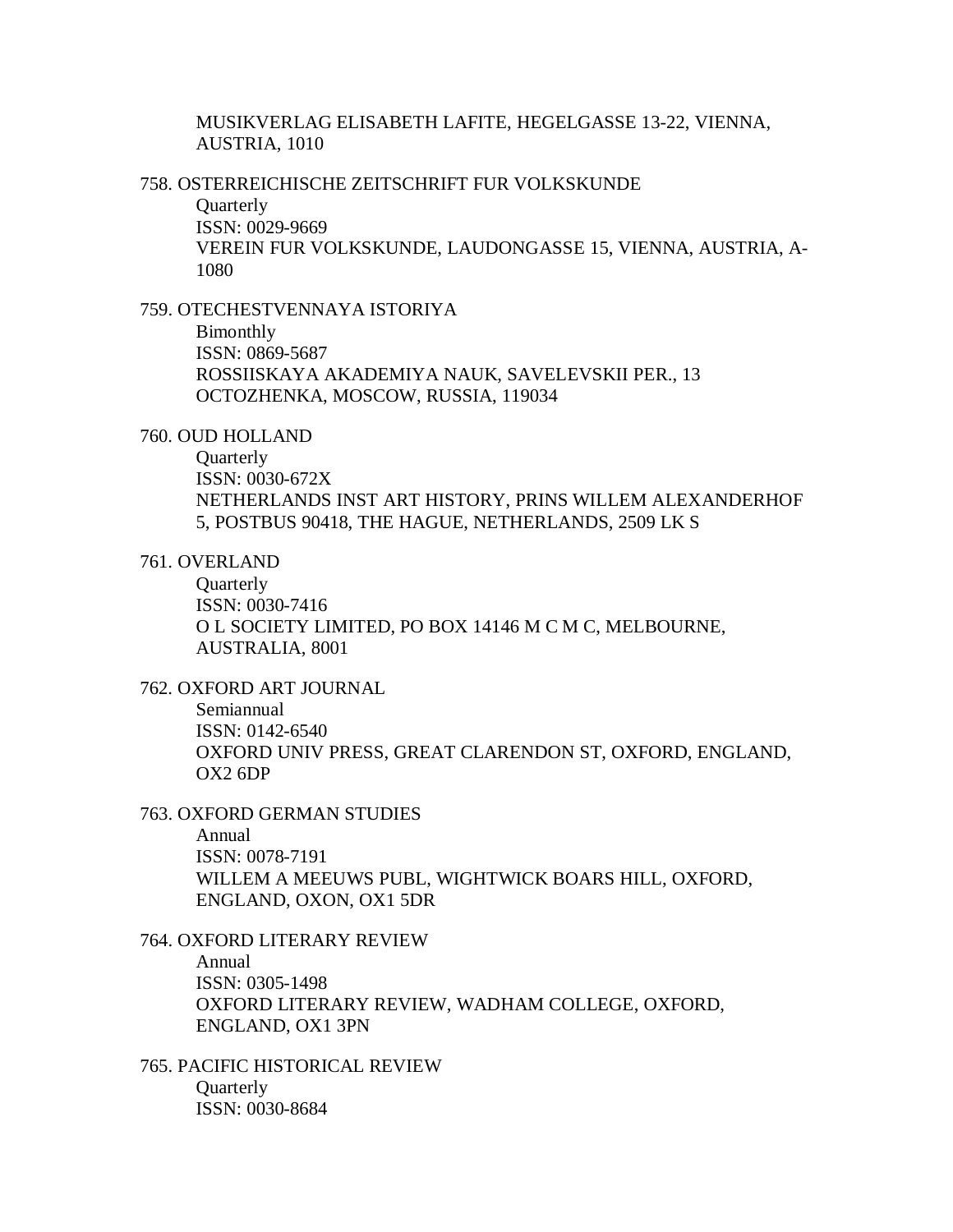UNIV CALIFORNIA PRESS, C/O JOURNALS DIVISION, 2000 CENTER ST, STE 303, BERKELEY, USA, CA, 94704-1223

766. PACIFIC NORTHWEST QUARTERLY

**Ouarterly** ISSN: 0030-8803 UNIV WASHINGTON, 4045 BROOKLYN AVENUE NE, SEATTLE, USA, WA, 98105

767. PACIFIC PHILOSOPHICAL QUARTERLY

**Quarterly** ISSN: 0279-0750 BLACKWELL PUBLISHING, 9600 GARSINGTON RD, OXFORD, ENGLAND, OXON, OX4 2DQ

768. PAIDEUMA-STUDIES IN AMERICAN AND BRITISH MODERNIST POETRY Semiannual ISSN: 0090-5674 NATL POETRY FOUNDATION, UNIV MAINE, 5752 NEVILLE HALL, ORONO, USA, ME, 04469-5752

769. PAJ-A JOURNAL OF PERFORMANCE AND ART Tri-annual ISSN: 1520-281X M I T PRESS, 238 MAIN STREET, STE 500, CAMBRIDGE, USA, MA, 02142- 1046

770. PAPERS OF THE BIBLIOGRAPHICAL SOCIETY OF AMERICA **Ouarterly** ISSN: 0006-128X BIBLIOGRAPHICAL SOC AMER, PO BOX 1537 LENOX HILL STATION, NEW YORK, USA, NY, 10021

771. PAPERS ON LANGUAGE AND LITERATURE

**Quarterly** 

ISSN: 0031-1294 SOUTHERN ILLINOIS UNIV, BOX 43-A, EDWARDSVILLE, USA, IL, 62026-1434

772. PARABOLA

**Ouarterly** ISSN: 0362-1596 SOCIETY FOR THE STUDY OF MYTH & TRADITION, INC, 656 BROADWAY, NEW YORK, USA, NY, 10012-2317

773. PARAGRAPH

Tri-annual ISSN: 0264-8334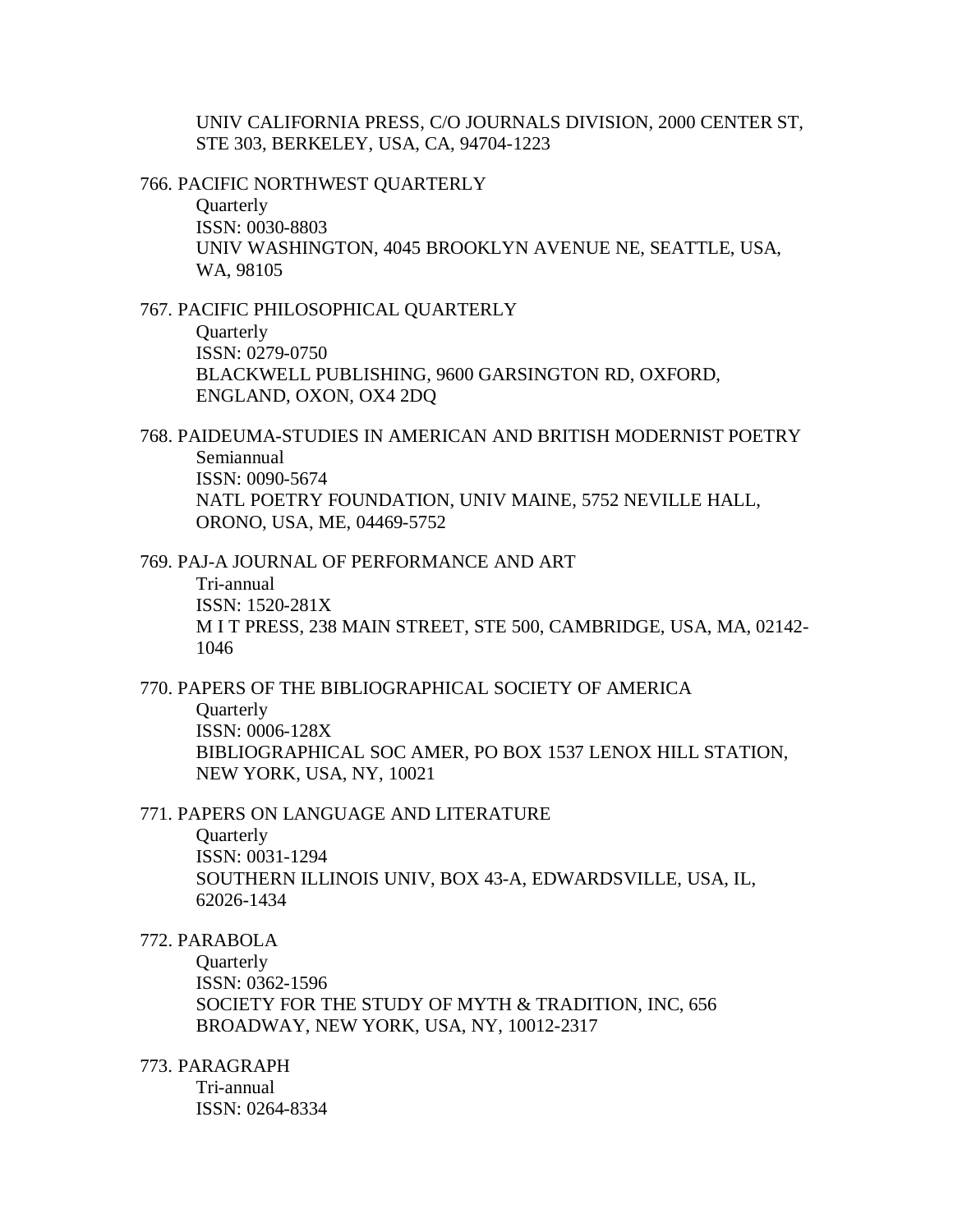EDINBURGH UNIV PRESS, 22 GEORGE SQUARE, EDINBURGH, SCOTLAND, MIDLOTHIAN, EH8 9LF

### 774. PARERGON

Semiannual ISSN: 0313-6221 AUSTRALIAN NZ ASSN MEDIEVAL EARLY MODERN STUDIES, UNIV WESTERN AUSTRALIA, DISCIPL ENGLISH, COMMUNICATION & CULTURAL STUDIES M202, CRAWLEY, AUSTRALIA, 6009

### 775. PARIS REVIEW

**Ouarterly** ISSN: 0031-2037 PARIS REVIEW, PO BOX 23165, JACKSON, USA, MS, 39225-9933

### 776. PARNASSUS-POETRY IN REVIEW

Semiannual ISSN: 0048-3028 POETRY IN REVIEW FOUNDATION, 205 W 89TH ST, NO 8F, NEW YORK, USA, NY, 10024-1835

# 777. PARTIAL ANSWERS-JOURNAL OF LITERATURE AND THE HISTORY OF IDEAS

Semiannual ISSN: 1565-3668 HEBREW UNIV MAGNES PRESS, PO BOX 39099, JERUSALEM, ISRAEL, 91390

### 778. PAST & PRESENT

**Ouarterly** ISSN: 0031-2746 OXFORD UNIV PRESS, GREAT CLARENDON ST, OXFORD, ENGLAND, OX2 6DP

### 779. PATTERNS OF PREJUDICE

**Ouarterly** ISSN: 0031-322X ROUTLEDGE JOURNALS, TAYLOR & FRANCIS LTD, 4 PARK SQUARE, MILTON PARK, ABINGDON, ENGLAND, OXFORDSHIRE, OX14 4RN

# 780. PENNSYLVANIA MAGAZINE OF HISTORY AND BIOGRAPHY

Tri-annual ISSN: 0031-4587 HISTORICAL SOC PA, 1300 LOCUST ST, PHILADELPHIA, USA, PA, 19107

### 781. PENSAMIENTO **Ouarterly** ISSN: 0031-4749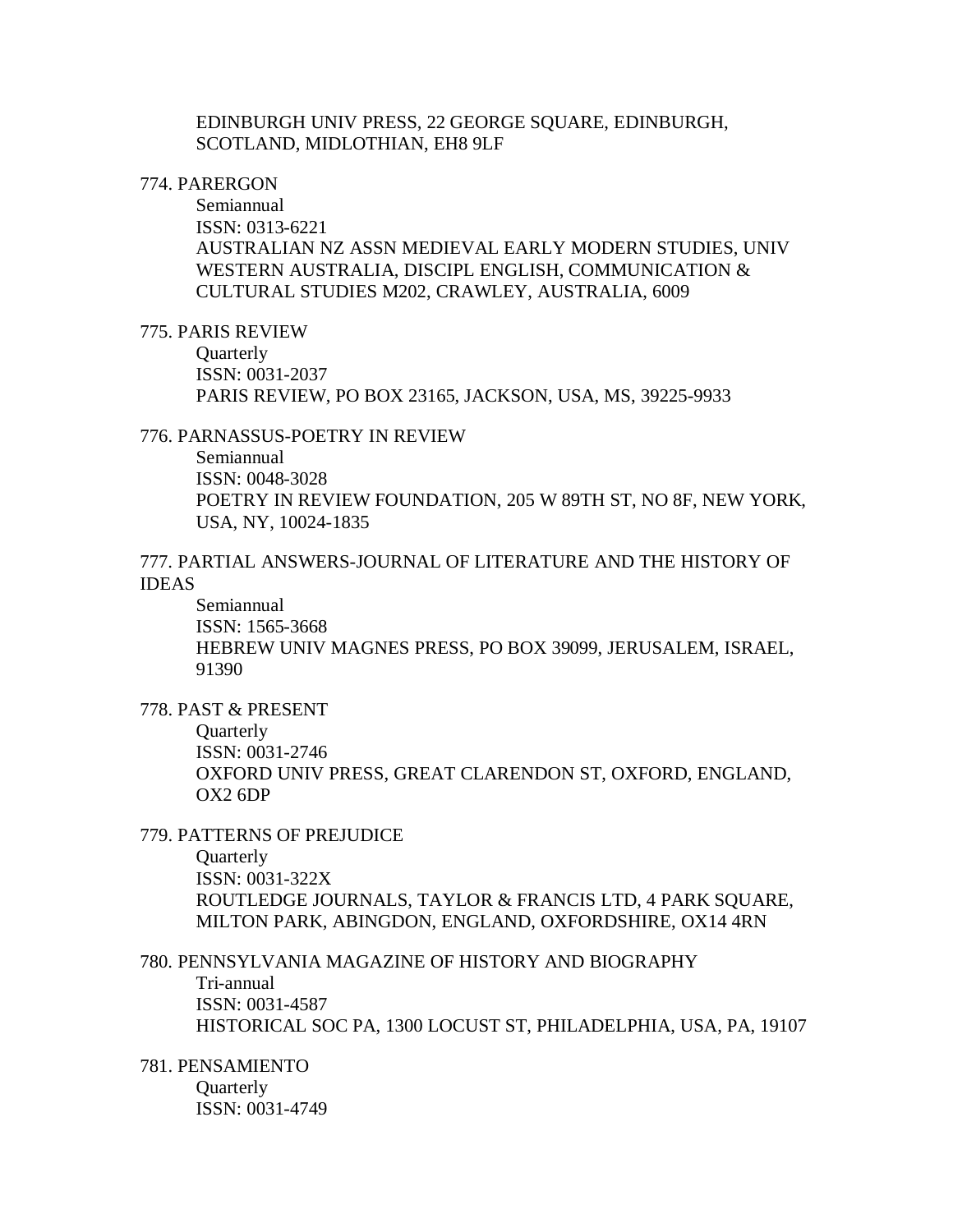CENT LOYOLA ESTUD COMUN SOC, PABLO ARANDA 3, MADRID, SPAIN, 6

782. PERFORMANCE RESEARCH

**Quarterly** ISSN: 1352-8165 TAYLOR & FRANCIS LTD, 4 PARK SQUARE, MILTON PARK, ABINGDON, ENGLAND, OXON, OX14 4RN

783. PERSPECTIVES-STUDIES IN TRANSLATOLOGY

**Quarterly** ISSN: 0907-676X MULTILINGUAL MATTERS LTD/CHANNEL VIEW PUBLICATIONS, FRANKFURT LODGE, CLEVEDON HALL, VICTORIA RD, CLEVEDON, ENGLAND, AVON, BS217HH

### 784. PHILOLOGICAL QUARTERLY

**Quarterly** ISSN: 0031-7977 UNIV IOWA, ENGLISH PHILOSOPHY BLDG DEPT PUBLICATIONS LOU EICHLER, IOWA CITY, USA, IA,52242

785. PHILOLOGUS

Semiannual ISSN: 0031-7985 AKADEMIE VERLAG GMBH, PALISADENSTR 40, BERLIN, GERMANY, D-10243

786. PHILOSOPHIA

Irregular ISSN: 0048-3893 BAR ILAN UNIV, DEPT PHILOSOPHY, RAMAT GAN, ISRAEL

### 787. PHILOSOPHIA AFRICANA

Semiannual ISSN: 1539-8250 DEPAUL UNIV, DEPT PHILOSOPHY, 2352 N CLIFTON AVENUE, STE 150, CHICAGO, USA, IL, 60614

788. PHILOSOPHICAL FORUM **Ouarterly** ISSN: 0031-806X BLACKWELL PUBLISHING, 9600 GARSINGTON RD, OXFORD, ENGLAND, OXON, OX4 2DQ

789. PHILOSOPHICAL INVESTIGATIONS **Ouarterly** ISSN: 0190-0536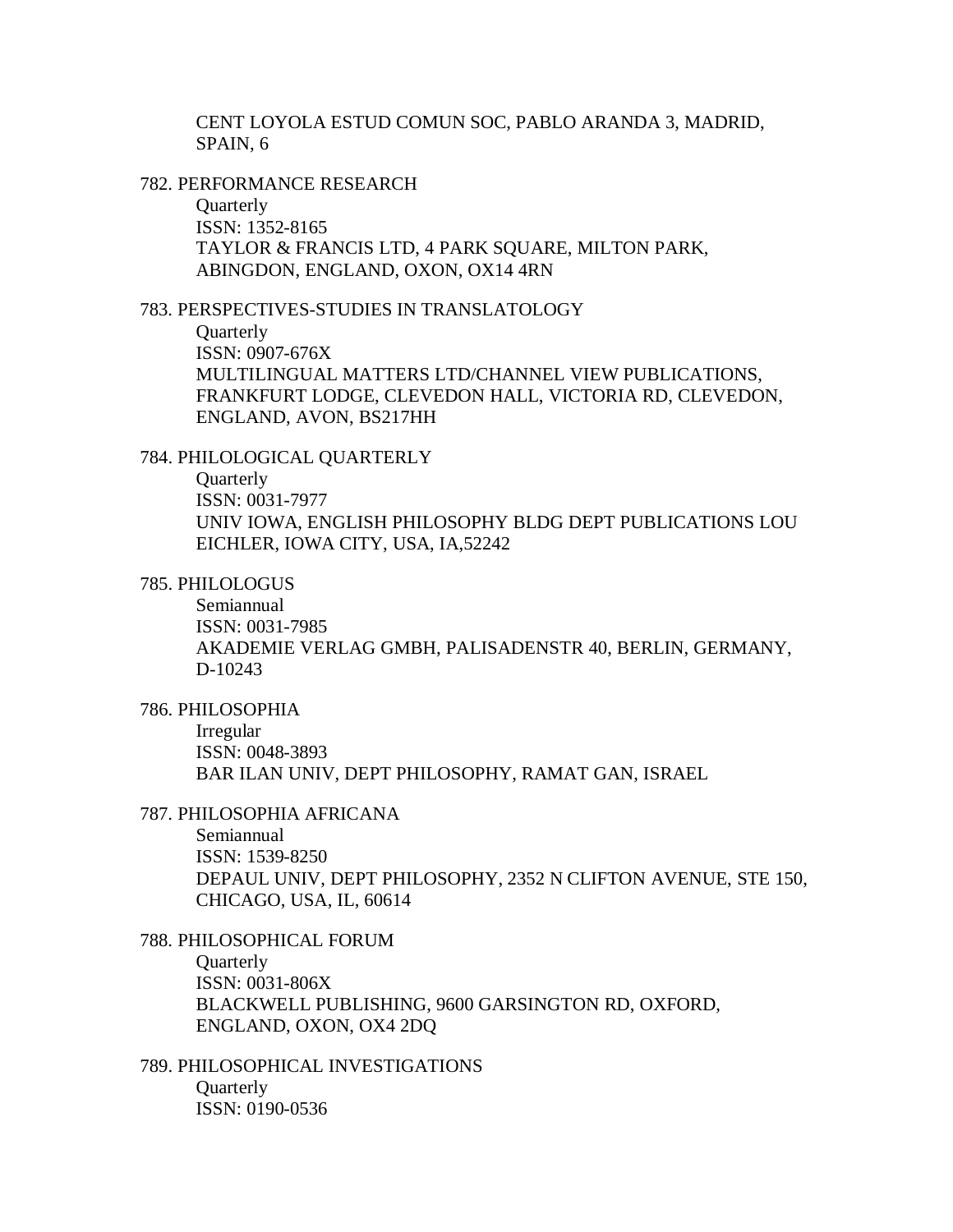BLACKWELL PUBLISHING, 9600 GARSINGTON RD, OXFORD, ENGLAND, OXON, OX4 2DQ

#### 790. PHILOSOPHICAL QUARTERLY

**Ouarterly** ISSN: 0031-8094 BLACKWELL PUBLISHING, 9600 GARSINGTON RD, OXFORD, ENGLAND, OXON, OX4 2DQ

### 791. PHILOSOPHICAL REVIEW

**Quarterly** ISSN: 0031-8108 CORNELL UNIV SAGE SCHOOL PHILOSOPHY, PHILOSOPHICAL REVIEW , CORNELL UNIV, B7 MCGRAW HALL220 GOLDWIN SMITH HALL,ITHACA, USA, NY, 14853-4601

### 792. PHILOSOPHICAL STUDIES

Monthly ISSN: 0031-8116 SPRINGER, VAN GODEWIJCKSTRAAT 30, DORDRECHT, NETHERLANDS, 3311 GZ

#### 793. PHILOSOPHISCHE RUNDSCHAU

**Quarterly** ISSN: 0031-8159 J C B MOHR, POSTFACH 2040, TUBINGEN, GERMANY, W-7400

### 794. PHILOSOPHISCHES JAHRBUCH

Semiannual ISSN: 0031-8183 VERLAG KARL ALBER, HERMANN-HERDER-STR 4, FREIBURG BREISGAU, GERMANY, 79104

#### 795. PHILOSOPHY

**Quarterly** ISSN: 0031-8191 CAMBRIDGE UNIV PRESS, 32 AVENUE OF THE AMERICAS, NEW YORK, USA, NY, 10013-2473

### 796. PHILOSOPHY AND LITERATURE

Semiannual ISSN: 0190-0013 JOHNS HOPKINS UNIV PRESS, JOURNALS PUBLISHING DIVISION, 2715 NORTH CHARLES ST, BALTIMORE, USA, MD, 21218-4363

797. PHILOSOPHY AND PHENOMENOLOGICAL RESEARCH Bimonthly ISSN: 0031-8205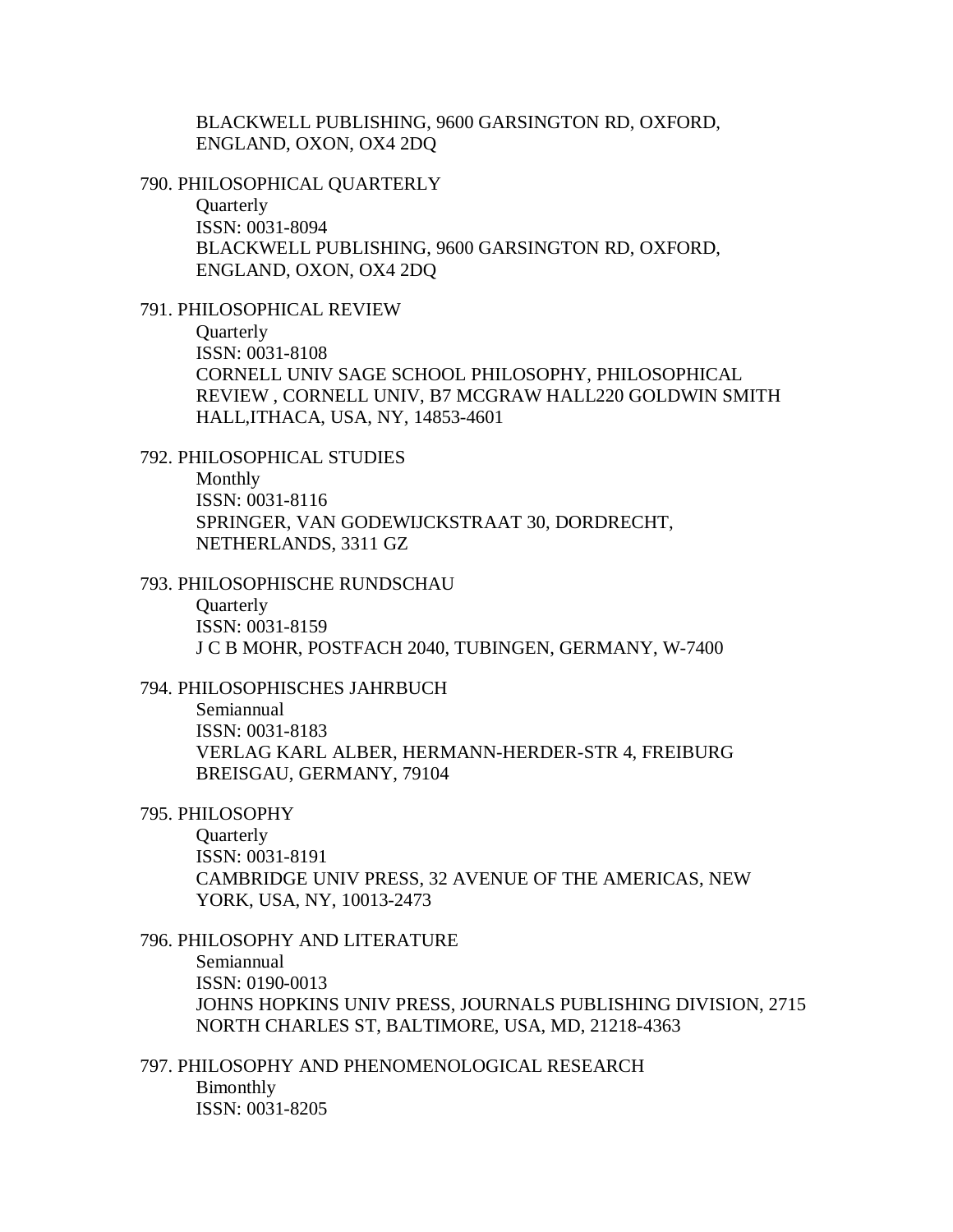PHILOSOPHY PHENOMENOLOGICAL RES, BROWN UNIV BOX 1947, PROVIDENCE, USA, RI, 02912

#### 798. PHILOSOPHY AND RHETORIC

**Quarterly** ISSN: 0031-8213 PENN STATE UNIV PRESS, 820 NORTH UNIV DRIVE, U S B 1, STE C, UNIVERSITY PK, USA, PA, 16802

### 799. PHILOSOPHY EAST & WEST

**Quarterly** ISSN: 0031-8221 UNIV HAWAII PRESS, 2840 KOLOWALU ST, HONOLULU, USA, HI, 96822

# 800. PHILOSOPHY OF SCIENCE Bimonthly ISSN: 0031-8248 UNIV CHICAGO PRESS, 1427 E 60TH ST, CHICAGO, USA, IL, 60637-2954

#### 801. PHILOSOPHY OF THE SOCIAL SCIENCES

**Ouarterly** ISSN: 0048-3931 SAGE PUBLICATIONS INC, 2455 TELLER RD, THOUSAND OAKS, USA, CA, 91320

802. PHILOSOPHY TODAY

**Quarterly** ISSN: 0031-8256 PHILOSOPHY TODAY DEPAUL UNIV, 25 EAST JACKSON BOULEVARD, CHICAGO, USA, IL, 60604

# 803. PHOENIX-THE JOURNAL OF THE CLASSICAL ASSOCIATION OF CANADA Semiannual ISSN: 0031-8299 CLASSICAL ASSOC CANADA, TRINITY COLLEGE, TORONTO, CANADA, ONTARIO, M5S 1H8

#### 804. PHONETICA

**Ouarterly** ISSN: 0031-8388 KARGER, ALLSCHWILERSTRASSE 10, BASEL, SWITZERLAND, CH-4009

### 805. PHRONESIS-A JOURNAL FOR ANCIENT PHILOSOPHY

**Quarterly** ISSN: 0031-8868 BRILL ACADEMIC PUBLISHERS, PLANTIJNSTRAAT 2, P O BOX 9000, LEIDEN, NETHERLANDS, 2300 PA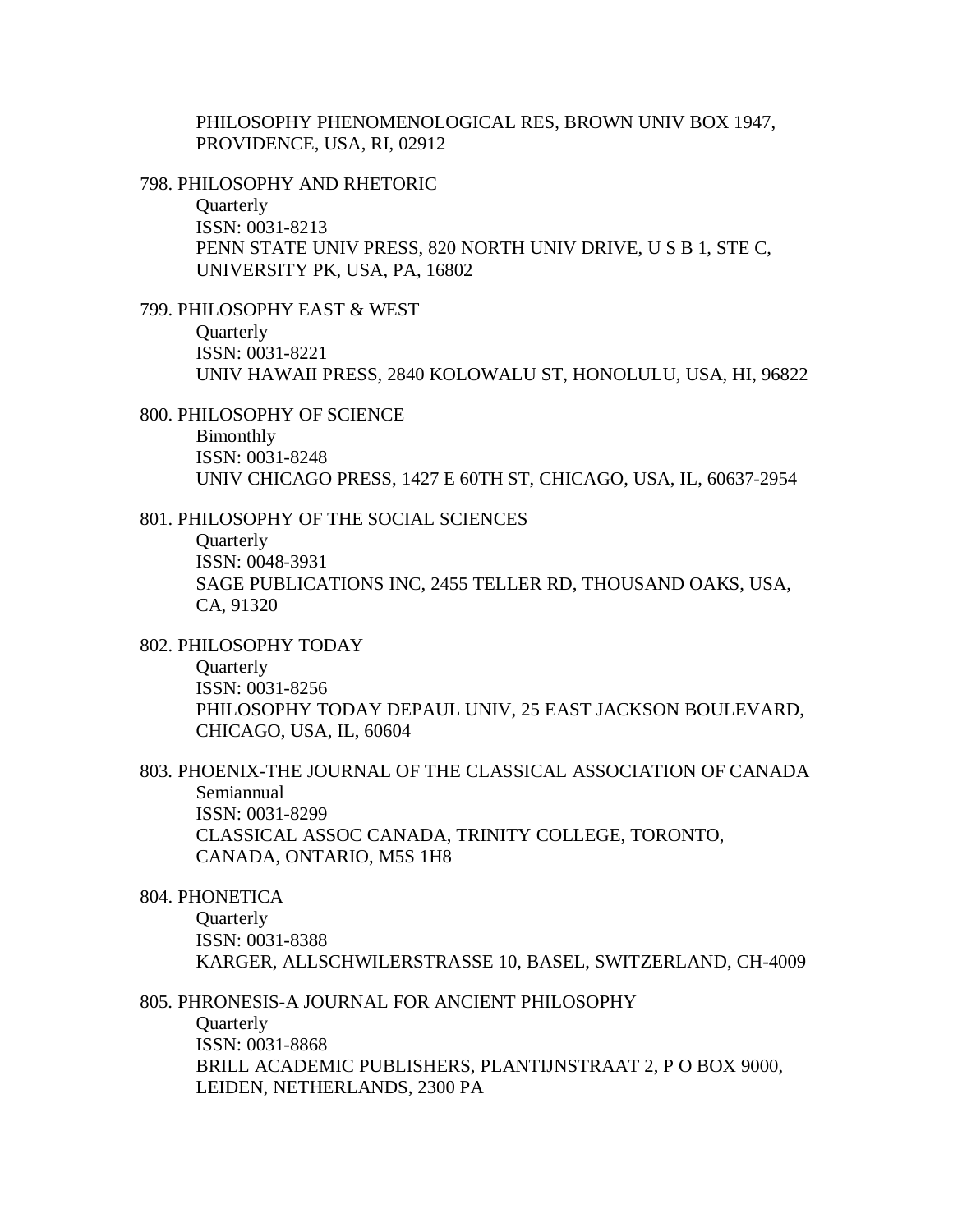806. PLACES-A FORUM OF ENVIRONMENTAL DESIGN Tri-annual ISSN: 0731-0455 DESIGN HISTORY FOUNDATION, C/O PLACES, PO BOX 1897, LAWRENCE, USA, KS, 66044-8897

807. PLAINSONG & MEDIEVAL MUSIC

Semiannual ISSN: 0961-1371 CAMBRIDGE UNIV PRESS, EDINBURGH BLDG, SHAFTESBURY RD, CAMBRIDGE, ENGLAND, CB2 2RU

808. PLOUGHSHARES

Tri-annual ISSN: 0048-4474 PLOUGHSHARES INC, EMERSON COLLEGE, 100 BEACON ST, BOSTON, USA, MA, 02116

809. PMLA-PUBLICATIONS OF THE MODERN LANGUAGE ASSOCIATION OF AMERICA

Bimonthly ISSN: 0030-8129 MODERN LANGUAGE ASSOC AMER, 10 ASTOR PLACE, NEW YORK, USA, NY, 10003

810. POE STUDIES-DARK ROMANTICISM

Semiannual ISSN: 0090-5224 WASHINGTON STATE UNIV, PO BOX 645020, PULLMAN, USA, WA, 99164-5910

811. POETICA-ZEITSCHRIFT FUR SPRACH-UND LITERATURWISSENSCHAFT Semiannual ISSN: 0303-4178 WILHELM FINK VERLAG, JUHENPLATZ 1-3, PADERBORN, GERMANY, D-33098

812. POETICS

Bimonthly ISSN: 0304-422X ELSEVIER SCIENCE BV, PO BOX 211, AMSTERDAM, NETHERLANDS, 1000 AE

813. POETICS TODAY **Quarterly** 

ISSN: 0333-5372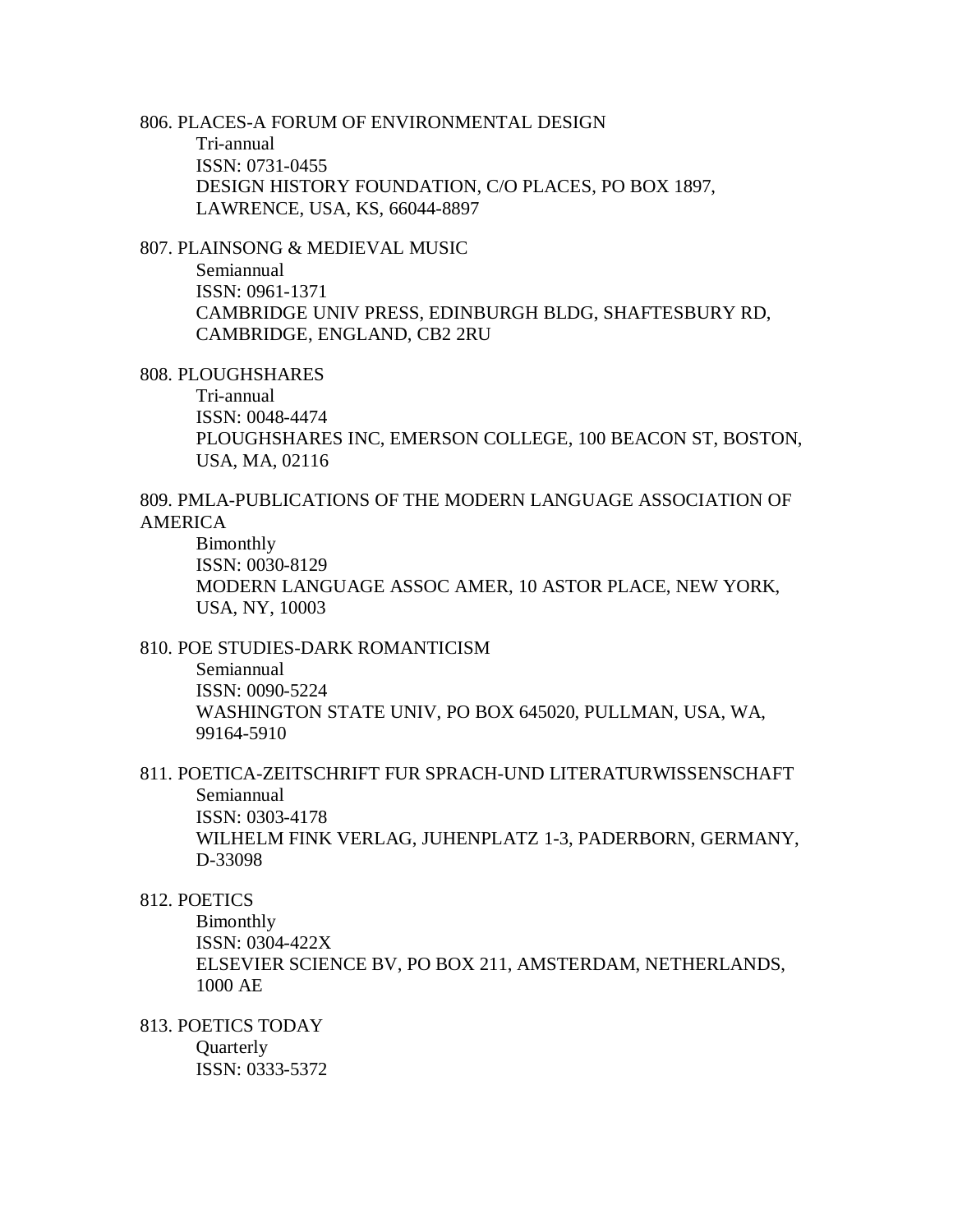DUKE UNIV PRESS, 905 W MAIN ST, STE 18-B, DURHAM, USA, NC, 27701

## 814. POETRY

Monthly ISSN: 0032-2032 POETRY, 60 W WALTON ST, CHICAGO, USA, IL, 60610

### 815. POETRY REVIEW

**Quarterly** ISSN: 0032-2156 POETRY SOC INC, 22 BETTERTON ST, LONDON, ENGLAND, WC2H 9BU

### 816. POETRY WALES

**Ouarterly** ISSN: 0032-2202 SEREN BOOKS/POETRY WALES, ANDMAR HOUSE, BRIDGEND, WALES, M GLAM, CF31 4LJ

### 817. POMEGRANATE

Semiannual ISSN: 1528-0268 EQUINOX PUBLISHING LTD, UNIT SIX, THE VILLAGE, 101 AMIES ST, LONDON, ENGLAND, SW11 2JW

### 818. PONTE

Monthly ISSN: 0032-423X IL PONTE EDITORE, VIA L MANARA, 10/12, FLORENCE, ITALY, 50135

#### 819. POPULAR MUSIC AND SOCIETY

**Quarterly** ISSN: 0300-7766 TAYLOR & FRANCIS LTD, 4 PARK SQUARE, MILTON PARK, ABINGDON, ENGLAND, OXON, OX14 4RN

# 820. PORTUGUESE STUDIES

Annual ISSN: 0267-5315 MANEY PUBLISHING, STE 1C, JOSEPHS WELL, HANOVER WALK, LEEDS, ENGLAND, W YORKS, LS3 1AB

### 821. POSITIF

Monthly ISSN: 0048-4911 POSITIF EDITIONS, 12 RUE PIERRE ET MARIE CURIE, PARIS, FRANCE, 75005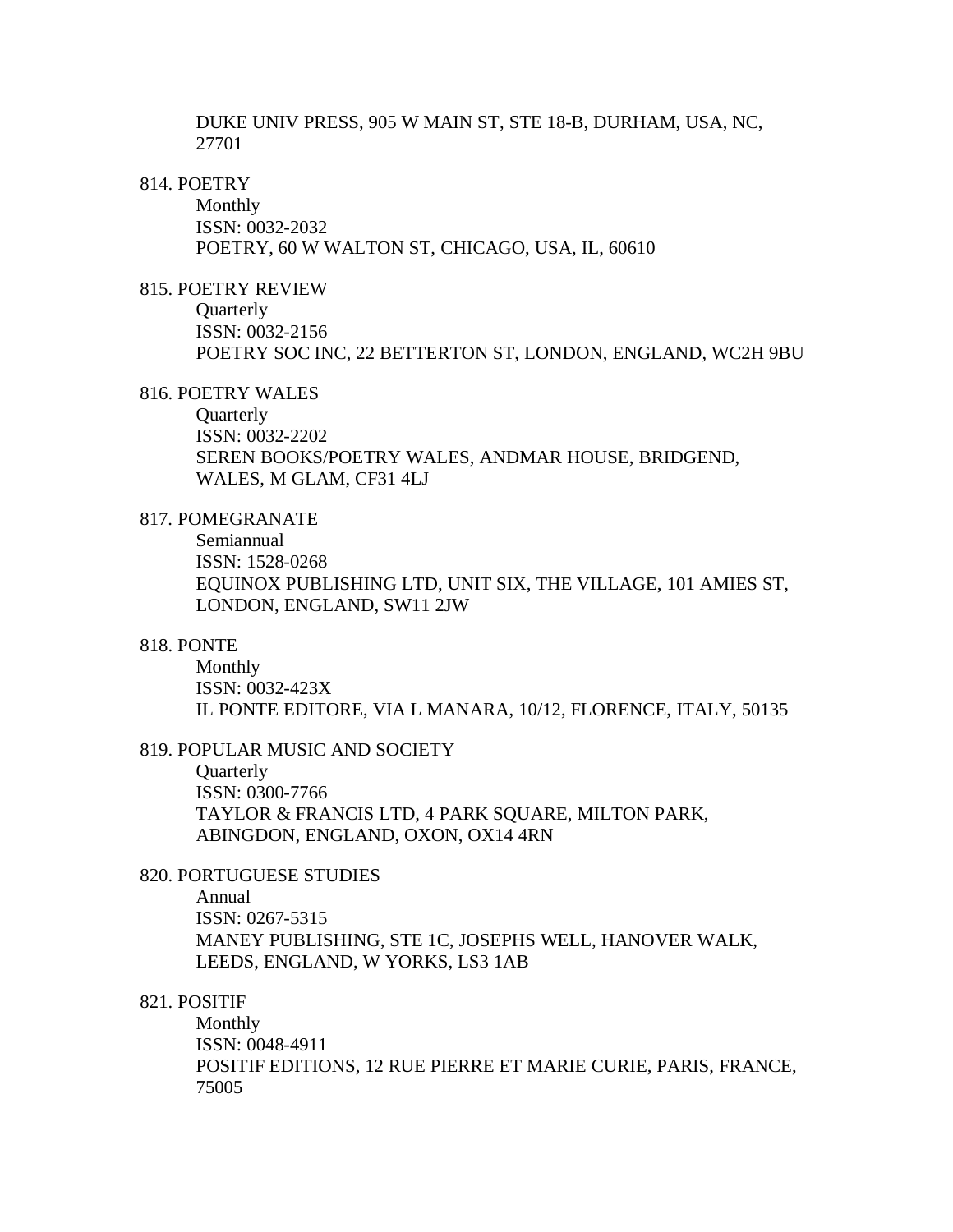#### 822. POSITIONS-EAST ASIA CULTURES CRITIQUE

Tri-annual ISSN: 1067-9847 DUKE UNIV PRESS, 905 W MAIN ST, STE 18-B, DURHAM, USA, NC, 27701

## 823. POSTMODERN CULTURE

Tri-annual ISSN: 1053-1920 JOHNS HOPKINS UNIV PRESS, JOURNALS PUBLISHING DIVISION, 2715 NORTH CHARLES ST, BALTIMORE, USA, MD, 21218-4363

#### 824. PRESERVATION

Bimonthly ISSN: 1090-9931 NATL TRUST HISTORIC PRESERVATION, 1785 MASSACHUSETTS AVE, NW, WASHINGTON, USA, DC, 20036

# 825. PRIMERJALNA KNJIZEVNOST

Semiannual ISSN: 0351-1189 SLOVENE COMPARATIVE LITERATURE ASSOCIATION, ASKERCEVA 2, LJUBLJANA, SLOVENIA, 1000

### 826. PRINT QUARTERLY

**Quarterly** ISSN: 0265-8305 PRINT QUART LTD, 80 CARLTON HILL, LONDON, ENGLAND, NW8 0ER

#### 827. PROBLEMOS

Semiannual ISSN: 1392-1126 VILNIUS UNIV, DEPT PHILOSOPHY, UNIVERSITETO 9/1, VILNIUS, LITHUANIA, LT-01513

### 828. PROBUS

Semiannual ISSN: 0921-4771 MOUTON DE GRUYTER, GENTHINER STRASSE 13, BERLIN, GERMANY, 10785

# 829. PROCEEDINGS OF THE AMERICAN ANTIQUARIAN SOCIETY Semiannual ISSN: 0044-751X AMER ANTIQUARIAN SOC, 185 SALISBURY ST, WORCESTER, USA, MA, 01609

830. PROCEEDINGS OF THE AMERICAN PHILOSOPHICAL SOCIETY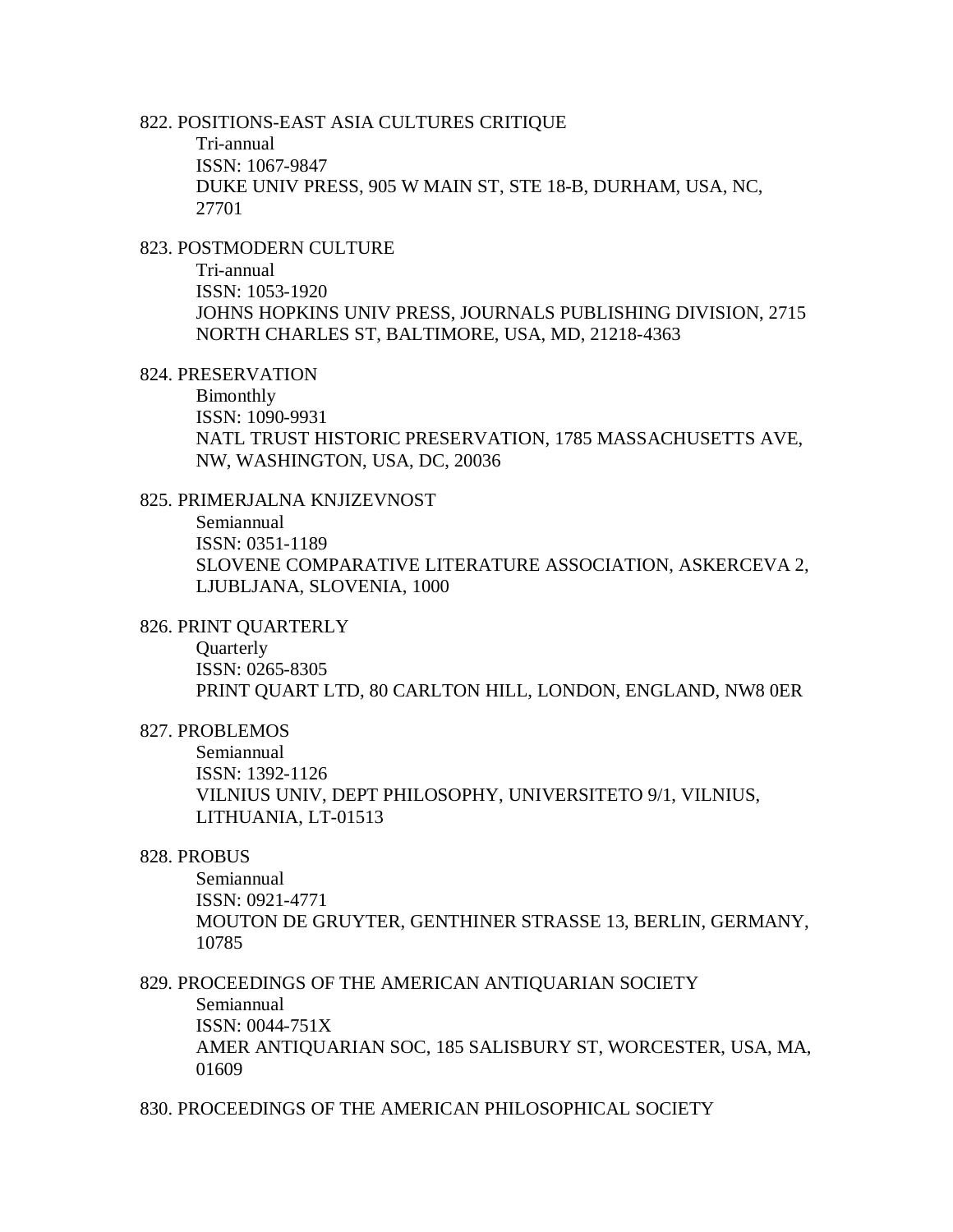**Ouarterly** ISSN: 0003-049X AMER PHILOSOPHICAL SOC, 104 SOUTH FIFTH ST, PHILADELPHIA, USA, PA, 19106-3387

#### 831. PROCEEDINGS OF THE BRITISH ACADEMY

Annual ISSN: 0068-1202 OXFORD UNIVERSITY PRESS, WALTON ST, OXFORD, ENGLAND, OX2 6DP

# 832. PROLOGUE-QUARTERLY OF THE NATIONAL ARCHIVES AND RECORDS ADMINISTRATION

**Quarterly** ISSN: 0033-1031 NATL ARCHIVES RECORDS ADMINISTRATION, TRUST FUND BOARD, WASHINGTON, USA, DC, 20408

### 833. PROOFTEXTS-A JOURNAL OF JEWISH LITERARY HISTORY

Tri-annual

ISSN: 0272-9601

INDIANA UNIV PRESS, 601 N MORTON STREET, BLOOMINGTON, USA, IN, 47404-3797

### 834. PROSPETTIVA-RIVISTA DI STORIA DELL ARTE ANTICA E MODERNA Tri-annual

ISSN: 0394-0802 CENTRO DI, VIA DEI RENAI 20/R, FLORENCE, ITALY, 50125

### 835. PROTEUS

Semiannual ISSN: 0889-6348 PROTEUS, SHIPPENSBURG UNIV, SHIPPENSBURG, USA, PA, 17257

#### 836. PUBLIC HISTORIAN

**Ouarterly** ISSN: 0272-3433 UNIV CALIFORNIA PRESS, C/O JOURNALS DIVISION, 2000 CENTER ST, STE 303, BERKELEY, USA, CA, 94704-1223

### 837. PUBLIC UNDERSTANDING OF SCIENCE

**Quarterly** ISSN: 0963-6625 SAGE PUBLICATIONS LTD, 1 OLIVERS YARD, 55 CITY ROAD, LONDON, ENGLAND, EC1Y 1SP

838. PUBLISHING HISTORY Semiannual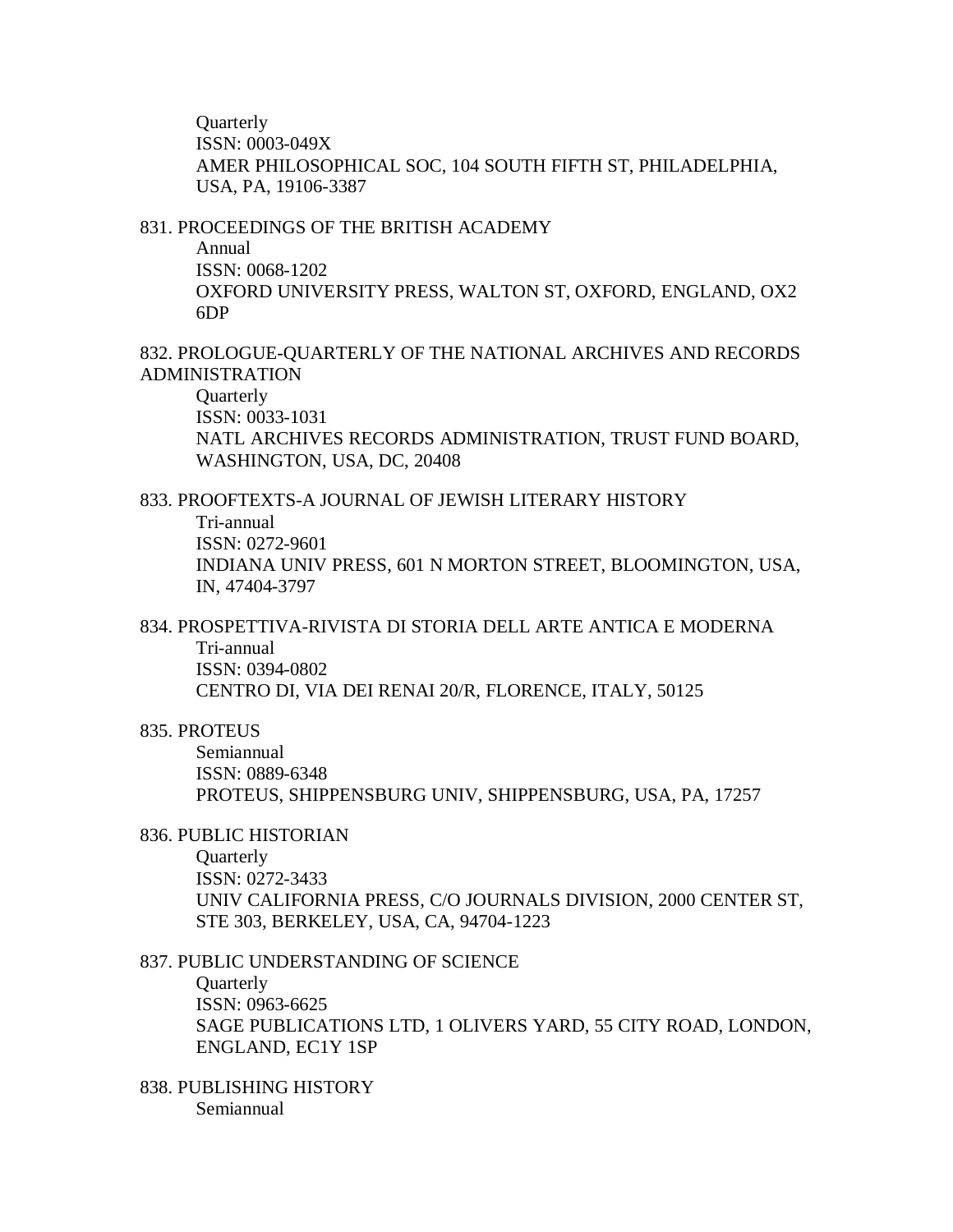ISSN: 0309-2445 PROQUEST INFORMATION AND LEARNING, 300 NORTH ZEEB ROAD, ANN ARBOR, USA, MI, 48106-1346

839. QUADERNI D ITALIANISTICA

Semiannual ISSN: 0226-8043 QUADERNI D ITALIANISTICA, UNIVERSITY TORONTO DEPT ITALIAN STUDIES, TORONTO, CANADA, ONTARIO, M5S 1A1

840. QUADERNI STORICI Tri-annual ISSN: 0301-6307 SOC ED IL MULINO, STRADA MAGGIORE 37, BOLOGNA, ITALY, 40125

841. QUEENS QUARTERLY

**Ouarterly** ISSN: 0033-6041 QUEENS QUARTERLY, QUEENS UNIV, KINGSTON, CANADA, ON, K7L 3N6

842. QUINZAINE LITTERAIRE

Semimonthly ISSN: 0048-6493 QUINZAINE LITTERAIRE, 135 RUE SAINT-MARTIN, PARIS, FRANCE, 75194

843. RADICAL HISTORY REVIEW

Tri-annual ISSN: 0163-6545 DUKE UNIV PRESS, 905 W MAIN ST, STE 18-B, DURHAM, USA, NC, 27701

844. RAMUS-CRITICAL STUDIES IN GREEK AND ROMAN LITERATURE Semiannual ISSN: 0048-671X AUREAL PUBLICATIONS, PO BOX 49, BENDIGO NORTH VICTORIA, AUSTRALIA, 3550

845. RARITAN-A QUARTERLY REVIEW **Ouarterly** ISSN: 0275-1607 RARITAN-A QUARTERLY REVIEW, RUTGERS UNIV, 31 MINE ST, NEW BRUNSWICK, USA, NJ, 08903

846. RASSEGNA DELLA LETTERATURA ITALIANA Semiannual ISSN: 0033-9423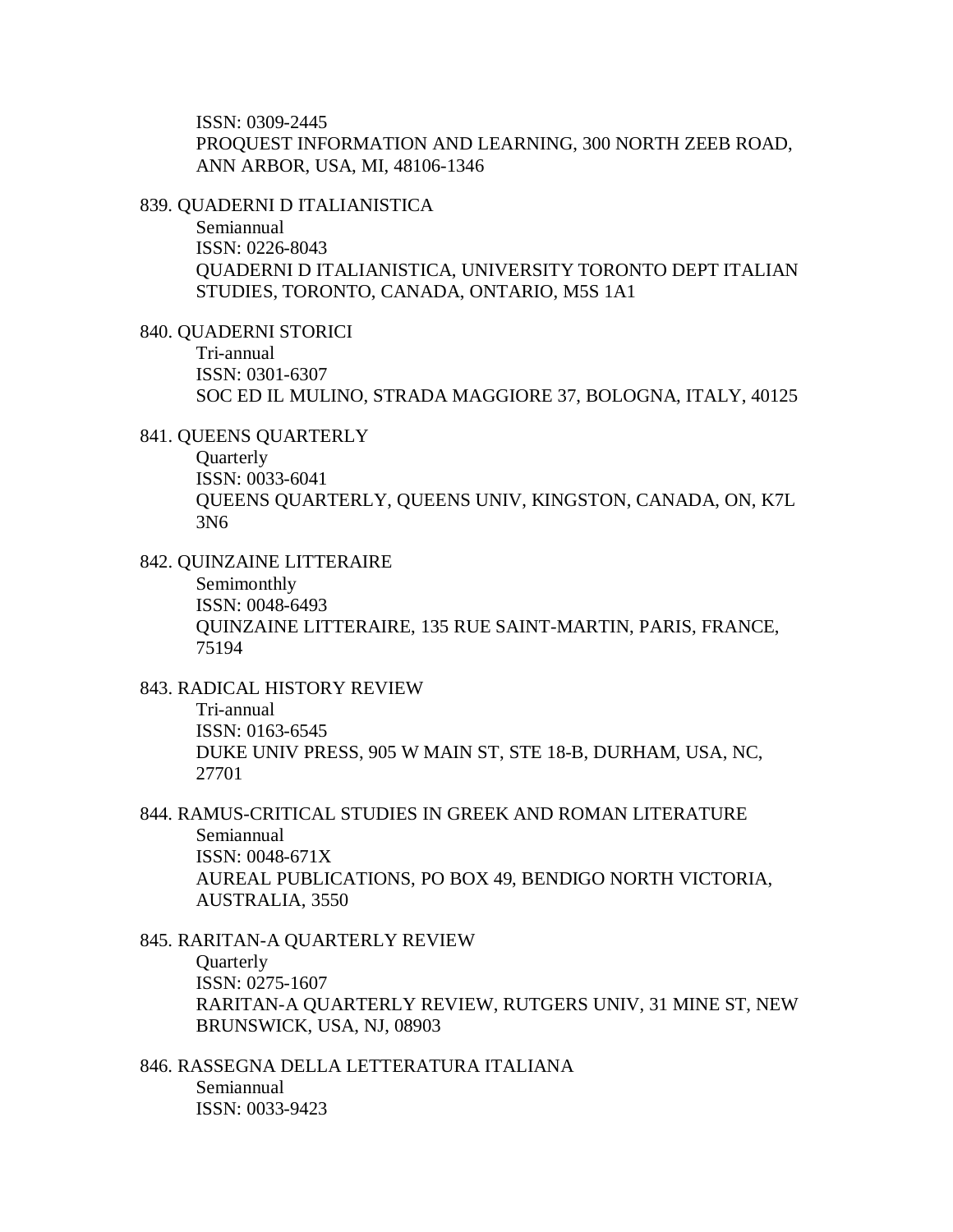CASA EDITRICE G C SANSONI SPA, VIA BENEDETTO VARCHI 47, FLORENCE, ITALY, 50100

### 847. RASSEGNA STORICA DEL RISORGIMENTO

**Quarterly** ISSN: 0033-9873 IST STOR RISORGIMENTO ITAL, VITTORIANO, ROME, ITALY, 00186

### 848. RATIO

**Quarterly** ISSN: 0034-0006 BLACKWELL PUBLISHING, 9600 GARSINGTON RD, OXFORD, ENGLAND, OXON, OX4 2DQ

# 849. RECHERCHES DE THEOLOGIE ET PHILOSOPHIE MEDIEVALES Semiannual ISSN: 1370-7493 PEETERS, BONDGENOTENLAAN 153, LEUVEN, BELGIUM, B-3000

### 850. RELIGION

**Ouarterly** ISSN: 0048-721X ACADEMIC PRESS LTD ELSEVIER SCIENCE LTD, 24-28 OVAL RD, LONDON, ENGLAND, NW1 7DX

851. RELIGION & LITERATURE

Tri-annual ISSN: 0029-4500 UNIV NOTRE DAME, DEPT ENGLISH RELIGION & LITERATURE, NOTRE DAME, USA, IN, 46556

# 852. RELIGION AND AMERICAN CULTURE-A JOURNAL OF INTERPRETATION Semiannual ISSN: 1052-1151 UNIV CALIFORNIA PRESS, C/O JOURNALS DIVISION, 2000 CENTER ST, STE 303, BERKELEY, USA, CA, 94704-1223

### 853. RELIGIOUS EDUCATION

**Ouarterly** ISSN: 0034-4087 TAYLOR & FRANCIS INC, 325 CHESTNUT ST, SUITE 800, PHILADELPHIA, USA, PA, 19106

# 854. RELIGIOUS HUMANISM

Semiannual ISSN: 0034-4095 HUUMANISTS ASSOCIATION, PO BOX 185202, HAMDEN, USA, CT, 06518-0202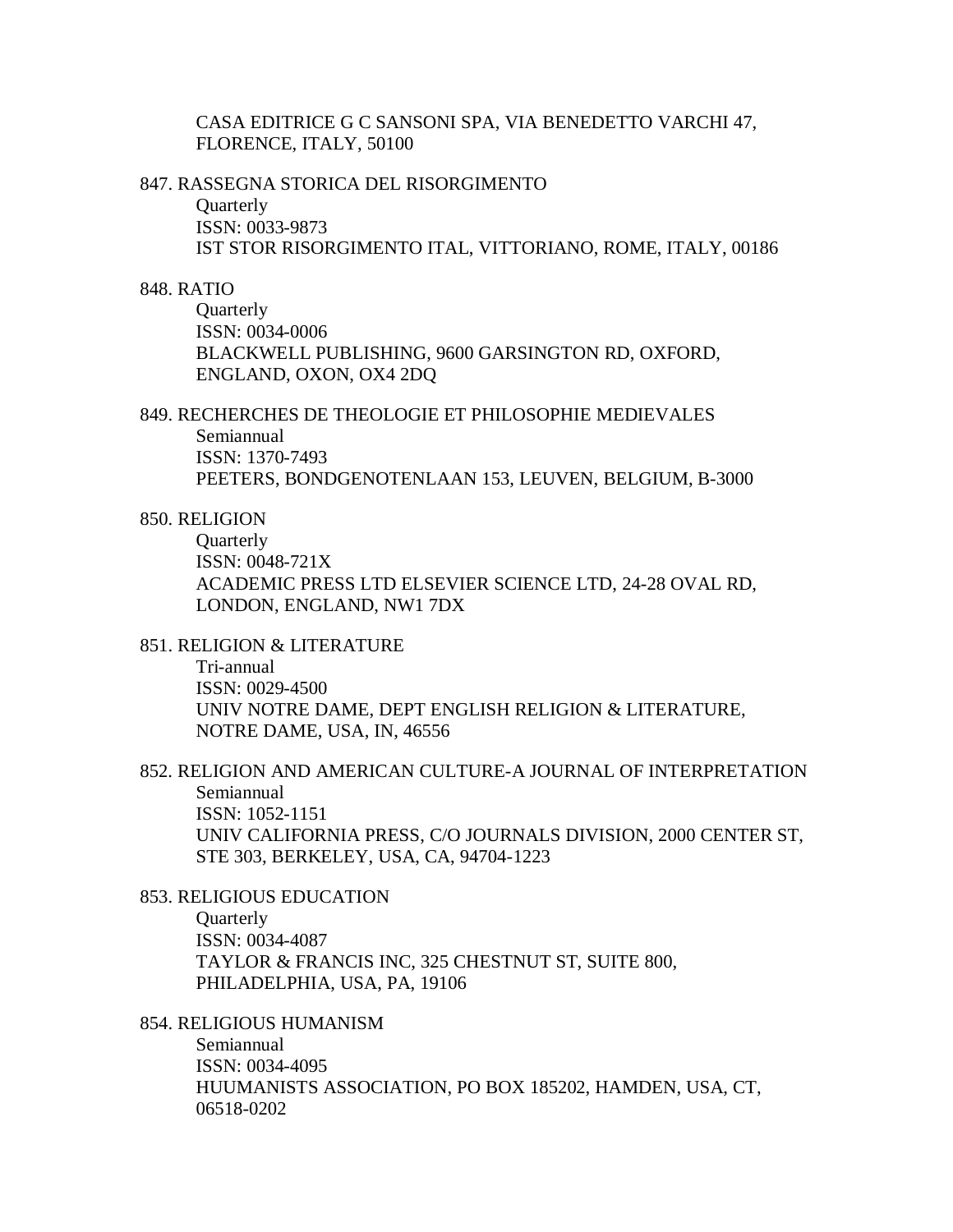855. RELIGIOUS STUDIES

**Quarterly** ISSN: 0034-4125 CAMBRIDGE UNIV PRESS, 32 AVENUE OF THE AMERICAS, NEW YORK, USA, NY, 10013-2473

856. RENAISSANCE AND REFORMATION

**Quarterly** ISSN: 0034-429X RENAISSANCE AND REFORMATION, C/O CRRS, 71 QUEENS PARK CRESCENT EAST, TORONTO, CANADA, ON, M5S 1K7

857. RENAISSANCE QUARTERLY

**Quarterly** ISSN: 0034-4338 RENAISSANCE SOC AMER INC, 24 WEST 12TH STREET, NEW YORK, USA, NY, 10011

858. RENASCENCE-ESSAYS ON VALUES IN LITERATURE

**Quarterly** ISSN: 0034-4346 MARQUETTE UNIV PRESS, BROOKS HALL, 200, PO BOX 1881, MILWAUKEE, USA, WI, 53201-1881

859. REPRESENTATIONS

**Quarterly** ISSN: 0734-6018 UNIV CALIFORNIA PRESS, C/O JOURNALS DIVISION, 2000 CENTER ST, STE 303, BERKELEY, USA, CA, 94704-1223

860. RESEARCH IN AFRICAN LITERATURES

**Quarterly** ISSN: 0034-5210 INDIANA UNIV PRESS, 601 N MORTON STREET, BLOOMINGTON, USA, IN, 47404-3797

861. RESEARCH IN PHENOMENOLOGY

Annual ISSN: 0085-5553 HUMANITIES PRESS INC, 112 WATER ST, STE 400, BOSTON, USA, MA, 02109

862. RESOURCES FOR AMERICAN LITERARY STUDY

Semiannual ISSN: 0048-7384 A M S PRESS INC, BROOKLYN NAVY YARD, BLDG 292, STE 417, BROOKLYN, USA, NY, 11205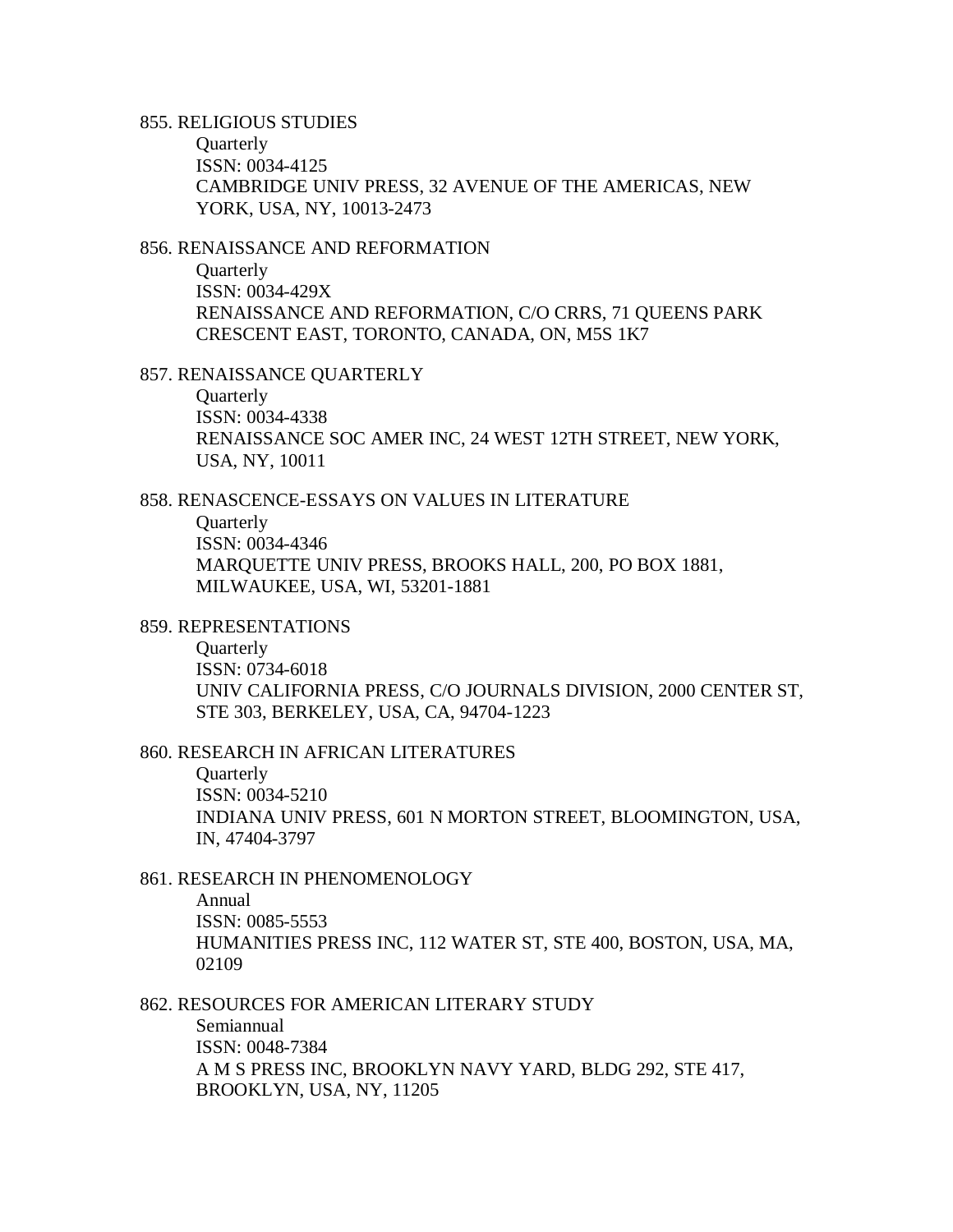### 863. RETHINKING HISTORY

Tri-annual ISSN: 1364-2529 ROUTLEDGE JOURNALS, TAYLOR & FRANCIS LTD, 4 PARK SOUARE, MILTON PARK, ABINGDON, ENGLAND, OXFORDSHIRE, OX14 4RN

# 864. REVIEW OF ENGLISH STUDIES

**Quarterly** ISSN: 0034-6551 OXFORD UNIV PRESS, GREAT CLARENDON ST, OXFORD, ENGLAND, OX2 6DP

#### 865. REVIEW OF METAPHYSICS

**Quarterly** ISSN: 0034-6632 CATHOLIC UNIV AMER PRESS, 620 MICHIGAN AVENUE NE ADMIN BLDG ROOM 303, WASHINGTON, USA, DC, 20064

### 866. REVIEW OF RELIGIOUS RESEARCH

**Quarterly** ISSN: 0034-673X RELIGIOUS RESEARCH ASSOC INC, 108 MARIST HALL, CATHOLIC UNIV AMERICA, WASHINGTON, USA, DC, 20064

# 867. REVIEW-LITERATURE AND ARTS OF THE AMERICAS

Semiannual ISSN: 0890-5762 ROUTLEDGE JOURNALS, TAYLOR & FRANCIS LTD, 4 PARK SQUARE, MILTON PARK, ABINGDON, ENGLAND, OXFORDSHIRE, OX14 4RN

### 868. REVIEWS IN AMERICAN HISTORY

**Quarterly** ISSN: 0048-7511 JOHNS HOPKINS UNIV PRESS, JOURNALS PUBLISHING DIVISION, 2715 NORTH CHARLES ST, BALTIMORE, USA, MD, 21218-4363

### 869. REVISTA CHILENA DE LITERATURA

Semiannual ISSN: 0048-7651 UNIV CHILE FAC FILOS HUMAN EDUC, DEPT LITERATURA CASILLA 10136, SANTIAGO, CHILE

870. REVISTA DE CRITICA LITERARIA LATINOAMERICANA

Semiannual ISSN: 0252-8843 LATINOAMERICANA EDITORES, UNIV PITTSBURGH, 1309 CATHEDRAL LEARNING, PITTSBURGH, USA, PA, 15260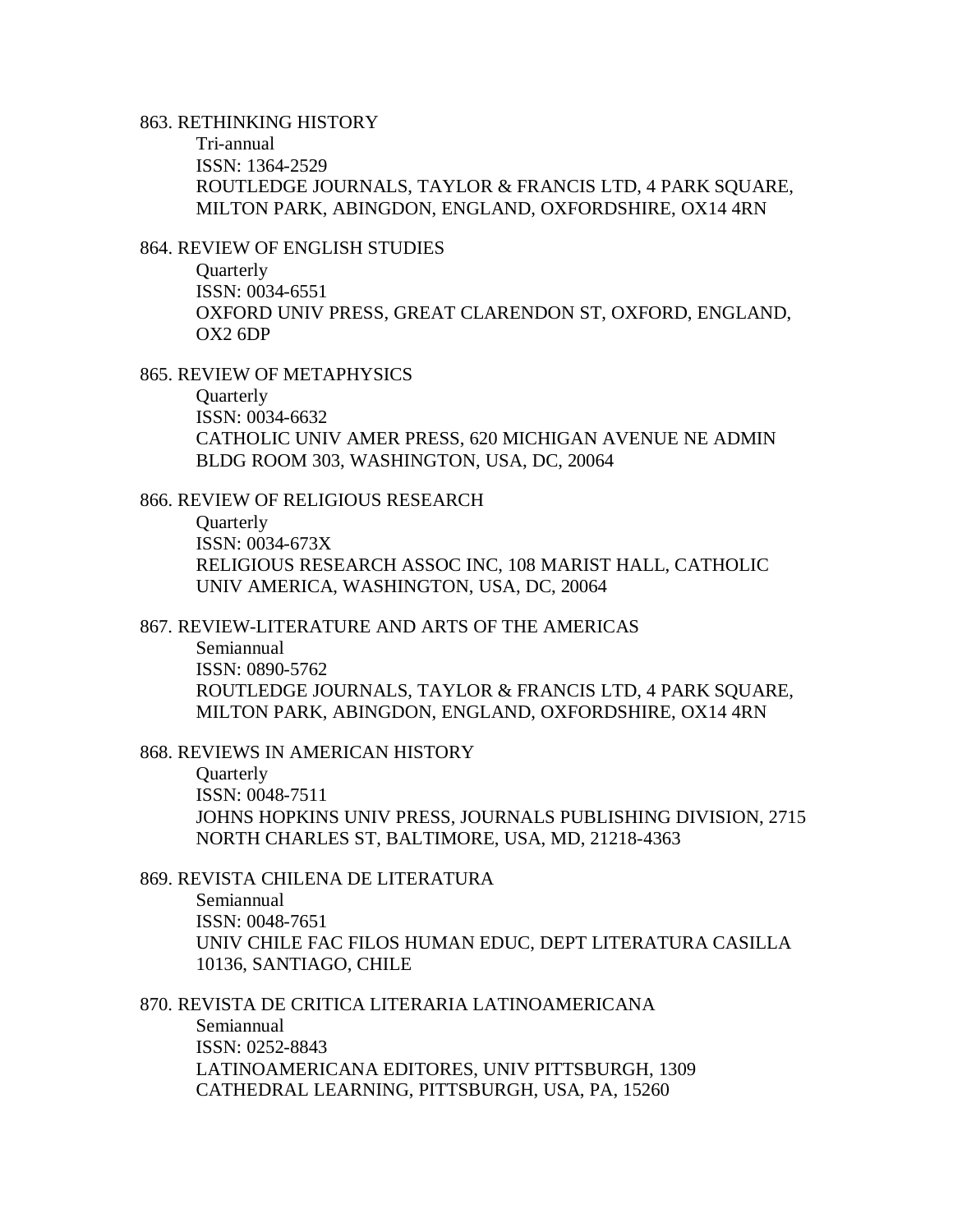871. REVISTA DE DIALECTOLOGIA Y TRADICIONES POPULARES Annual ISSN: 0034-7981 CONSEJO SUPERIOR DE INVESTIGACIONES CIENTIFICAS, VITRUVIO 8, MADRID, SPAIN, 28006

872. REVISTA DE ESTUDIOS HISPANICOS

Tri-annual ISSN: 0034-818X REVISTA DE ESTUDIOS HISPANICOS, WASHINGTON UNIV, BOX 1077, DEPT ROMANCE LANG, ONE BROOKINGS DR, ST LOUIS, USA, MO, 63130-4899

873. REVISTA DE FILOLOGIA ESPANOLA

Semiannual ISSN: 0210-9174 CONSEJO SUPERIOR DE INVESTIGACIONES CIENTIFICAS, VITRUVIO 8, MADRID, SPAIN, 28006

874. REVISTA DE INDIAS

Tri-annual ISSN: 0034-8341 CENTRO DE ESTUDIOS HISTORICUS CONSEJO SUPER INVEST CIENTIF, DEPT HISTORIA DE AMERICA, DUQUE DE MEDINACELI 6, MADRID, SPAIN, 28014

875. REVISTA DE LITERATURA

Semiannual ISSN: 0034-849X CONSEJO SUPERIOR DE INVESTIGACIONES CIENTIFICAS, VITRUVIO 8, MADRID, SPAIN, 28006

876. REVISTA DE OCCIDENTE

Monthly ISSN: 0034-8635 FUNDACION JOSE ORTEGA Y GASSET, REVISTA DE OCCIDENTE FORTUNY 53, MADRID, SPAIN, 28010

877. REVISTA IBEROAMERICANA **Ouarterly** ISSN: 0034-9631 INST INT LIT IBEROAMERICANA, UNIV PITTSBURGH ATTN: ERIKA BRAGA 1312 CATHEDRAL OF LEARNING, PITTSBURGH, USA, PA, 15260

878. REVUE BELGE DE PHILOLOGIE ET D HISTOIRE **Quarterly** ISSN: 0035-0818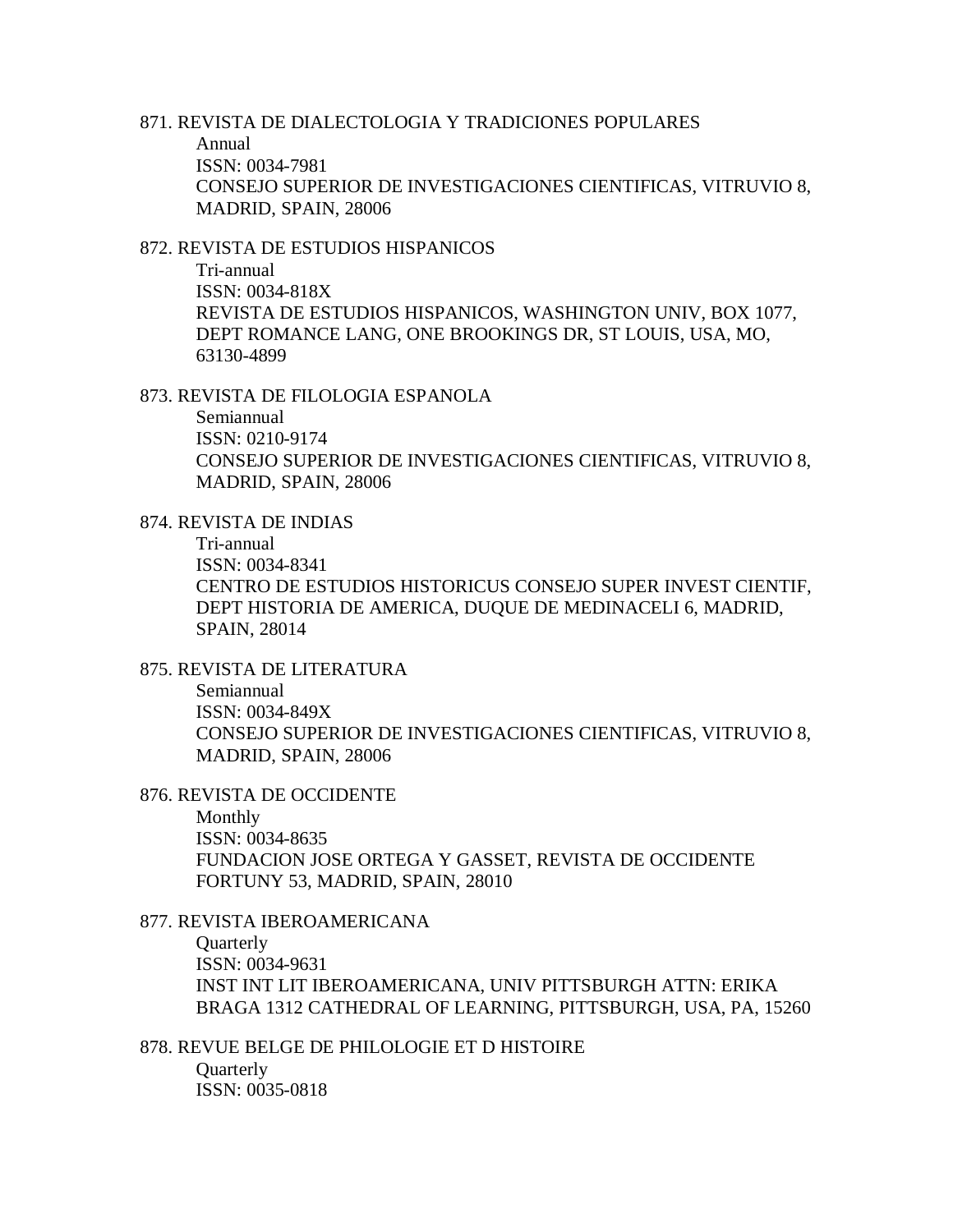REVUE BELGE PHILOLOGIE HISTOIR, RUE DE L ETOILE POLAIRE, 37, BRUSSELS, BELGIUM, B-1080

879. REVUE BIBLIQUE

**Ouarterly** ISSN: 0035-0907 J GABALDA CIE, 18 RUE PIERRE ET MARIE CURIE, PARIS, FRANCE, 75005

880. REVUE D ESTHETIQUE

Semiannual ISSN: 0035-2292 EDITIONS JEAN-MICHEL PLACE, 12 RUE PIERRE-ET-MARIE-CURIE, PARIS, FRANCE, 75005

881. REVUE D HISTOIRE DE L AMERIQUE FRANCAISE

**Ouarterly** ISSN: 0035-2357 INST HIST DEL L AMER FR, 261 AVE BLOOMFIELD OUTREMONT, MONTREAL, CANADA, QUEBEC, H2V 3R6

882. REVUE D HISTOIRE DU THEATRE

**Ouarterly** ISSN: 1291-2530 SOC HISTOIRE THEATRE, 58, RUE DE RICHELIEU, PARIS, FRANCE, 75084

883. REVUE D HISTOIRE ECCLESIASTIQUE

**Ouarterly** ISSN: 0035-2381 REVUE D HISTOIRE ECCLESIASTIQUE, BIBLIOTHEQUE DE L UNIVERSITE COLL-ERASME, PLC BLAISE PASCAL, LOUVAIN LA NEUVE, BELGIUM, 1348

884. REVUE D HISTOIRE LITTERAIRE DE LA FRANCE Bimonthly ISSN: 0035-2411 PRESSES UNIV FRANCE, 6 AVENUE REILLE, PARIS CEDEX 14, FRANCE,

75685

885. REVUE D HISTOIRE MODERNE ET CONTEMPORAINE

Annual ISSN: 0048-8003 SOC HIST MODERNE, 4 SQUARE EMILE ZOLA, PARIS, FRANCE, 75015

886. REVUE DE L ART **Ouarterly** ISSN: 0035-1326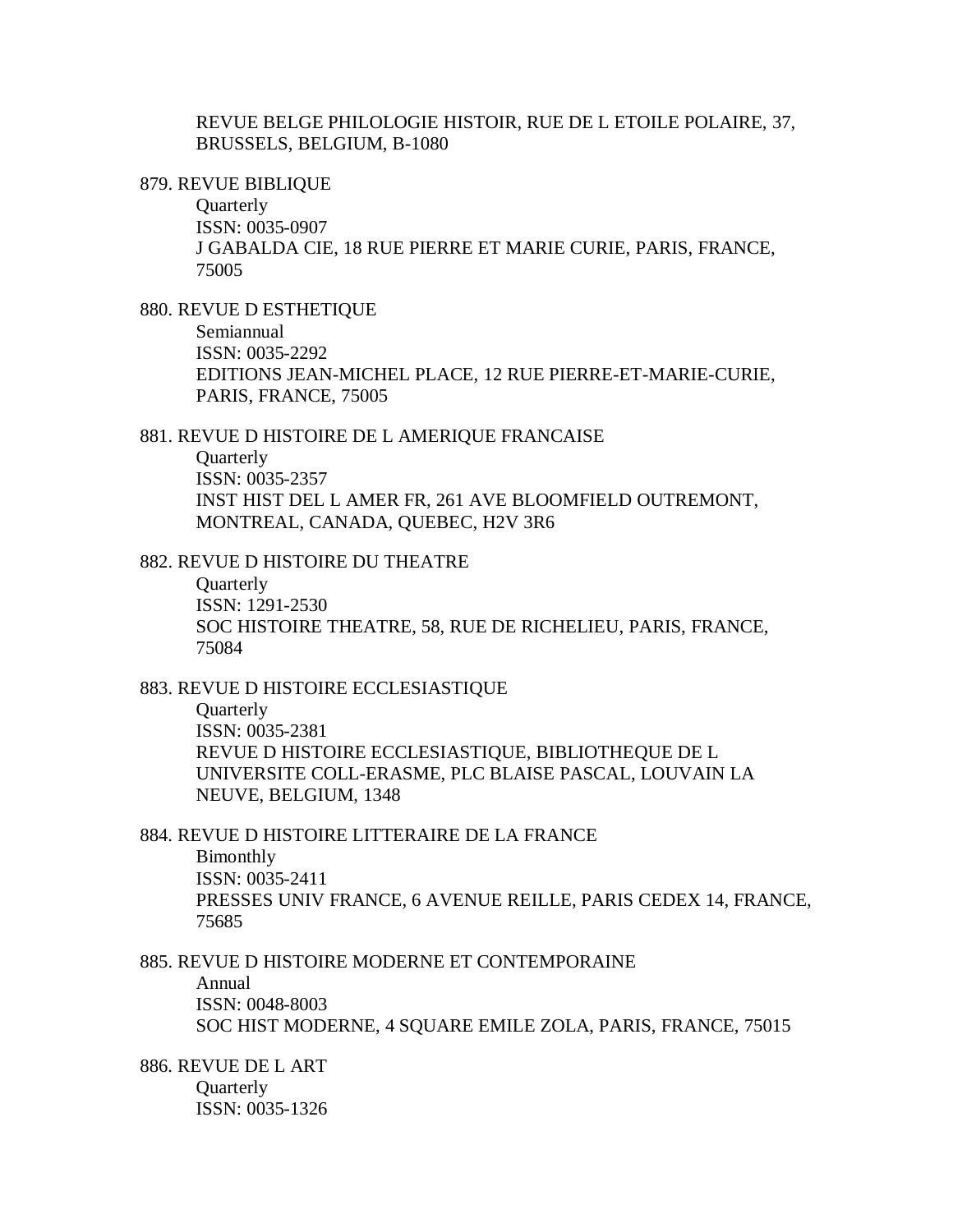#### EDITIONS C N R S, 20/22 RUE ST. AMAND, PARIS, FRANCE, 75015

# 887. REVUE DE L HISTOIRE DES RELIGIONS

**Ouarterly** ISSN: 0035-1423 PRESSES UNIV FRANCE, 6 AVENUE REILLE, PARIS CEDEX 14, FRANCE, 75685

## 888. REVUE DE LINGUISTIQUE ROMANE

Semiannual ISSN: 0035-1458 SOC LINGUISTIQUE ROMANE, UNIV SCI HUMAINES 25 RUE DU MARECHAL-JUIN, STRASBOURG CEDEX, FRANCE, F-67084

889. REVUE DE METAPHYSIQUE ET DE MORALE

**Quarterly** ISSN: 0035-1571 LIBRAIRIE ARMAND COLIN, 34 BIS RUE DE L UNIVERSITE, PARIS, FRANCE, 75007

890. REVUE DE MUSICOLOGIE Semiannual ISSN: 0035-1601 EDITIONS TRANSATLANTIQUES, 50 RUE JOSEPH DE MAISTRE, PARIS, FRANCE, 75018

891. REVUE DE PHILOLOGIE DE LITTERATURE ET D HISTOIRE ANCIENNES Semiannual ISSN: 0035-1652 EDITIONS KLINCKSIECK, 11 RUE DE LILLE, PARIS, FRANCE, 75007

892. REVUE DES ETUDES ITALIENNES

Semiannual ISSN: 0035-2047 EDITIONS L'AGE D'HOMME, 5 RUE FEROU, PARIS, FRANCE, 75006

893. REVUE DES ETUDES JUIVES

Semiannual ISSN: 0484-8616 EDITIONS PEETERS SPRL, 52 BOULEVARD SAINT-MICHEL, PARIS, FRANCE, 75006

#### 894. REVUE DES LANGUES ROMANES

Semiannual ISSN: 0223-3711 REVUE DES LANGUES ROMANES, UNIV PAUL VALERY, BP 5043,, MONTPELLIER-CEDEX, FRANCE, 34052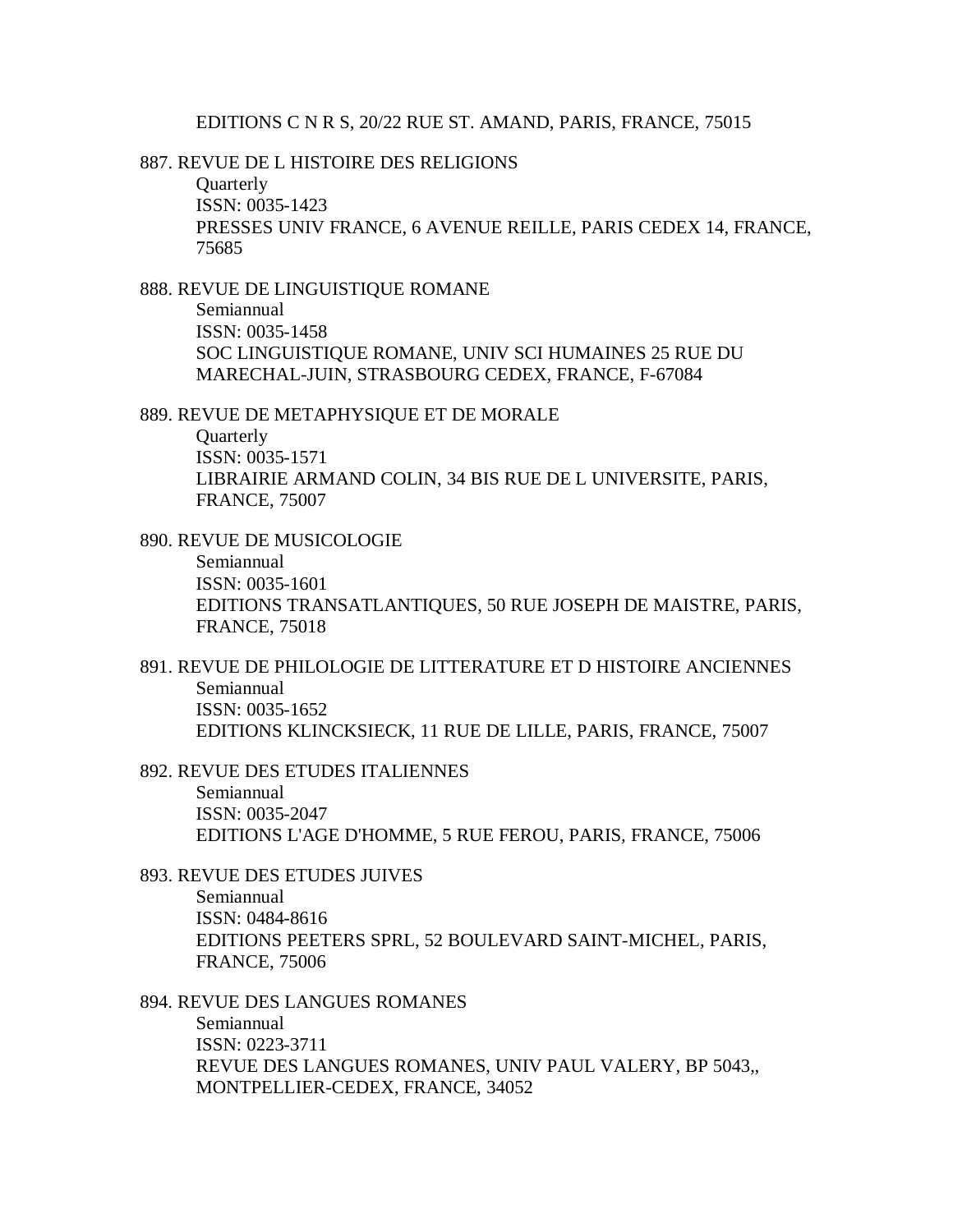895. REVUE DES MUSEES DE FRANCE-REVUE DU LOUVRE Bimonthly ISSN: 0035-2608 CONSEIL MUSEES NATIONAUX, 10 RUE DE L ABBAYE, PARIS, FRANCE, 75006

896. REVUE DES SCIENCES PHILOSOPHIQUES ET THEOLOGIQUES **Quarterly** ISSN: 0035-2209 LIBRAIRIE PHILOS, J VRIN, 6 PLACE SORBONNE, PARIS, FRANCE, 75005

897. REVUE DU NORD

**Quarterly** ISSN: 0035-2624 UNIV CHARLES DE GAULLE -LILLE III, REVUE DU NORD PONT DE BOIS B P 149, VILLENEUVE DASCQ, FRANCE, 59653

898. REVUE FRANCAISE D ETUDES AMERICAINES

**Quarterly** ISSN: 0397-7870 ASSOC FRANCAISE D ETUDES AMERICAINES, 12-14 RUE CORVISART, PARIS, FRANCE, 75013

899. REVUE HISTORIQUE

**Quarterly** ISSN: 0035-3264 PRESSES UNIV FRANCE, 6 AVENUE REILLE, PARIS CEDEX 14, FRANCE, 75685

900. REVUE INTERNATIONALE DE PHILOSOPHIE

**Quarterly** ISSN: 0048-8143 REVUE INTERNATIONALE DE PHILOSOPHIE, UNIVERSITE LIBRE DE BRUXELLES, INST DE PHILOSOPHIE CP-188, AV. ROOSEVELT, 50, BRUSSELS, BELGIUM, B-1050

901. REVUE PHILOSOPHIQUE DE LA FRANCE ET DE L ETRANGER

**Quarterly** 

ISSN: 0035-3833 PRESSES UNIV FRANCE, 6 AVENUE REILLE, PARIS CEDEX 14, FRANCE, 75685

902. REVUE PHILOSOPHIQUE DE LOUVAIN **Quarterly** ISSN: 0035-3841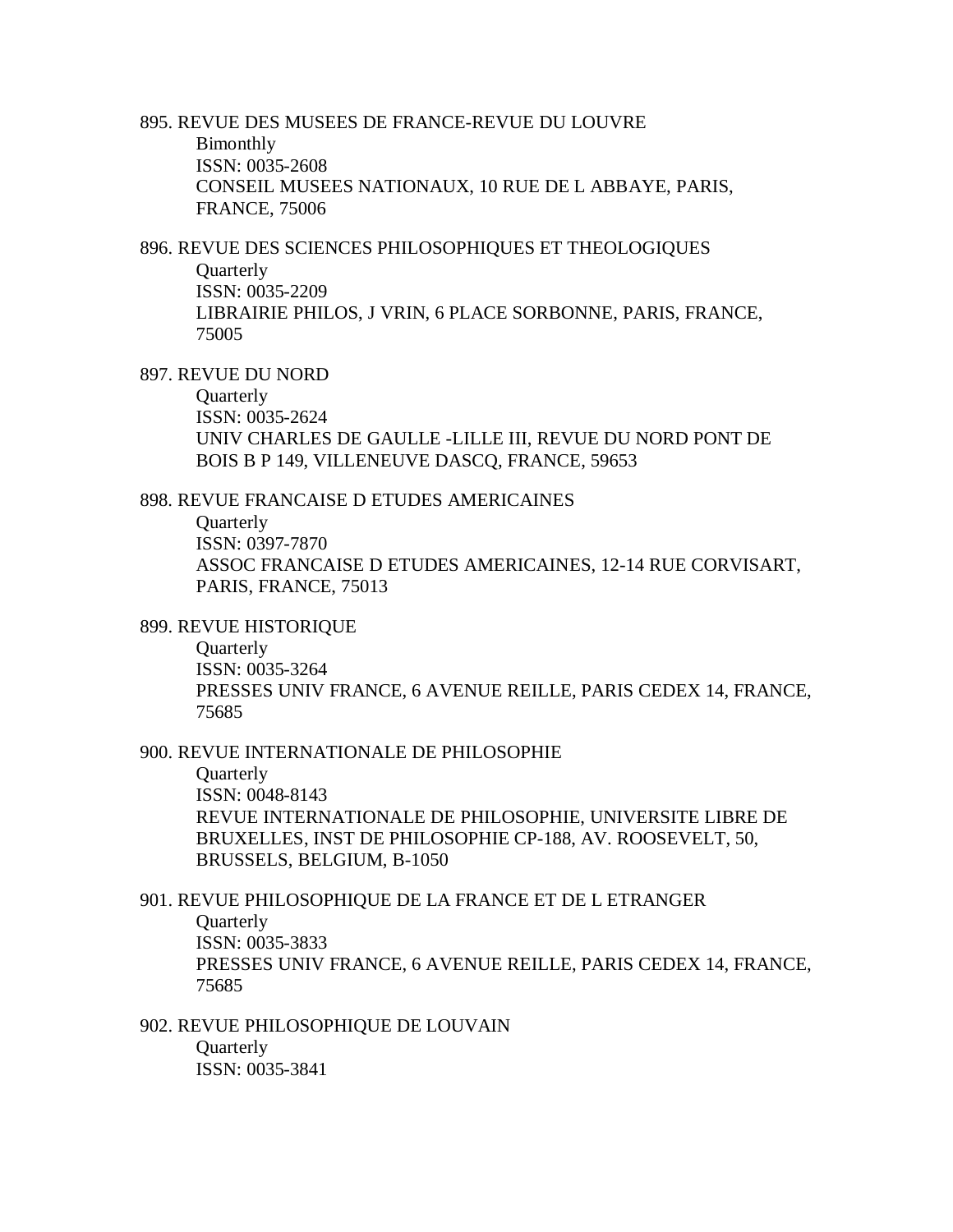INST SUPERIEUR PHILOSOPHIE, COLLEGE THOMAS MORE (SH3), LOUVAIN LA NEUVE, BELGIUM, B-1348

903. REVUE ROMANE

Semiannual ISSN: 0035-3906 BLACKWELL PUBLISHING, 9600 GARSINGTON RD, OXFORD, ENGLAND, OXON, OX4 2DQ

904. REVUE THEOLOGIQUE DE LOUVAIN

**Quarterly** ISSN: 0080-2654 UNIV CATHOLIQUE LOUVAIN, COLLEGE ALBERT DESCAMPS GRAND-PLACE 45, LOUVAIN LA NEUVE, BELGIUM, B-1348

905. RHETORICA-A JOURNAL OF THE HISTORY OF RHETORIC

**Ouarterly** ISSN: 0734-8584 UNIV CALIFORNIA PRESS, C/O JOURNALS DIVISION, 2000 CENTER ST, STE 303, BERKELEY, USA, CA, 94704-1223

906. RICERCHE DI STORIA DELL ARTE

Tri-annual ISSN: 0392-7202 NUOVA ITALIA SCIENTIFICA SPA, VIA SARDEGNA 50, ROME, ITALY, 00187

907. RINASCIMENTO

Annual

ISSN: 0080-3073

CASA EDITRICE LEO S OLSCHKI, CASELLA POSTALE 66 VIUZZO DEL POZZETTO, FLORENCE, ITALY, I-50126

908. RISORGIMENTO

Tri-annual ISSN: 0035-5607 MUSEO RISORGIMENTO, VIA BORGONOUVO 23, MILAN, ITALY, 20121

909. RIVISTA DI FILOSOFIA NEO-SCOLASTICA **Quarterly** ISSN: 0035-6247 VITA PENSIERO, LARGO A GEMELLI 1, MILAN, ITALY, 20123

910. RIVISTA DI LETTERATURE MODERNE E COMPARATE

**Quarterly** ISSN: 0391-2108 PACINI EDITORE, VIA DELLA GHERARDESCA-ZONA INDUSTRIALE OSPEDALETTO, PISA, ITALY, 56121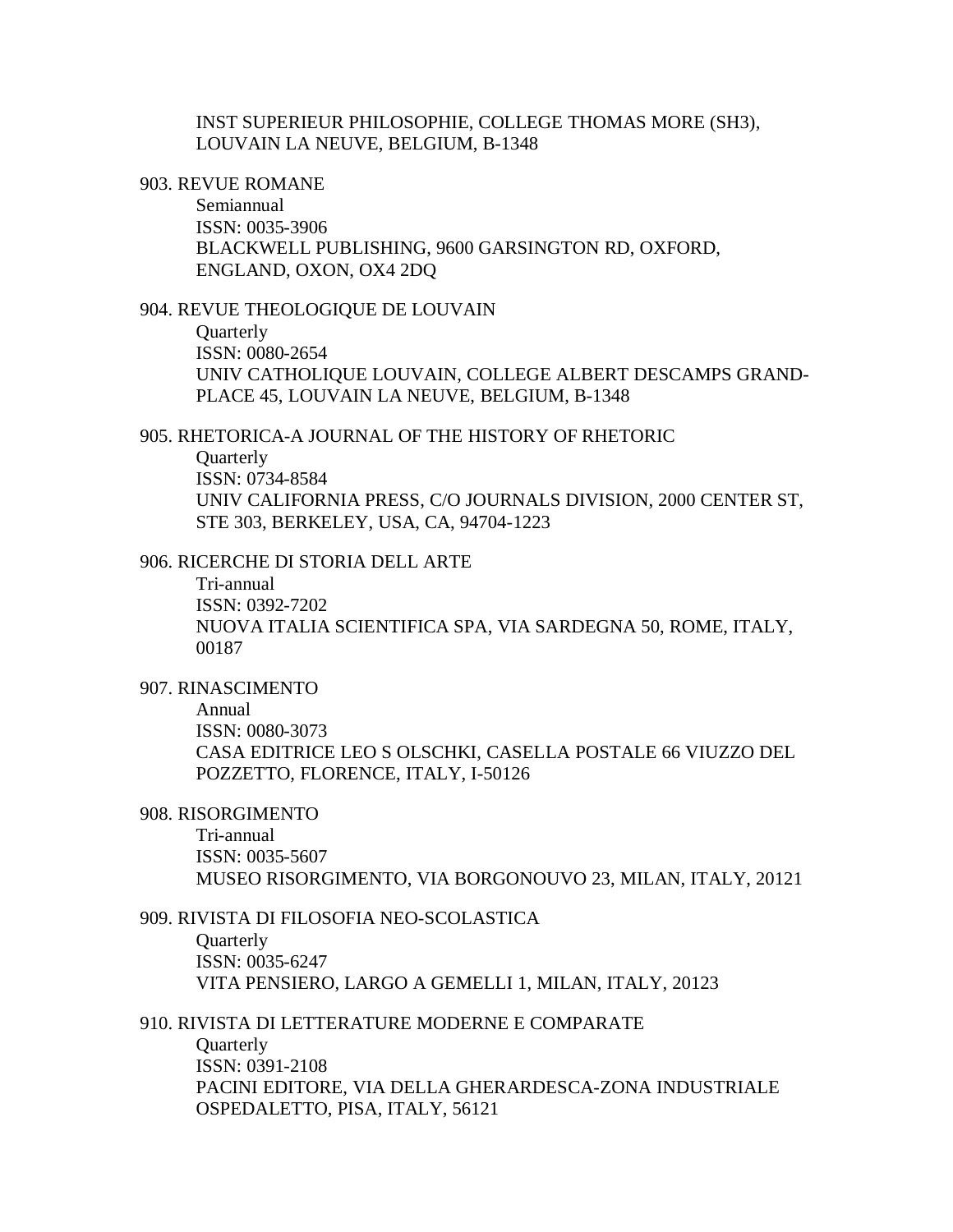# 911. RIVISTA DI STORIA DELLA FILOSOFIA **Quarterly** ISSN: 0393-2516

FRANCO ANGELI, VIALE MONZA 106, MILAN, ITALY, 20127

# 912. RIVISTA DI STORIA E LETTERATURA RELIGIOSA Tri-annual ISSN: 0035-6573 CASA EDITRICE LEO S OLSCHKI, CASELLA POSTALE 66 VIUZZO DEL POZZETTO, FLORENCE, ITALY, I-50126

913. RIVISTA ITALIANA DI MUSICOLOGIA

Semiannual ISSN: 0035-6867 CASA EDITRICE LEO S OLSCHKI, CASELLA POSTALE 66 VIUZZO DEL POZZETTO, FLORENCE, ITALY, I-50126

914. RIVISTA STORICA ITALIANA Tri-annual ISSN: 0035-7073 EDIZIONI SCIENTIFICHE ITALIANE, VIA CHIATAMONE 7, NAPLES, ITALY, 80121

# 915. RLC-REVUE DE LITTERATURE COMPAREE

**Ouarterly** ISSN: 0035-1466 DIDIER-ERUDITION, 6 RUE DE LA SORBONNE, PARIS, FRANCE, 75005

# 916. ROMANCE NOTES

Tri-annual ISSN: 0035-7995 UNIV NORTH CAROLINA, DEPT OF ROMANCE LANGUAGES, CHAPEL HILL, USA, NC, 27514

# 917. ROMANCE PHILOLOGY

Semiannual ISSN: 0035-8002 BREPOLS PUBLISHERS, BEGIJNHOF 67, TURNHOUT, BELGIUM, B-2300

- 918. ROMANCE QUARTERLY **Ouarterly** ISSN: 0883-1157 HELDREF PUBLICATIONS, 1319 EIGHTEENTH ST NW, WASHINGTON, USA, DC, 20036-1802
- 919. ROMANISCHE FORSCHUNGEN Semiannual ISSN: 0035-8126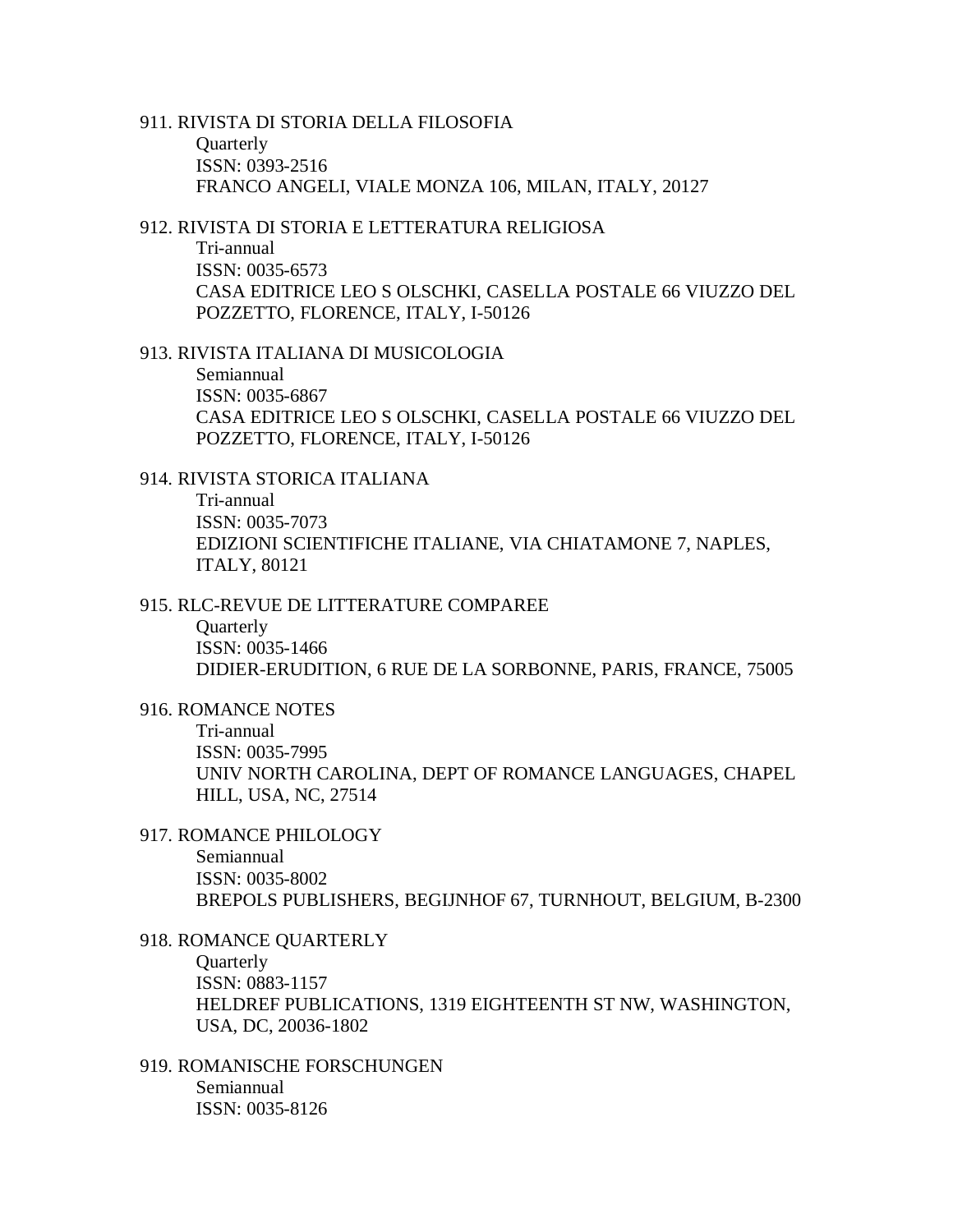VITTORIO KLOSTERNAMM GMBH, POSTFACH 90 06 01, FRANKFURT-AM-MAIN, GERMANY, D-60446

920. ROMANISTISCHE ZEITSCHRIFT FUR LITERATURGESCHICHTE-CAHIERS D HISTOIRE DES LITTERATURES ROMANES

Semiannual ISSN: 0343-379X UNIVERSITATSVERLAG C WINTER HEIDELBERG GMBH, POSTFACH 10 61 40, HEIDELBERG, GERMANY, D-69051

921. ROMANTISME

**Ouarterly** ISSN: 0048-8593 EDITIONS SEDES, 11, RUE SOUFFLOT, PARIS, FRANCE, F-75005

# 922. RUSSELL-THE JOURNAL OF THE BERTRAND RUSSELL STUDIES Semiannual ISSN: 0036-0163 BETRAND RUSSELL RESEARCH CENTRE, MCMASTER UNIVERSITY, HAMILTON, CANADA, ONTARIO, L8S 4M2

923. RUSSIAN HISTORY-HISTOIRE RUSSE

**Ouarterly** ISSN: 0094-288X CHARLES SCHLACKS JR PUBL, PO BOX 1256, IDYLLWILD, USA, CA, 92549-1256

924. RUSSIAN LINGUISTICS Tri-annual ISSN: 0304-3487 SPRINGER, VAN GODEWIJCKSTRAAT 30, DORDRECHT, NETHERLANDS, 3311 GZ

925. RUSSIAN LITERATURE

Bimonthly ISSN: 0304-3479 ELSEVIER SCIENCE BV, PO BOX 211, AMSTERDAM, NETHERLANDS, 1000 AE

926. RUSSIAN REVIEW **Ouarterly** ISSN: 0036-0341 BLACKWELL PUBLISHING, 9600 GARSINGTON RD, OXFORD, ENGLAND, OXON, OX4 2DQ

927. RUSSIAN STUDIES IN LITERATURE **Ouarterly** ISSN: 1061-1975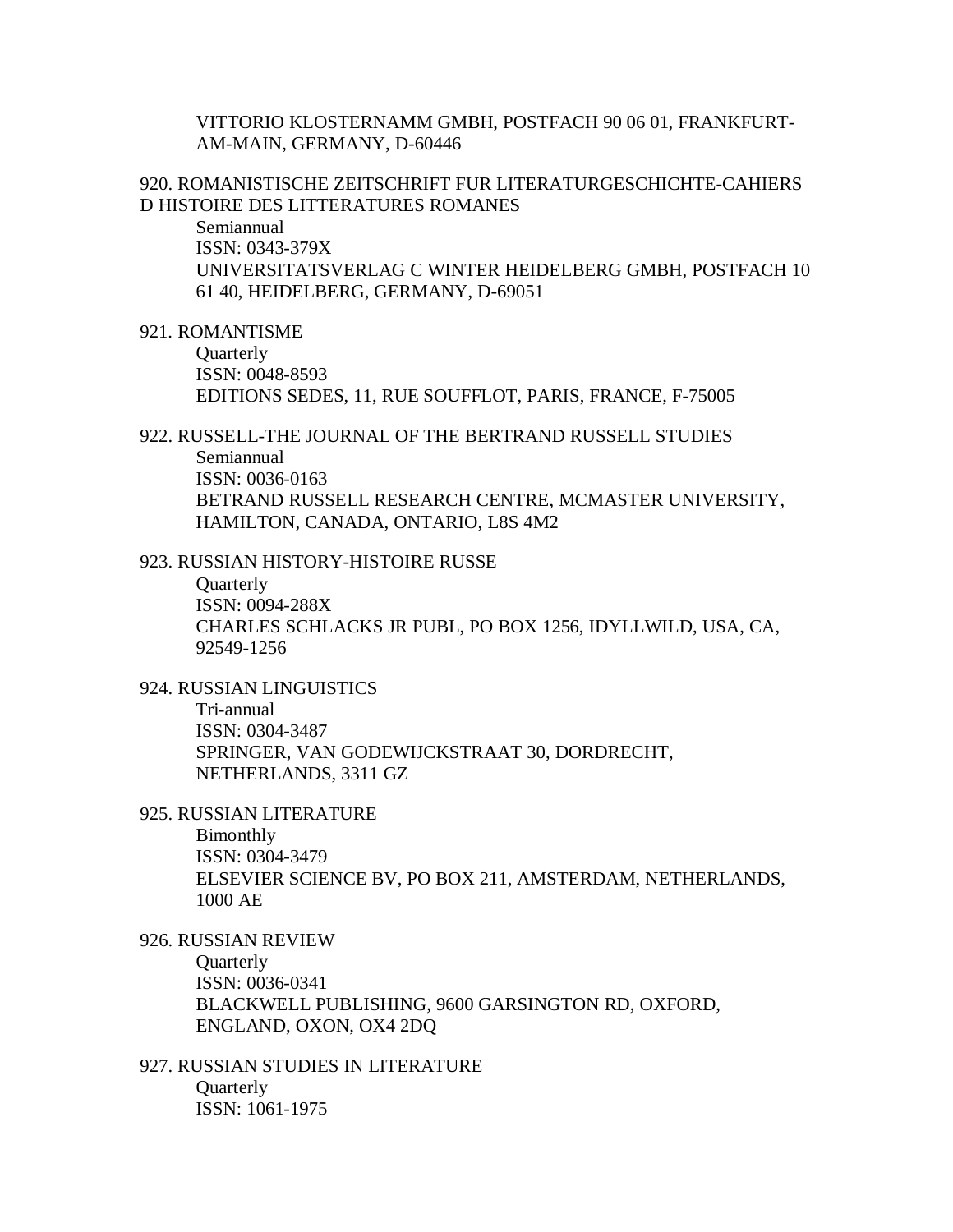#### M E SHARPE INC, 80 BUSINESS PARK DR, ARMONK, USA, NY, 10504

# 928. RUSSIAN STUDIES IN PHILOSOPHY

**Ouarterly** ISSN: 1061-1967 M E SHARPE INC, 80 BUSINESS PARK DR, ARMONK, USA, NY, 10504

## 929. RUSSKAIA LITERATURA

**Quarterly** ISSN: 0131-6095 IZDATELSTVO NAUKA, LENINGRADSKOE OTDELENIE MAKAROVA D4, ST PETERSBURG, RUSSIA

#### 930. SACRED MUSIC

**Quarterly** ISSN: 0036-2255 CHURCH MUSIC ASSN AMER, 548 LAFOND AVE, ST PAUL, USA, MN, 55103

#### 931. SAECULUM

Semiannual ISSN: 0080-5319 VERLAG KARL ALBER, HERMANN-HERDER-STR 4, FREIBURG BREISGAU, GERMANY, 79104

# 932. SALMAGUNDI-A QUARTERLY OF THE HUMANITIES AND SOCIAL **SCIENCES**

**Quarterly** ISSN: 0036-3529 SALMAGUNDI, SKIDMORE COLLEGE, SARATOGA SPRINGS, USA, NY, 12866

#### 933. SCANDINAVIAN JOURNAL OF HISTORY

**Quarterly** ISSN: 0346-8755 TAYLOR & FRANCIS AS, PO BOX 12 POSTHUSET, OSLO, NORWAY, NO-0051

# 934. SCANDINAVIAN STUDIES **Quarterly** ISSN: 0036-5637 SOC ADVANCEMENT SCAND STUD, UNIV OREGON DEPT GERMANIC LANG & LIT, EUGENE, USA, OR, 97403

935. SCANDINAVICA Semiannual ISSN: 0036-5653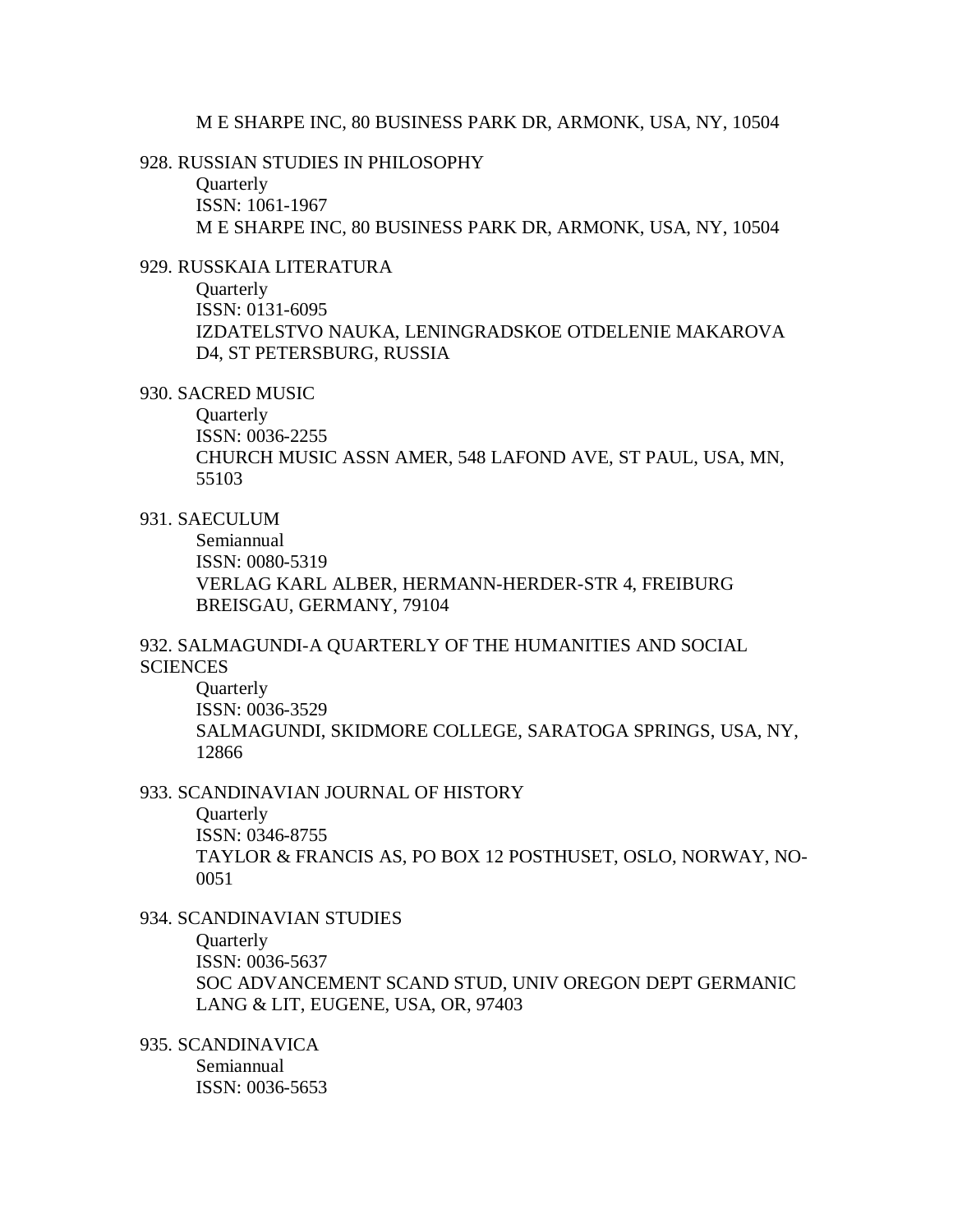UNIV EAST ANGLIA, SCHOOL EUROPEAN STUDIES, NORWICH, ENGLAND, NORFOLK, NR4 7TJ

936. SCHWEIZERISCHES ARCHIV FUR VOLKSKUNDE

Semiannual ISSN: 0036-794X G KREBS VERLAGSBUCHHANDLUNG AG, ST ALBAN-VORSTADT 56, BASEL, SWITZERLAND, CH-4006

937. SCIENCE IN CONTEXT

- **Quarterly** ISSN: 0269-8897 CAMBRIDGE UNIV PRESS, 32 AVENUE OF THE AMERICAS, NEW YORK, USA, NY, 10013-2473
- 938. SCIENCE-FICTION STUDIES

Tri-annual ISSN: 0091-7729 SCIENCE-FICTION STUDIES, DEPAUW UNIV, DEPT ROMANCE LANGUAGES, GREENCASTLE, USA, IN, 46135-0037

#### 939. SCOTTISH HISTORICAL REVIEW

Semiannual ISSN: 0036-9241 EDINBURGH UNIV PRESS, 22 GEORGE SQUARE, EDINBURGH, SCOTLAND, MIDLOTHIAN, EH8 9LF

## 940. SCOTTISH JOURNAL OF THEOLOGY

**Ouarterly** ISSN: 0036-9306 CAMBRIDGE UNIV PRESS, 32 AVENUE OF THE AMERICAS, NEW YORK, USA, NY, 10013-2473

## 941. SCOTTISH STUDIES REVIEW

Semiannual ISSN: 1475-7737 ASSN SCOTTISH LIT STUD, UNIV ABERDEEN DEPT OF ENGLISH, OLD ABERDEEN, SCOTLAND, AB9 2UB

### 942. SCREEN

**Ouarterly** ISSN: 0036-9543 OXFORD UNIV PRESS, GREAT CLARENDON ST, OXFORD, ENGLAND, OX2 6DP

943. SCRIBLERIAN AND THE KIT-CATS Semiannual ISSN: 0036-9640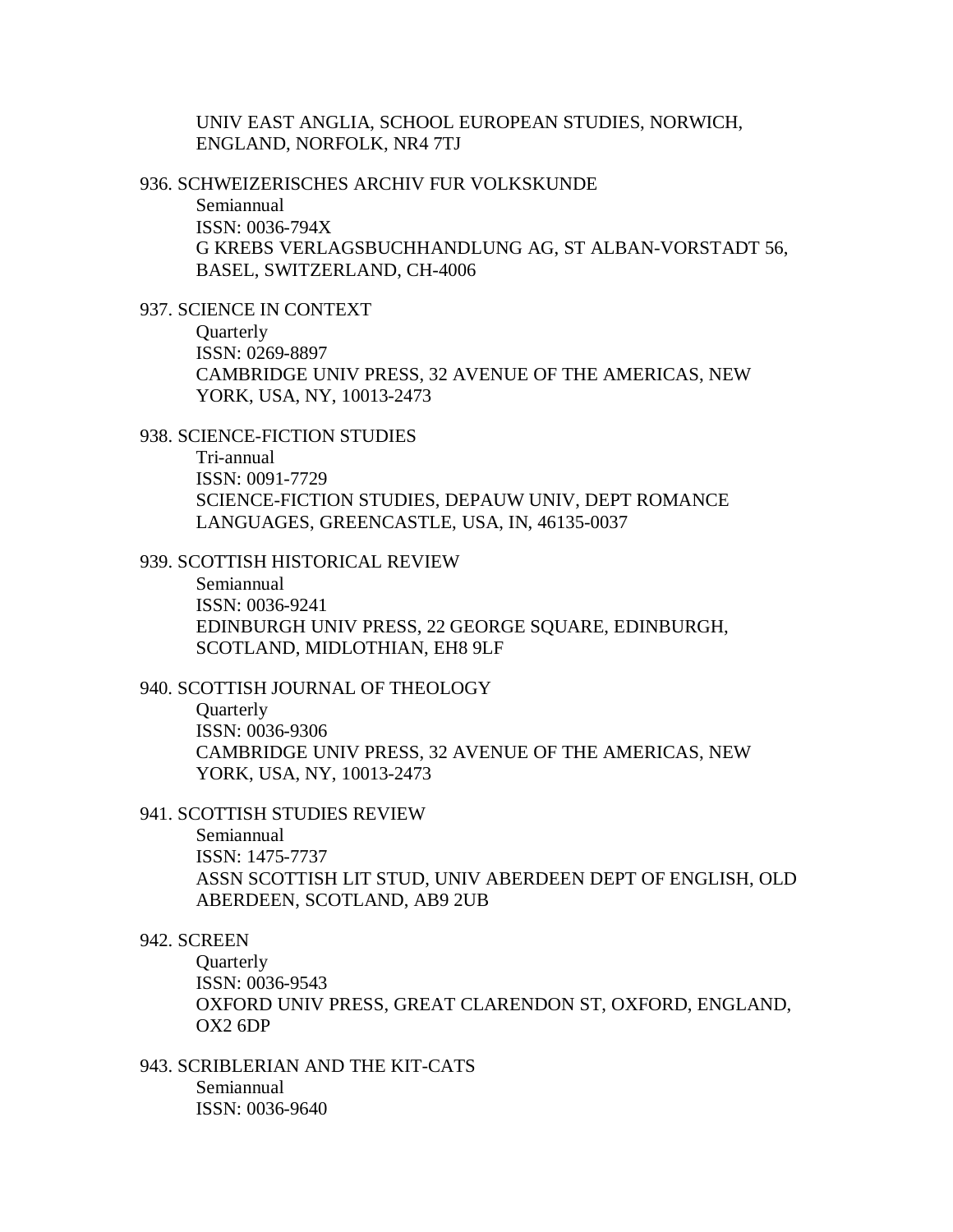NEW YORK UNIV, C/O PROF MARILYN GAULL, DEPT ENGLISH, NEW YORK, USA, NY, 10003-4556

## 944. SCRIPTORIUM

Semiannual ISSN: 0036-9772 CULTURA, HOENDERSTRAAT 22, B WETTEREN, BELGIUM, 9200

## 945. SCULPTURE REVIEW

**Quarterly** ISSN: 0747-5284 NATL SCULPTURE SOC, 1177 AVE OF THE AMERICAS, 15TH FL, NEW YORK, USA, NY, 10036

### 946. SEFARAD

Semiannual ISSN: 0037-0894 CONSEJO SUPERIOR DE INVESTIGACIONES CIENTIFICAS, VITRUVIO 8, MADRID, SPAIN, 28006

## 947. SEMINAR-A JOURNAL OF GERMANIC STUDIES

**Quarterly** ISSN: 0037-1939 UNIV TORONTO PRESS INC, JOURNALS DIVISION, 5201 DUFFERIN ST, DOWNSVIEW, TORONTO, CANADA, ON, M3H 5T8

## 948. SEMIOTICA

Bimonthly ISSN: 0037-1998 WALTER DE GRUYTER & CO, GENTHINER STRASSE 13, BERLIN, GERMANY, D-10785

### 949. SEVENTEENTH CENTURY

Semiannual

ISSN: 0268-117X CENTRE SEVENTEENTH CENT STUD UNIV DURHAM, UNIV LIBRARY PALACE GREEN, DURHAM, ENGLAND, DURHAM, DH1 3RN

#### 950. SEWANEE REVIEW

**Quarterly** 

ISSN: 0037-3052

JOHNS HOPKINS UNIV PRESS, JOURNALS PUBLISHING DIVISION, 2715 NORTH CHARLES ST, BALTIMORE, USA, MD, 21218-4363

951. SHAKESPEARE QUARTERLY **Quarterly** ISSN: 0037-3222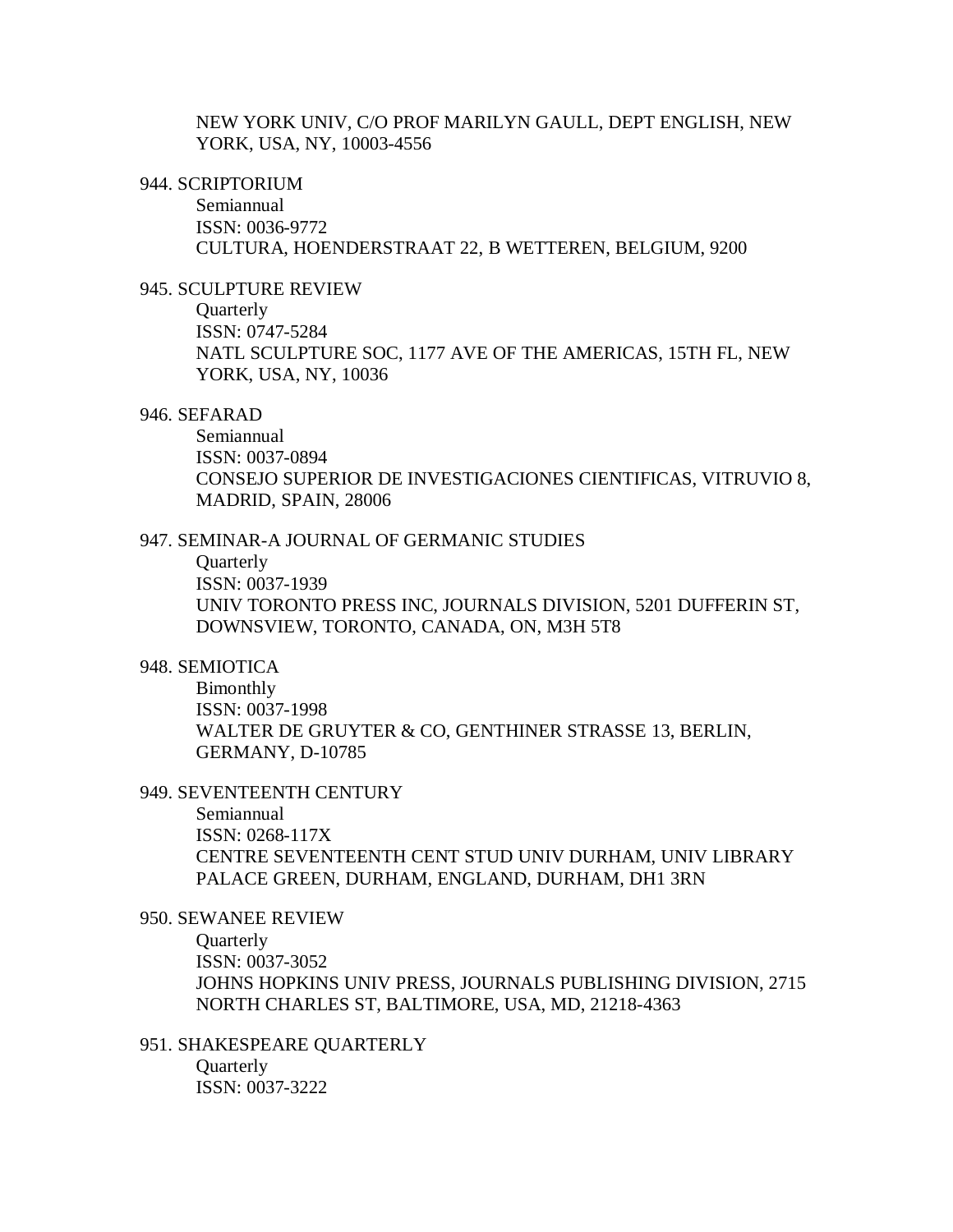JOHNS HOPKINS UNIV PRESS, JOURNALS PUBLISHING DIVISION, 2715 NORTH CHARLES ST, BALTIMORE, USA, MD, 21218-4363

#### 952. SHAKESPEARE SURVEY

Annual ISSN: 0080-9152 CAMBRIDGE UNIV PRESS, THE PITT BUILDING, TRUMPINGTON ST, CAMBRIDGE, ENGLAND, CAMBS, CB2 1RP

953. SHENANDOAH

**Quarterly** ISSN: 0037-3583 WASHINGTON LEE UNIV, SHENANDOAH PO BOX 722, LEXINGTON, USA, VA, 24450

954. SIGHT AND SOUND

Monthly ISSN: 0037-4806

BRITISH FILM INST, 21 STEPHEN STREET, LONDON, ENGLAND, W1P  $1PI<sub>1</sub>$ 

955. SIMIOLUS-NETHERLANDS QUARTERLY FOR THE HISTORY OF ART Tri-annual ISSN: 0037-5411 FOUND DUTCH ART-HISTORIC PUBL C/O RIJKSMUSEUM PALEIS HET LOO, KONINKLIJK PARK 1, APELDOORN, NETHERLANDS, 7315

956. SINN UND FORM

Bimonthly ISSN: 0037-5756 SINN UND FORM, C/O AUFBLAU-VERLAG GMBH FRANZOSISCHE STR 32, BERLIN, GERMANY, 10117

957. SIXTEENTH CENTURY JOURNAL

**Quarterly** ISSN: 0361-0160 SIXTEENTH CENTURY JOURNAL PUBL, MC111-L, TRUMAN STATE

UNIV, 100 E NORMAL ST, KIRKSVILLE, USA, MO, 63501-4211

958. SKANDINAVISTIK Semiannual ISSN: 0342-8427 VERLAG J J AUGUSTIN, AM FLETH 36-37 POSTFACH 6, GLUCKSTADT, GERMANY, W-2208

959. SLAVIC AND EAST EUROPEAN JOURNAL **Ouarterly** ISSN: 0037-6752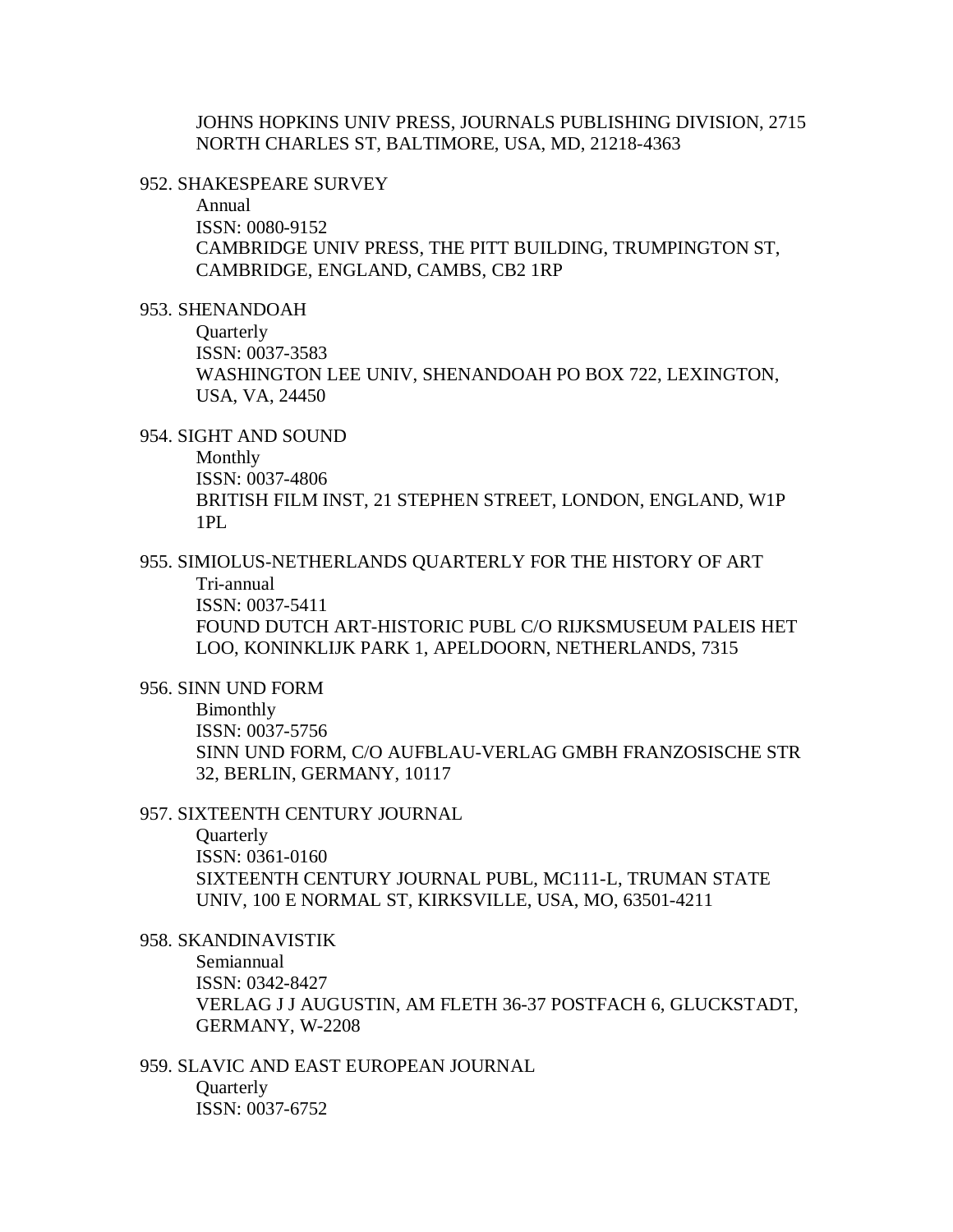# AMER ASSN TEACHERS SLAVIC EAST EUROPEAN LANGUAGES, UNIV ARIZONA MODERN LANGUAGES BUILDING, TUCSON, USA, AZ, 85287

#### 960. SLAVIC REVIEW

**Quarterly** ISSN: 0037-6779 AMER ASSOC ADVANCEMENT SLAVIC STUDIES, HARVARD UNIV, 8 STORY ST, 3RD FL, CAMBRIDGE, USA, MA, 02138

### 961. SLAVONIC AND EAST EUROPEAN REVIEW

**Quarterly** ISSN: 0037-6795 MANEY PUBLISHING, STE 1C, JOSEPHS WELL, HANOVER WALK, LEEDS, ENGLAND, W YORKS, LS3 1AB

#### 962. SMITHSONIAN

Monthly ISSN: 0037-7333 SMITHSONIAN ASSOCIATES, 900 JEFFERSON DRIVE, WASHINGTON, USA, DC, 20560

# 963. SOBORNOST INCORPORATING EASTERN CHURCHES REVIEW

Semiannual ISSN: 0144-8722

ST BASILS HOUSE, 1 CANTERBURY RD, OXFORD, ENGLAND, OX2 6LU

## 964. SOCIAL COMPASS

**Quarterly** ISSN: 0037-7686 SAGE PUBLICATIONS LTD, 1 OLIVERS YARD, 55 CITY ROAD, LONDON, ENGLAND, EC1Y 1SP

## 965. SOCIAL HISTORY

Tri-annual ISSN: 0307-1022 ROUTLEDGE JOURNALS, TAYLOR & FRANCIS LTD, 4 PARK SOUARE, MILTON PARK, ABINGDON, ENGLAND, OXFORDSHIRE, OX14 4RN

966. SOCIAL HISTORY OF MEDICINE Tri-annual ISSN: 0951-631X OXFORD UNIV PRESS, GREAT CLARENDON ST, OXFORD, ENGLAND, OX2 6DP

967. SOCIAL PHILOSOPHY & POLICY Semiannual ISSN: 0265-0525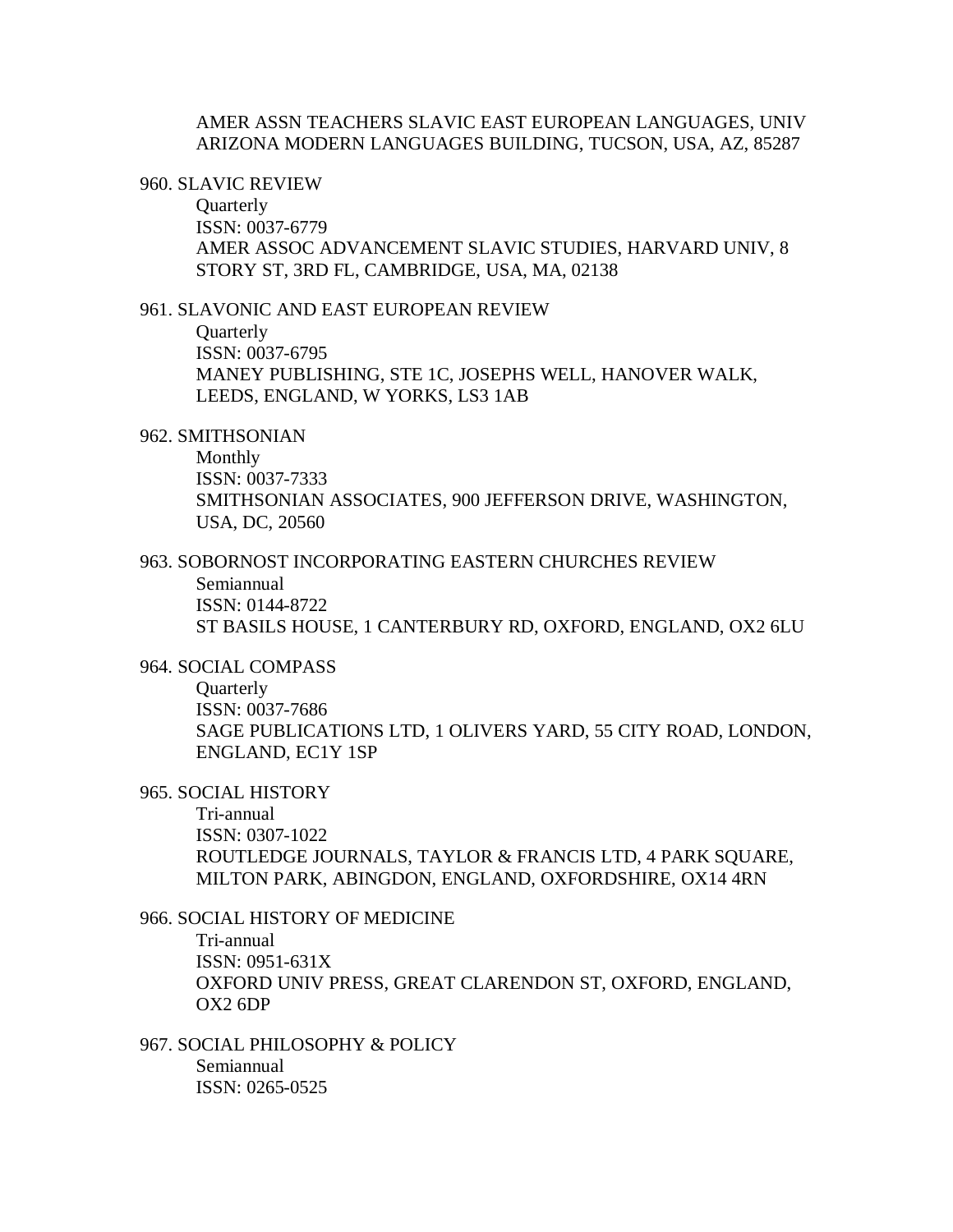CAMBRIDGE UNIV PRESS, 32 AVENUE OF THE AMERICAS, NEW YORK, USA, NY, 10013-2473

968. SOCIAL SCIENCE HISTORY

**Quarterly** ISSN: 0145-5532 DUKE UNIV PRESS, 905 W MAIN ST, STE 18-B, DURHAM, USA, NC, 27701

969. SOCIAL STUDIES OF SCIENCE

Bimonthly ISSN: 0306-3127 SAGE PUBLICATIONS LTD, 1 OLIVERS YARD, 55 CITY ROAD, LONDON, ENGLAND, EC1Y 1SP

# 970. SOCIETES

**Ouarterly** ISSN: 0765-3697 DE BOECK UNIVERSITE, FOND JEAN-PAQUES 4,, LOUVAIN-LA-NEUVE, BELGIUM, B-1348

971. SOCIOLOGY OF RELIGION

**Ouarterly** 

ISSN: 1069-4404 ASSOC SOCIOLOGY RELIGION, MARIST HALL ROOM 108, CATHOLIC UNIV AMERICA, WASHINGTON, USA, DC, 20064

#### 972. SOUNDINGS

**Ouarterly** ISSN: 0038-1861 SOUNDINGS, UNIV TENNESSEE, 306 ALUMNI HALL,, KNOXVILLE, USA, TN, 37996-0530

#### 973. SOURCE-NOTES IN THE HISTORY OF ART

**Quarterly** ISSN: 0737-4453 ARS BREVIS FOUNDATION INC, 1 EAST 87TH STREET, NEW YORK, USA, NY, 10128

# 974. SOUTH AFRICAN ARCHAEOLOGICAL BULLETIN Semiannual ISSN: 0038-1969 SOUTH AFRICAN ARCHAEOLOGICAL SOC, PO BOX 15700, VLAEBERG, SOUTH AFRICA, 8018

975. SOUTH AFRICAN HISTORICAL JOURNAL Semiannual ISSN: 0258-2473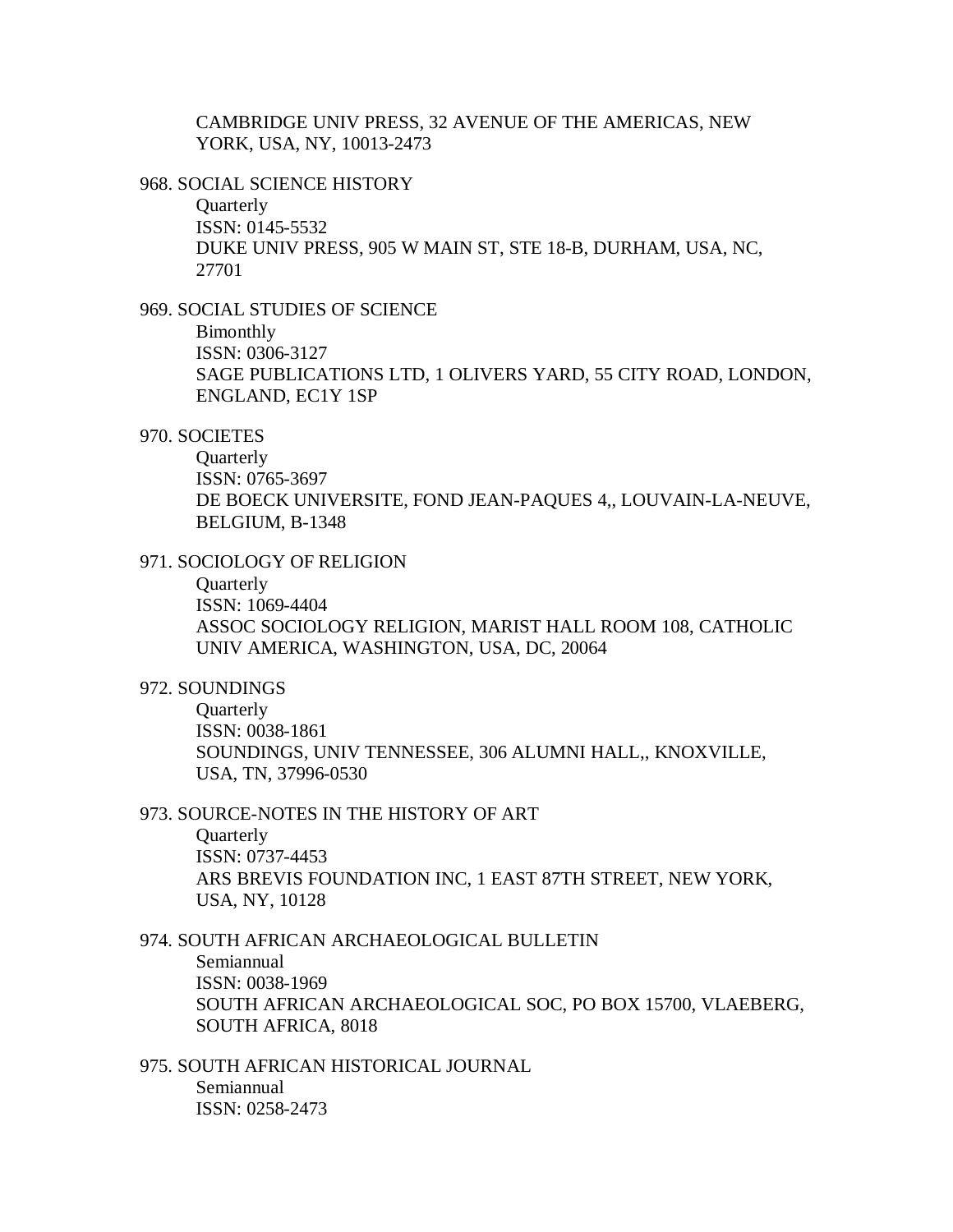# SOUTH AFRICAN HIST SOC, UNIV SOUTH AFRICA PO BOX 392, PRETORIA, SOUTH AFRICA, 0001

#### 976. SOUTH AFRICAN JOURNAL OF PHILOSOPHY

**Quarterly** ISSN: 0258-0136 PHILOSOPHICAL SOCIETY SOUTHERN AFRICA, C/O DR D J LOUW, EDITOR, UNIV NORTH, DEPT PHILOSOPHY, PRIVATE BAG X1106, SOVENGA, SOUTH AFRICA, 0727

977. SOUTH ASIA-JOURNAL OF SOUTH ASIAN STUDIES Tri-annual ISSN: 0085-6401 ROUTLEDGE JOURNALS, TAYLOR & FRANCIS LTD, 4 PARK SQUARE, MILTON PARK, ABINGDON, ENGLAND, OXFORDSHIRE, OX14 4RN

### 978. SOUTH ATLANTIC QUARTERLY

**Quarterly** ISSN: 0038-2876 DUKE UNIV PRESS, 905 W MAIN ST, STE 18-B, DURHAM, USA, NC, 27701

#### 979. SOUTH DAKOTA REVIEW

**Quarterly** ISSN: 0038-3368 UNIV SOUTH DAKOTA, COLLEGE OF ARTS AND SCIENCES DEPT ENGLISH, VERMILLION, USA, SD, 57069

#### 980. SOUTHERN CULTURES

**Ouarterly** ISSN: 1068-8218 UNIV NORTH CAROLINA PRESS, BOX 2288, JOURNALS DEPT, CHAPEL HILL, USA, NC, 27515-2288

#### 981. SOUTHERN HUMANITIES REVIEW

**Ouarterly** ISSN: 0038-4186 AUBURN UNIV, 9088 HALEY CTR, AUBURN, USA, AL, 36849

## 982. SOUTHERN JOURNAL OF PHILOSOPHY

**Ouarterly** ISSN: 0038-4283 SOUTHERN J PHILOSOPHY UNIV MEMPHIS, DEPT PHILOSOPHY, MEMPHIS, USA, TN, 38152

# 983. SOUTHERN LITERARY JOURNAL Semiannual ISSN: 0038-4291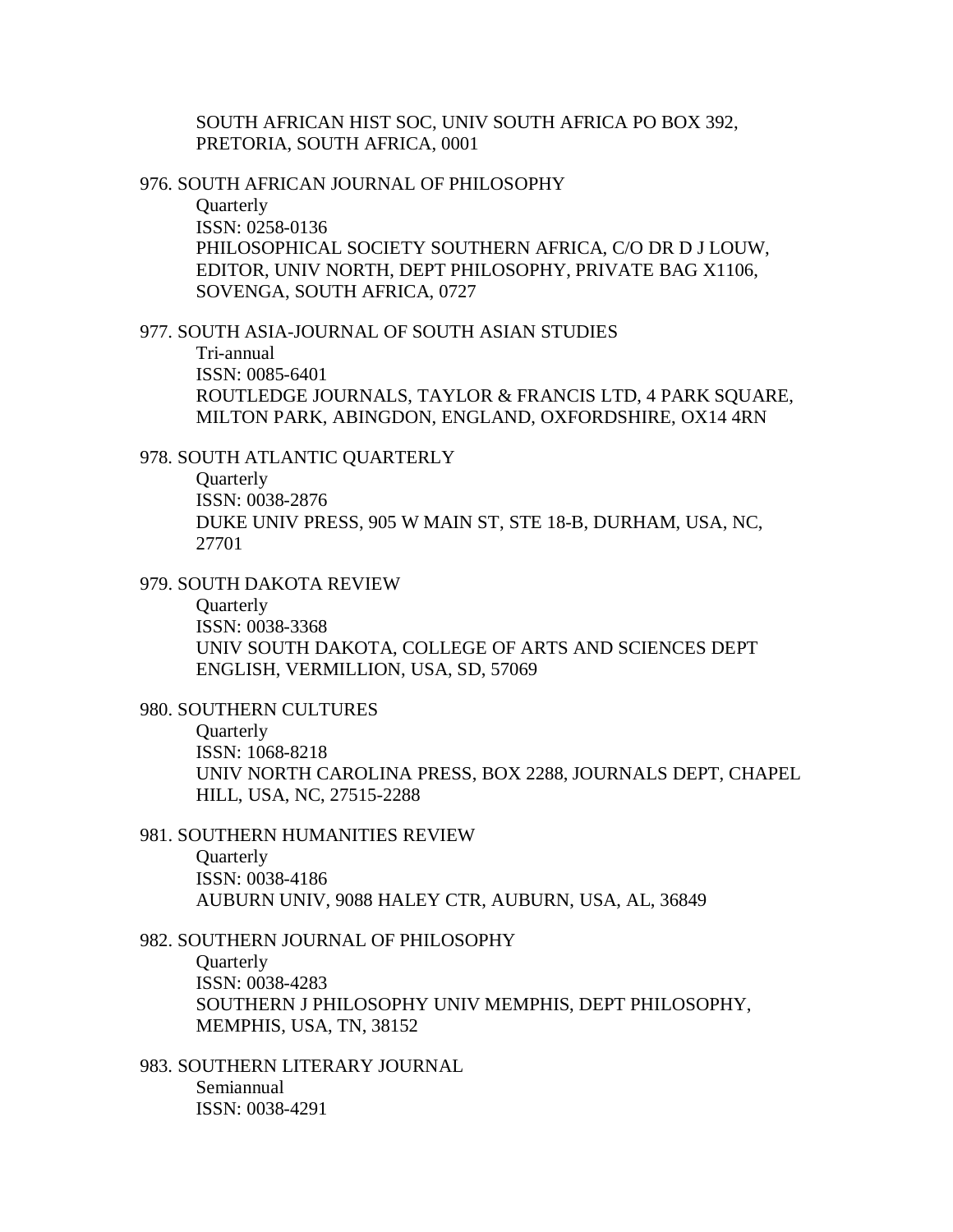UNIV NORTH CAROLINA PRESS, BOX 2288, JOURNALS DEPT, CHAPEL HILL, USA, NC, 27515-2288

984. SOUTHWESTERN HISTORICAL QUARTERLY

**Quarterly** ISSN: 0038-478X TEXAS STATE HIST ASSN, 2/306 RICHARDSON HALL UNIV STATION, AUSTIN, USA, TX, 78712

985. SPECULUM-A JOURNAL OF MEDIEVAL STUDIES

**Quarterly** ISSN: 0038-7134 MEDIEVAL ACAD OF AMER, 1430 MASSACHUSETTS AVE, CAMBRIDGE, USA, MA, 02138

986. SPIEGEL DER LETTEREN

**Ouarterly** ISSN: 0038-7479 PEETERS, BONDGENOTENLAAN 153, LEUVEN, BELGIUM, B-3000

## 987. SPRACHWISSENSCHAFT

**Quarterly** ISSN: 0344-8169 UNIVERSITATSVERLAG C WINTER HEIDELBERG GMBH, POSTFACH 10 61 40, HEIDELBERG, GERMANY, D-69051

## 988. STAND

**Quarterly** ISSN: 0038-9366 STAND, UNIV LEEDS, SCHOOL ENGLISH, LEEDS, ENGLAND, LS2 9JT

# 989. STORIA DELL ARTE

Tri-annual ISSN: 0392-4513 CAM EDITRICE S R L, VIA CAPODIFERRO, 4, ROMA, ITALY, 00186

#### 990. STRAD

Monthly ISSN: 0039-2049 ORPHEUS PUBLICATIONS LTD, BANK HOUSE 7 ST JOHNS RD, HARROW, ENGLAND, HA1 2EE

## 991. STUDI E PROBLEMI DI CRITICA TESTUALE

Semiannual ISSN: 0049-2361 CASA RISPARMIO, VIA CASTIGLIONE 8, BOLOGNA, ITALY, 40124

#### 992. STUDI FRANCESI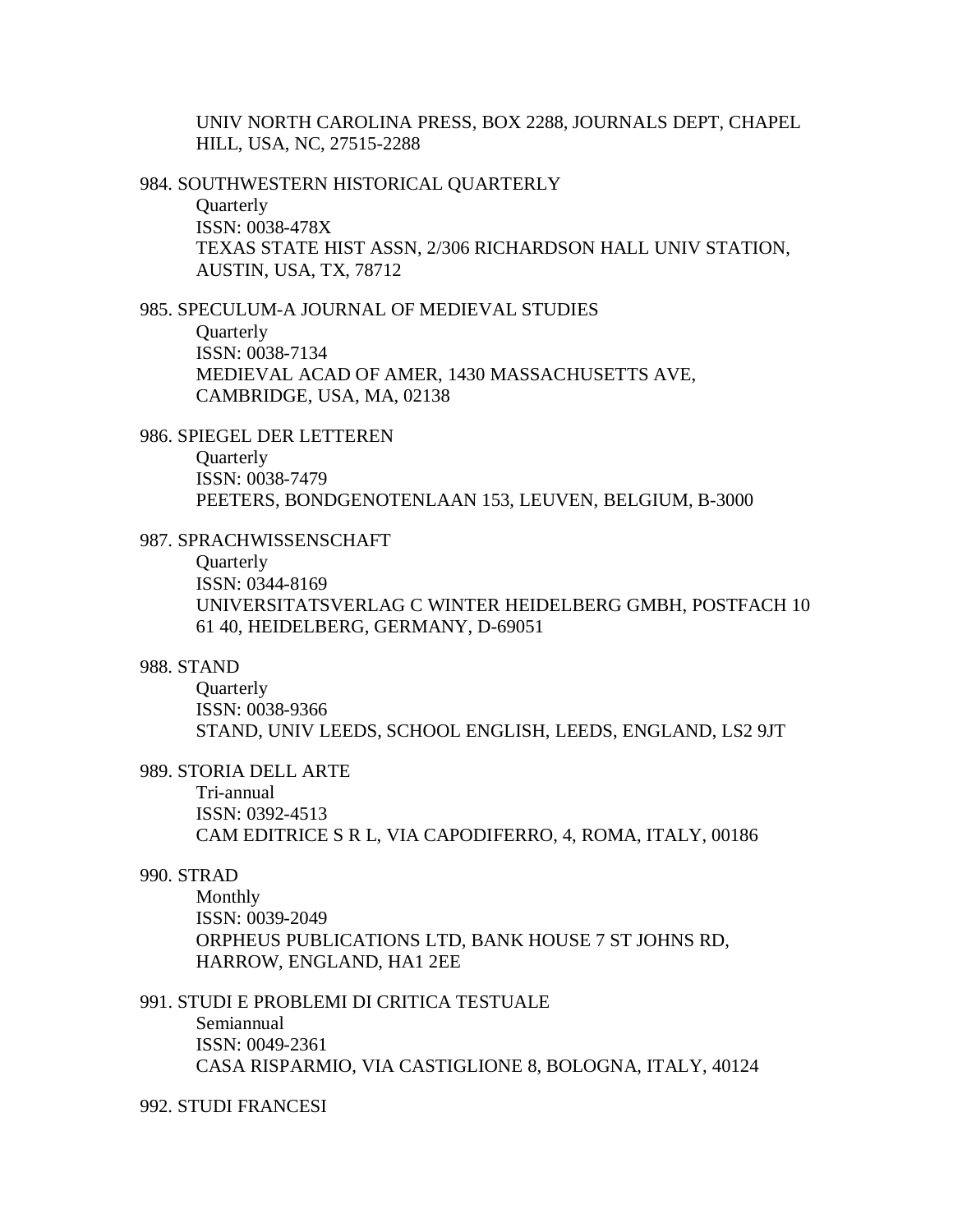Tri-annual ISSN: 0039-2944 ROSENBERG & SELLIER, VIA ANDREA DORIA 14, TURIN, ITALY, 10123

## 993. STUDI MEDIEVALI

Semiannual ISSN: 0391-8467 CENTRO ITAL STUD SULL ALTO MED, PALAZZO ANCAIANI, SPOLETO (PERUGIA), ITALY, 06049

## 994. STUDI MUSICALI

Semiannual ISSN: 0391-7789 CASA EDITRICE LEO S OLSCHKI, CASELLA POSTALE 66 VIUZZO DEL POZZETTO, FLORENCE, ITALY, I-50126

### 995. STUDI PIEMONTESI

Semiannual ISSN: 0392-7261 CENT STUD PIEMONTESI, VIA OTTAVIO REVEL 15, TURIN, ITALY, 10121

# 996. STUDI ROMANI

Semiannual ISSN: 0039-2995 IST STUDI ROMANI, PIAZZA DEI CAVALIERI MALTA N 2, ROME, ITALY, 00153

### 997. STUDI SECENTESCHI

#### Annual

ISSN: 0081-6248 CASA EDITRICE LEO S OLSCHKI, CASELLA POSTALE 66 VIUZZO DEL POZZETTO, FLORENCE, ITALY, I-50126

## 998. STUDI STORICI

**Ouarterly** ISSN: 0039-3037 CAROCCI EDITORE SPA, VIA SARDEGNA 50, ROME, ITALY, 00187

# 999. STUDIA LEIBNITIANA Semiannual ISSN: 0039-3185 FRANZ STEINER VERLAG GMBH, BIRKENWALDSTRABE 44, STUTTGART, GERMANY, D-70191

1000. STUDIA LINGUISTICA Tri-annual ISSN: 0039-3193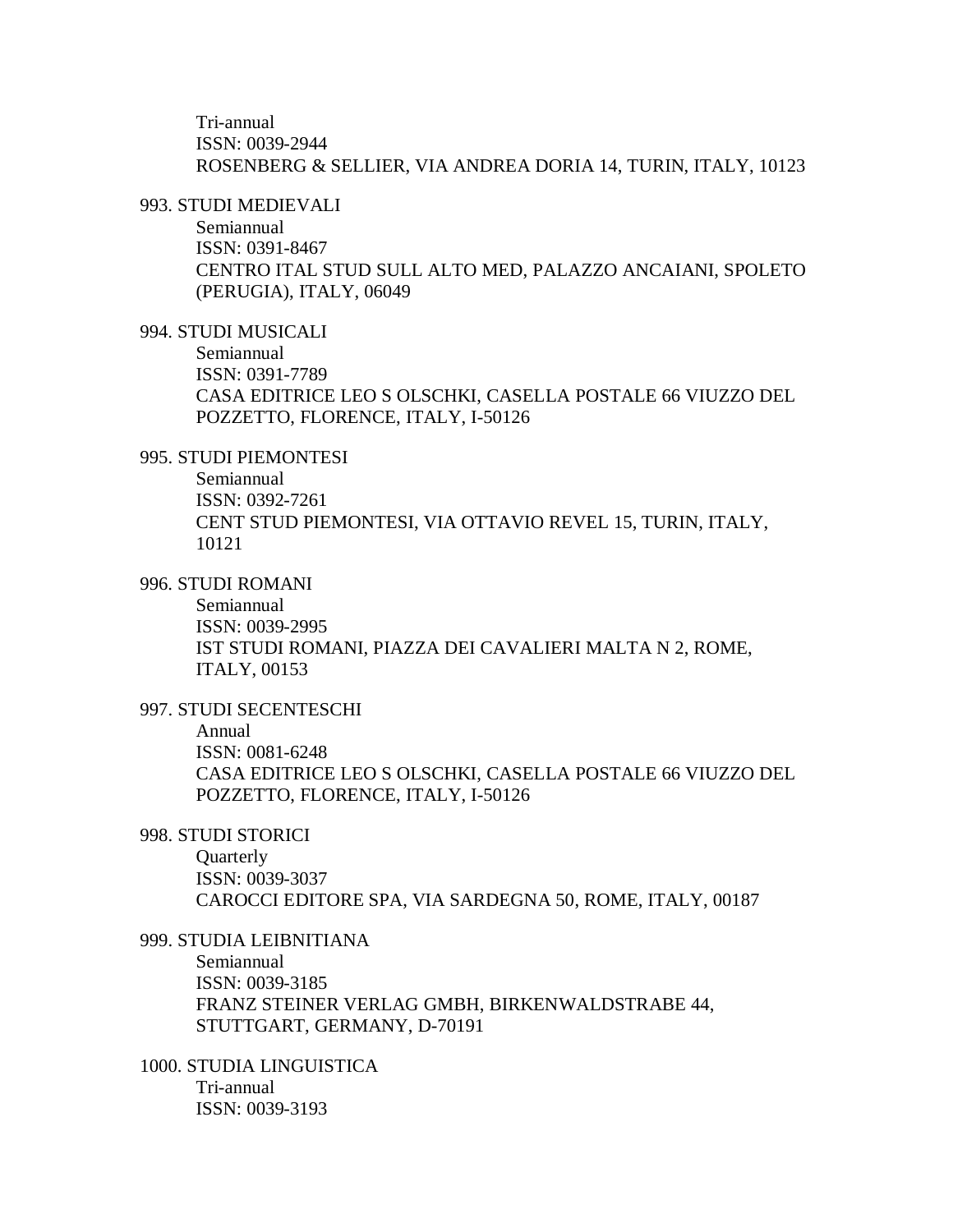BLACKWELL PUBLISHING, 9600 GARSINGTON RD, OXFORD, ENGLAND, OXON, OX4 2DQ

1001. STUDIA MONASTICA

Semiannual ISSN: 0039-3258 PUBL ABADIA MONTSERRAT, AUSIAS MARCH 92-98 AP 244, BARCELONA, SPAIN, 13

1002. STUDIA MYSTICA

**Quarterly** ISSN: 0161-7222 TEXAS A&M UNIV, DEPT OF ENGLISH, COLLEGE STN, USA, TX, 77843- 4227

1003. STUDIA NEOPHILOLOGICA Semiannual ISSN: 0039-3274 TAYLOR & FRANCIS AS, PO BOX 12 POSTHUSET, OSLO, NORWAY, NO-0051

1004. STUDIA ROSENTHALIANA Semiannual ISSN: 0039-3347 PEETERS, BONDGENOTENLAAN 153, LEUVEN, BELGIUM, B-3000

1005. STUDIES IN AMERICAN FICTION Semiannual ISSN: 0091-8083 NORTHEASTERN UNIV, DEPT ENGLISH, BOSTON, USA, MA, 02115

1006. STUDIES IN AMERICAN INDIAN LITERATURES

**Quarterly** ISSN: 0730-3238 UNIV NEBRASKA PRESS, 1111 LINCOLN MALL, LINCOLN, USA, NE, 68588-0630

1007. STUDIES IN BIBLIOGRAPHY Annual ISSN: 0081-7600 UNIV PRESS VIRGINIA, P O BOX 400318,, CHARLOTTESVILLE, USA, VA, 22904-4318

1008. STUDIES IN CANADIAN LITERATURE-ETUDES EN LITTERATURE CANADIENNE Semiannual ISSN: 0380-6995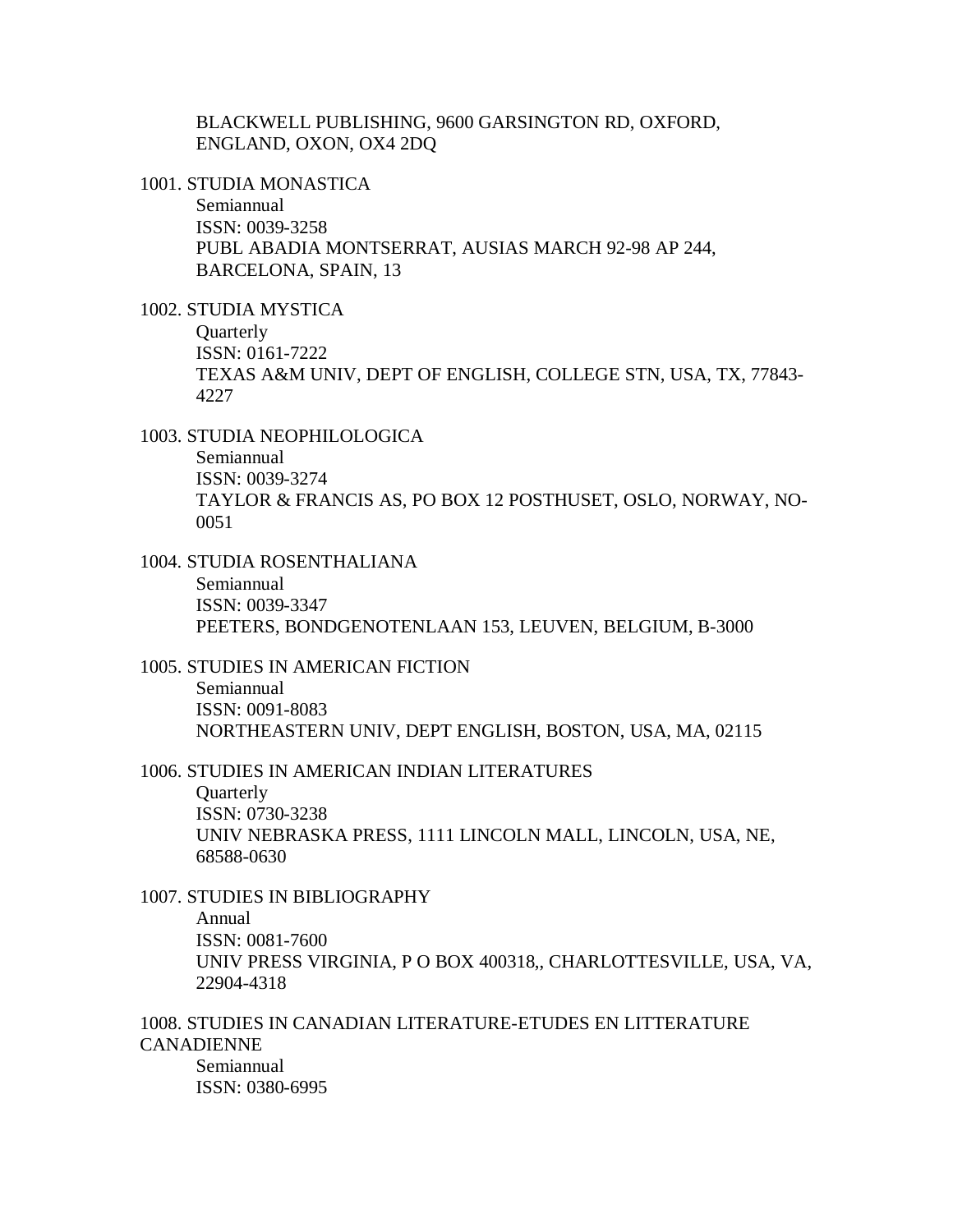UNIV NEW BRUNSWICK, DEPT ENGLISH, CAMPUS HOUSE, PO BOX 4400, FREDERICTON, CANADA, NB, E3B 5A3

1009. STUDIES IN CONSERVATION

**Quarterly** ISSN: 0039-3630 INT INST CONSERVATION HISTORIC ARTISTIC WORKS, 6 BUCKINGHAM ST, LONDON, ENGLAND, WC2N 6BA

1010. STUDIES IN EAST EUROPEAN THOUGHT

**Quarterly** ISSN: 0925-9392 SPRINGER, VAN GODEWIJCKSTRAAT 30, DORDRECHT, NETHERLANDS, 3311 GZ

1011. STUDIES IN EIGHTEENTH-CENTURY CULTURE Annual ISSN: 0360-2370 COLLEAGUES PRESS INC, PO BOX 4007, E LANSING, USA, MI, 48826

1012. STUDIES IN ENGLISH LITERATURE 1500-1900

**Quarterly** ISSN: 0039-3657 JOHNS HOPKINS UNIV PRESS, JOURNALS PUBLISHING DIVISION, 2715 NORTH CHARLES ST, BALTIMORE, USA, MD, 21218-4363

1013. STUDIES IN HISTORY AND PHILOSOPHY OF MODERN PHYSICS **Quarterly** ISSN: 1355-2198 ELSEVIER SCI LTD, THE BOULEVARD, LANGFORD LANE, KIDLINGTON, OXFORD, ENGLAND, OXON, OX5 1GB

1014. STUDIES IN HISTORY AND PHILOSOPHY OF SCIENCE **Quarterly** ISSN: 0039-3681 ELSEVIER SCI LTD, THE BOULEVARD, LANGFORD LANE, KIDLINGTON, OXFORD, ENGLAND, OXON, OX5 1GB

1015. STUDIES IN LANGUAGE Tri-annual ISSN: 0378-4177 JOHN BENJAMINS B V PUBL, KLAPROZENWEG 105, PO BOX 36224, AMSTERDAM, NETHERLANDS, 1020 ME

1016. STUDIES IN LATIN AMERICAN POPULAR CULTURE Annual ISSN: 0730-9139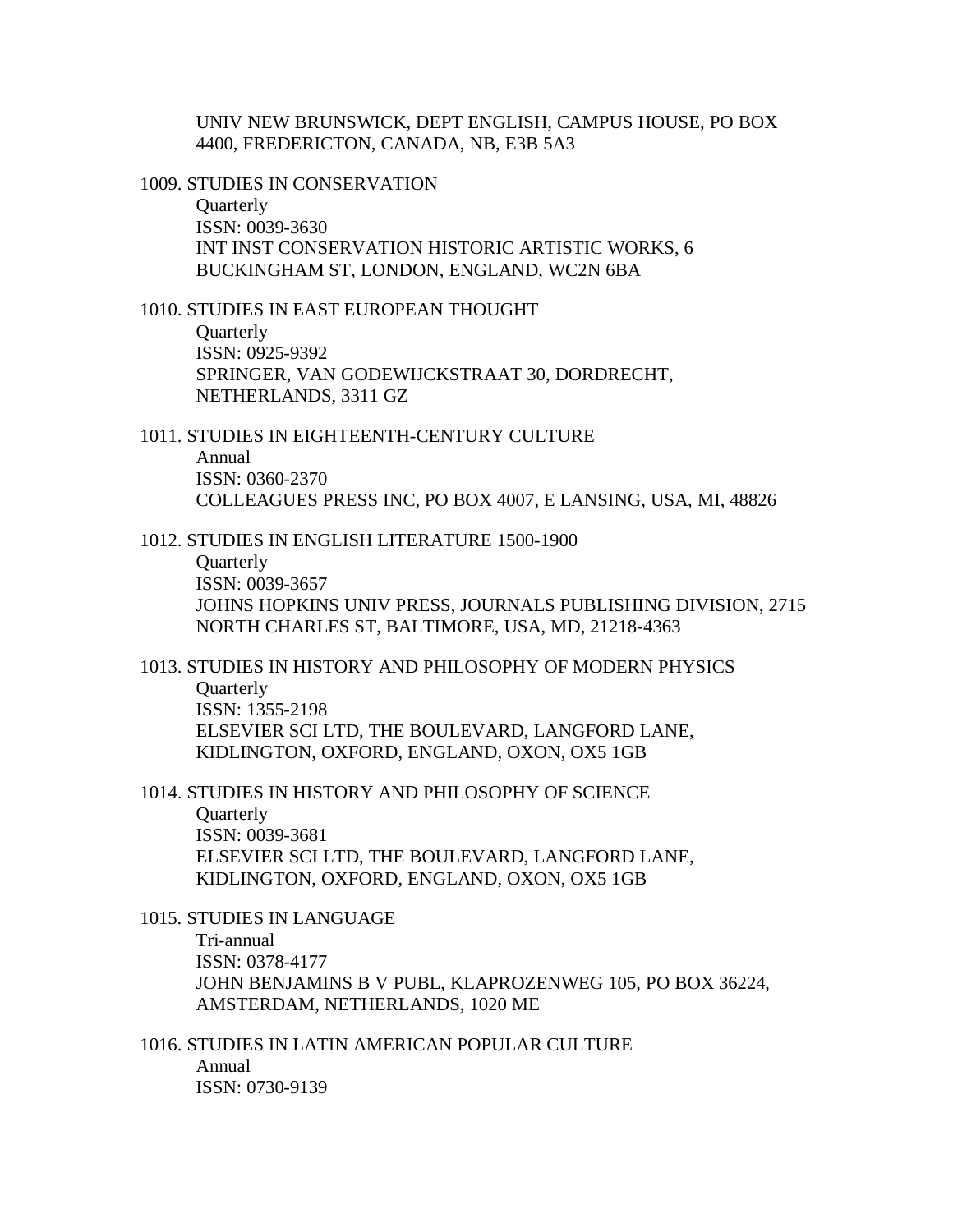STUDIES LATIN AMER POPULAR CULTURE, C/O CHARLES TATUM, CO-EDITOR, UNIV ARIZONA, FACULTY HUMANITIES, TUCSON, USA, AZ, 85721

1017. STUDIES IN PHILOLOGY

**Quarterly** ISSN: 0039-3738 UNIV NORTH CAROLINA PRESS, BOX 2288, JOURNALS DEPT, CHAPEL HILL, USA, NC, 27515-2288

1018. STUDIES IN RELIGION-SCIENCES RELIGIEUSES **Ouarterly** ISSN: 0008-4298 WILFRID LAURIER UNIV PRESS, 75 UNIVERSITY AVENUE WEST, WATERLOO, CANADA, ON, N2L 3C5

1019. STUDIES IN ROMANTICISM **Quarterly** ISSN: 0039-3762 BOSTON UNIV SCHOLARLY PUBL, 985 COMMONWEALTH AVE, BOSTON, USA, MA, 02215

1020. STUDIES IN THE HISTORY OF ART Semiannual ISSN: 0091-7338 YALE UNIV PRESS, JOURNALS DEPT 92A YALE STATION, NEW HAVEN, USA, CT, 06520

1021. STUDIES IN THE HISTORY OF GARDENS & DESIGNED LANDSCAPES **Ouarterly** ISSN: 1460-1176 TAYLOR & FRANCIS LTD, 4 PARK SQUARE, MILTON PARK, ABINGDON, ENGLAND, OXON, OX14 4RN

1022. STUDIES IN THE LITERARY IMAGINATION Semiannual ISSN: 0039-3819 GEORGIA STATE UNIV, DEPT ENGLISH, PO BOX 3970, ATLANTA, USA,

GA, 30302-3970

1023. STUDIES IN THE NOVEL

**Quarterly** ISSN: 0039-3827 NORTH TEXAS STAT UNIV, BOX 13706 NT STATION, DENTON, USA, TX, 76203

1024. STYLE

**Quarterly**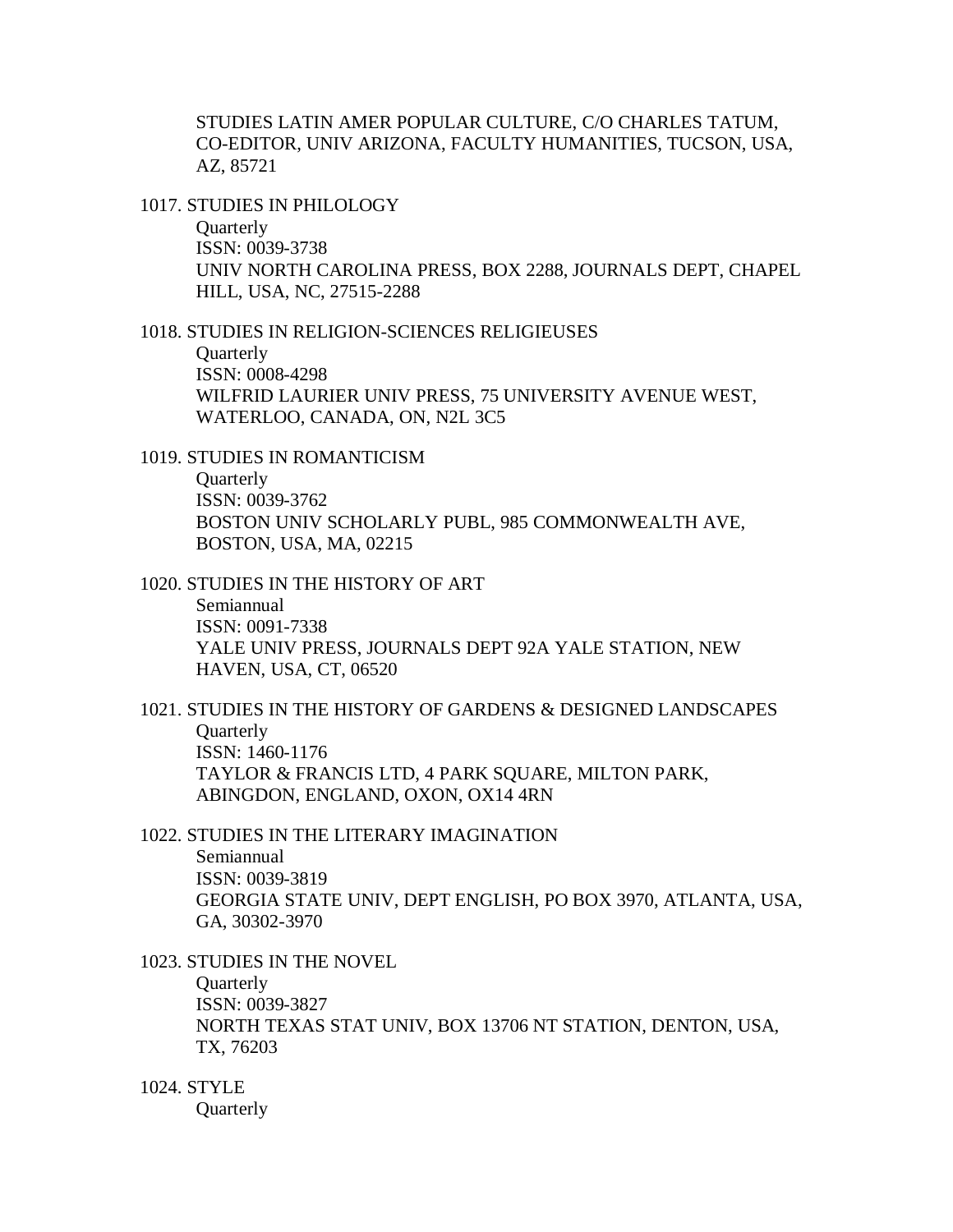ISSN: 0039-4238 NORTHERN ILLINOIS UNIV, DEPT ENGLISH, DE KALB, USA, IL, 60115

1025. SUB-STANCE

Semiannual ISSN: 0049-2426 UNIV WISCONSIN PRESS, JOURNAL DIVISION, 1930 MONROE ST, 3RD FL, MADISON, USA, WI, 53711

1026. SYMPOSIUM-A QUARTERLY JOURNAL IN MODERN LITERATURES **Quarterly** ISSN: 0039-7709 HELDREF PUBLICATIONS, 1319 EIGHTEENTH ST NW, WASHINGTON, USA, DC, 20036-1802

1027. SYNTAX AND SEMANTICS

Annual ISSN: 0092-4563

ELSEVIER ACADEMIC PRESS INC, 525 B STREET, SUITE 1900, SAN DIEGO, USA, CA, 92101-4495

1028. SYNTHESE

Monthly ISSN: 0039-7857 SPRINGER, VAN GODEWIJCKSTRAAT 30, DORDRECHT, NETHERLANDS, 3311 GZ

1029. SYNTHESIS PHILOSOPHICA

Semiannual ISSN: 0352-7875 CROATION PHILOSOPHICAL SOCIETY, I. LUCICA 3, ZAGREB, CROATIA, 10000

1030. TDR-THE DRAMA REVIEW-A JOURNAL OF PERFORMANCE STUDIES **Quarterly** ISSN: 1054-2043 M I T PRESS, 238 MAIN STREET, STE 500, CAMBRIDGE, USA, MA, 02142- 1046

1031. TECHNOLOGY AND CULTURE **Ouarterly** ISSN: 0040-165X JOHNS HOPKINS UNIV PRESS, JOURNALS PUBLISHING DIVISION, 2715 NORTH CHARLES ST, BALTIMORE, USA, MD, 21218-4363

1032. TELEVISION QUARTERLY **Ouarterly** ISSN: 0040-2796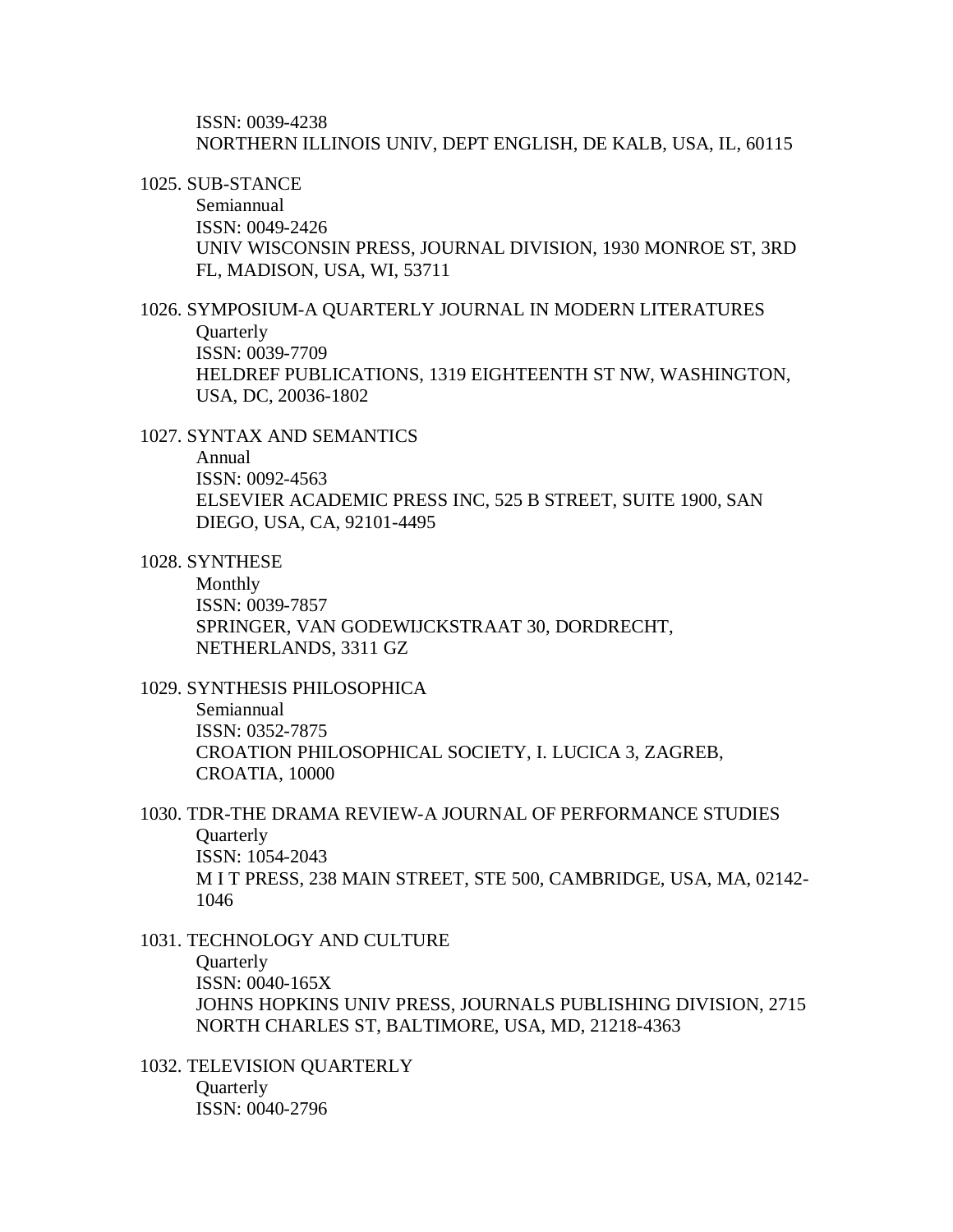NATL ACAD TELEVISION ARTS SCIENCES, 111 W 57TH ST, #1020, NEW YORK, USA, NY, 10019

### 1033. TEMPO

**Quarterly** ISSN: 0040-2982 CAMBRIDGE UNIV PRESS, 32 AVENUE OF THE AMERICAS, NEW YORK, USA, NY, 10013-2473

1034. TEMPS MODERNES

**Quarterly** ISSN: 0040-3075 TEMPS MODERNES, 4 RUE FEROU, PARIS, FRANCE, 75006

## 1035. TEXAS STUDIES IN LITERATURE AND LANGUAGE

**Quarterly** ISSN: 0040-4691 UNIV TEXAS PRESS, BOX 7819, AUSTIN, USA, TX, 78713-7819

1036. TEXT & KRITIK

**Ouarterly** ISSN: 0040-5329 EDITION TEXT KRITIK GMBH, POSTFACH 800529, MUNICH, GERMANY, W-8000

1037. TEXT & TALK

Bimonthly ISSN: 1860-7330 MOUTON DE GRUYTER, GENTHINER STRASSE 13, BERLIN, GERMANY, 10785

# 1038. TEXTE-REVUE DE CRITIQUE ET DE THEORIE LITTERAIRE

Annual ISSN: 0715-8920 EDITIONS TRINTEXTE, TRINITY COLLEGE, 6 HOSKIN AVE, TORONTO, CANADA, ONTARIO, M5S 1H8

1039. TEXTILE HISTORY

Semiannual ISSN: 0040-4969 MANEY PUBLISHING, STE 1C, JOSEPHS WELL, HANOVER WALK, LEEDS, ENGLAND, W YORKS, LS3 1AB

1040. TEXTUAL PRACTICE

Tri-annual ISSN: 0950-236X ROUTLEDGE JOURNALS, TAYLOR & FRANCIS LTD, 4 PARK SQUARE, MILTON PARK, ABINGDON, ENGLAND, OXFORDSHIRE, OX14 4RN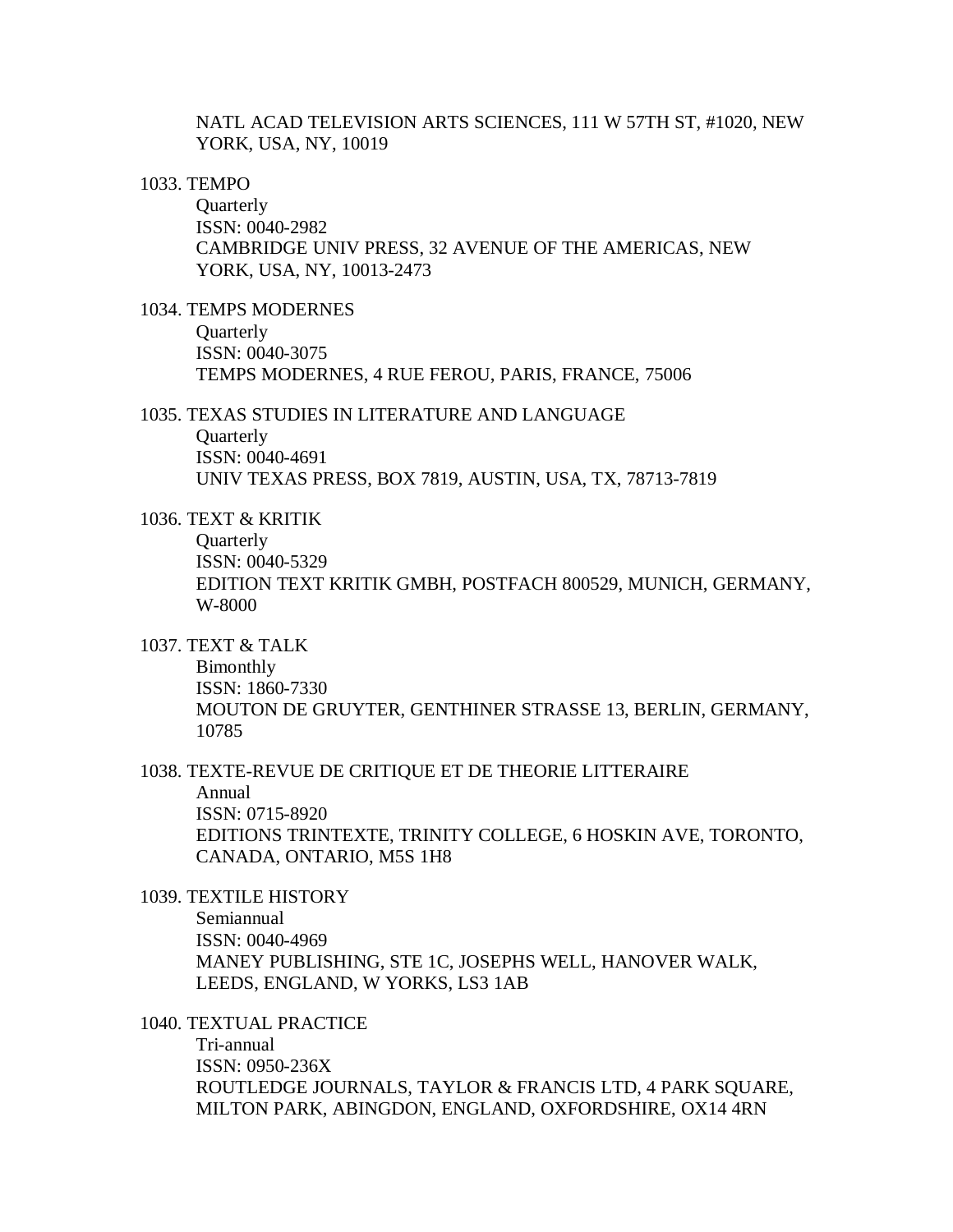1041. THALIA-STUDIES IN LITERARY HUMOR

Annual ISSN: 0706-5604 UNIV OTTAWA, 542 KING EDWARD AVE, OTTAWA, CANADA, ONTARIO, K1N 6N5

## 1042. THEATER

Tri-annual ISSN: 0161-0775 DUKE UNIV PRESS, 905 W MAIN ST, STE 18-B, DURHAM, USA, NC, 27701

#### 1043. THEATER HEUTE

Monthly ISSN: 0040-5507 FRIEDRICH BERLIN VERLAG MBH, REINHARDSTRASSE 29, BERLIN, GERMANY, D-10117

# 1044. THEATRE HISTORY STUDIES

Annual ISSN: 0733-2033 THEATRE HISTORY STUDIES, THEATRE DEPT CENTRAL COLLEGE, PELLA, USA, IA, 50219

# 1045. THEATRE JOURNAL

**Quarterly** ISSN: 0192-2882 JOHNS HOPKINS UNIV PRESS, JOURNALS PUBLISHING DIVISION, 2715 NORTH CHARLES ST, BALTIMORE, USA, MD, 21218-4363

#### 1046. THEATRE NOTEBOOK

Tri-annual ISSN: 0040-5523 SOC THEATRE RES, 77 KINNERTON ST, LONDON, ENGLAND, SW1X 8ED

# 1047. THEATRE RESEARCH IN CANADA-RECHERCHES THEATRALES AU CANADA

Semiannual ISSN: 1196-1198 UNIV TORONTO, GRADUATE CENTRE STUDY DRAMA, 214 COLLEGE ST, 3RD FLOOR, TORONTO, CANADA, ONTARIO, M5T 2Z9

# 1048. THEATRE RESEARCH INTERNATIONAL

Tri-annual ISSN: 0307-8833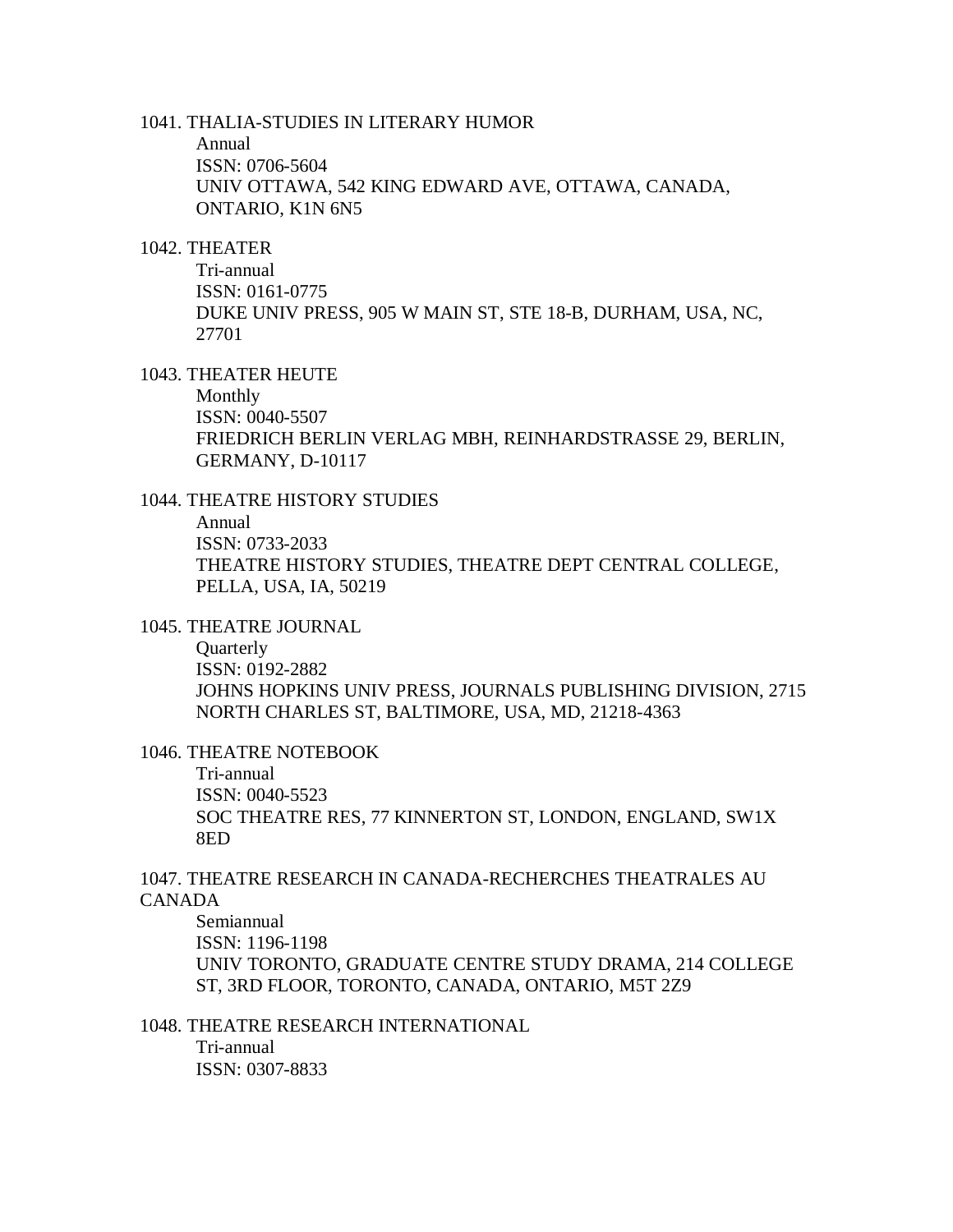CAMBRIDGE UNIV PRESS, 32 AVENUE OF THE AMERICAS, NEW YORK, USA, NY, 10013-2473

1049. THEATRE SURVEY

Semiannual ISSN: 0040-5574 CAMBRIDGE UNIV PRESS, 32 AVENUE OF THE AMERICAS, NEW YORK, USA, NY, 10013-2473

1050. THEOLOGICAL STUDIES

**Quarterly** ISSN: 0040-5639 THEOLOGICAL STUDIES INC, GEORGETOWN UNIV,, WASHINGTON, USA, DC, 20057

1051. THEOLOGY TODAY

**Ouarterly** ISSN: 0040-5736 PRINCETON THEOLOGICAL SEMINARY, THEOLOGY TODAY, PO BOX 29, PRINCETON, USA, NJ, 08542

1052. THEORETICAL LINGUISTICS Semiannual ISSN: 0301-4428

WALTER DE GRUYTER & CO, GENTHINER STRASSE 13, BERLIN, GERMANY, D-10785

1053. THEORIA-REVISTA DE TEORIA HISTORIA Y FUNDAMENTOS DE LA **CIENCIA** 

Tri-annual ISSN: 0495-4548 SERVICIO EDITORIAL UNIVERSIDAD DEL PAIS VASCO, APARTDO 1397, LEOIA, SPAIN, E 48080

## 1054. THOMAS WOLFE REVIEW

Semiannual ISSN: 0276-5683 THOMAS WOLFE SOCIETY, UNIV N CAROLINA, CHAPEL HILL, N CAROLINA, WILSON LIBRARY, PO BOX 916, CHAPEL HILL, USA, NC, 27514

1055. THOMIST

**Quarterly** ISSN: 0040-6325 THOMIST PRESS, 487 MICHIGAN AVE NE, WASHINGTON, USA, DC, 20017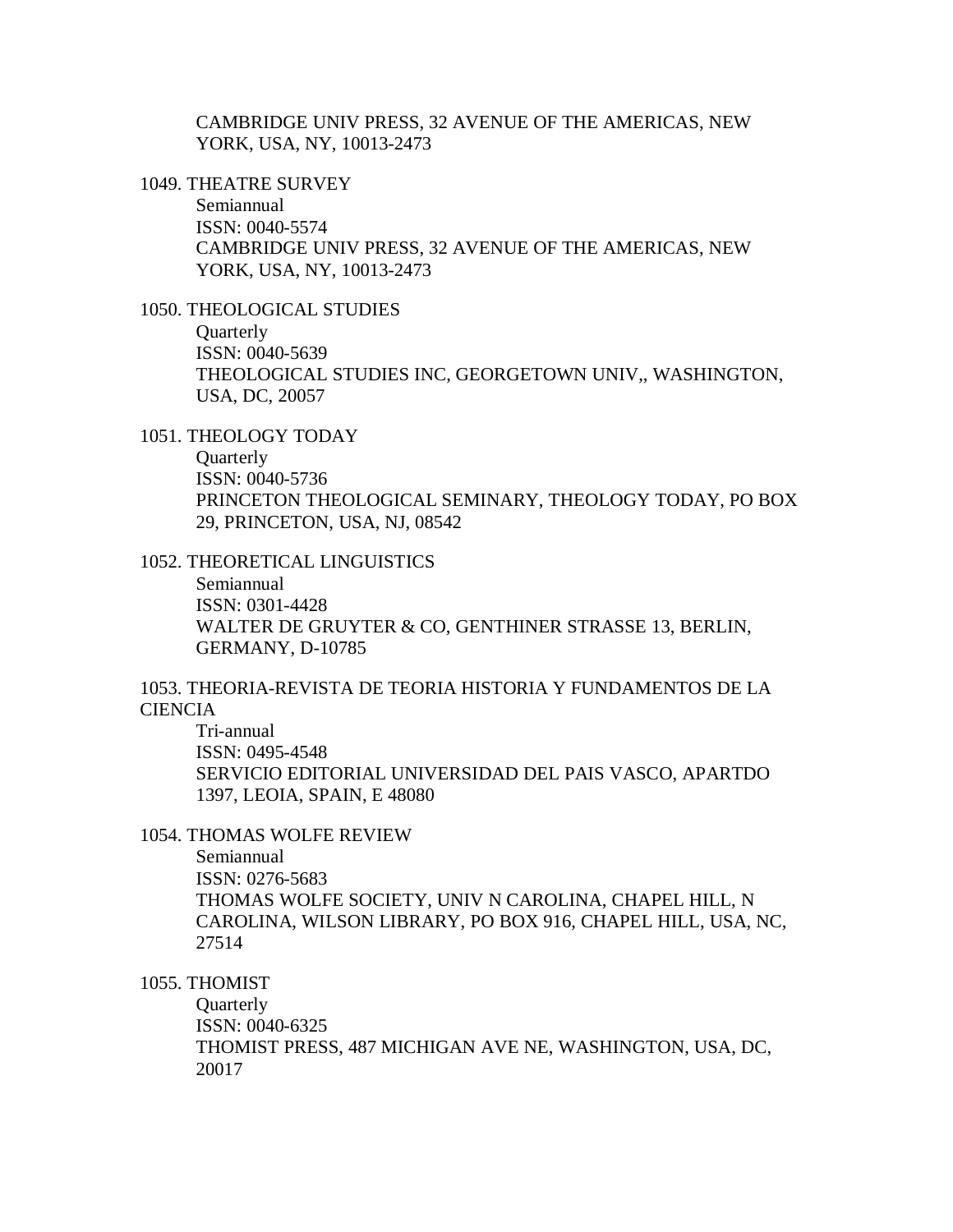1056. TIJDSCHRIFT VAN DE KONINKLIJKE VERENIGING VOOR NEDERLANDSE MUZIEKGESCHIEDENIS Semiannual ISSN: 1383-7079

ROYAL V N M, PO BOX 1514, UTRECHT, NETHERLANDS, NL-3500 BM

1057. TIJDSCHRIFT VOOR FILOSOFIE **Quarterly** ISSN: 0040-750X TIJDSCHRIFT VOOR FILOSOFIE, KARDINAAL MERCIERPLEIN 2, LOUVAIN, BELGIUM, B-3000

1058. TIJDSCHRIFT VOOR GESCHIEDENIS

**Quarterly** ISSN: 0040-7518 WOLTERS-NOORDHOFF B V, BOX 58, GRONINGEN, NETHERLANDS, 9700

1059. TIJDSCHRIFT VOOR NEDERLANDSE TAAL-EN LETTERKUNDE **Quarterly** ISSN: 0040-7550 BRILL ACADEMIC PUBLISHERS, PLANTIJNSTRAAT 2, P O BOX 9000, LEIDEN, NETHERLANDS, 2300 PA

1060. TLS-THE TIMES LITERARY SUPPLEMENT Weekly ISSN: 0307-661X TIMES SUPPLEMENTS LIMITED, TOWER HOUSE, SOVEREIGN PARK, MARKET HARBOROUGH, ENGLAND, LE87 4JJ

1061. TOPOI-AN INTERNATIONAL REVIEW OF PHILOSOPHY Semiannual ISSN: 0167-7411 SPRINGER, VAN GODEWIJCKSTRAAT 30, DORDRECHT, NETHERLANDS, 3311 GZ

1062. TOUNG PAO

Bimonthly ISSN: 0082-5433 BRILL ACADEMIC PUBLISHERS, PLANTIJNSTRAAT 2, P O BOX 9000, LEIDEN, NETHERLANDS, 2300 PA

1063. TRADITIO-STUDIES IN ANCIENT AND MEDIEVAL HISTORY THOUGHT AND RELIGION

Annual ISSN: 0362-1529 FORDHAM UNIV PRESS, UNIVERSITY BOX L, BRONX, USA, NY, 10458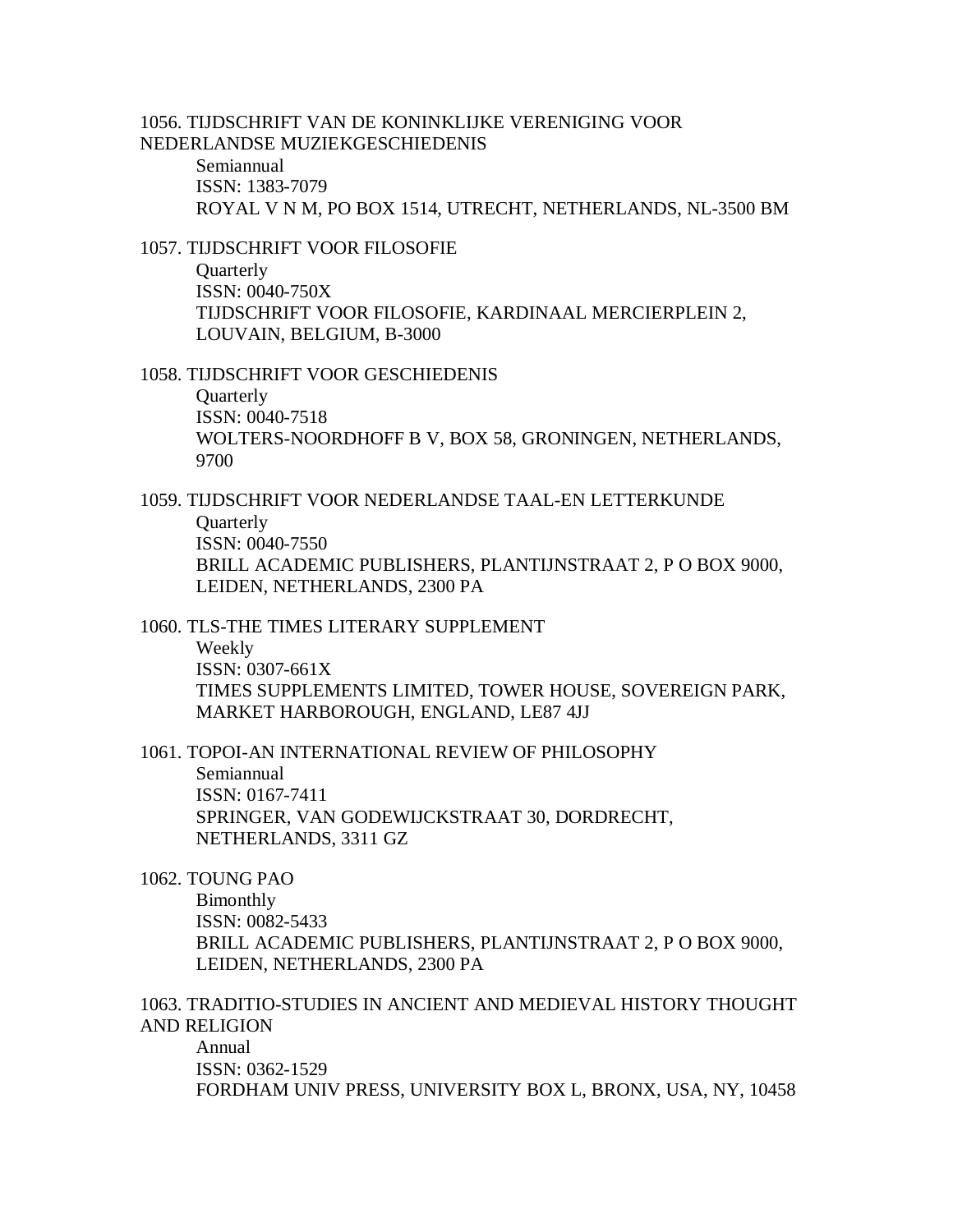1064. TRADITION-A JOURNAL OF ORTHODOX JEWISH THOUGHT **Quarterly** ISSN: 0041-0608 RABBINICAL COUNCIL OF AMERICA, 305 SEVENTH AVENUE, NEW YORK, USA, NY, 10001

1065. TRANSACTIONS OF THE AMERICAN PHILOLOGICAL ASSOCIATION Annual ISSN: 0360-5949 JOHNS HOPKINS UNIV PRESS, 2715 N CHARLES ST, BALTIMORE, USA, MD, 21218-4319

1066. TRANSACTIONS OF THE AMERICAN PHILOSOPHICAL SOCIETY Bimonthly ISSN: 0065-9746 AMER PHILOSOPHICAL SOC, 104 SOUTH FIFTH ST, PHILADELPHIA, USA, PA, 19106-3387

1067. TRANSACTIONS OF THE ANCIENT MONUMENTS SOCIETY Annual ISSN: 0951-001X ANCIENT MONUMENTS SOCIETY, ST ANNS VESTRY HALL, 2 CHURCH ENTRY, LONDON, ENGLAND, EC4V 5HB

1068. TRANSACTIONS OF THE CHARLES S PEIRCE SOCIETY **Ouarterly** ISSN: 0009-1774 INDIANA UNIV PRESS, 601 N MORTON STREET, BLOOMINGTON, USA, IN, 47404-3797

1069. TRANSACTIONS OF THE PHILOLOGICAL SOCIETY Semiannual ISSN: 0079-1636 BLACKWELL PUBLISHING, 9600 GARSINGTON RD, OXFORD, ENGLAND, OXON, OX4 2DQ

1070. TRANSACTIONS OF THE ROYAL HISTORICAL SOCIETY Annual

ISSN: 0080-4401 ROYAL HISTORICAL SOC, UNIVERSITY COLLEGE LONDON, GOWER ST, LONDON, ENGLAND, WCIE 6BT

1071. TRANSLATION REVIEW

Semiannual ISSN: 0737-4836 UNIV TEXAS, TRANSLATION CENTER, BOX 830688, RICHARDSON, USA, TX, 75083-0688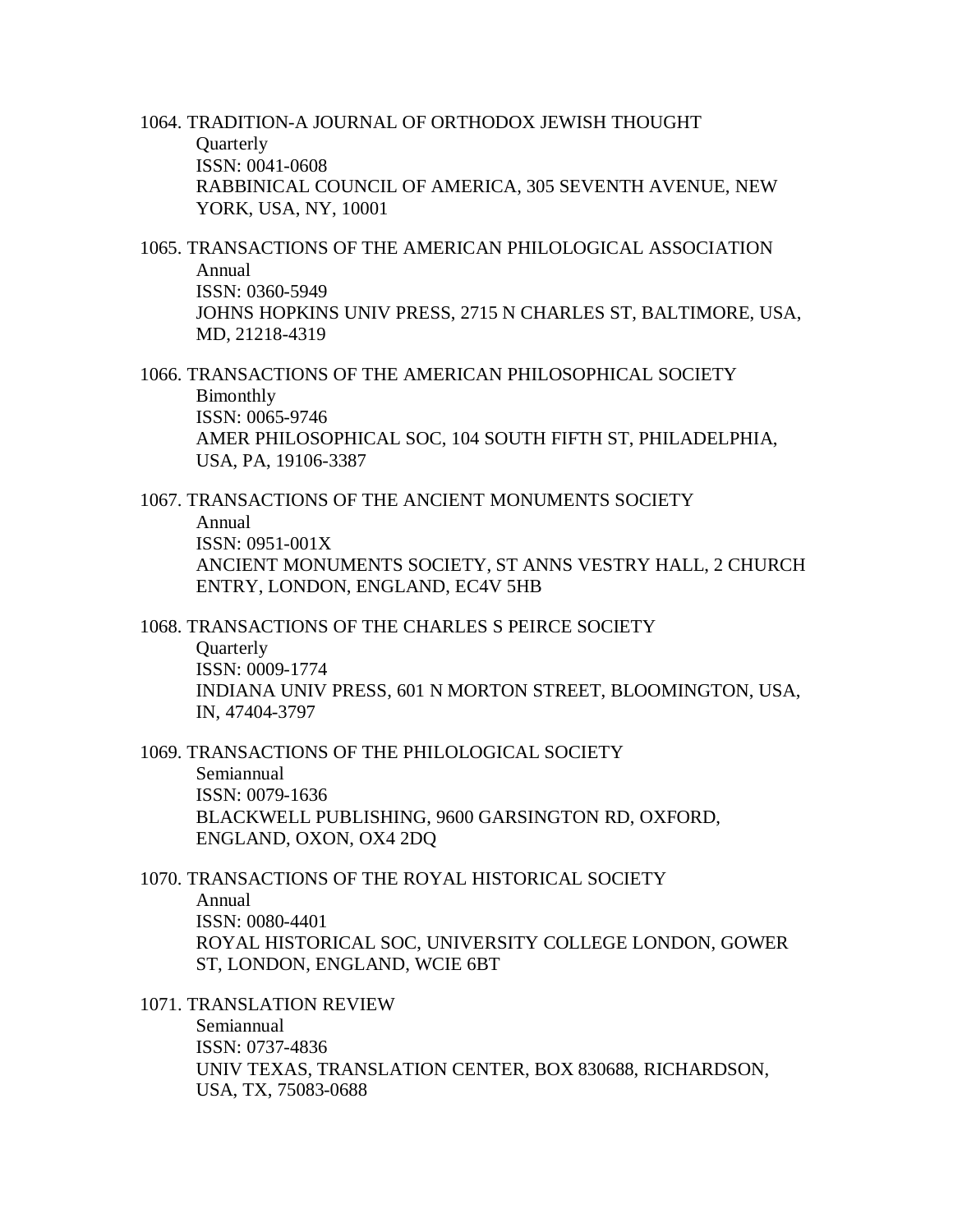## 1072. TRANSLATOR

Semiannual ISSN: 1355-6509 ST JEROME PUBLISHING, 2 MAPLE ROAD, WEST, BROOKLANDS, MANCHESTER, ENGLAND, M23 9HH

## 1073. TRIQUARTERLY

Tri-annual ISSN: 0041-3097 NORTHWESTERN UNIV, TRI-QUARTERLY 1735 BENSON AVE, EVANSTON, USA, IL, 60201

#### 1074. TRIVIUM

Annual ISSN: 0082-660X TRIVIUM PUBLICATIONS DEPT. OF ENGLISH, UNIV WALES,, LAMPETER, WALES, CEREDIGION, SA48 73E

## 1075. TULSA STUDIES IN WOMENS LITERATURE

Semiannual ISSN: 0732-7730 UNIV TULSA, JAMES JOYCE QUARTERLY 600 SOUTH COLLEGE AVE, TULSA, USA, OK, 74104-3189

# 1076. TWENTIETH CENTURY LITERATURE

**Quarterly** ISSN: 0041-462X HOFSTRA UNIV PRESS, TWENTIETH CENTURY LITERATURE, HEMPSTEAD, USA, NY, 11550

1077. ULSTER FOLKLIFE

Annual ISSN: 0082-7347 ULSTER FOLK TRANSPORT MUSEUM, 153 BELFAST RD CULTRA, HOLYWOOD, NORTH IRELAND, BT18 0EU

# 1078. ULTIMATE REALITY AND MEANING

**Ouarterly** ISSN: 0709-549X INST U R A M, PO BOX 38, PICKERING, CANADA, ONTARIO, L1V 2R2

1079. UNIVERSITY OF TORONTO QUARTERLY **Quarterly** ISSN: 0042-0247 UNIV TORONTO PRESS INC, JOURNALS DIVISION, 5201 DUFFERIN ST, DOWNSVIEW, TORONTO, CANADA, ON, M3H 5T8

1080. URBAN HISTORY REVIEW-REVUE D HISTOIRE URBAINE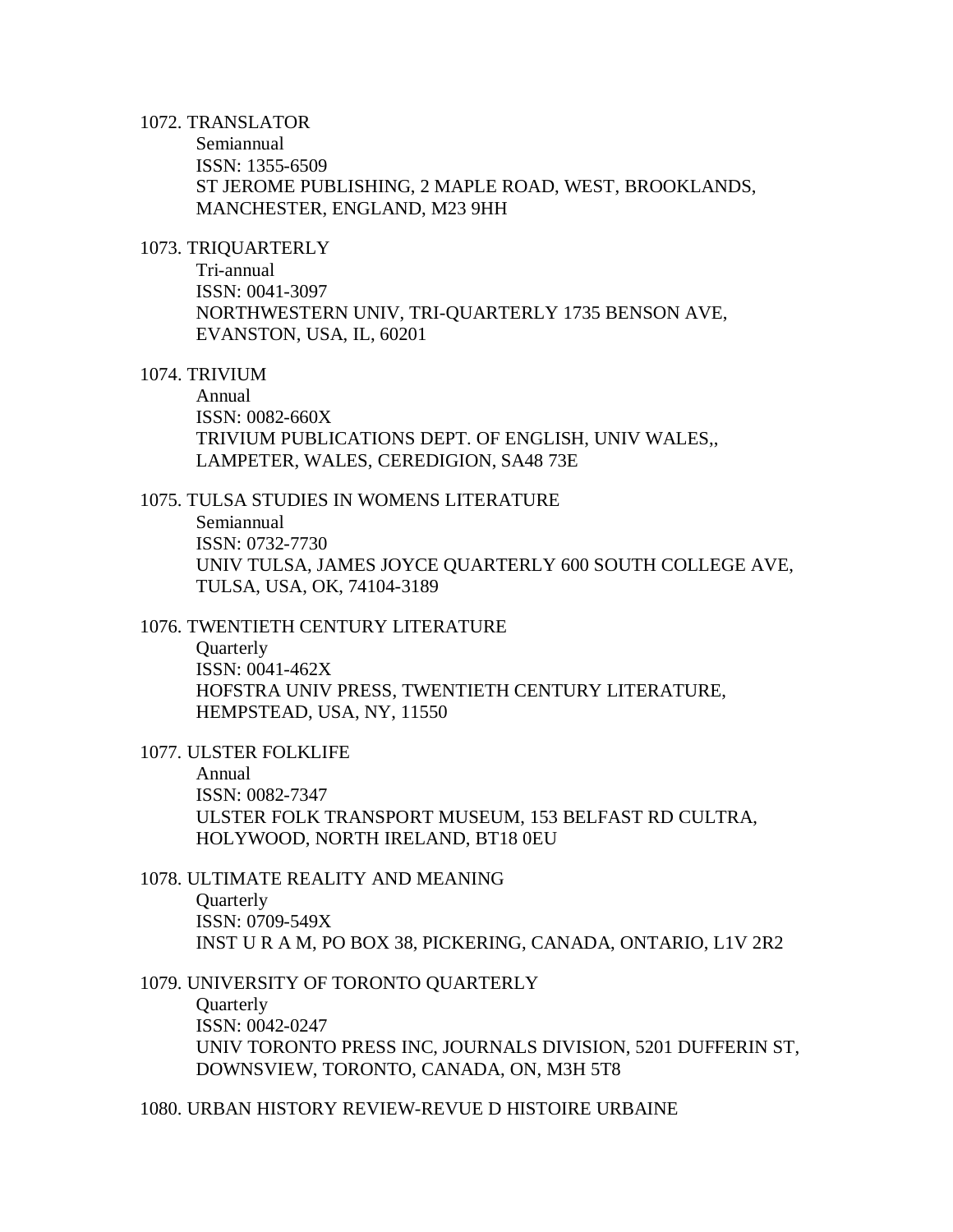Semiannual ISSN: 0703-0428 URBAN HISTORY REVIEW/REVUE D HISTOIRE URBAINE, BOX 507, STATION Q, TORONTO, CANADA, ONTARIO, M4T 2M5

#### 1081. URBAN MORPHOLOGY

Semiannual ISSN: 1027-4278 INT SEMINAR URBAN FORM, 2 AVE DE PARIS, VERSAILLES, FRANCE, 78000

# 1082. VERIFICHE

Semiannual ISSN: 0391-4186 ASSN TRENTINA SCI UMANE, PIAZZA CESARE BATTISTI 30 CASELLA POSTALE 269, TRENT, ITALY, 38100

# 1083. VETUS TESTAMENTUM

**Quarterly** ISSN: 0042-4935 BRILL ACADEMIC PUBLISHERS, PLANTIJNSTRAAT 2, P O BOX 9000, LEIDEN, NETHERLANDS, 2300 PA

1084. VIATOR-MEDIEVAL AND RENAISSANCE STUDIES

Annual ISSN: 0083-5897 UNIV CALIFORNIA PRESS, 2120 BERKELEY WAY, BERKELEY, USA, CA, 94720

1085. VICTORIAN LITERATURE AND CULTURE Semiannual ISSN: 1060-1503 CAMBRIDGE UNIV PRESS, 32 AVENUE OF THE AMERICAS, NEW YORK, USA, NY, 10013-2473

1086. VICTORIAN NEWSLETTER Semiannual ISSN: 0042-5192 VICTORIAN NEWSLETTER ATTN: WARD HELLSTROM, CH 106 WESTERN KENTUCKY UNIV, BOWLING GREEN, USA, KY, 42101

1087. VICTORIAN POETRY **Quarterly** ISSN: 0042-5206 WEST VIRGINIA UNIV, COMMUNICATIONS BLDG PATTESON DR, MORGANTOWN, USA, WV, 26506

## 1088. VICTORIAN STUDIES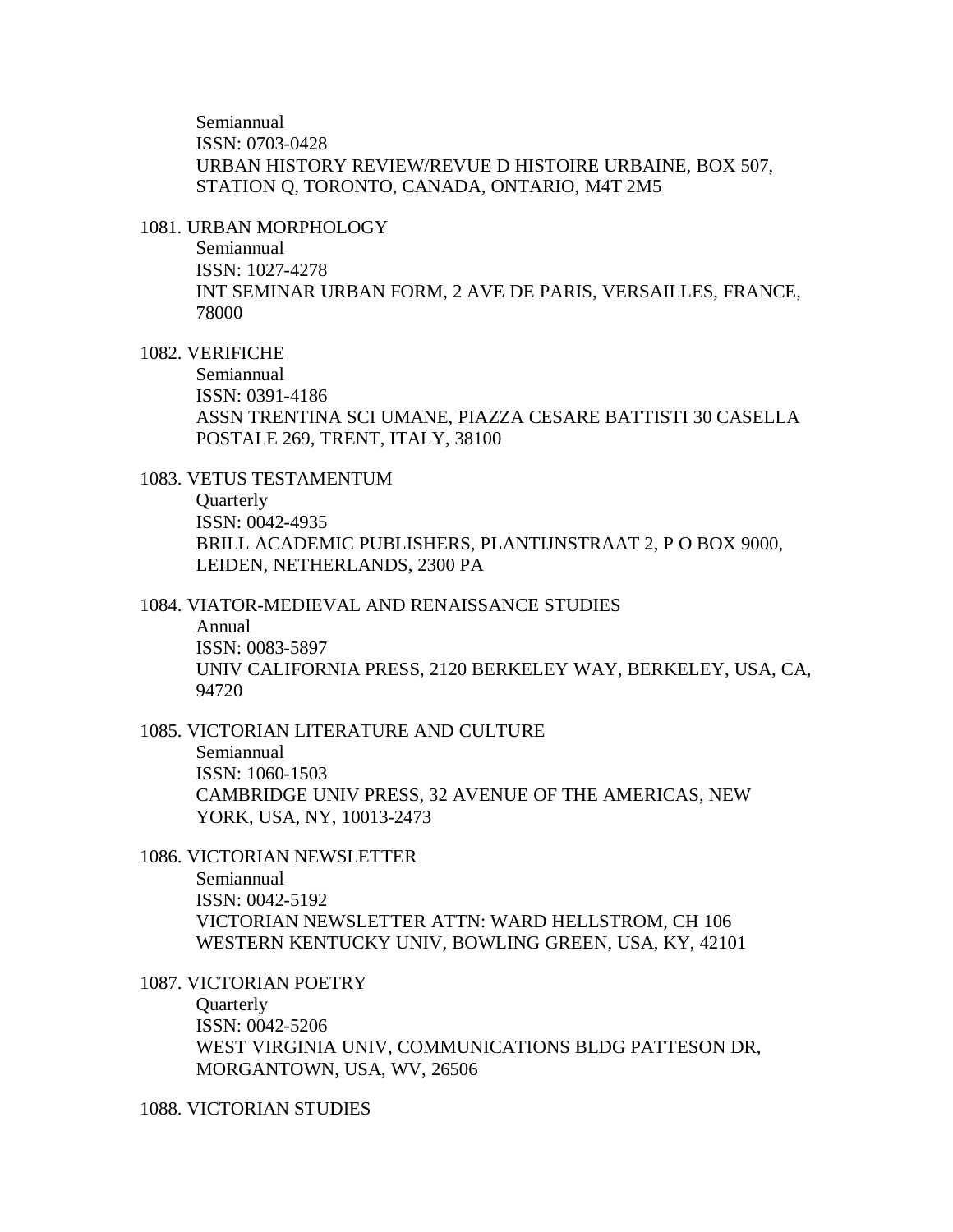**Ouarterly** ISSN: 0042-5222 INDIANA UNIV PRESS, 601 N MORTON STREET, BLOOMINGTON, USA, IN, 47404-3797

1089. VIERTELJAHRSHEFTE FUR ZEITGESCHICHTE Quarterly ISSN: 0042-5702 OLDENBOURG VERLAG, LEKTORAT MINT, POSTFACH 80 13 60, MUNICH, GERMANY, D-81613

1090. VIGILIAE CHRISTIANAE **Ouarterly** ISSN: 0042-6032 BRILL ACADEMIC PUBLISHERS, PLANTIJNSTRAAT 2, P O BOX 9000, LEIDEN, NETHERLANDS, 2300 PA

1091. VIRGINIA QUARTERLY REVIEW **Quarterly** ISSN: 0042-675X UNIV VIRGINIA, ONE WEST RANGE, BOX 400223 W RANGE, CHARLOTTESVILLE, USA, VA, 22904-4223

1092. VIVARIUM-AN INTERNATIONAL JOURNAL FOR THE PHILOSOPHY AND INTELLECTUAL LIFEOF THE MIDDLE AGES AND RENAISSANCE

Semiannual ISSN: 0042-7543 BRILL ACADEMIC PUBLISHERS, PLANTIJNSTRAAT 2, P O BOX 9000, LEIDEN, NETHERLANDS, 2300 PA

1093. VOICES-THE JOURNAL OF NEW YORK FOLKLORE Semiannual ISSN: 0361-204X NEW YORK FOLKLORE SOC, 133 JAY ST, PO BOX 764, SCHENECTADY, USA, NY, 12301

1094. VOIX & IMAGES

Tri-annual ISSN: 0318-9201 UNIV QUEBEC-MONTREAL, SERV PUBL CP 8888, STATION A, MONTREAL, CANADA, QUEBEC, H3C 3P8

1095. VOLKSKUNDE

**Quarterly** ISSN: 0042-8523 CENTRUM STUDIE DOCUMENTATIE, GILLES DE PELICHYLEI 97, GRAVENWEZEL, BELGIUM, 2970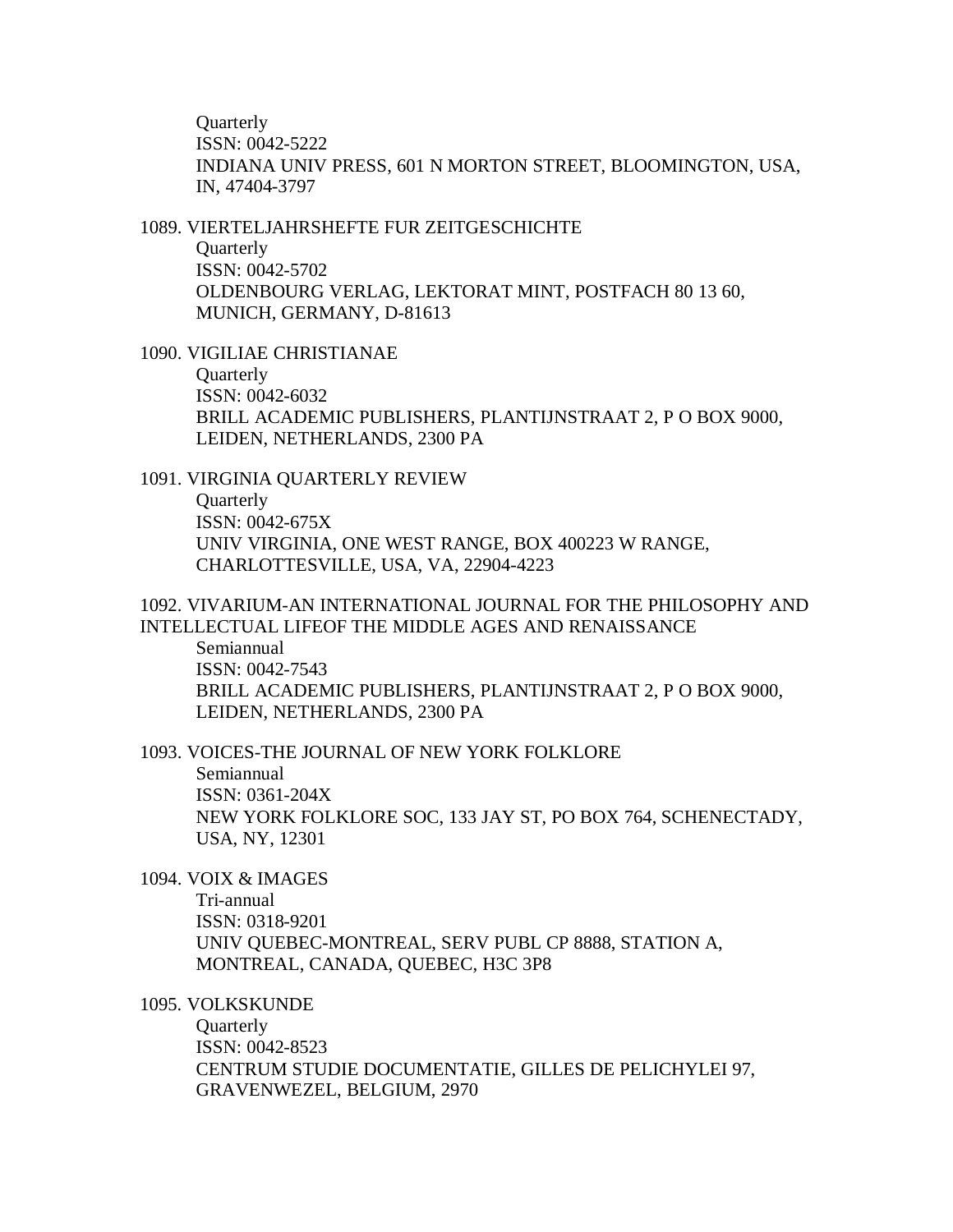1096. VOPROSY FILOSOFII

Monthly ISSN: 0042-8744 MEZHDUNARODNAYA KNIGA, 39 DIMITROVA UL., MOSCOW, RUSSIA, 113095

1097. VOPROSY ISTORII Monthly ISSN: 0042-8779 IZDATELSTVO PRESSA, MYASNITSKAIA 24, MOSCOW, RUSSIA, 101877

1098. WAFFEN-UND KOSTUMKUNDE Semiannual ISSN: 0042-9945 VERLAGSHAUS WERNER HOFMANN KG, AM ROTEN HUGEL 6, SONNEFELD, GERMANY, 96242

1099. WALT WHITMAN QUARTERLY REVIEW Tri-annual ISSN: 0737-0679 UNIV IOWA, WALT WHITMAN QUARTERLY REVIEW, 308 ENGLISH PHILOSOPHY BLDG, IOWA CITY, USA, IA, 52242-1492

1100. WAR IN HISTORY

**Ouarterly** ISSN: 0968-3445 SAGE PUBLICATIONS LTD, 1 OLIVERS YARD, 55 CITY ROAD, LONDON, ENGLAND, EC1Y 1SP

- 1101. WEIMARER BEITRAGE **Quarterly** ISSN: 0043-2199 PASSAGEN VERLAG GES MBH, WALFISCHGASSE 15/14, VIENNA, AUSTRIA, A-1010
- 1102. WELSH HISTORY REVIEW Semiannual ISSN: 0043-2431 UNIV WALES PRESS, 10 COLUMBUS WALK, BRIGANTINE PLACE, CARDIFF, WALES, CF10 4UP

1103. WELT DER SLAVEN-HALBJAHRESSCHRIFT FUR SLAVISTIK Semiannual ISSN: 0043-2520 OTTO SAGNER VERLAG, C/O KUBON & SAGNER, BUCHEXPORT-IMPORT GMBH, MUNICH, GERMANY, D-80328

1104. WESTERLY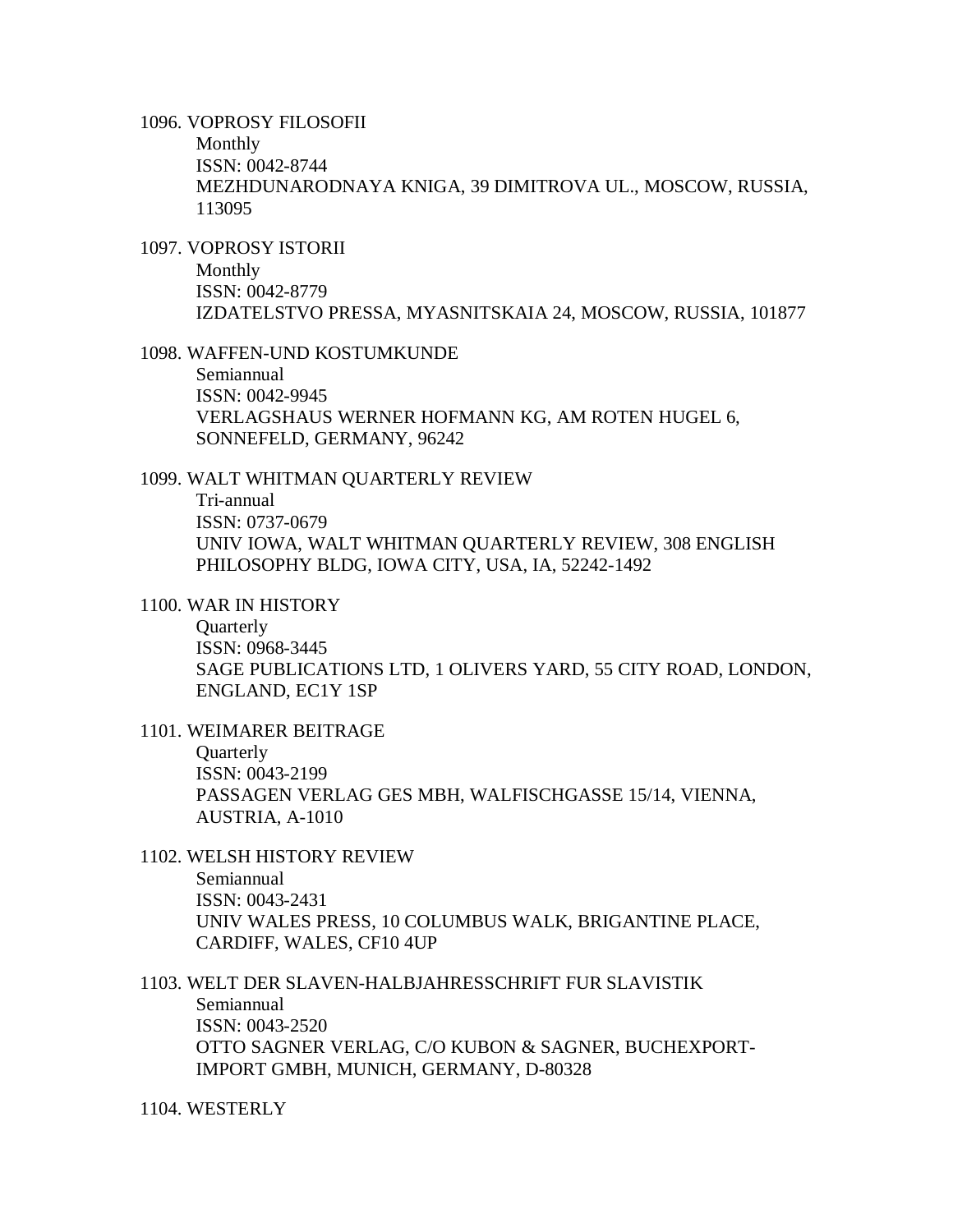Annual ISSN: 0043-342X CENT STUDIES AUSTRALIAN LIT, UNIV WESTERN AUSTRALIA, NEDLANDS, AUSTRALIA, WEST AUSTRALIA, 6009

#### 1105. WESTERN AMERICAN LITERATURE

**Quarterly** ISSN: 0043-3462 UTAH STATE UNIV, WESTERN LIT ASSOC UMC 32, LOGAN, USA, UT, 84322

1106. WESTERN FOLKLORE

**Ouarterly** 

ISSN: 0043-373X CALIF FOLKLORE SOC, WESTERN FOLKLORE DEPT OF ENGL/FOREIGN LANGUAGES 3801 W.TEMPLE AVENUE, POMONA, USA, CA, 91768-4010

1107. WESTERN HISTORICAL QUARTERLY

**Quarterly** ISSN: 0043-3810 WESTERN HISTORY ASSOCIATION, UTAH STATE UNIV, UMC 0740, LOGAN, USA, UT, 84322

1108. WESTERN HUMANITIES REVIEW

Semiannual ISSN: 0043-3845 UNIV UTAH DEPT ENGLISH, 255 SOUTH CENTRAL CAMPUS DR, RM 3500, SALT LAKE CITY, USA, UT, 84112-0494

1109. WILLIAM AND MARY QUARTERLY

**Quarterly** ISSN: 0043-5597 INST EARLY AMER HIST CULT, BOX 220, WILLIAMSBURG, USA, VA, 23187

1110. WINTERTHUR PORTFOLIO-A JOURNAL OF AMERICAN MATERIAL **CULTURE** 

Tri-annual ISSN: 0084-0416 UNIV CHICAGO PRESS, 1427 E 60TH ST, CHICAGO, USA, IL, 60637-2954

1111. WOMANS ART JOURNAL

Semiannual ISSN: 0270-7993 WOMANS ART INC, 1711 HARRIS ROAD, LAVEROCK, USA, PA, 19038

1112. WOMENS HISTORY REVIEW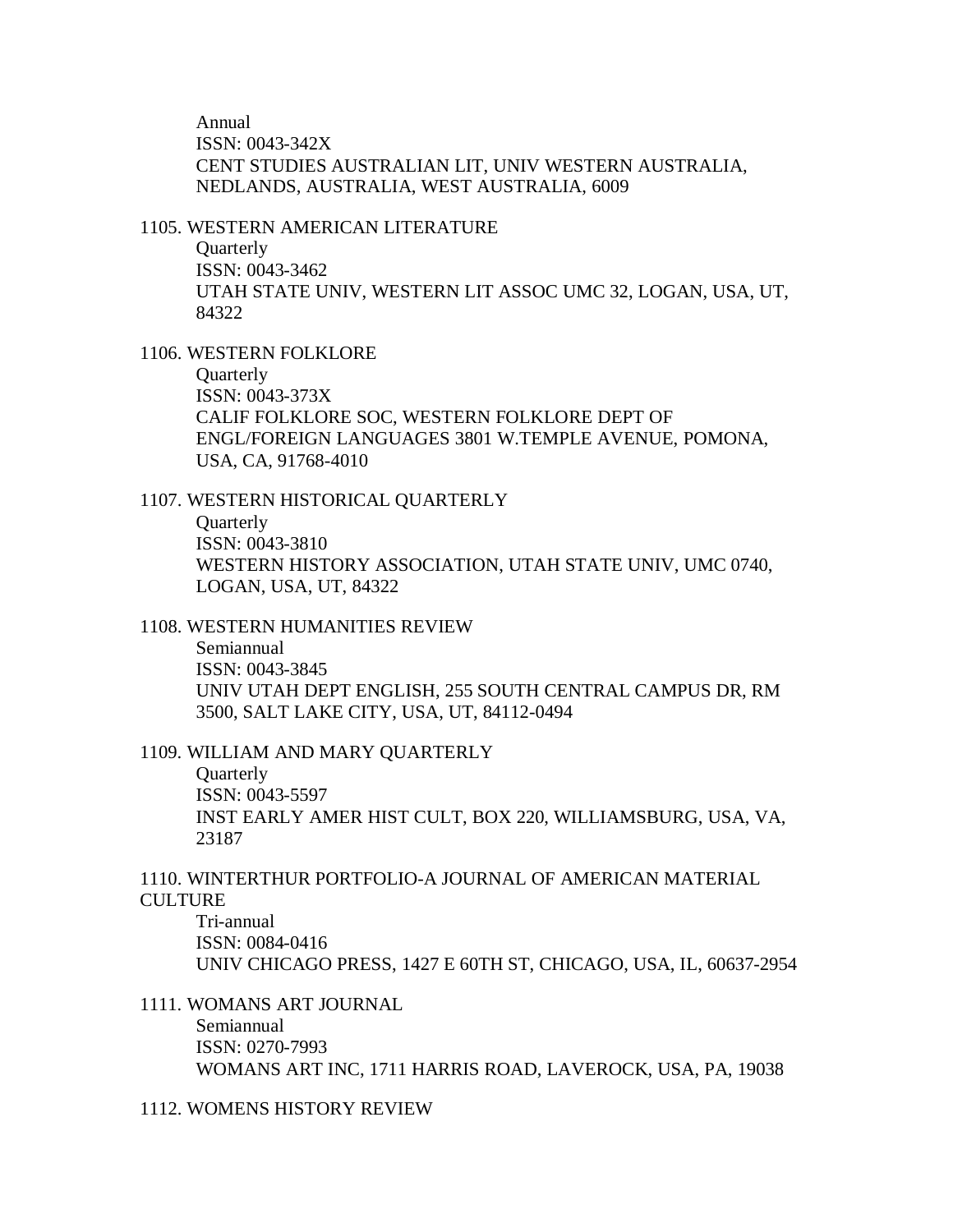**Ouarterly** ISSN: 0961-2025 ROUTLEDGE JOURNALS, TAYLOR & FRANCIS LTD, 4 PARK SQUARE, MILTON PARK, ABINGDON, ENGLAND, OXFORDSHIRE, OX14 4RN

### 1113. WORD & IMAGE

Quarterly ISSN: 0266-6286 TAYLOR & FRANCIS LTD, 4 PARK SQUARE, MILTON PARK, ABINGDON, ENGLAND, OXON, OX14 4RN

# 1114. WORD-JOURNAL OF THE INTERNATIONAL LINGUISTIC ASSOCIATION Tri-annual ISSN: 0043-7956 INT LINGUISTIC ASSN, C/O DR. T S BEARDSLEY, TREAS., HISPANIC SOC AMERICA, 613 WEST 155 ST, NEW YORK, USA, NY, 10032

# 1115. WORDSWORTH CIRCLE

**Quarterly** ISSN: 0043-8006 NEW YORK UNIV, C/O PROF MARILYN GAULL, DEPT ENGLISH, NEW YORK, USA, NY, 10003-4556

#### 1116. WORLD ARCHAEOLOGY

**Ouarterly** ISSN: 0043-8243 ROUTLEDGE JOURNALS, TAYLOR & FRANCIS LTD, 4 PARK SOUARE, MILTON PARK, ABINGDON, ENGLAND, OXFORDSHIRE, OX14 4RN

### 1117. WORLD LITERATURE TODAY

**Quarterly** ISSN: 0196-3570 UNIV OKLAHOMA PRESS, UNIVERSITY PRESS BUILDING, 1005 ASP AVE, NORMAN, USA, OK, 73019

# 1118. WORLD OF MUSIC

Tri-annual ISSN: 0043-8774 FLORIAN NOETZEL VERLAG, HEINRICHSHOFEN BOOKS WORLD OF MUSIC POB 580, WILHELSMHAVEN, GERMANY, D-26353

# 1119. YALE FRENCH STUDIES Semiannual ISSN: 0044-0078 YALE FRENCH STUDIES, C/O YALE UNIV PRESS 92A YALE STATION, NEW HAVEN, USA, CT, 06520

#### 1120. YALE JOURNAL OF CRITICISM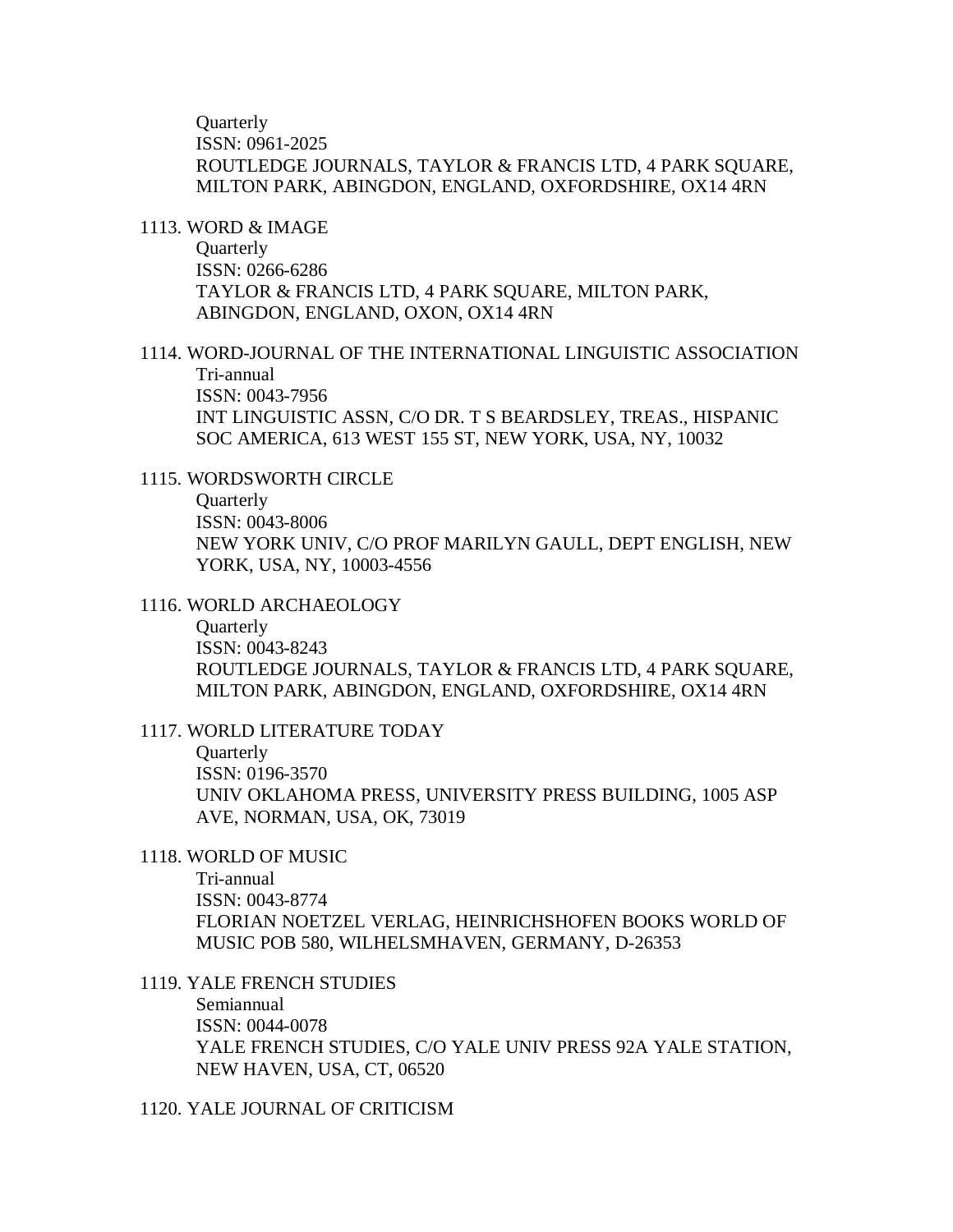Semiannual ISSN: 0893-5378 JOHNS HOPKINS UNIV PRESS, JOURNALS PUBLISHING DIVISION, 2715 NORTH CHARLES ST, BALTIMORE, USA, MD, 21218-4363

#### 1121. YEARBOOK FOR TRADITIONAL MUSIC

Annual

ISSN: 0740-1558 INT COUNCIL TRADITIONAL MUSIC, UCLA/DEPT ETHNOMUSICOLOGY, 2539 SCHOENBERG, BOX 957178, LOS ANGELES, USA, CA, 90095

#### 1122. YIDDISH

Annual ISSN: 0364-4308 YIDDISH, QUEENS COLLEGE, N S F 350, 65 30 KISSENA BLVD, FLUSHING, USA, NY, 11367

## 1123. ZEITGESCHICHTE

Bimonthly ISSN: 0256-5250 STUDIENVERLAG, POSTFACH 104, INNSBRUCK, AUSTRIA, A-6011

# 1124. ZEITSCHRIFT DER DEUTSCHEN MORGENLANDISCHEN

# **GESELLSCHAFT**

Semiannual ISSN: 0341-0137 HARRASSOWITZ VERLAG, KREUZBERGER RING 7B-D,, WIESBADEN, GERMANY, 65205

# 1125. ZEITSCHRIFT DES DEUTSCHEN PALASTINA-VEREINS Semiannual ISSN: 0012-1169 VERLAG OTTO HARRASSOWITZ, TAUMUSSTR 14,, WIESBADEN, GERMANY, 65183

# 1126. ZEITSCHRIFT DES DEUTSCHEN VEREINS FUR KUNSTWISSENSCHAFT Semiannual ISSN: 0044-2135 DEUTSCHER VERLAG KUNSTWISSEN, NEUE GRUNSTR 17, BERLIN, GERMANY, D-10179

1127. ZEITSCHRIFT FUR AGYPTISCHE SPRACHE UND ALTERTUMSKUNDE Semiannual ISSN: 0044-216X AKADEMIE VERLAG GMBH, PALISADENSTR 40, BERLIN, GERMANY, D-10243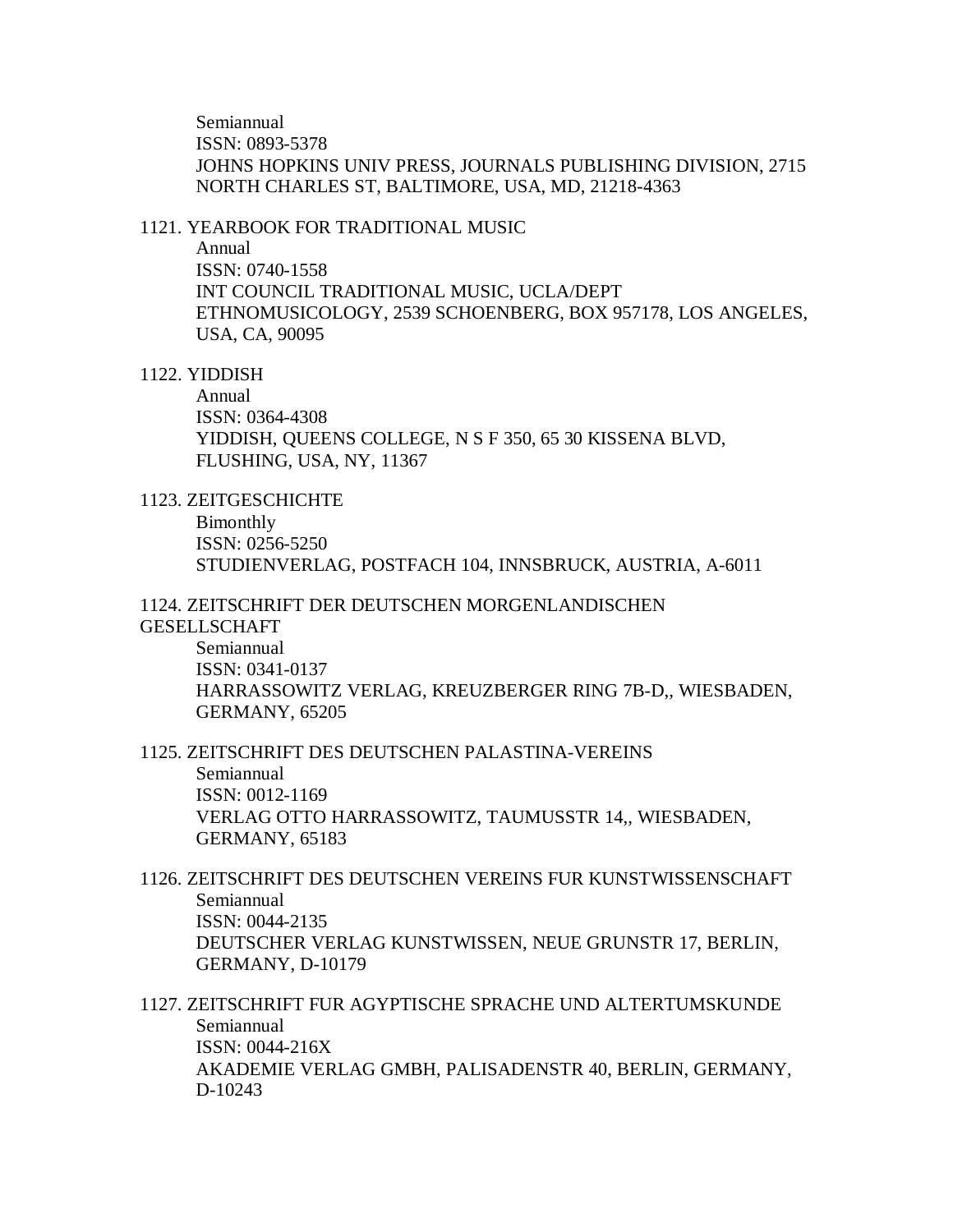1128. ZEITSCHRIFT FUR ANGLISTIK UND AMERIKANISTIK **Quarterly** ISSN: 0044-2305 VEB VERLAG ENZYKLOPADIE, GERICHTSWEG 26, LEIPZIG, GERMANY, O-7010

1129. ZEITSCHRIFT FUR ANTIKES CHRISTENTUM-JOURNAL OF ANCIENT **CHRISTIANITY** 

Semiannual ISSN: 0949-9571 WALTER DE GRUYTER & CO, GENTHINER STRASSE 13, BERLIN, GERMANY, D-10785

1130. ZEITSCHRIFT FUR DEUTSCHE PHILOLOGIE

**Quarterly** ISSN: 0044-2496 ERICH SCHMIDT VERLAG, GENTHINER STRASSE 30G, BERLIN-TIERGARTEN, GERMANY, D-10785

1131. ZEITSCHRIFT FUR DEUTSCHES ALTERTUM UND DEUTSCHE LITERATUR

**Quarterly** ISSN: 0044-2518 FRANZ STEINER VERLAG GMBH, BIRKENWALDSTRABE 44, STUTTGART, GERMANY, D-70191

1132. ZEITSCHRIFT FUR DIALEKTOLOGIE UND LINGUISTIK

Tri-annual ISSN: 0044-1449 FRANZ STEINER VERLAG GMBH, BIRKENWALDSTRABE 44, STUTTGART, GERMANY, D-70191

1133. ZEITSCHRIFT FUR DIE ALTTESTAMENTLICHE WISSENSCHAFT **Ouarterly** ISSN: 0044-2526 WALTER DE GRUYTER & CO, GENTHINER STRASSE 13, BERLIN, GERMANY, D-10785

1134. ZEITSCHRIFT FUR DIE NEUTESTAMENTLICHE WISSENSCHAFT UND DIE KUNDE DER ALTEREN KIRCHE

Semiannual ISSN: 0044-2615 WALTER DE GRUYTER & CO, GENTHINER STRASSE 13, BERLIN, GERMANY, D-10785

1135. ZEITSCHRIFT FUR EVANGELISCHE ETHIK **Quarterly**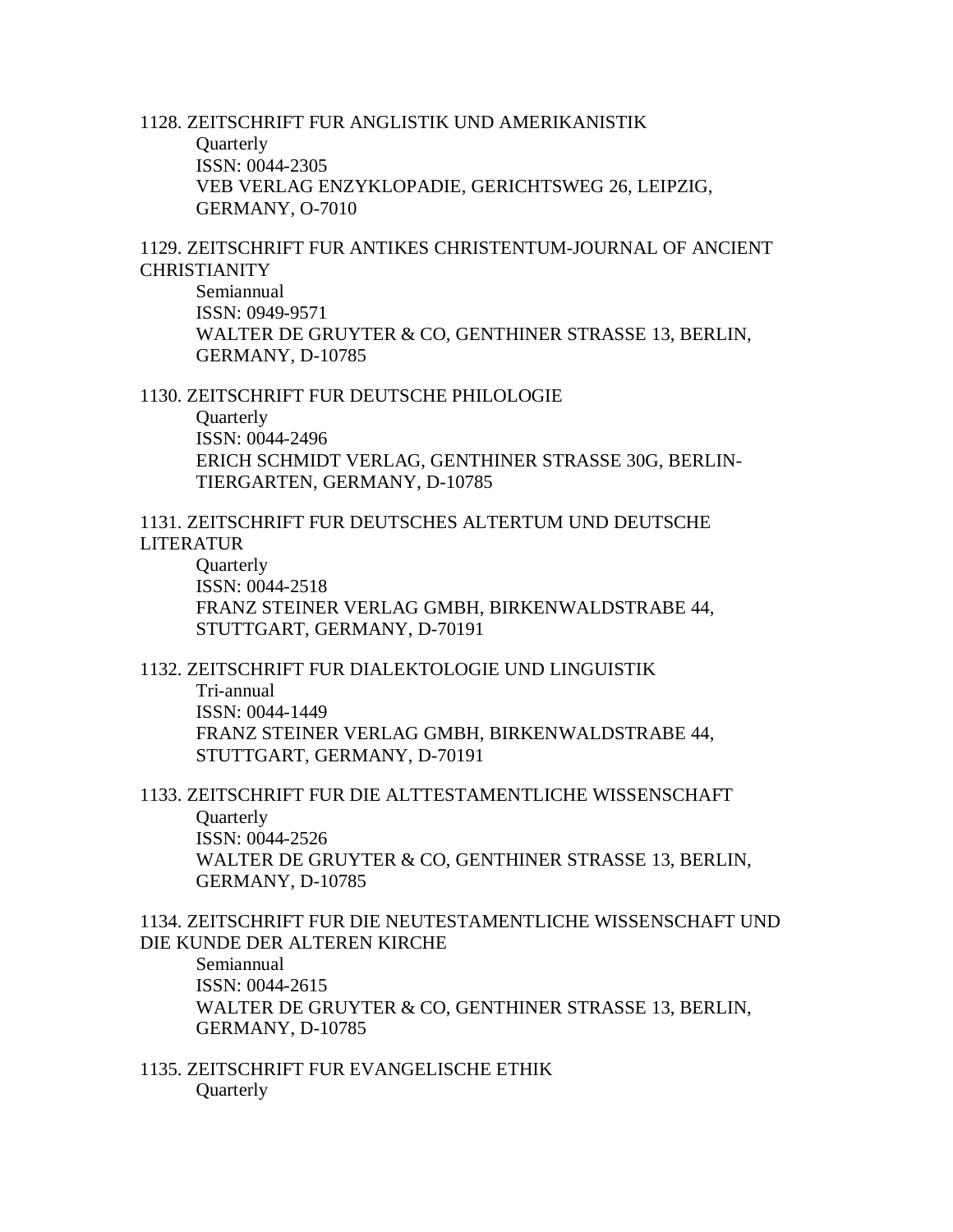ISSN: 0044-2674 GUTERSLOHER VERLAGS, POSTFACH 450, GUTERSLOH, GERMANY, D-3311

1136. ZEITSCHRIFT FUR FRANZOSISCHE SPRACHE UND LITERATUR Tri-annual

ISSN: 0044-2747 FRANZ STEINER VERLAG GMBH, BIRKENWALDSTRABE 44, STUTTGART, GERMANY, D-70191

1137. ZEITSCHRIFT FUR GERMANISTIK Bimonthly ISSN: 0323-7982 PETER LANG GMBH, EUROPAISCHER VERLAG WISSENSCH JUPITERSTRASSE 15, BERN 15, SWITZERLAND, CH-3000

1138. ZEITSCHRIFT FUR GERMANISTISCHE LINGUISTIK Tri-annual ISSN: 0301-3294 WALTER DE GRUYTER & CO, GENTHINER STRASSE 13, BERLIN, GERMANY, D-10785

1139. ZEITSCHRIFT FUR GESCHICHTSWISSENSCHAFT Monthly ISSN: 0044-2828 METROPOL-VERLAG, KURFURSTENSTRASSE 135, BERLIN, GERMANY, 10785

1140. ZEITSCHRIFT FUR HISTORISCHE FORSCHUNG

**Ouarterly** ISSN: 0340-0174 DUNCKER & HUMBLOT GMBH, POSTFACH 410329, BERLIN, GERMANY, 12113

1141. ZEITSCHRIFT FUR KIRCHENGESCHICHTE Tri-annual ISSN: 0044-2925 W KOHLHAMMER GMBH, HESSBRUHLSTRASSE 69 POSTFACH 800430, STUTTGART, GERMANY, W-7000

1142. ZEITSCHRIFT FUR KUNSTGESCHICHTE **Quarterly** ISSN: 0044-2992 DEUTSCHER KUNSTVERLAG GMBH, NYMPHENBURGER STR 84, MUNICH, GERMANY, 80636

1143. ZEITSCHRIFT FUR PHILOSOPHISCHE FORSCHUNG **Quarterly**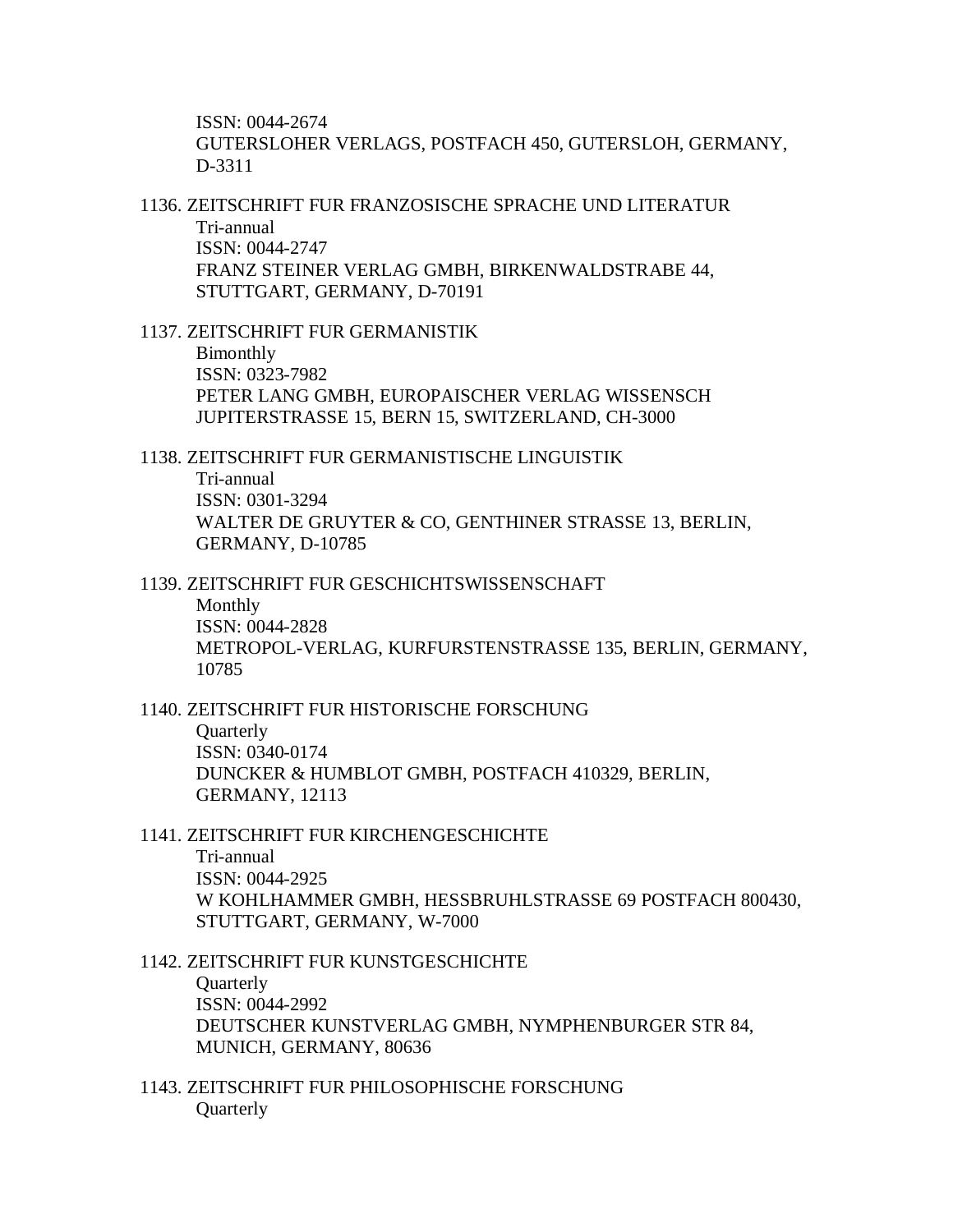ISSN: 0044-3301 VITTORIO KLOSTERNAMM GMBH, POSTFACH 90 06 01, FRANKFURT-AM-MAIN, GERMANY, D-60446

1144. ZEITSCHRIFT FUR RELIGIONS-UND GEISTESGESCHICHTE

**Quarterly** ISSN: 0044-3441 BRILL ACADEMIC PUBLISHERS, PLANTIJNSTRAAT 2, P O BOX 9000, LEIDEN, NETHERLANDS, 2300 PA

1145. ZEITSCHRIFT FUR ROMANISCHE PHILOLOGIE **Ouarterly** ISSN: 0049-8661 MAX NIEMEYER VERLAG, PFRONDORFER STR 6, TUBINGEN, GERMANY, D-72074

1146. ZEITSCHRIFT FUR SEMIOTIK **Quarterly** ISSN: 0170-6241 STAUFFENBURG VERLAG, BRIGITTE NARR GMBH, AUGUST-BEBEL-STR 17, P.O. BOX 2525, TUBINGEN, GERMANY, D-72072

#### 1147. ZEITSCHRIFT FUR SLAVISCHE PHILOLOGIE

Semiannual ISSN: 0044-3492 UNIVERSITATSVERLAG C WINTER HEIDELBERG GMBH, POSTFACH 10 61 40, HEIDELBERG, GERMANY, D-69051

## 1148. ZEITSCHRIFT FUR SLAWISTIK

**Ouarterly** ISSN: 0044-3506 AKADEMIE VERLAG GMBH, PALISADENSTR 40, BERLIN, GERMANY, D-10243

#### 1149. ZEITSCHRIFT FUR THEOLOGIE UND KIRCHE **Ouarterly**

ISSN: 0044-3549 J C B MOHR, POSTFACH 2040, TUBINGEN, GERMANY, W-7400

### 1150. ZEITSCHRIFT FUR VOLKSKUNDE

Semiannual ISSN: 0044-3700 W KOHLHAMMER GMBH, HESSBRUHLSTRASSE 69 POSTFACH 800430, STUTTGART, GERMANY, W-7000

1151. ZYGON

**Quarterly** ISSN: 0591-2385